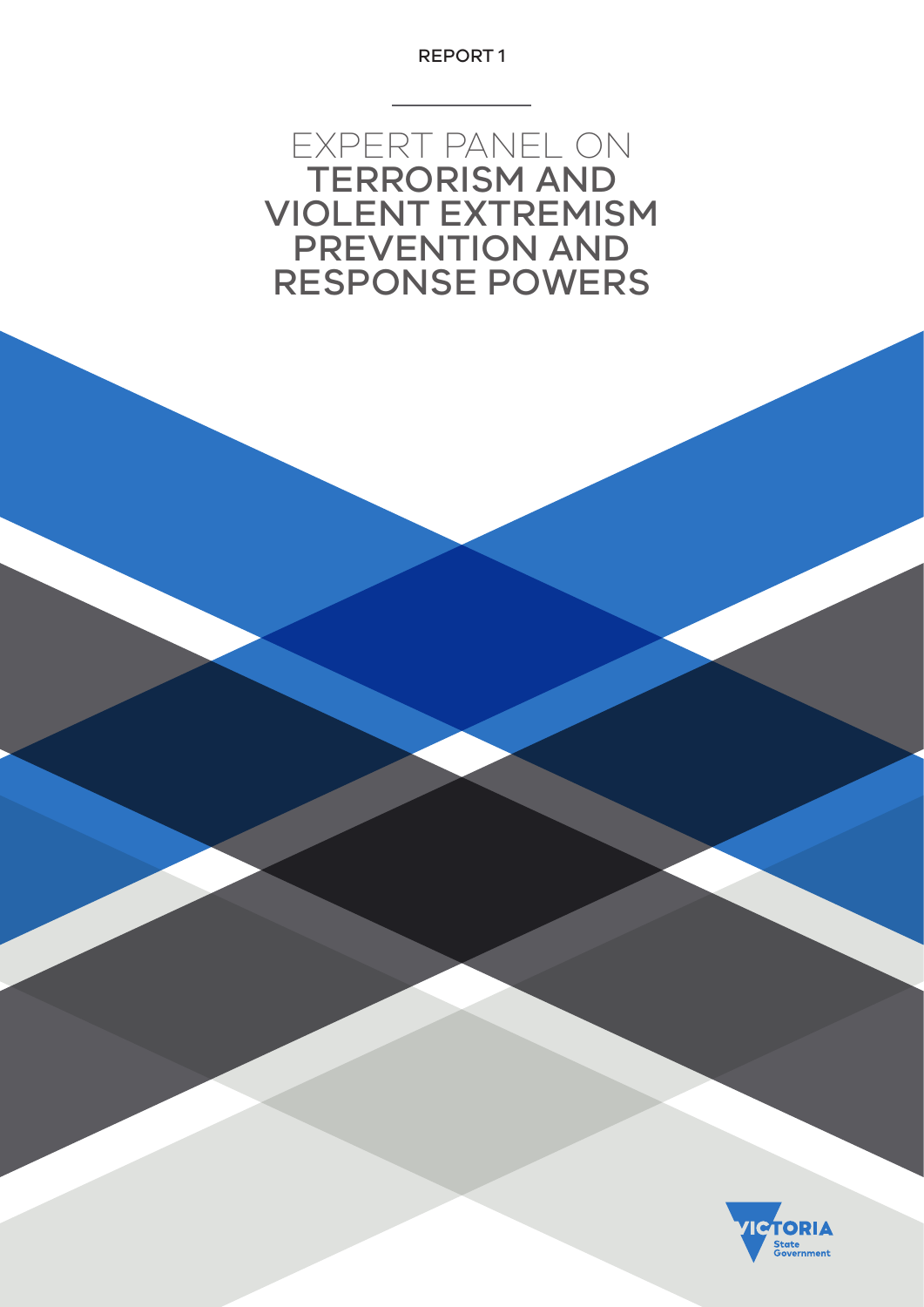Expert Panel on Terrorism and Violent Extremism Prevention and Response Powers Report 1, 2017

## CONTENT COORDINATION

Editorial services by Department of Premier and Cabinet

Project Team: Expert Panel on Terrorism and Violent Extremism Prevention and Response Powers

Design by Claire Ho Design

#### **ACCESSIBILITY**

If you would like to receive this publication in an accessible format, such as large print or audio, please contact the Department of Premier and Cabinet on 9651 5111.

This document is also available in Word format at <http://www.vic.gov.au/countering-terrorism-in-victoria.html>

Information in this document is available on <http://www.vic.gov.au/countering-terrorism-in-victoria.html>

ISBN 978-1-925551-67-9 (pdf/online)

Authorised and published by the Victorian Government 1 Treasury Place, Melbourne 3002

© State of Victoria (Department of Premier and Cabinet) 2017



This work is licensed under a Creative Commons Attribution 4.0 licence <http://creativecommons.org/licenses/by/4.0>. You are free to re-use the work under that licence, on the condition that you credit the State of Victoria (Department of Premier and Cabinet) as author, indicate if changes were made and comply with the other licence terms. The licence does not apply to any branding, including Government logos.

#### DISCLAIMER

This publication may be of assistance to you but the State of Victoria and its employees do not guarantee that the publication is without flaw of any kind or is wholly appropriate for your particular purposes and therefore disclaims all liability for any error, loss or other consequence which may arise from you relying on any information in this publication.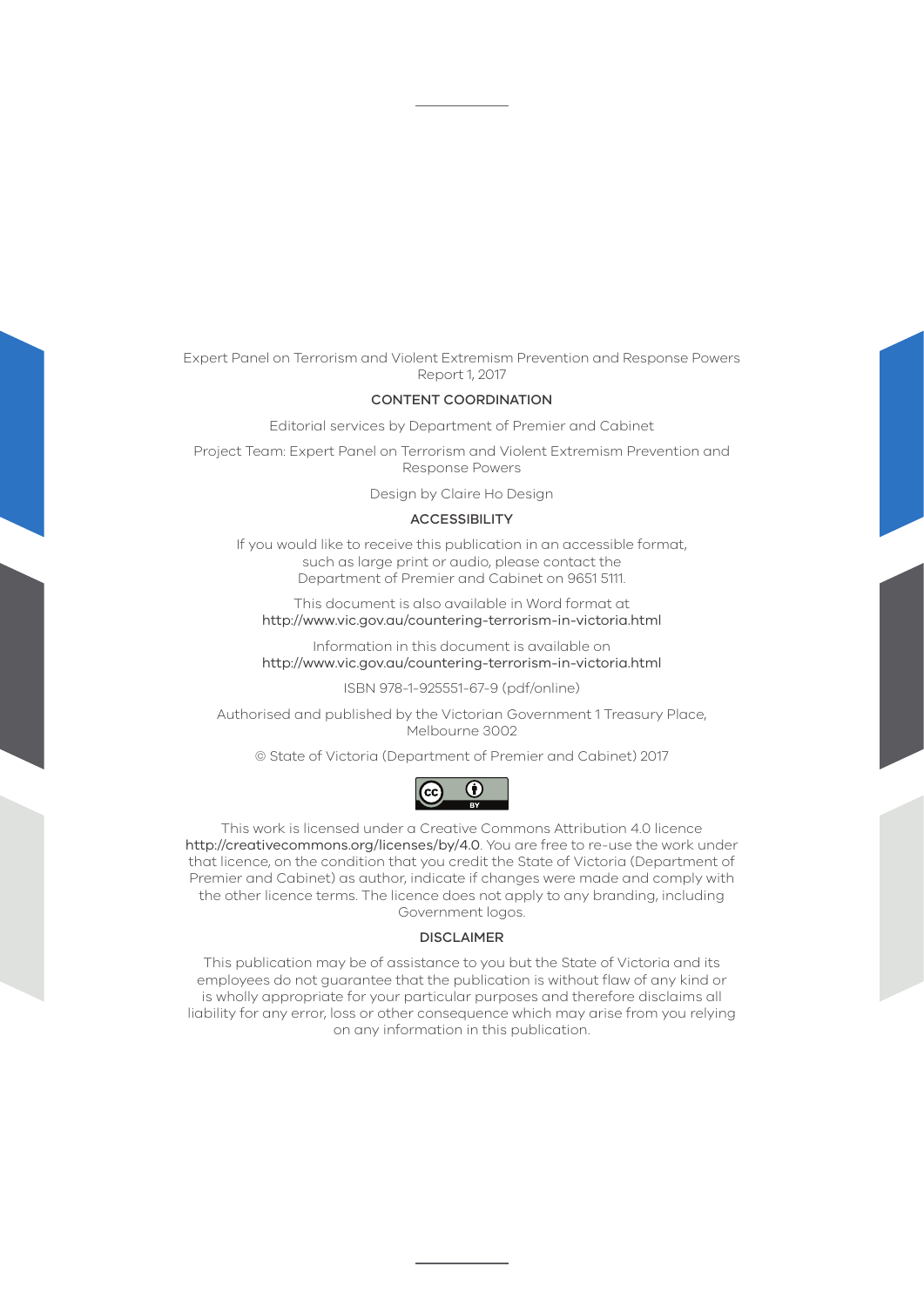# CONTENTS

| <b>Executive Summary</b>       |                                                                       | 4                 |
|--------------------------------|-----------------------------------------------------------------------|-------------------|
| Recommendations                |                                                                       | 7                 |
| Chapter 1                      | Context                                                               | 12                |
| 1.1                            | Introduction                                                          | $12 \overline{ }$ |
| 1.2                            | The threat                                                            | 12 <sup>°</sup>   |
| 1.3                            | The Panel's task                                                      | 15                |
| Chapter 2                      | Use of force                                                          | 17                |
| 2.1                            | Background                                                            | 17                |
| 2.2                            | <b>Issues</b>                                                         | 19                |
| 2.3                            | <b>Discussion</b>                                                     | 21                |
| Chapter 3                      | Preventative and investigative detention                              | 24                |
| 3.1                            | Background                                                            | 25                |
| 3.2                            | <b>Issues</b>                                                         | 32                |
| 3.3                            | <b>Discussion</b>                                                     | 33                |
| Chapter 4                      | Presumption against parole, and<br>parole-related information sharing | 37                |
| 4.1                            | Background                                                            | 38                |
| 4.2                            | <b>Issues</b>                                                         | 41                |
| 4.3                            | <b>Discussion</b>                                                     | 42                |
| Chapter 5                      | Presumption against bail, and<br>bail-related information sharing     | 58                |
| 5.1                            | Background                                                            | 59                |
| 5.2                            | <b>Issues</b>                                                         | 61                |
| 5.3                            | <b>Discussion</b>                                                     | 62                |
| Chapter 6                      | Special police powers                                                 | 66                |
| 6.1                            | Background                                                            | 66                |
| 6.2                            | <b>Issues</b>                                                         | 69                |
| 6.3                            | <b>Discussion</b>                                                     | 71                |
| Chapter 7                      | Protection of criminal intelligence                                   | 76                |
| 7.1                            | Background                                                            | 77                |
| 7.2                            | <b>Issues</b>                                                         | 78                |
| 7.3                            | <b>Discussion</b>                                                     | 79                |
| <b>Next Steps</b>              |                                                                       | 85                |
| <b>Appendix - Consultation</b> |                                                                       | 86                |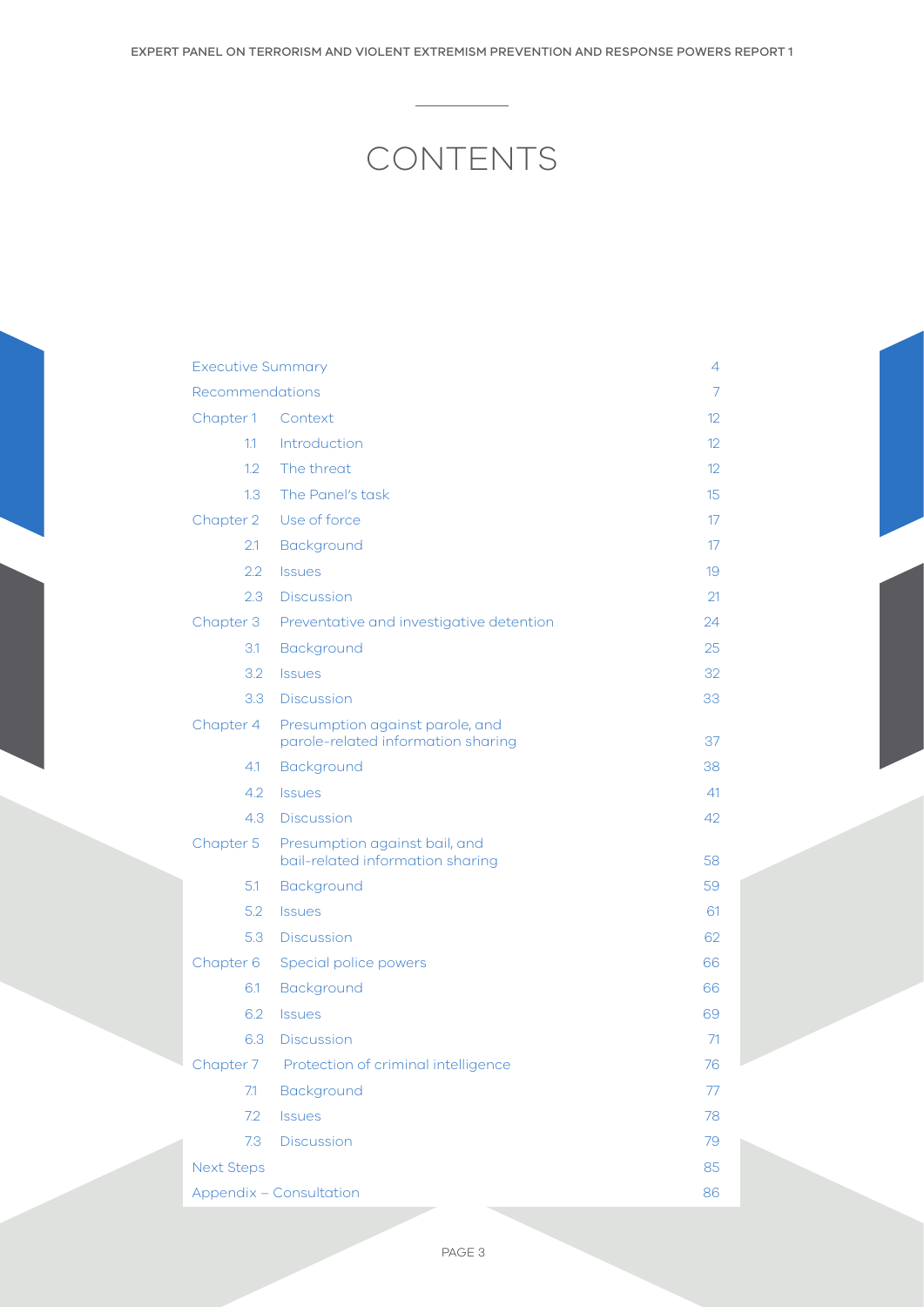<span id="page-3-0"></span>

The Victorian Government appointed an Expert Panel, consisting of Ken Lay AO APM and the Hon. David Harper AM QC, which commenced its review on 26 June 2017. The Panel's Terms of Reference require that it complete its work in two reports. Report 1 is focused on reforms to police powers to deal with terrorism. Report 2 has a broader remit, and considers reforms necessary to enhance the ability of relevant agencies and institutions to prevent, investigate, monitor and respond to terrorist attacks.

In this Report 1, the Panel makes a total of 16 recommendations relating to the following matters:

- Use of force (Chapter 2);
- \_ Investigative and preventative detention (Chapter 3);
- \_ Presumption against bail and related information sharing (Chapter 4);
- \_ Presumption against parole and related information sharing (Chapter 5);
- \_ Special police powers (Chapter 6); and
- \_ Protection of criminal intelligence (Chapter 7).

The substance of the Panel's recommendations in relation to each of these matters is outlined below.

Chapter 2 discusses Victoria Police's powers to use appropriate force in response to, or to prevent, a terrorist act. The Panel considers the adequacy of Victoria's current 'use of force' provision, set out in section 462A of the *Crimes Act 1958*. This consideration is undertaken in light of recent changes to the equivalent NSW provisions in response to the Coronial Inquiry into the Lindt Café siege. The Panel recommends (Recommendation 1) changes to provide greater confidence to police and protective services officers who may be called upon to use force as part of a response to a terrorist threat.

Chapter 3 considers whether changes are required to Victoria Police's powers to detain a person, without charge, in order to prevent a terrorist attack or to preserve evidence relating to an attack. In 2016, the Council of Australian Governments (COAG) gave in-principle agreement to strengthening precharge detention laws based on a NSW model. NSW subsequently enacted an investigative detention regime that permits police to question a detained person for investigative purposes.

The Panel recommends (Recommendation 2) changes to Victoria's current preventative detention laws to: (a) permit police to question a suspect; (b) permit police to take a person into custody without first obtaining a Court order; (c) extend the maximum period for interim detention from 48 hours to four days; and (d) provide for an appropriate mechanism to protect sensitive criminal intelligence. The protection of criminal intelligence is considered separately as part of Chapter 7.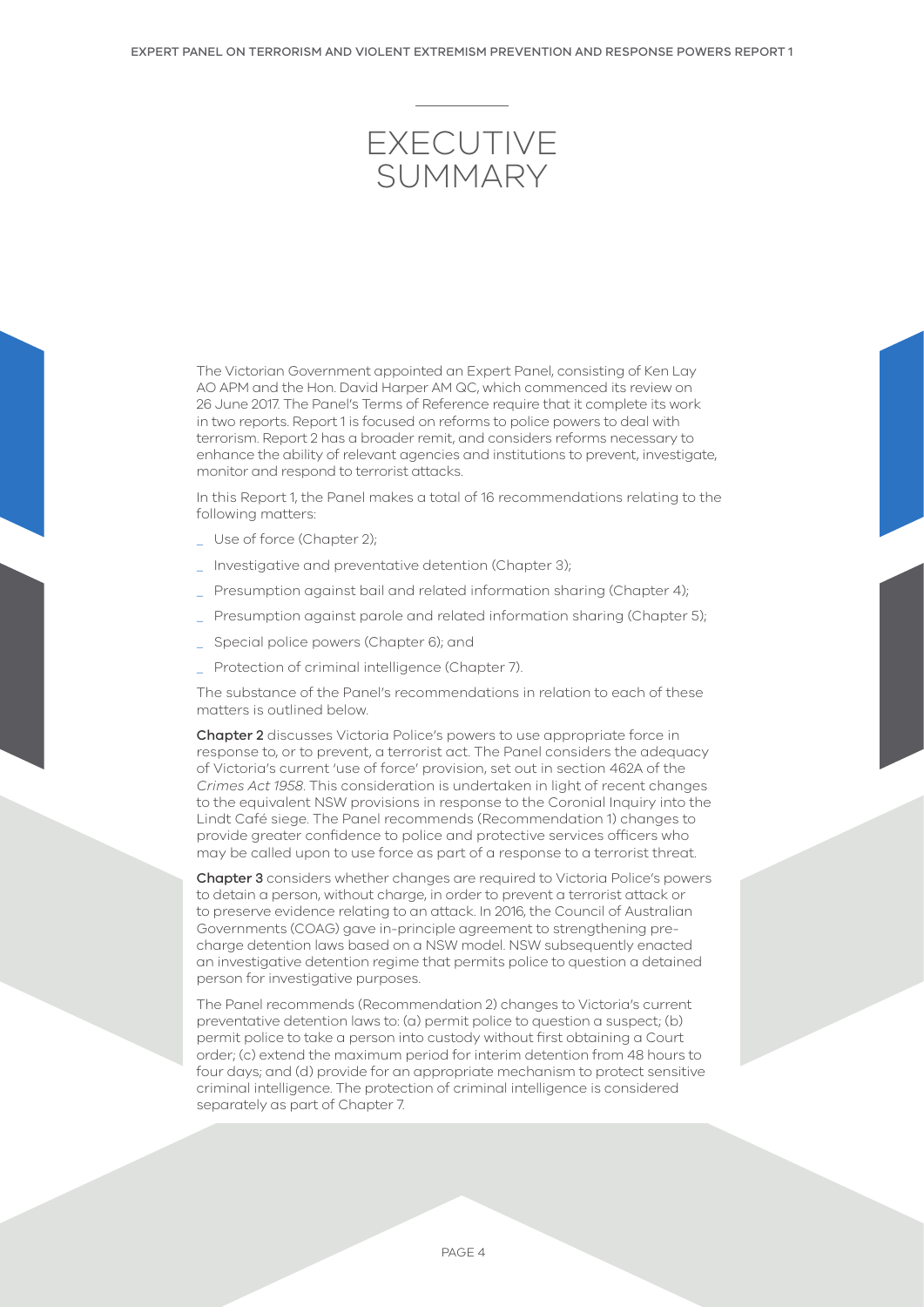The Panel does not recommend adoption of the NSW 'stand-alone' investigative detention regime. It does, however, recommend that the current scheme of preventative detention be amended to provide for questioning of an investigative kind, and to include a detailed treatment of the circumstances in which police may question a detained person and the manner in which that questioning must be conducted. The Panel recommends that measures be put in place to identify individuals who may be particularly vulnerable under a modified scheme of preventative detention, including individuals who are disabled or who may suffer from mental illness. The Panel recommends that additional safeguards apply if such individuals are detained. The Panel reserves to Report 2 its consideration of: (a) whether the modified scheme for preventative detention should extend to persons aged 14 or 15; and (b) the additional safeguards required to protect the interests of persons aged under 18 who are detained.

Chapter 4 makes six recommendations to implement the Government's commitment, as part of a 2017 COAG agreement, to introduce a presumption against granting parole to offenders who have demonstrated support for, or have links to, terrorist activity.

Recommendation 3 is that Victoria amend its laws to provide for a presumption against parole for 'terrorism related offenders', and that the definition of this term be sufficiently broad to ensure that the parole process captures the risk of terrorism as comprehensively as possible.

Recommendation 4 is that the Adult Parole Board or the Youth Parole Board (as applicable) should only be able to grant parole to a terrorism related offender if there are exceptional circumstances (in the case of a person convicted of a terrorist offence) or compelling reasons (for all other terrorism related offenders) for doing so.

Recommendation 5 requires the Adult Parole Board or the Youth Parole Board (as applicable) to cancel parole once it becomes aware of information that indicates that the offender is a terrorism related offender or that a known terrorism related offender presents an increased terrorist risk. Either board may choose not to cancel parole if there are exceptional circumstances (for persons convicted of a terrorist offence) or compelling reasons (for all other terrorism related offenders) for doing so.

Recommendation 6 is that parole decisions of the Youth Parole Board in relation to terrorism related offenders should be guided by additional considerations that address the special requirements of young persons within the youth justice system.

Recommendation 7 is that adult terrorism related offenders may only be released on parole by the Serious Violent or Sexual Offender Division of the Adult Parole Board (or equivalent), as part of its existing two-tiered decision-making process.

Recommendation 8 is that the Victorian Government and the Commonwealth Government enter into a Memorandum of Understanding to:

- \_ confirm the roles and responsibilities of, and the information sharing arrangements between, members of the Victorian Joint Counter-Terrorism Team; and
- \_ set out the responsibilities, including information sharing responsibilities, between the Joint Counter-Terrorism Teams in all jurisdictions.

The Panel recommends, further, that information sharing arrangements between police and intelligence agencies, and entities forming part of the youth justice system (including the Youth Parole Board), should be addressed as part of this Memorandum of Understanding or as a supplementary Memorandum of Understanding.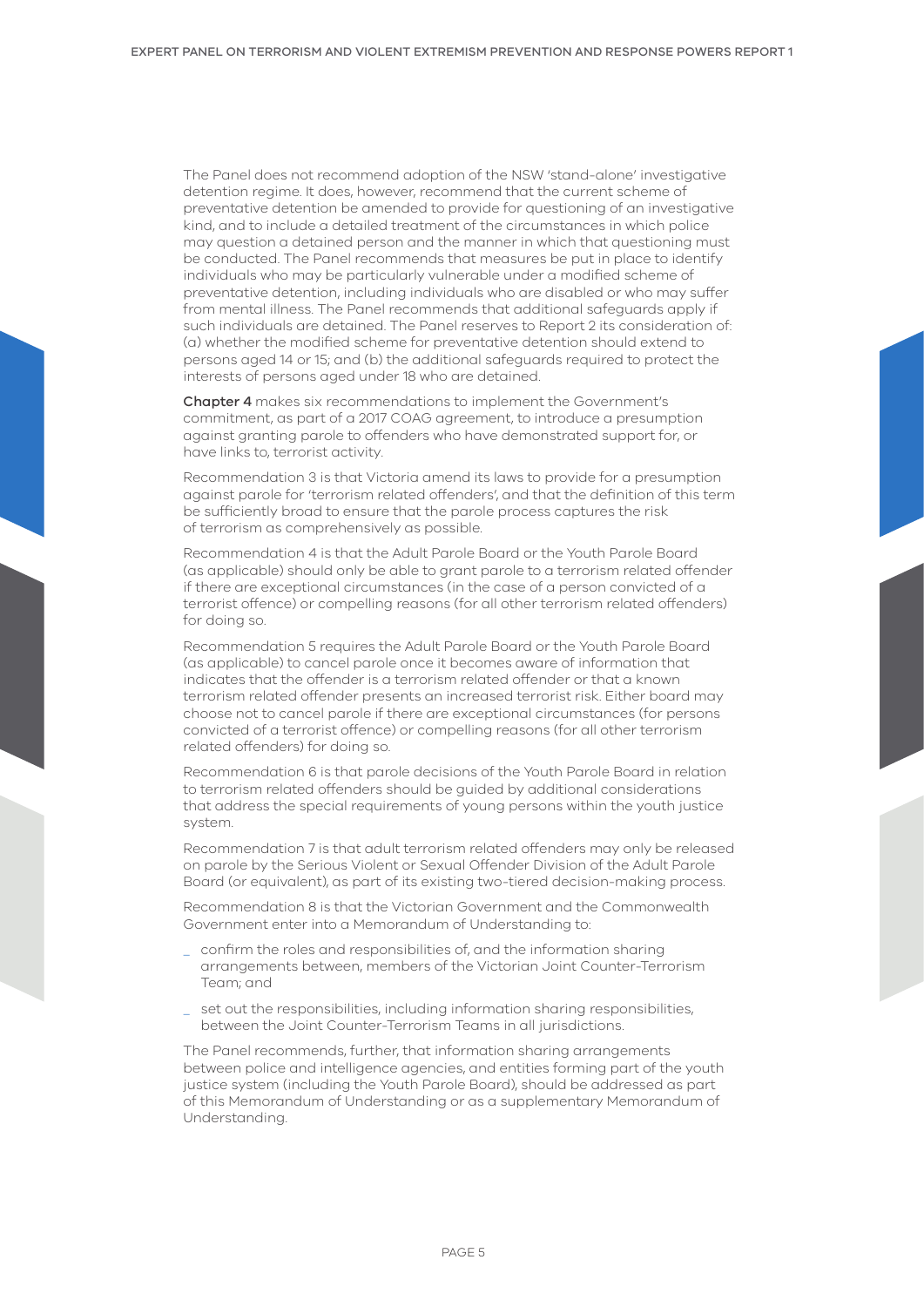Chapter 5 makes four recommendations to implement the Government's commitment, as part of a 2017 COAG agreement, to introduce a presumption against granting bail to offenders who have demonstrated support for, or have links to, terrorist activity.

Recommendation 9 is that Victoria amend its laws to provide for a presumption against bail for 'terrorism related offenders', and that the definition of this term be sufficiently broad to ensure that the bail process captures the risk of terrorism as comprehensively as possible.

Recommendation 10 is that a court should only be able to grant bail to an accused person to whom the presumption applies if it is satisfied that there are compelling reasons or, in the most serious matters, exceptional circumstances for doing so.

Recommendation 11 is that only a court may grant or refuse bail to an accused person to whom the presumption applies.

Recommendation 12 is that the Memorandum of Understanding recommended in Chapter 4 should also address information sharing requirements in relation to bail decisions to ensure that prosecutors have the evidence they need to establish that the presumption applies.

Chapter 6 examines the special police powers contained in the *Terrorism (Community Protection) Act 2003* (Vic) (TCPA). These are significant and exceptional powers that are intended only to be used by police in response to a terrorist attack or in response to an imminent threat of such an attack. Recommendation 13 is to retain the requirement for the Premier to approve an interim authorisation (which enlivens the exercise of the special powers) but make certain amendments to address police concerns that existing requirements are overly rigid. The Panel recommends additional amendments to: (a) enhance Victoria Police's ability to respond to a terrorist attack (or the threat of such an attack), including enabling protective services officers to assist police in this task; and (b) confer on police a power to take control of premises and 'things', such as premises or resources, for operational uses if it is necessary for them to do so for the purposes of responding to a terrorist attack (or the threat of such an attack).

Recommendation 14 is that Victoria Police continue to trial and streamline its processes to seek the Premier's approval for an interim authorisation.

Recommendation 15 is for further amendments to the TCPA to ensure consistency with proposed changes to the threshold test for terrorist acts that are yet to occur under the current Victorian laws permitting preventative detention (contained in Part 2A of the TCPA).

Chapter 7 considers the matter of sensitive criminal intelligence and the appropriate means of protecting that information under the TCPA. The Panel recommends (Recommendation 16) a single process for protecting criminal intelligence apply to procedural applications made by police under the TCPA. The process recommended by the Panel includes a broader definition of what constitutes criminal intelligence, a closed court procedure and a role for special counsel. The Panel has sought to strike the right balance between the public interest in enabling law enforcement authorities to rely on, and protect, criminal intelligence and the public interest in ensuring that the respondent can meaningfully respond to the case put against them.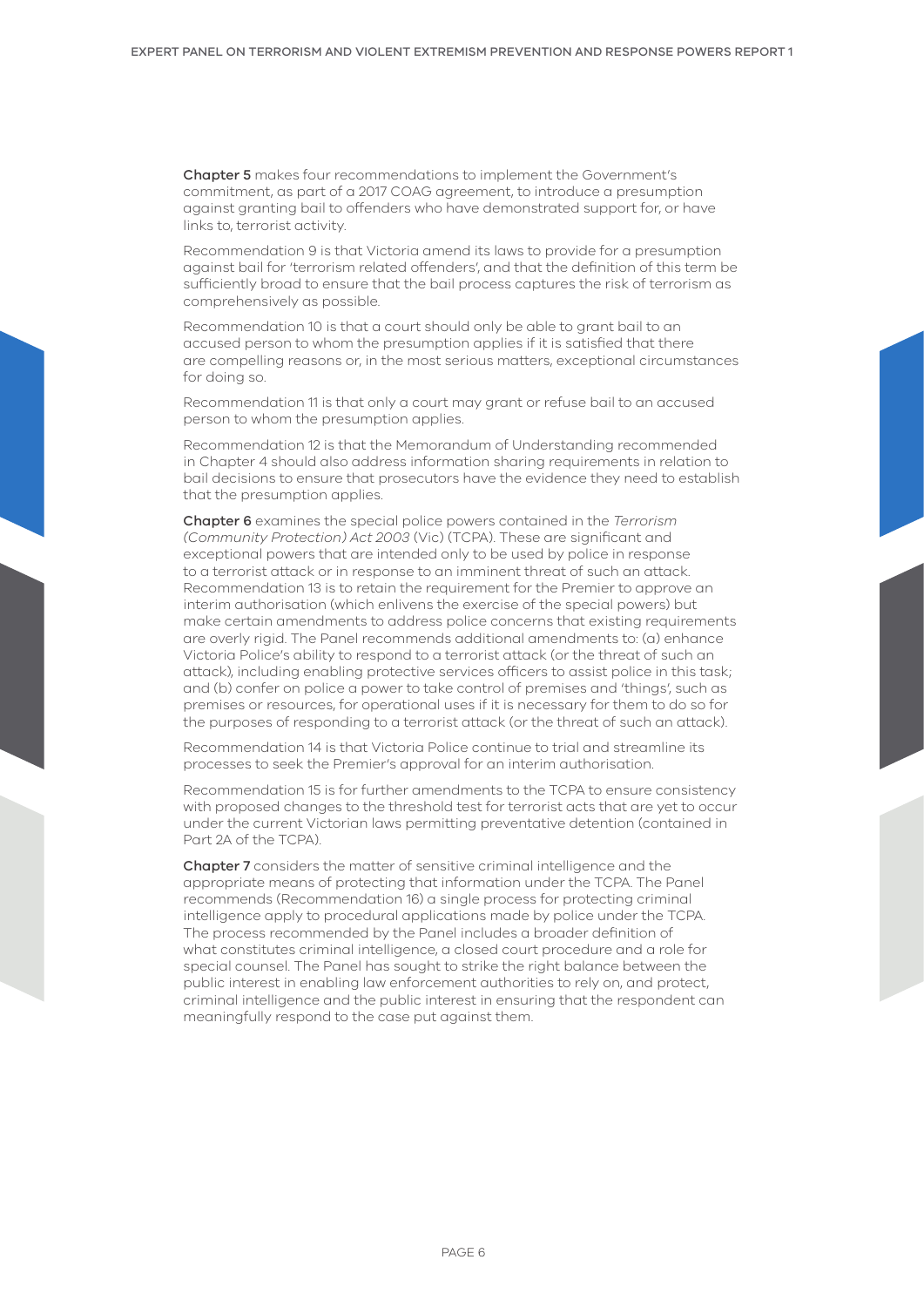# <span id="page-6-0"></span>RECOMMENDATIONS

#### Recommendation 1

The Panel acknowledges that section 462A of the *Crimes Act 1958* (Vic) provides adequate protection from criminal liability, and that it is well understood by Victoria Police personnel. Nonetheless, the Panel recognises the need to provide confidence to police officers and protective services officers (PSOs) in exercising force, in particular where pre-emptive lethal force may be required to respond to a terrorist act.

Therefore, the Panel recommends that the use of force power should be clarified in a way that:

- \_ is consistent with section 462A;
- \_ puts beyond doubt that it applies to pre-emptive action, including lethal force, employed in response to a life-threatening act where it may be the last opportunity to effectively and safely intervene; and
- \_ applies to police officers and PSOs.

The Panel suggests that this could be achieved by:

- \_ maintaining the current wording of section 462A in a new subsection (1); and
- \_ creating a subsection (2) that clarifies this provision in relation to preemptive lethal force.

The Panel suggests the following wording for subsection (2):

(2) For the avoidance of doubt, a police officer or protective services officer may use force, including pre-emptive lethal force, against a person who the police officer or protective services officer believes on reasonable grounds is likely to commit an indictable offence that will cause serious injury to, or the death of, another person.

#### Recommendation 2

The Panel notes:

- \_ the existing scheme for preventative detention contained in Part 2A of the *Terrorism (Community Protection) Act 2003* (Vic) and the fact that these laws suffer from a range of well documented deficiencies;
- the Government's in-principle agreement at COAG to use the NSW investigative detention scheme as a model for strengthened pre-charge detention laws; and
- the Government's commitment to change the current threshold requirement for a person to be detained in relation to a terrorist act that is yet to occur from the current requirement for the terrorist act to be one that is '*imminent and expected to occur, in any event, at some time in the next 14 days*' to a requirement that the terrorist act must be one that '*is capable of being carried out, and could occur, within the next 14 days*'.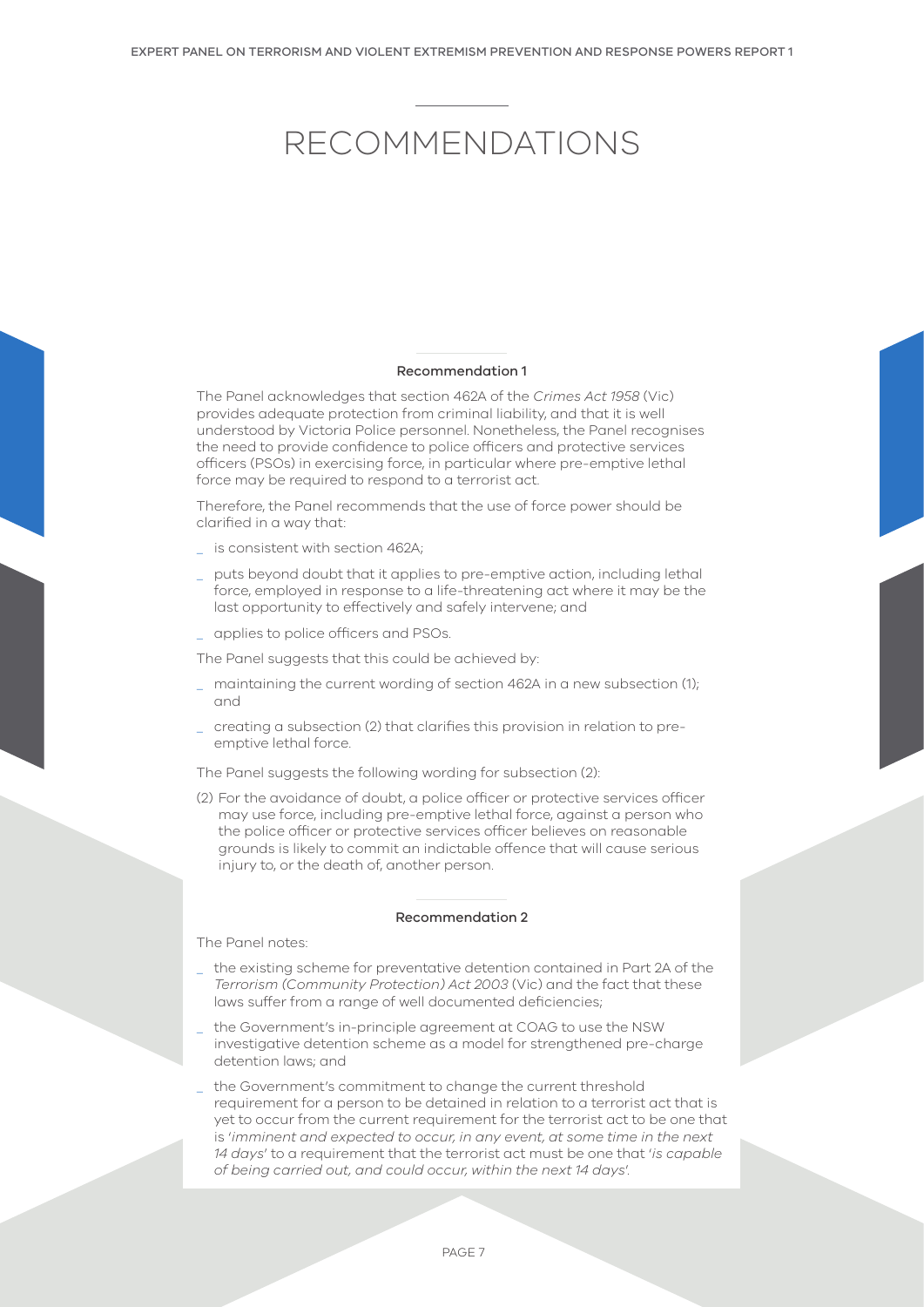The Panel recommends that the following changes be made to the existing preventative detention laws in Part 2A of the *Terrorism (Community Protection) Act 2003* (Vic) to address some of the concerns relating to that scheme and to give effect to the COAG commitment to strengthen pre-charge detention laws:

- \_ A new power for police to question a detained person regarding the terrorist act in relation to which the person was detained and that this new power be accompanied by:
	- the establishment of appropriate rules, processes and procedures etc. relating to the circumstances under which a detained person may be questioned and the manner in which that questioning may take place; and
	- \_ the establishment of additional measures to safeguard and protect the interests of minors and other potentially vulnerable persons such as those with a cognitive or physical impairment.<sup>1</sup>
- \_ The extension of the existing maximum interim detention period from a period of 48 hours to a period of four days.
- \_ A new power for an authorised police officer (being a police officer appointed by the Chief Commissioner of Police) to take a person into custody for a period of interim detention without the requirement to first obtain an order from the Supreme Court.
- An appropriate mechanism for the treatment of sensitive criminal intelligence (the subject of Recommendation 16).2

#### Recommendation 3

That the Victorian Government amend the *Corrections Act 1986* (Vic) to include a presumption against parole for offenders who may pose a terrorist threat. This presumption should apply to a broad range of offenders ('terrorism related offenders'),<sup>3</sup> including those who:

- \_ have been convicted of a terrorism offence;
- \_ are, or have been, subject to a terrorism-related order; or
- \_ have expressed support for terrorist activity or organisations.

'Terrorism related offenders' should also include those who are otherwise assessed by police or intelligence agencies to be a terrorist risk. This includes offenders who have or have had an association or affiliation, sufficient to establish a terrorism risk, with a person or group that is:

- \_ advocating or has advocated support for terrorist acts or violent extremism;
- directly or indirectly engaged in preparing, planning, assisting, fostering the doing of, or doing a terrorist act; or
- \_ a terrorist organisation within the meaning of Division 102 of Part 5.3 of the *Criminal Code Act 1995* (Cth).

#### Recommendation 4

The Adult Parole Board or the Youth Parole Board should only be able to grant parole to a terrorism related offender if satisfied that there are exceptional circumstances (in the case of a person convicted of a terrorist offence) or compelling reasons (for all other terrorism related offenders) for doing so.

<sup>1</sup> The possible extension of the scheme to include 14 and 15 year olds and the necessary safeguards for minors detained under the scheme requires further detailed and considered deliberation. The Panel will consider these matters as part of Report 2.

<sup>2</sup> The Panel considers the treatment of sensitive criminal intelligence in Chapter 7 of Report 1.

<sup>3</sup> This term is taken from sub-section 159A(1) of the *Terrorism Legislation Amendment (Police Powers and Parole) Act 2017* (NSW). The Panel proposes a modified version of the NSW definition of this term.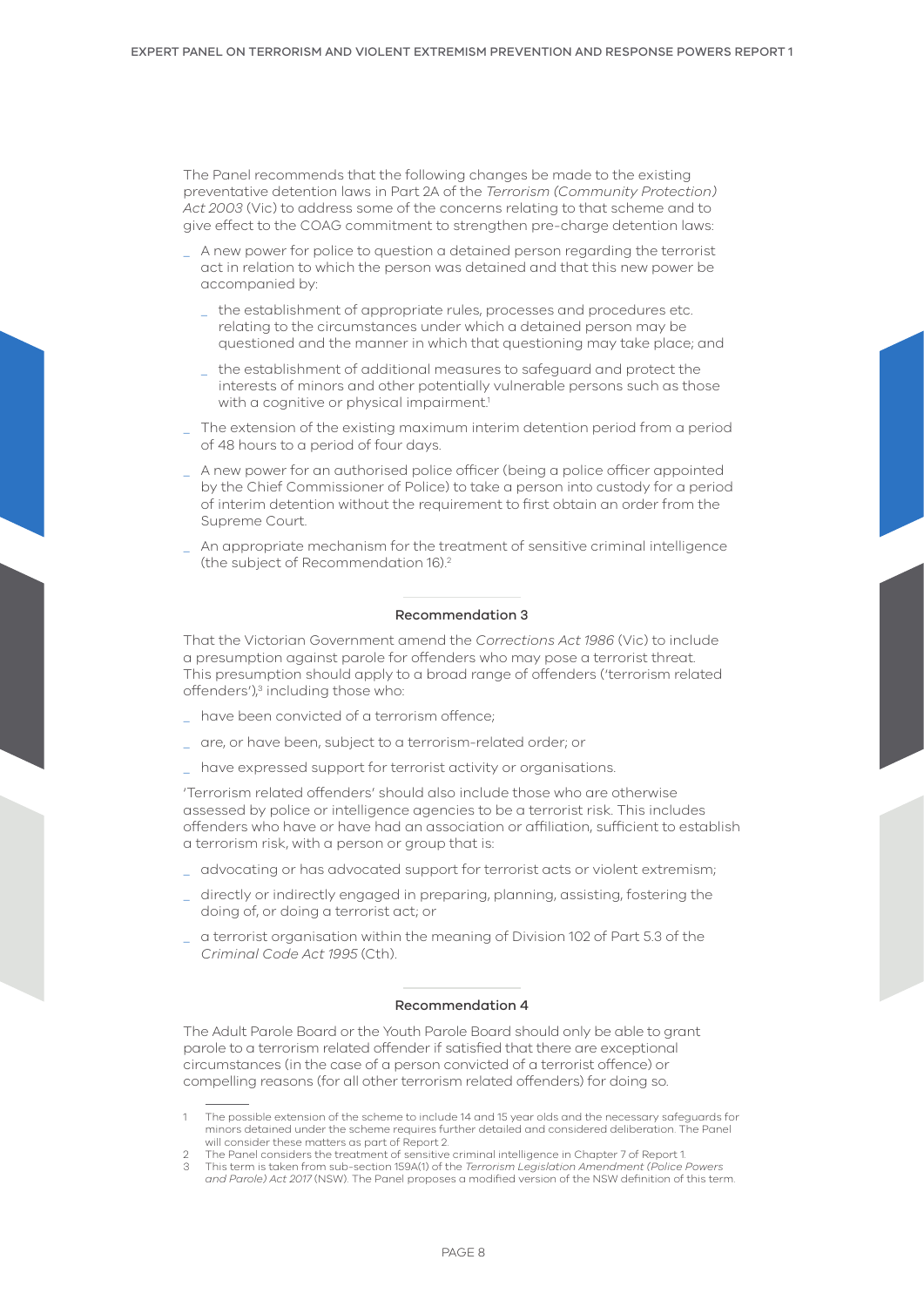#### Recommendation 5

Unless there are exceptional circumstances (in the case of a person convicted of a terrorist offence) or compelling reasons (for all other terrorism related offenders), the Adult Parole Board or the Youth Parole Board must cancel the parole of an offender if it becomes aware of:

- information that indicates that the offender is a terrorism related offender; or
- if the offender is already a terrorism related offender, information that the offender presents an increased terrorist risk.

#### Recommendation 6

Decisions of the Youth Parole Board in relation to parole, including decisions to grant, deny or cancel parole in relation to young, terrorism related offenders, should continue to be guided by additional considerations that address the special requirements of young persons within the youth justice system.

#### Recommendation 7

Adult terrorism related offenders may only be released on parole by the Serious Violent or Sexual Offender Division of the Adult Parole Board (or equivalent), as part of its existing two-tier decision-making process.

#### Recommendation 8

The Victorian and Commonwealth Governments should establish a Memorandum of Understanding to:

- \_ confirm the roles and responsibilities of and information sharing arrangements between members of the Victorian Joint Counter Terrorism Team, including security-cleared Corrections Victoria staff; and
- set out the responsibilities, including information sharing, between the Joint Counter Terrorism Teams of all Australian jurisdictions (to ensure the effective oversight of the interstate movements of terrorism related offenders).

Either this or a supplementary Memorandum of Understanding should also set out information sharing arrangements between police and intelligence agencies and youth justice system agencies, including the Youth Parole Board.

### Recommendation 9

That the Victorian Government amend the *Bail Act 1977* (Vic) to include a presumption against bail for accused persons who may pose a terrorist threat. The presumption should apply to accused persons who:

- have been convicted of a terrorism offence
- are or have been subject to a terrorism-related order
- \_ have expressed support for terrorist activity or organisations.

The presumption should also apply to accused who are otherwise assessed by police or intelligence agencies to be a terrorist risk. This includes offenders who have or have had an association or affiliation, sufficient to establish a terrorism risk, with any person or group that is:

- \_ advocating or has advocated support for terrorist acts
- \_ directly or indirectly engaged in preparing, planning, assisting, fostering the doing of, or doing a terrorist act
- \_ a terrorist organisation within the meaning of Division 102 of Part 5.3 of the Commonwealth Criminal Code.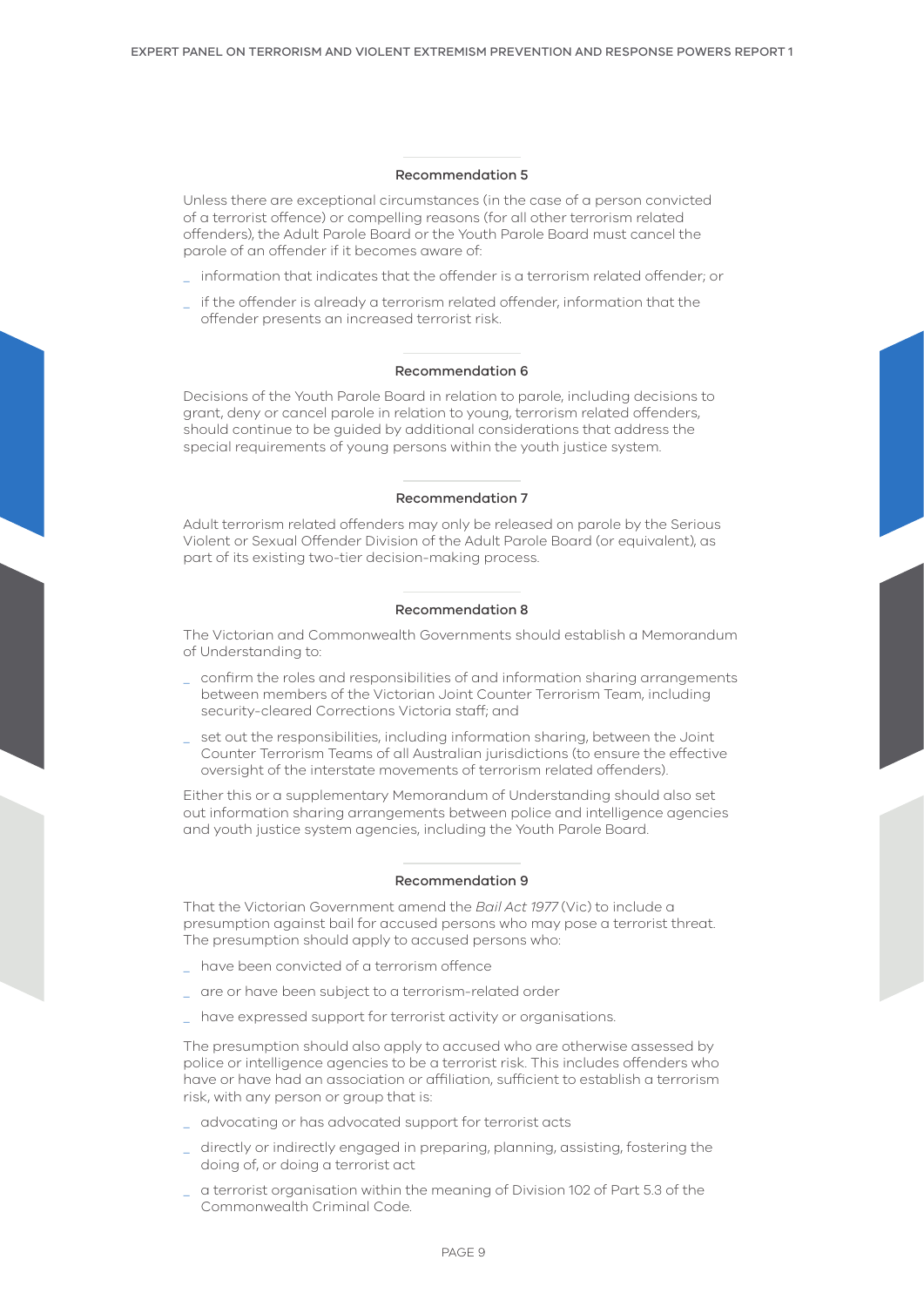#### Recommendation 10

A court should only be able to grant bail to an accused person to whom the presumption applies in the following circumstances:

- \_ If the accused has been charged with a 'Schedule 2' offence under the *Bail Act 1977*, the court must be satisfied that exceptional circumstances exist that justify the grant of bail;
- \_ If the accused has been charged with an offence that is neither a Schedule 1 nor a Schedule 2 offence, the court must be satisfied that compelling reasons exists to justify the grant of bail.<sup>4</sup>

Note: a presumption against bail and a requirement to demonstrate 'exceptional circumstances' already apply to a person accused of a Schedule 1 offence under the *Bail Act 1977* (including a Victorian terrorism offence) or a Commonwealth terrorism offence.

### Recommendation 11

Only a court may grant or refuse bail to an accused person to whom the presumption applies.

#### Recommendation 12

The Memorandum of Understanding between Victorian Joint Counter Terrorism Team (JCTT) members in relation to parole should also address information sharing requirements for bail decisions by setting out the roles and responsibilities, including information sharing arrangements:

- between members of the Victorian JCTT in relation to bail decisions
- between the JCTTs of all Australian jurisdictions in relation to interstate movements of persons relating to bail decisions.

#### Recommendation 13

That the requirement that the Premier's approval of an interim authorisation be retained, but that Part 3A of the *Terrorism (Community Protection) Act 2003* (Vic) be amended to:

- \_ provide for an interim authorisation to operate without the Premier's approval if he or she is not available, and that the Premier must be notified as soon as practicable after the authorisation is made;
- provide that the Premier can revoke the interim authorisation;
- \_ extend the duration of an interim authorisation from 24 hours to 48 hours (in sections 21D and 21E);
- \_ provide that the Premier may delegate his or her power to provide written approval;
- \_ extend the application of special police powers to protective services officers (and that these new powers be accompanied by requisite training); and
- \_ introduce a power to enable a police officer to take control of premises or things for operational purposes, if necessary for the purposes of the interim authorisation or authorisation.

<sup>4</sup> The reference to Schedule 1 and 2 offences relates to these schedules as amended by the *Bail Amendment (Stage One) Act 201*7 (Vic), which is yet to come into force.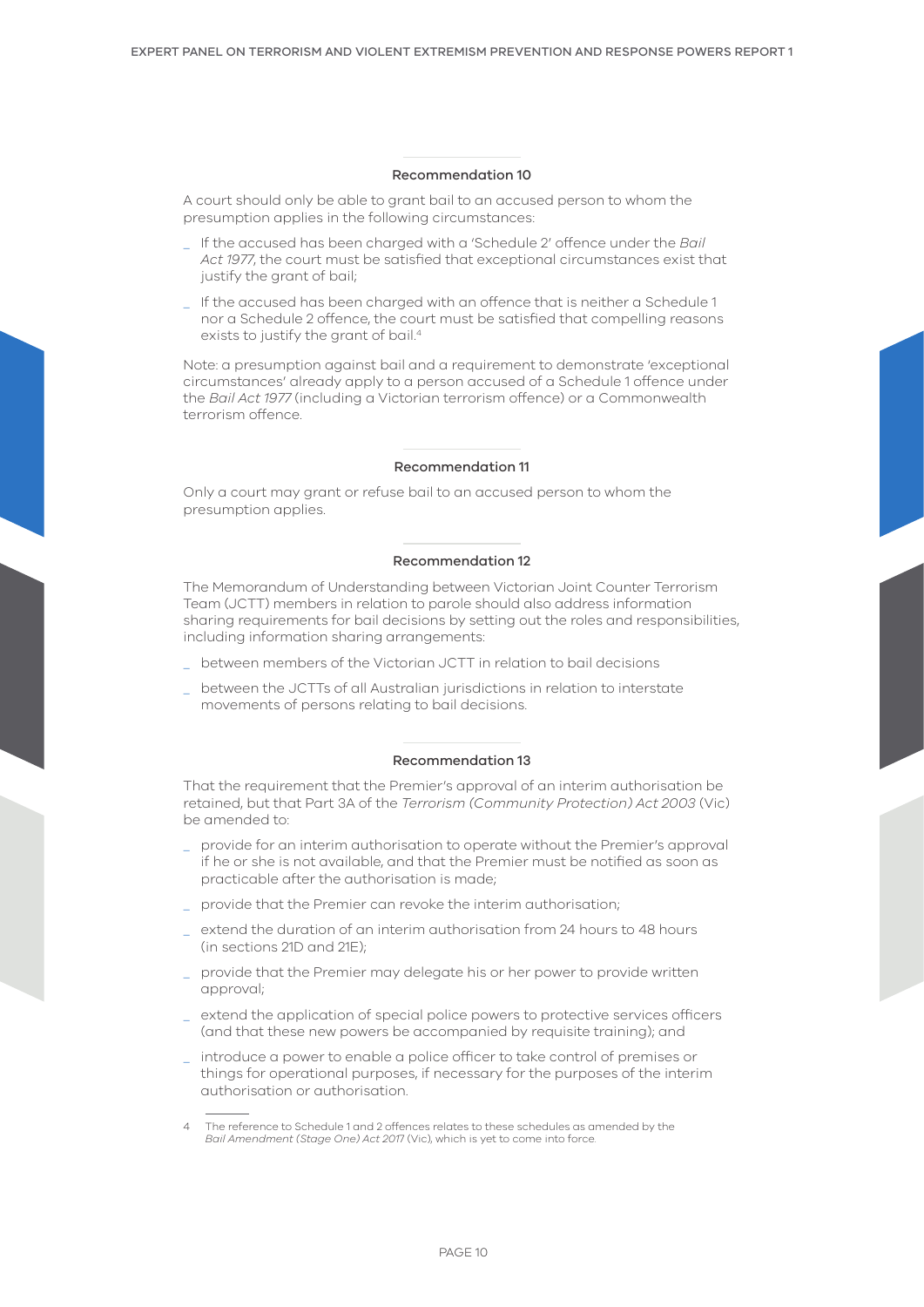#### Recommendation 14

That Victoria Police continue to trial and streamline their processes for seeking approval for an interim authorisation.

#### Recommendation 15

That the requirement in sections 21D(1)(a) and 21D(4)(b) (that the terrorist act occur in the next 14 days) be replaced with the Commonwealth's formulation for consistency.

#### Recommendation 16

Create a single process for the protection of criminal intelligence, applicable to relevant applications under the *Terrorism (Community Protection) Act 2003* (Vic) (not criminal prosecutions), containing the following elements:

- \_ a definition for 'criminal intelligence' similar to the definition used in the *Criminal Organisation Control Act 2012* (Vic) that includes 'significant damage to property or infrastructure' and 'national security';
- \_ the court determines whether or not to grant a criminal intelligence protection order;
- \_ the court, at its discretion, may make a criminal intelligence protection order on the papers;
- \_ the test for determining whether to grant a criminal intelligence protection order should require the court to consider both the public interest in the protection of criminal intelligence and the public interest in ensuring that those against whom court orders are sought, are provided with sufficient information to respond meaningfully to the case put against them;
- the court should be able to exclude the respondent (and their legal representatives) from both the protection application and the substantive application;
- \_ once a criminal intelligence protection order is made, the court may in its discretion use the criminal intelligence to determine an application in a way that does not disclose the information to the respondent or the respondent's legal representative;
- \_ the respondent must be told everything except the criminal intelligence, and must be given an opportunity to make submissions, adduce evidence and produce material on the ultimate question in issue;
- there must be protections against witnesses being compelled (by crossexamination or otherwise) to disclose criminal intelligence;
- \_ the court may appoint a special counsel to represent the interests of the respondent in both a protection application and substantive application;
- \_ the court must retain its inherent jurisdiction to:
	- \_ stay the proceeding for abuse of process if the non-disclosure of the criminal intelligence would result in an unfair trial;
	- \_ not rely upon the criminal intelligence; and
	- decide what weight to give to the criminal intelligence.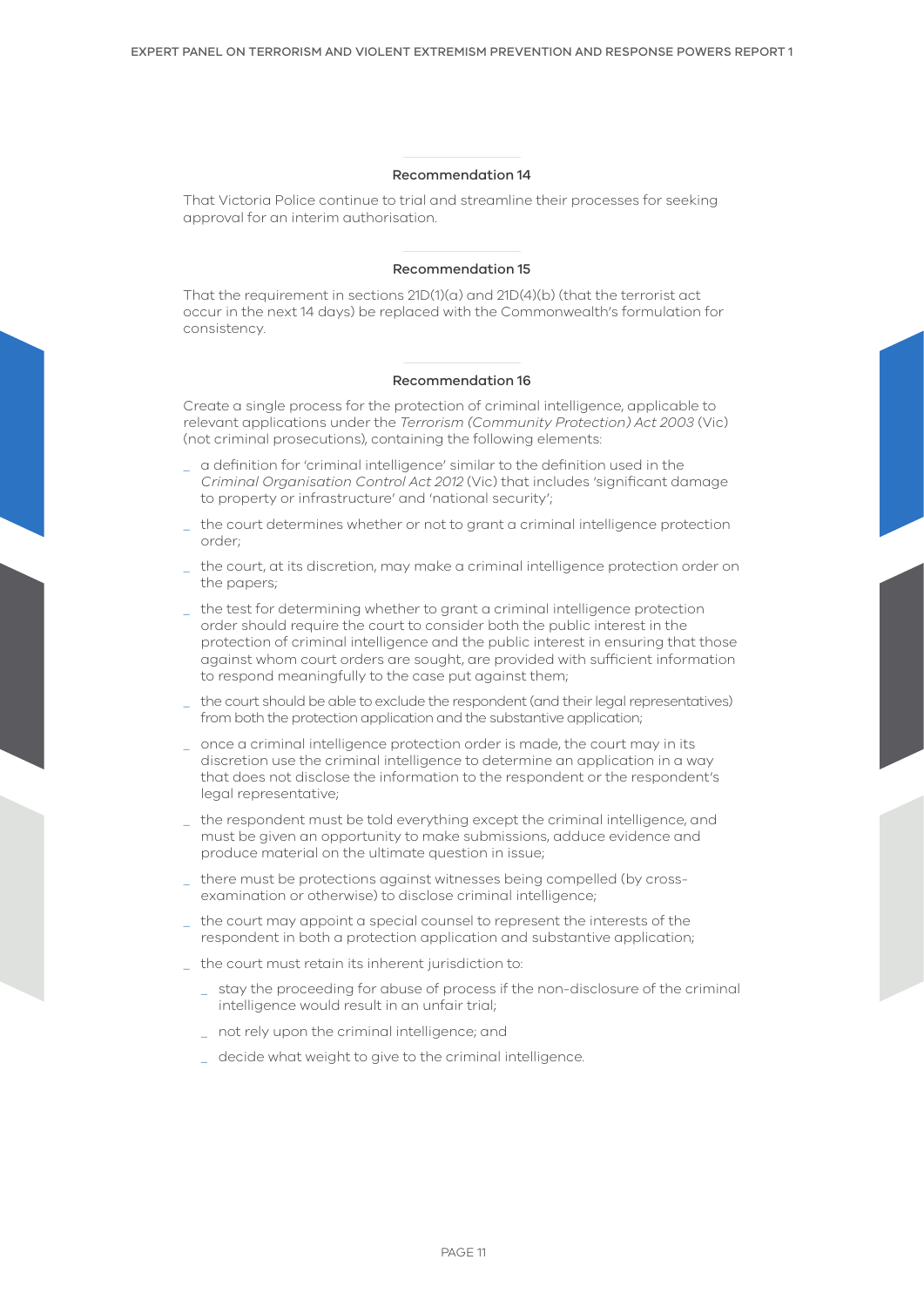# <span id="page-11-0"></span>Chapter 1 CONTEXT

## 11 INTRODUCTION

On 18 June 2017, the Andrews Labor Government announced a review by an Expert Panel of current laws to protect the community against terrorism and violent extremism. The context of this announcement is important. Terrorism and violent extremism pose a real and deadly threat to our way of life. Evidence suggests that this threat is growing, not diminishing, and that this trend may well continue for the foreseeable future. This is reflected in Australia's current National Terrorism Threat Advisory System threat assessment level of 'probable', meaning that:

*'credible intelligence, assessed by our security agencies, indicates that individuals or groups continue to possess the intent and capability to conduct a terrorist attack in Australia'.*<sup>5</sup>

The menace posed by terrorism has built steadily since the horrific attacks on 11 September 2001. It was in the aftermath of these attacks that the Commonwealth and all States and Territories agreed, in 2002, to take a national approach to enacting legislation to deal with terrorism. Under this approach, new laws at a Commonwealth, State and Territory level have introduced new terrorism-related offences and powers. Since that time, these provisions have continued to evolve in response to the escalating and changing nature of the terrorist threat.

The Panel is mindful of the fact that many of the terrorism-related powers available to police are exceptional in nature and that, while the threat from terrorism and violent extremism is significant, Australia remains a relatively safe and peaceful place. Accordingly, it is important that our response to this threat is not disproportionate, as there is a risk that action of this nature may divide our community and undermine fundamental rights and institutional safeguards. This, in turn, may do irreparable damage that is no less real and regrettable than the terrible harm that may result from actual acts of terrorism and violent extremism.

## 1.2 THE THREAT

The Panel observes that the threat posed by terrorism and violent extremism is not 'owned' by any particular set of beliefs or ideology. It is not a creature of the 'right' or the 'left' of the political spectrum. Nor is it the sole province of any particular religion. It is vile in whatever shape it assumes and the Panel is mindful of the need, when discussing and deliberating on measures to respond to the danger – as it appears now and in whatever form it may take in the future – to ensure that the focus is not solely, and unhelpfully, on any particular sector of our community.

5 Australian Government, *Australian National Security* (accessed on 25 July 2017) <[https://www.](https://www.nationalsecurity.gov.au/securityandyourcommunity/pages/national-terrorism-threat-advisory-system.aspx) [nationalsecurity.gov.au/securityandyourcommunity/pages/national-terrorism-threat-advisory](https://www.nationalsecurity.gov.au/securityandyourcommunity/pages/national-terrorism-threat-advisory-system.aspx)[system.aspx](https://www.nationalsecurity.gov.au/securityandyourcommunity/pages/national-terrorism-threat-advisory-system.aspx)>.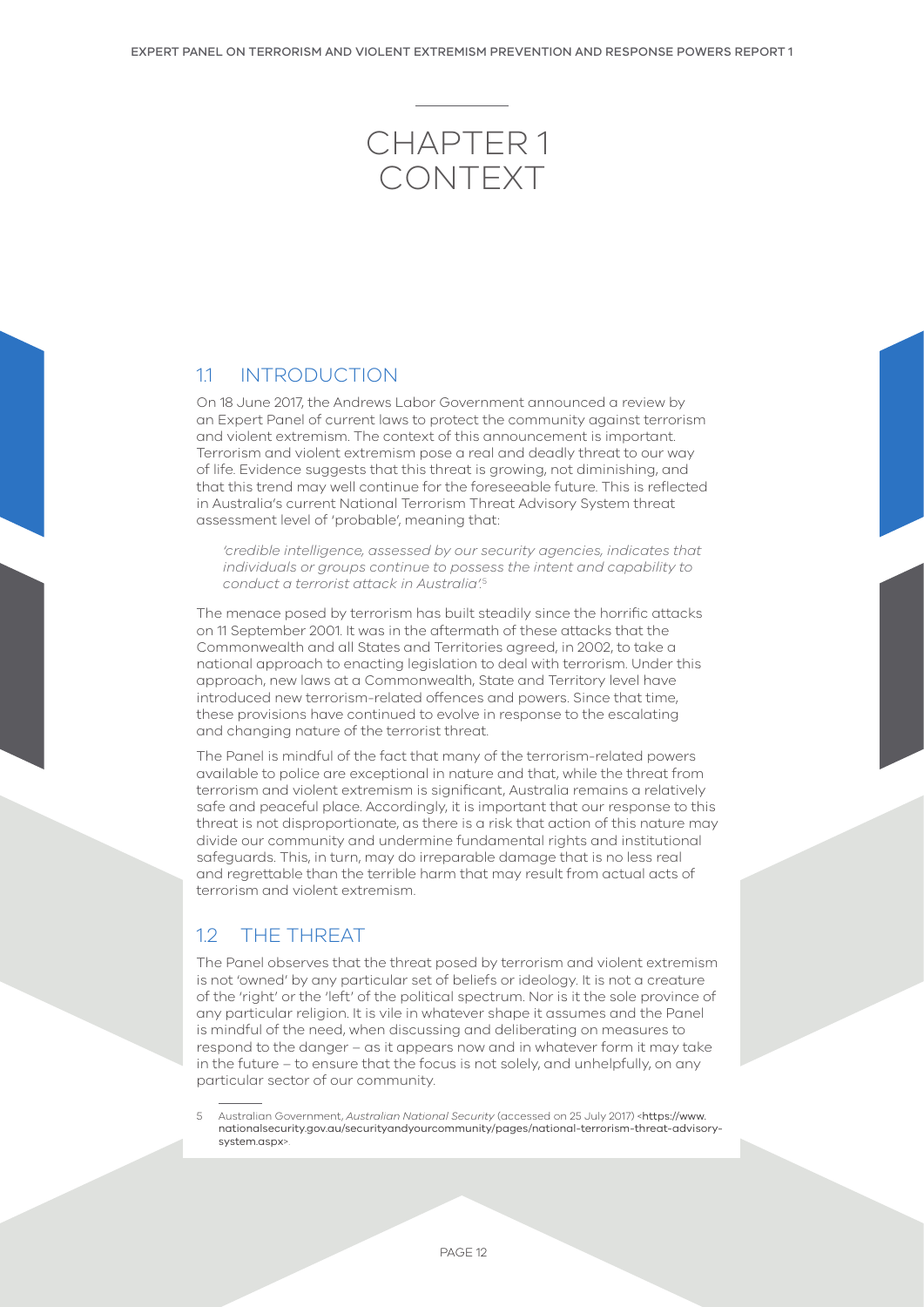Since the devastating attacks on September 11, 2001, the violent and extremist ideology advocated by groups such as al-Qa'ida and, more recently, the Islamic State of Iraq and the Levant (ISIL) has unquestionably emerged as the preeminent global security concern. Over time, al-Qa'ida and ISIL have proven adept at promoting this belief system on a global scale, and their reach has extended to Australia. These promotional efforts have become increasingly sophisticated, particularly in relation to the use of the internet, social media and encrypted communications technology to 'ruthlessly groom and recruit even younger people'.6 Another concern is the increased distribution of practical and effective weapons and tactical advice to followers via these channels. The ongoing conflict in Iraq and Syria has created a range of new challenges for law enforcement authorities, including those set out below.

- To the extent, however fleetingly, that ISIL's early victories on the military front have presented the concept of a global caliphate as a realistic objective, the hostilities have immeasurably enhanced ISIL's profile and credibility. This, in turn, has significantly increased the attractiveness of its murderous and extreme ideology and its ability to export that ideology to foreigners, including Australians, who are susceptible to radicalisation.
- A large number of Australians (estimated at approximately 210 in total since 2012), have travelled to Iraq and Syria to fight for ISIL. These individuals, some of whom have taken family members with them, may have combat training and experience and established a network of contacts with other extremists. They have the potential to pose a serious danger if they return to Australia, both as a result of their capacity to commit, or assist in the commission of, terrorist acts and in their ability to further promote their extremist ideology.
- The security issue is compounded by the possible involvement of family members, including young children, who will have been exposed to brutal violence and extremist indoctrination. The potential threat posed by returnee fighters and their families has increased significantly, of late, as a result of ISIL's recent military setbacks.7
- There are a significant number of Australians who have shown a commitment to the same extremist ideology that has motivated others to travel to fight in the conflict in Iraq and Syria, but have not done so themselves. In many cases, these individuals have been prevented from travelling only as a result of having had their passport cancelled or an application for a passport refused.<sup>8</sup> There is a risk that these individuals may carry out attacks in Australia as a result of, and perhaps with a determination increased by, their inability to travel.

The increased global profile of entities such as ISIL and al-Qa'ida has created another type of threat. Disturbed individuals, who may have little or no genuine commitment to the repugnant ideology that drives groups such as ISIL, but may nevertheless be motivated to commit terrorist attacks in the name of this organisation (or others like it). They may do so in an attempt to attract more attention, and achieve a greater level of notoriety, than would be the case if the acts were committed without that 'branding'.

The use of the adjective 'disturbed' in this context encompasses a range of behavioural issues including, for instance, relatively low-level criminality, drug use and mental illness. The creation of fixated threat assessment centres in a number of jurisdictions, focussing on troubled individuals who may have the potential to commit violent acts, is evidence of the size of the potential problem. The Panel will consider this issue in greater detail in Report 2. The Panel acknowledges that mental illness is by no means an indicium of a propensity to commit acts of violence, let alone terrorism.

<sup>6</sup> Greg Barton, 'Terror Threats Change Our Idea of What is Normal', *The Herald Sun* (online), 26 December 2016 <[http://www.heraldsun.com.au/news/opinion/greg-barton-terror-threats-change](http://www.heraldsun.com.au/news/opinion/greg-barton-terror-threats-change-our-idea-of-what-is-normal/news-story/fb04919e6bb437c403b7443464f85b7b)[our-idea-of-what-is-normal/news-story/fb04919e6bb437c403b7443464f85b7b](http://www.heraldsun.com.au/news/opinion/greg-barton-terror-threats-change-our-idea-of-what-is-normal/news-story/fb04919e6bb437c403b7443464f85b7b)>.

ASIO estimates that approximately 40 individuals have returned to Australia from the conflict in Syria and Iraq, although the vast majority of these individuals are not considered by ASIO to be a security concern.

<sup>8</sup> Approximately 205 Australian passports have been cancelled or refused in connection with the Syria/ Iraq conflict.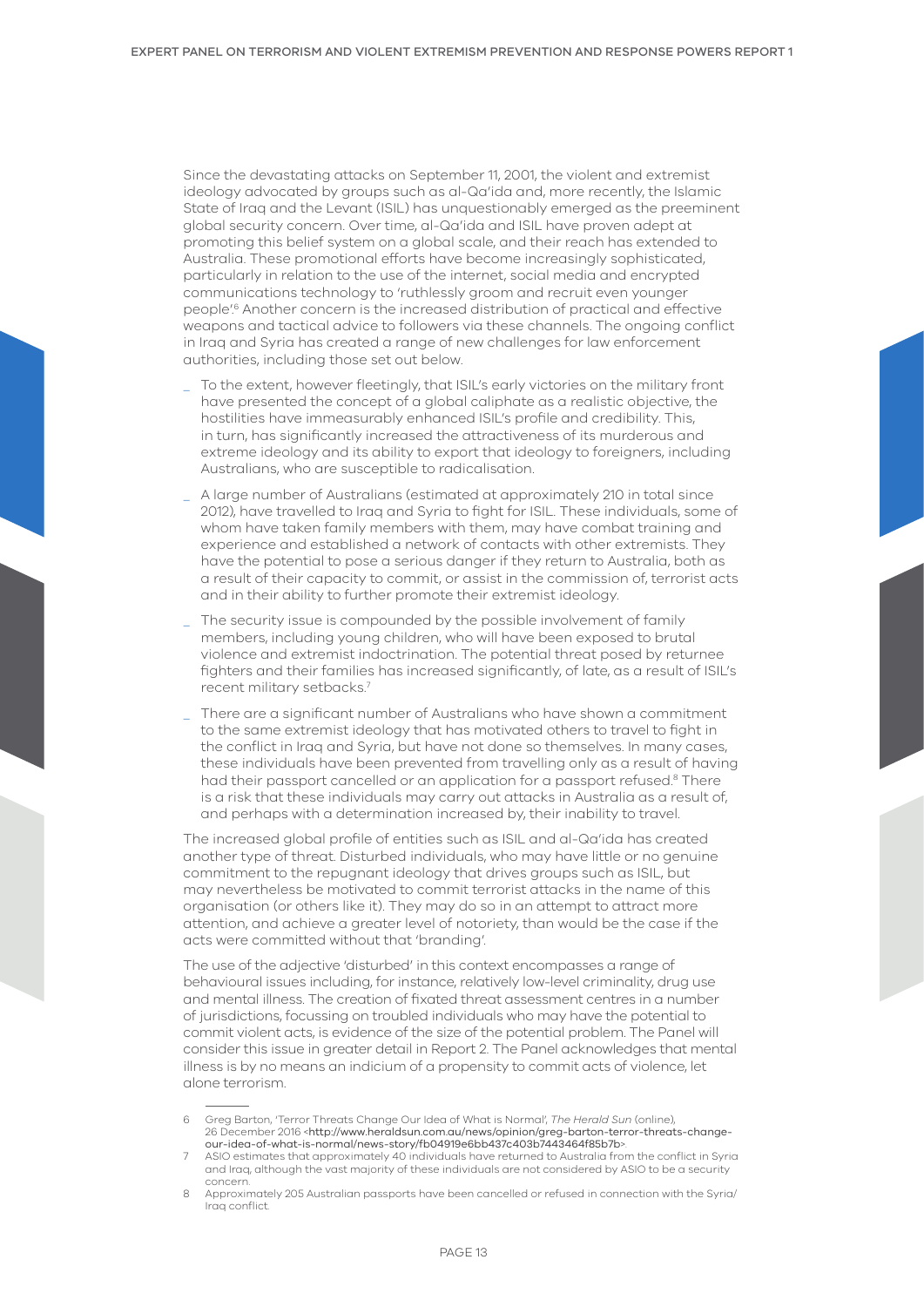An important factor in this discussion regarding the current threat environment is the changing nature of terrorist attacks themselves. Particularly over the last three years, many attacks have been relatively unsophisticated, involving one or only a handful of perpetrators striking with little warning or planning and inflicting as much harm as possible using crude but deadly tactics and means. These attacks are often by 'lone actors' who may be relatively or entirely unknown to police. As a result, they are difficult to detect and prevent. The development is significant enough to be described by many in the field as a paradigm shift in the terrorism landscape. At the same time, however, the threat of larger scale, more 'conventional', and organised attacks remains. This has been underlined by the counter-terrorism raids in Sydney, in late July 2017, relating to an alleged plot to bring down a commercial aircraft.

The number of terrorist attacks in Australia and elsewhere since the National Terrorism Threat Level was raised to 'probable' illustrates the potential danger. Since that time, there have been five terrorist attacks in Australia,9 and thirteen significant counter-terrorism disruptions. The most recent disrupted plot, referred to above, involved a series of counter-terrorism raids in Sydney in July 2017 and the arrest of multiple suspects, two of whom have since been charged with terrorism related offences, in connection with an alleged plot to bring down a commercial aircraft and detonate a type of toxic explosive device. Authorities allege that the plot evidences a disturbing level of organisation and sophistication.

These more recent incidents also serve to illustrate another troubling aspect of the current threat landscape, which is the increasing tendency of younger individuals to subscribe to terrorist type extremist ideologies. Farhad Jabaron was just 15 when he shot and killed Curtis Chang in Sydney. Numan Haider was only 18 when he stabbed two policemen in Melbourne. A 17 year old was charged with terrorism offences as part of the Operation Amberd investigation into an alleged plan to detonate home-made bombs in Melbourne on Mother's Day, 2015, and two 16 year old boys were arrested in Bankstown, Sydney, on 12 September 2016 and charged with preparing for and planning a terrorist attack and being members of a terrorist organisation. The trend is worrying and presents authorities with a new type of challenge.

As at the date of writing, approximately 72 people have been charged with terrorism offences as a result of 30 counter-terrorism operations across the country, and 39 individuals have been convicted of terrorism-related offences. 21 of these individuals are currently serving prison sentences, one of whom is a juvenile, and there are a further 43 people before the courts for terrorism-related offences, six of whom are juveniles.

Ironically, the success of our authorities in preventing terrorist attacks and prosecuting those who would do us harm has created a further danger. Jailed extremists have the potential to pose a continuing threat both in terms of the harm they may do when released, and their capacity to radicalise others whilst in prison.

Since September 2014, Victoria Police has charged 39 people with terrorism offences. 19 of these individuals have been convicted. Victoria Police is currently monitoring approximately 300 'persons of interest' who have been identified as posing a potential security risk.

Additionally a significant number of people who have travelled to Syria and Iraq to fight with ISIL are known to have left from Victoria, and authorities anticipate that at least some of these individuals will seek to return home as ISIL's initial territorial gains in those countries continue to be wound back, raising additional security concerns.

On the international stage, recent events – in the United Kingdom, France, Germany, Belgium, the Philippines, Malaysia, Turkey, Denmark and elsewhere – have also illustrated the murderous nature of the terrorism threat and its global reach.

<sup>9</sup> A stabbing attack on two police officers by Abdul Numan Haider in Melbourne on 23 September 2014; the Martin Place siege in Sydney; the shooting of Curtis Chang by Farhad Khalil Mohammad Jabaron in Parramatta on 2 October 2015; a stabbing attack against a member of the public in south-west Sydney on 10 September 2016; and the siege in Brighton, Melbourne, on 5 June 2017.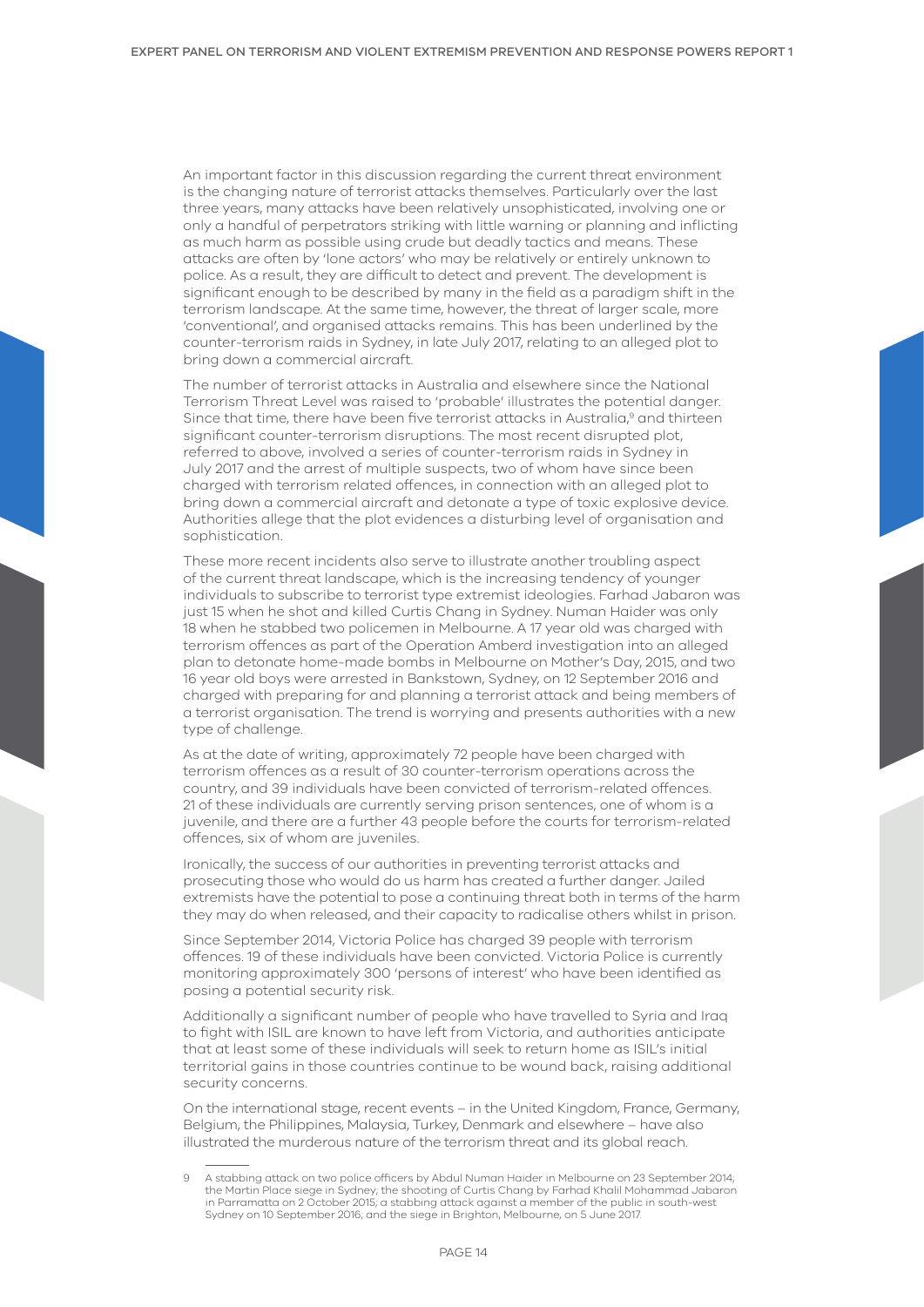## <span id="page-14-0"></span>1.3 THE PANEL'S TASK

The siege and hostage situation in Brighton, Melbourne, on 5 June 2017, served as the immediate impetus for the announcement of the Expert Panel review. The Panel's establishment, however, must be viewed against the much broader domestic and international security environment, which is outlined above. In its 2015 '*Review of Australia's Counter-Terrorism Machinery*', the Department of Prime Minister and Cabinet offered the following sobering assessment:

*'All of the terrorism-related metrics are worsening: known numbers of foreign fighters, sympathisers and supporters, serious investigations. We are not "winning" on any front.'*<sup>10</sup>

The first duty of government is to protect the governed. Meeting this challenge now requires that our efforts to combat terrorism, at a local and national level, be as comprehensive and effective as possible. Consistent with this, the Panel's Terms of Reference state that the purpose for which the Panel has been convened:

*'…is to examine and evaluate the operation and effectiveness of key legislation, and related powers and procedures relevant to Victoria Police, the courts, the Department of Justice and Regulation, Parole Boards, and other related entities as the case may be, to ensure they can best intervene across the risk spectrum, to prevent, investigate, monitor and respond to acts of terror, including identifying any potential areas which could be strengthened.'*

The Panel has been instructed to consult with, and reflect upon interaction between, the State agencies referred to above and their Commonwealth counterparts including the Australian Security Intelligence Organisation and the Australian Federal Police.

The Panel has been directed to compile its work in two reports. The first report, (Report 1), is focused on providing advice and practical options for reforms to:

- \_ ensure Victoria Police has clear guidance, powers and protections to effectively prevent, and respond to, terrorist activities; and
- \_ remove any barriers to Victoria Police employing appropriate force when responding to terrorist acts.

The second report, (Report 2), is directed at providing advice and practical options for reforms to ensure that Victoria Police, the courts, the Department of Justice and Regulation, Parole Boards, and other relevant agencies are best supported by clear legislation and practical powers and procedures to prevent, investigate, monitor and respond to acts of terror.

In this first report, the Panel has identified the following areas for further and closer examination:

- Use of force (Chapter 2)
- Preventative and investigative detention (Chapter 3)
- Presumption against parole, and parole-related information sharing (Chapter 4)
- Presumption against bail, and bail-related information sharing (Chapter 5)
- Special police powers (Chapter 6), and
- \_ Protection of criminal intelligence (Chapter 7).
- \_ In considering these matters, the Panel has consulted with Victoria Police, the Department of Justice and Regulation, the Commissioner for Children and Young People and other entities within and external to government. The relevant details are set out in the Appendix.

<sup>10</sup> Australian Government Department of Prime Minister and Cabinet, *Review of Australia's Counter-Terrorism Machinery* (January 2015), iv <[https://www.pmc.gov.au/sites/default/files/](https://www.pmc.gov.au/sites/default/files/publications/190215_CT_Review_1.pdf) [publications/190215\\_CT\\_Review\\_1.pdf](https://www.pmc.gov.au/sites/default/files/publications/190215_CT_Review_1.pdf)>.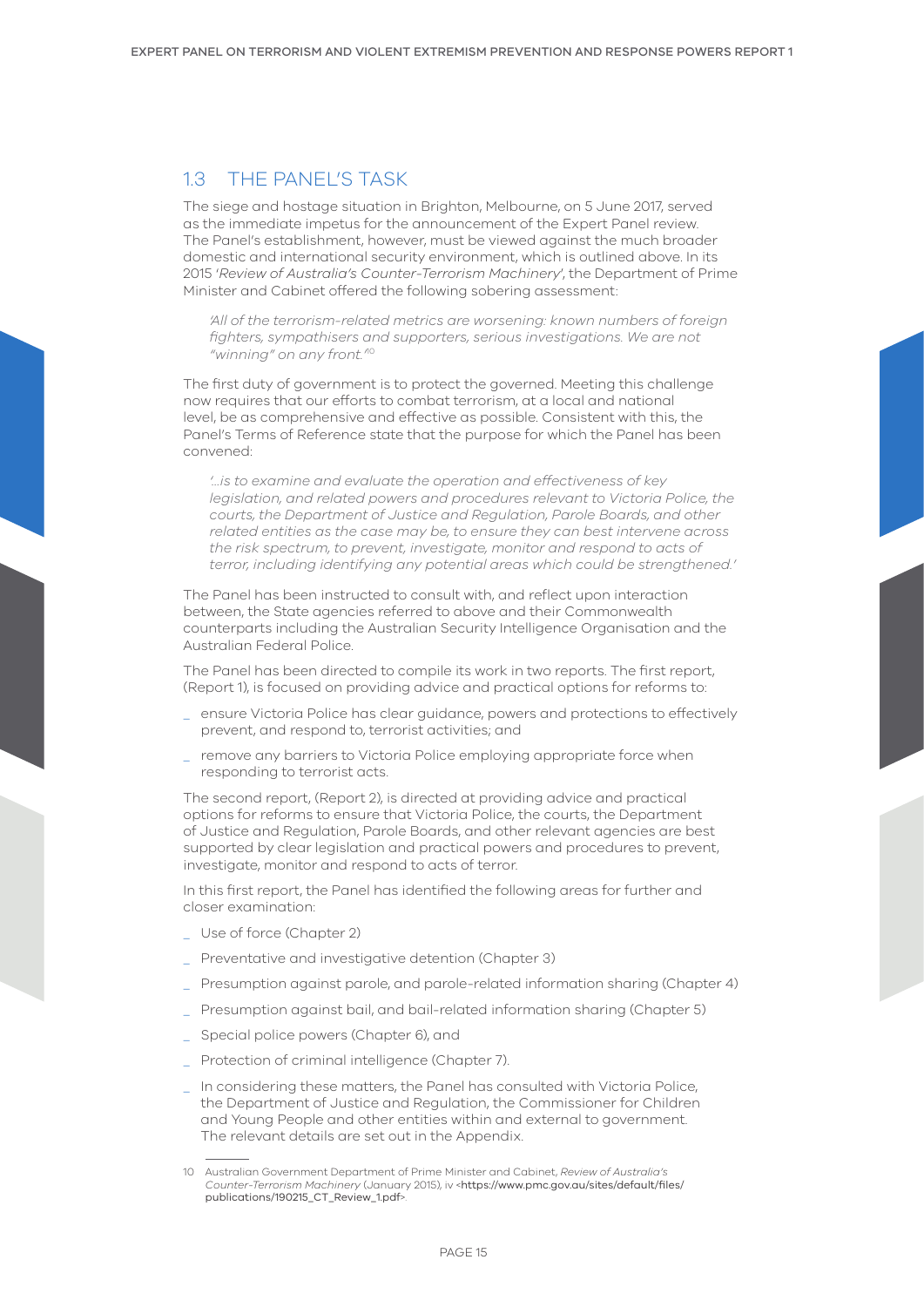The Panel's deliberations have been guided by the ultimate objective of making our community safer by maximising the ability of our law enforcement and other agencies to prevent and respond to the changing and dynamic nature of terrorism and violent extremism.

The Panel is also conscious, however, of the extraordinary nature of the powers already given to police, and the further powers being recommended in this report. It is worth reflecting that, to date, Victoria Police has exercised these powers sparingly. This reflects, in the Panel's view, both the fact that Victoria remains a relatively safe place and that Victoria Police has adopted an appropriately judicious approach to the use of these powers. It is important that the passage of time does not result in any diminished understanding of the exceptional nature of these powers, however, and that any new powers are appropriately constrained by necessary safeguards and limitations.

The Panel notes, further, that the *Terrorism (Community Protection) Act 2003* (TCPA) sunsets on 1 December 2021 and that the Attorney General must cause a review of the operation of the TCPA to be undertaken and completed by 31 December 2020. In the Panel's view, these sunset and review provisions are important safeguards.

On a concluding note, the Panel considers that the reserves of strength that lie at the heart of liberal, democratic and multicultural societies, such as ours, are formidable. As stated above, the Panel has also borne in mind that although terrorism, particularly in its current form, is a diverse and malignant threat, it does not constitute an existential one, and our response must not be disproportionate. Excessive measures will undermine the principles and institutions they are supposed to protect and have the potential to divide our community. A particularly disturbing prospect is the counter-productive effect of alienating whole communities who, understandably, see themselves as being unjustly subjected to repressive measures. Unity and social cohesion remain essential weapons in our longer term fight against terrorism and violent extremism. It is a battle that can be won.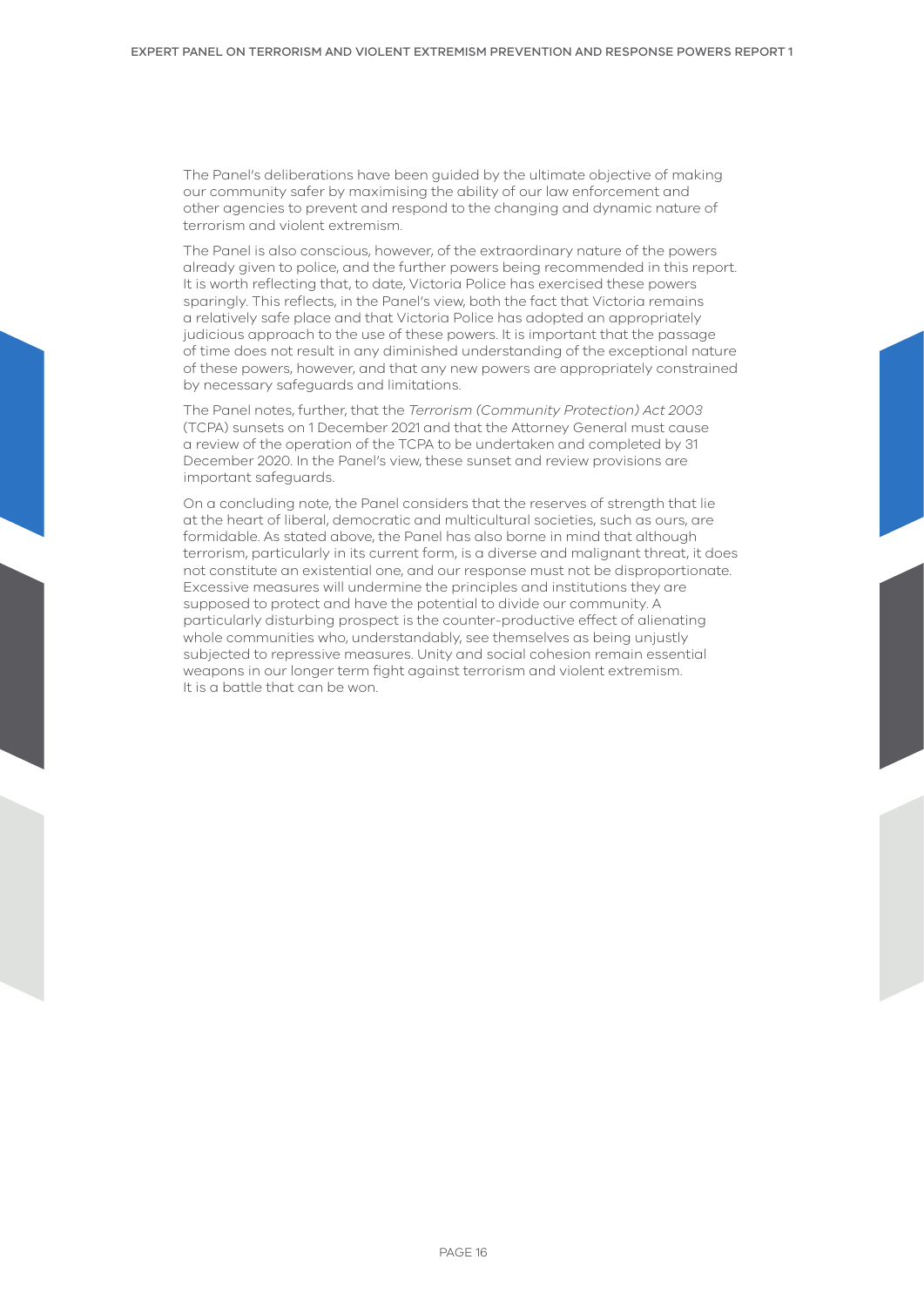# <span id="page-16-0"></span>Chapter 2 USE OF FORCE

#### Recommendation 1

The Panel acknowledges that section 462A of the *Crimes Act 1958* (Vic) provides adequate protection from criminal liability, and that it is well understood by Victoria Police personnel. Nonetheless, the Panel recognises the need to provide confidence to police officers and protective services officers (PSOs) in exercising force, in particular where pre-emptive lethal force may be required to respond to a terrorist act.

Therefore, the Panel recommends that the use of force power should be clarified in a way that:

- \_ is consistent with section 462A;
- \_ puts beyond doubt that it applies to pre-emptive action, including lethal force, employed in response to a life-threatening act where it may be the last opportunity to effectively and safely intervene; and
- \_ applies to police officers and PSOs.

The Panel suggests that this could be achieved by:

- \_ maintaining the current wording of section 462A in a new subsection (1); and
- \_ creating a subsection (2) that clarifies this provision in relation to preemptive lethal force.

The Panel suggests the following wording for subsection (2):

(2) For the avoidance of doubt, a police officer or protective services officer may use force, including pre-emptive lethal force, against a person who the police officer or protective services officer believes on reasonable grounds is likely to commit an indictable offence that will cause serious injury to, or the death of, another person.

## 2.1 BACKGROUND

Following the 2014 Lindt Café Siege in Sydney, the State Coroner of New South Wales considered use of force powers in his Inquest into the deaths arising from the siege. He recommended that the NSW Minister for Police consider whether police use of force powers should be amended to ensure that police officers have sufficient legal protection to respond to terrorist incidents in a manner most likely to minimise the risk to members of the public.<sup>11</sup> In this context, the Panel is tasked with providing advice and practical options to remove any barriers to Victoria Police employing appropriate force when responding to terrorist acts.

11 State Coroner of New South Wales, *Inquest into the deaths arising from the Lindt Café Siege: Findings and recommendations* (May 2017) 324.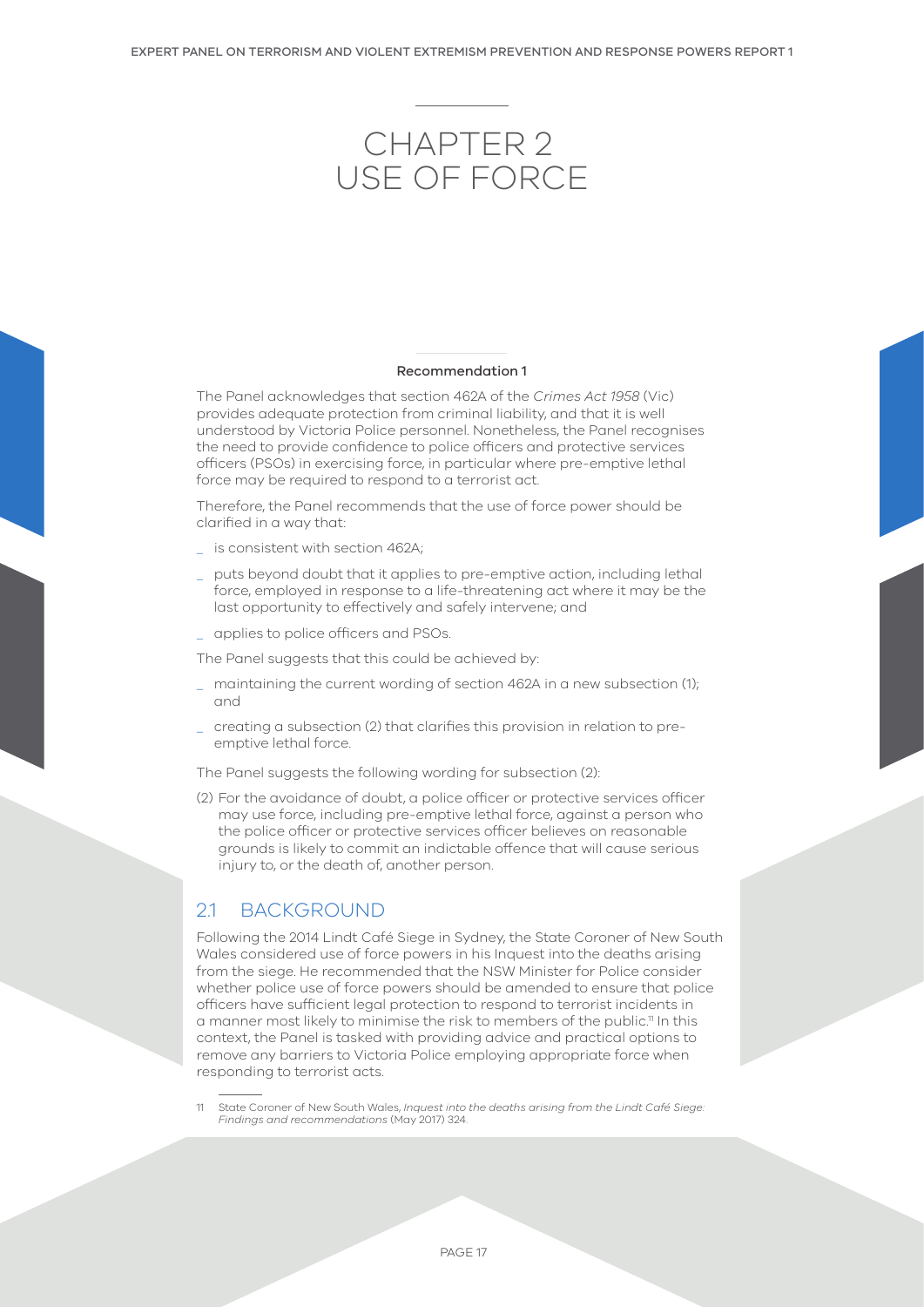The question for police is whether such authority as is given to them under the *Crimes Act 1958* (Vic) (*Crimes Act*) to use force in the execution of their duties provides them with the protection to which they are entitled. It is an important question. The use of lethal force in response to, or to pre-empt, a terrorist act may accord with police training and practice, and be a reasonable response in the circumstances encountered by them and which they must meet in order to do their job.<sup>12</sup>

If police officers lack confidence in the judgment of the internal and external reviews (including in some cases by the courts), which will follow the use of lethal force in such circumstances, they may hesitate to take appropriate action. This hesitation may cost innocent lives, or otherwise fail to avoid the harm that it is the duty of the police to prevent.

## 2.1.1 Summary of current legislation in Victoria

In Victoria, police members and members of the general public primarily rely on the use of force provision in section 426A of the *Crimes Act*. 13 Police officers do not have a separate power to use force.

Under section 462A:

*A person may use such force not disproportionate to the objective as he [or she] believes on reasonable grounds to be necessary to prevent the commission, continuance or completion of an indictable offence or to effect or assist in effecting the lawful arrest of a person committing or suspected of committing any offence.*

To the Panel's knowledge, the use of section 462A by a police officer has not been tested judicially, which might suggest that this section is not problematic in the context of police responses. Judicial commentary on self-defence and civilian uses of force sheds light on the interpretation of this provision.14

Section 462A contains both an objective and subjective element.

- \_ The standard 'not disproportionate' is objectively assessed. The use of force must be such that a reasonable person in the position of the police officer would not consider that use disproportionate to the aim of preventing the commission of an indictable offence.15
- \_ The subjective element requires the police officer deploying force to believe on reasonable grounds that the force is necessary to achieve one of the objectives in section 462A. The court's assessment is to take into account 'the reality that the officer has to make decisions quickly, often in emergencies and under pressure'.16 Similarly, as Heydon JA stated in *Woodley v Boyd*, 'in evaluating the police conduct, the matter must be judged by reference to the pressure of events and the agony of the moment, not by reference to hindsight".<sup>7</sup>

<sup>12</sup> The recent incident of the death of Ahmad Numan Haider, who was the subject of Joint Counter Terrorism Team (JCTT) and ASIO surveillance, is illustrative of such an example in which lethal force is used by a police officer in response to an imminent threat of serious injury or death (see the Finding of Coroner Olle, Coroners Court of Victoria, *Inquest into the Death of Ahmad Numan Haider* (31 July 2017) <http://www.coronerscourt.vic.gov.au/resources/a2408200-0e96-47c1-b6aa-ebeee1bb3622/ ahmadnumanhaider\_491714.pdf>).

<sup>13</sup> Police officers (and members of the public) may also rely upon other provisions in the *Crimes Act*, including self-defence (under s 322K) and sudden or extraordinary emergency (s 322R).

<sup>14</sup> For instance, Kyrou J considered reasonableness in the context of an arrest under 462A and the factors laid down by the Full Court in *R v Turner* [1962] VR 30, 36 in *Slaveski v State of Victoria* [2010] VSC 441 (1 October 2010) [120]-[129].

<sup>15</sup> *R v Turner* [1962] VR 30, 36 (O'Bryan, Dean and Hudson JJ).

<sup>16</sup> *Walker v Hamm* [2008] VSC 596 (19 December 2008) [55] (Smith J).

<sup>17</sup> *Woodley v Boyd* [2001] NSWCA 35 (2 March 2001) [37]; see also *R v Turner* [1962] VR 30, 36.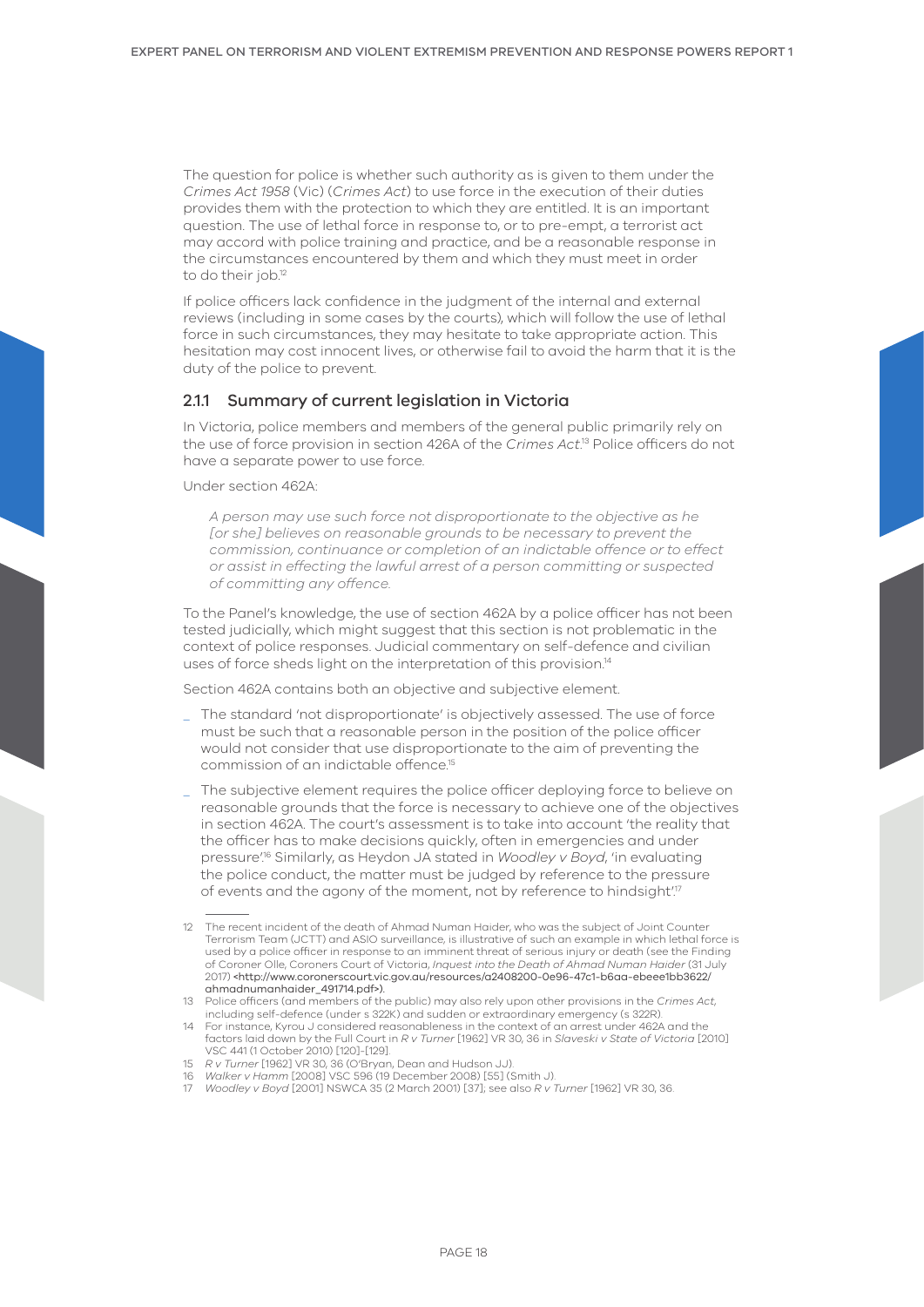## <span id="page-18-0"></span>2.1.2 Impact of police protocol on section 462A

Police protocols and training have sought to clarify the operation of section 462A of the *Crimes Act* and support the decision making around the use of force, particularly lethal force. Victoria Police has recently implemented force-wide, specific armed offender training to address the changing nature of terrorism, which has necessitated a significant change in policing tactics. Specifically, active armed offender training is provided to officers to assist them to rapidly neutralise threats posed by active armed offenders. In summary, the policing objective is to locate, isolate and neutralise the threat, and through positive action prevent continued lifethreatening behaviour.

In situations where tactical operators (such as snipers) are on scene and do not have direct access to information that would assist in applying section 462A, they may be provided advice about appropriate intervention options, including lethal force, from senior officers offsite. The information provided to personnel on the ground will invariably feed into the court's assessment of whether the officer using force did so based on reasonable grounds. The Panel has reviewed the protocols of Victoria Police and notes that they provide considerable assurance to officers on scene of when 'reasonable grounds' for using force are likely to be established. The Panel notes that it is a still a matter for the individual operators to determine what type of force is required and to effect the application of force.

## 2.1.3 Criminal and civil liability for use of lethal force

A police officer who uses force and satisfies the requirements of section 462A will not incur criminal liability. Only the conduct of the police officer who deploys force is relevant in the court's assessment of criminal liability under section 462A, as they cannot lawfully be directed to use force.<sup>18</sup>

Police officers also have immunity from civil liability under the *Victoria Police Act 2013* (Vic) for 'police tort' claims,19 which include claims in negligence, assault and battery, as well as certain wrongful death actions.

# 22 ISSUES

The aftermath of the Lindt Café Siege and the NSW State Coroner's Inquest findings have cast a spotlight on the use of pre-emptive lethal force, raising wider questions about its lawfulness and appropriateness. In light of recent reform in NSW to use of force powers, it is timely to consider the effectiveness of section 462A and the strength of protections for police officers.

## 2.2.1 Reform in NSW following the Lindt Café Siege Inquest

## Findings of the Coroner

The NSW State Coroner found that while the existing legal framework encouraged restraint, the need to wait for objective evidence that Monis was about to kill a hostage may have exposed the hostages to unacceptable risks.20 While the Coroner observed that the use of force, including lethal force, is permitted under a number of statutory provisions,<sup>21</sup> the Coroner also noted that the uncertainty of the framework under the *Crimes Act 1900* (NSW) may have the 'potential to hamper effective responses to terrorist incidents'.<sup>22</sup>

<sup>18</sup> *Enever v the Queen* (1906) 3 CLR 969. See also State Coroner of New South Wales, *Inquest into the deaths arising from the Lindt Café Siege: Findings and recommendations* (May 2017) 322.

<sup>19</sup> *Victoria Police Act 2013* (Vic) s 74(1). A 'police tort' is defined under section 72(1).

<sup>20</sup> State Coroner of New South Wales, *Inquest into the deaths arising from the Lindt Café siege: Findings and recommendations* (May 2017) 324.

<sup>21</sup> Ibid 321. 22 Ibid 324.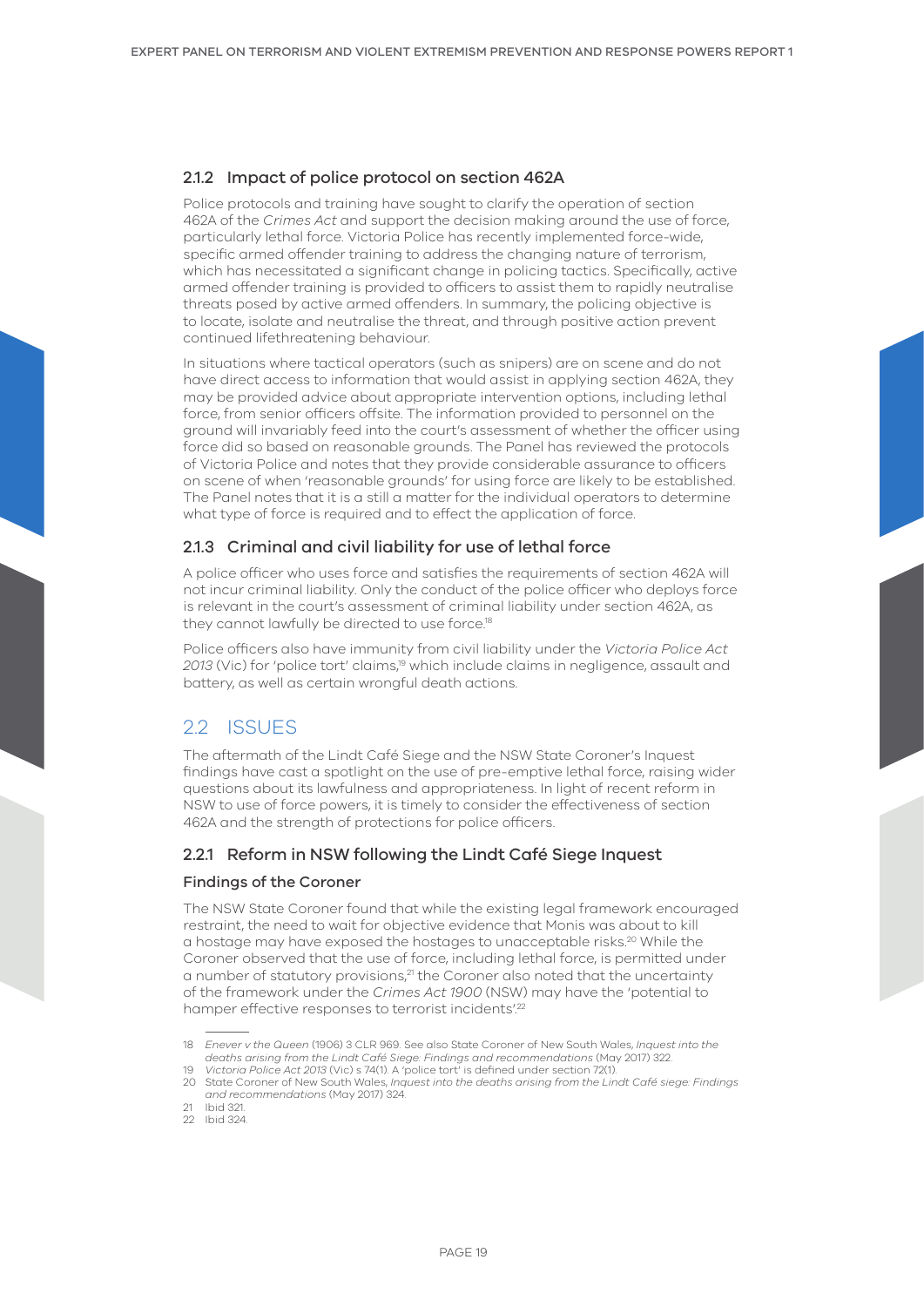Overall, the Coroner concluded that the snipers and the police commanders believed that they did not have lawful authority to use lethal force against Monis because he did not pose an imminent or immediate danger to the hostages. That is, the officers believed that lethal force was not lawful unless Monis was causing death or serious injury, or there was an imminent risk that he would do so.<sup>23</sup> However, the Coroner found that this belief was 'an unduly restrictive view of their powers',<sup>24</sup> concluding that the police officers on scene 'would have been lawfully justified in shooting Monis from soon after the siege commenced'.<sup>25</sup>

Ultimately, the Coroner recommended, '[t]hat the Minister for Police consider whether the provisions of the *Terrorism (Police Powers) Act 2002* should be amended to ensure that police officers have sufficient legal protection to respond to terrorist incidents in a manner most likely to minimise the risk to members of the public'.<sup>26</sup>

#### Specific use of force provision for declared terrorist acts

In response to the Coroner's recommendation, the NSW Parliament implemented a specific use of force provision for declared terrorist acts, in effect creating a two-tier approach to the use of force. The Terrorism Legislation Amendment (Police Powers and Parole) Bill 2017, which amended the *Terrorism (Police Powers) Act 2002* (NSW), was introduced into NSW Parliament on 21 June 2017 and was subsequently passed. The legislation came into effect on 22 June 2017.

To trigger the use of force powers, the Police Commissioner must first declare the incident a 'terrorist act'. Under section 24A(1):

*If the Commissioner of Police is satisfied that:*

- *(a) an incident to which police officers are responding is or is likely to be a terrorist act, and*
- *(b) planned and coordinated police action is required to defend any persons threatened by the terrorist act or to prevent or terminate their unlawful deprivation of liberty,*

*the Commissioner may declare that it is a terrorist act to which this Part applies.*

Once a declaration is made, section 24B(1) of the *Terrorism (Police Powers) Act 2002* (NSW) permits police action that includes:

*… authorising, directing or using force (including lethal force) that is reasonably necessary, in the circumstances as the police officer perceives them, to defend any persons threatened by the terrorist act or to prevent or terminate their unlawful deprivation of liberty.*

In the performance of their powers, the police officer must act in good faith.<sup>27</sup> The reference to 'prevent or terminate their unlawful deprivation of liberty' responds directly to the dilemma posed by the Lindt Café Siege, in which the snipers believed they had no legal authority to use lethal force against Monis at an earlier point because there was no ostensible threat of imminent physical harm against the hostages.

In addition, the *Terrorism (Police Powers) Act 2002* (NSW) provides a distinct protection for police officers against criminal liability. Under section 24B(2):

*A police officer does not incur any criminal liability for taking any such police action for the purposes of a police action plan of the police officer in charge of the police officers responding to the terrorist act.*

- 23 Ibid 322.
- 24 Ibid 324.

<sup>25</sup> Ibid 331. 26 Ibid 324.

<sup>27</sup> *Terrorism (Police Powers) Act 2002* (NSW) s 24B(3).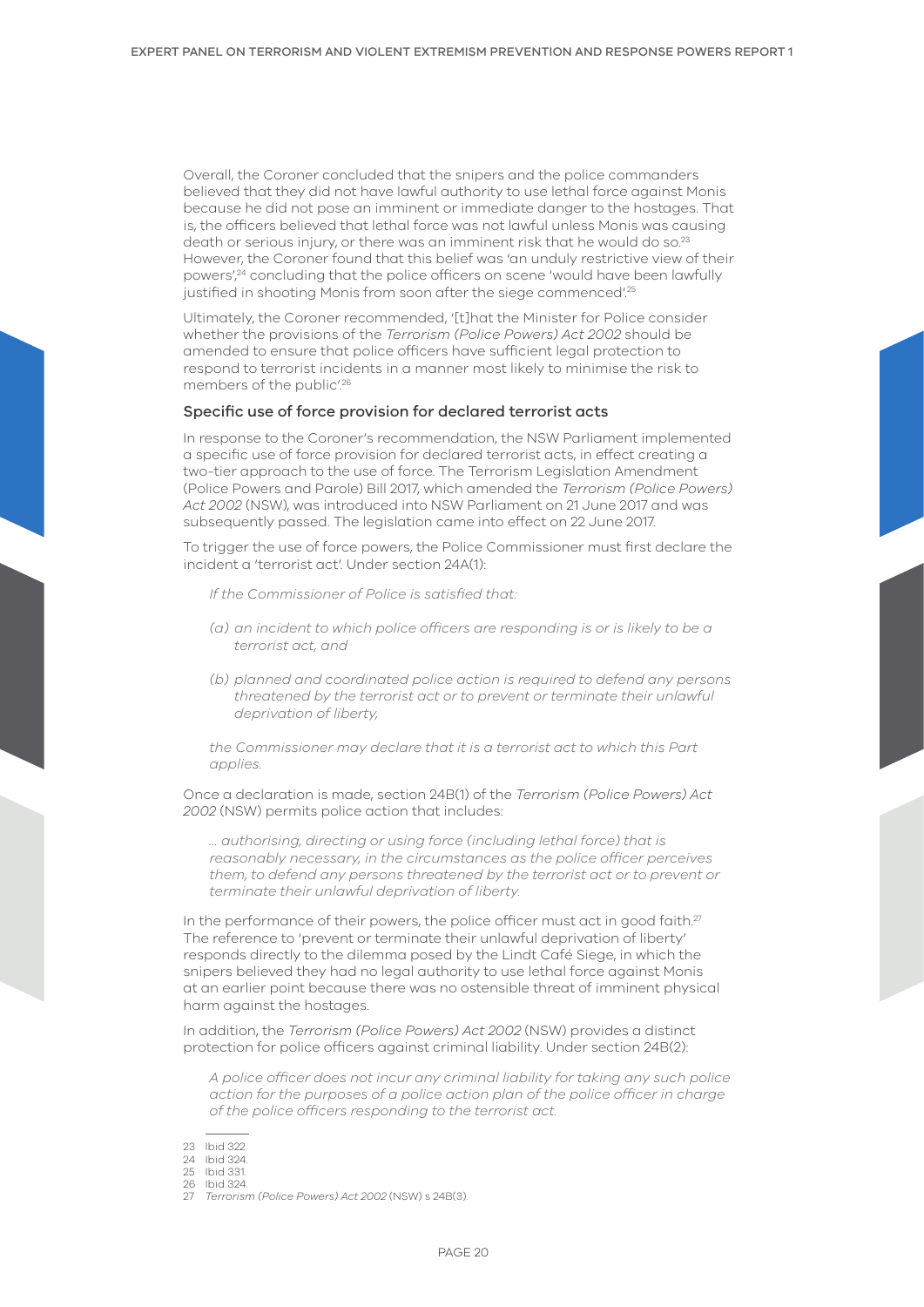<span id="page-20-0"></span>The implemented reforms received some criticism. Notably, the Law Society of NSW raised concerns about the reviewability of the Police Commissioner's decision to declare a terrorist act<sup>28</sup>

## 2.2.2 Issues in the Victorian context

Overall, section 462A of the *Crimes Act* is well understood by Victoria Police and appears to provide comprehensive protection in a range of situations. Nonetheless, the following concerns about the current law were raised by Victoria Police in its submission to the Panel.

- \_ Section 462A of the *Crimes Act* does not provide police with complete certainty in preemptively using lethal force. As the Lindt Café Siege demonstrated, the concept of imminence presents a particular challenge for police in protracted events, such as sieges, where it is not clear when might be the last opportunity to intervene. As it is difficult to accurately assess the proportionality of a preemptive use of force, a court and jury may be reluctant to find that the use of force satisfies section 462A.
- The need for greater certainty about the protections available to police officers, given the significant personal and professional impacts on police officers that invariably result from the decision to use lethal force.

Concerns regarding the language of section 462A were also raised more generally (for example, the double negative of 'not disproportionate' was cited as confusing), with some stakeholders suggesting that this provision could be redrafted using clearer terms.

# 2.3 DISCUSSION

The issues highlighted in the course of the Expert Panel review demonstrated to the Panel that an identifiable gap in the law is difficult to find. There is a tension in opinions on the operation of the law in hypothetical situations and the practical realities of making a decision to use lethal force.

Section 462A remains in its original form without having been subjected to serious challenge. Moreover, police officers receive comprehensive training on the application of the provision, with additional guidance being provided by active armed offender training and Victoria Police's policies and protocols for critical incidents.

Yet significant apprehension persists. It is important that undue restraint should not hamper a justifiable and effective response to prevent significant harm or death. We expect much of the police in circumstances of great stress. Police officers are best equipped to respond appropriately and effectively when their powers are clear, particularly in situations when the use of lethal force is likely or necessary.

The measures required to combat risk must be judged against what is known, before the risk eventuates, about both its likelihood and, if it comes to pass at all, its consequences. Waiting for absolute certainty or overt signs that the risk of harm is imminent may be inconsistent with the response that good policing requires and indeed result in catastrophe. Yet those crucial minutes may also reveal the person of interest re-evaluating a former commitment to the infliction of egregious harm.

<sup>28</sup> Law Society of New South Wales, *No consultation on proposed "shoot to kill" legislation* (21 June 2017) <<https://www.lawsociety.com.au/about/news/1366567>>.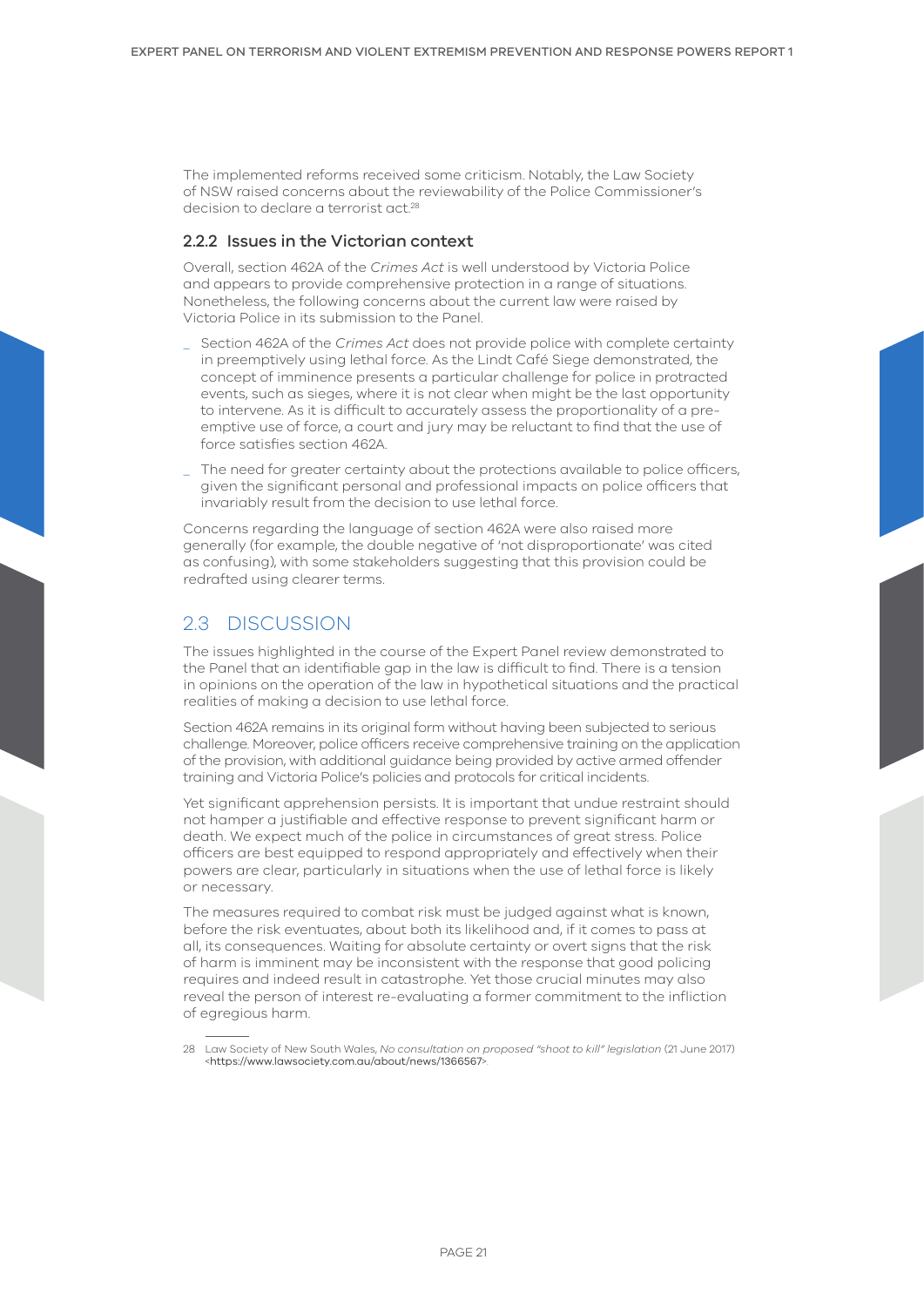## 2.3.1 Language of section 462A

It has been suggested that section 462A could benefit from clearer wording, in particular, by replacing the 'not disproportionate' test with a 'reasonably necessary' standard, and by removing the subjective element from the test. The effect of this amendment would be to place greater emphasis on an objective assessment of the police officer's action. While this simplifies the language of section 462A, it removes an important safeguard for officers, in particular snipers (as was the case in the Lindt Café Siege incident), who would be greatly reliant on the information provided to them by senior officers located offsite, pursuant to police guidelines and protocols. That is to say, the removal of the subjective element may prevent evidence of an officer's or sniper's reliance on those information channels in making a decision to use force, particularly pre-emptively, from being included in the court's assessment.

The removal of a direct reference to proportionality may also pose problems for police officers in assessing the level of force required. The benefit of making proportionality explicit is that it requires the person to actively consider what level of force is appropriate and effective to achieve one of the stated aims in section 462A. While proportionality is to be inferred by the words '*reasonably necessary*', it raises the question: why leave an important part of the legislative provision to be inferred when it can easily be made explicit?

It is apparent that members of Victoria Police do not find the wording of section 462A to be problematic or unclear. The Panel is satisfied that police officers have a solid understanding of the demands of section 462A. Any substantial change to the wording of section 462A would require the retraining of police officers, which is likely to be resource-intensive and may exacerbate any existing apprehension in using force.

## 2.3.2 Specific use of force provision for terrorist acts

A two-tier regime may provide greater latitude for police officers to act in response to terrorist acts. Despite the apparent clarity that it offers, the Panel is not minded to follow the NSW model. It does not appear to offer any more protection than the previous legislative scheme.

The amendment purports to extend protection to those police officers who may be involved in the decision-making process but do not actually deploy force, through the words 'authorising, directing or using force'.<sup>29</sup> While the direction or authorisation of any use of force may be used in the assessment of the subjective element of section 462A, it does not implicate those police officers who direct or authorise the use of force. Consistent with the longstanding legal principle that prohibits police officers from acting on the direction of another, it is the police officer who deploys force who may be subject to criminal liability for the purposes of section 462A, not anyone else.

In addition, the prospect of having to first declare a terrorist act may inhibit police from taking timely and effective action against the threat, especially one that demands an efficient and timely response.

## 2.3.3 Separate protection against criminal liability

It has been suggested that a specific protection clause similar to the NSW model could allay some concerns around criminal liability. The Panel does not support this view, but is mindful of the significant personal and professional impact these proceedings have on the police officers involved, even where they are exonerated from wrongdoing.

<sup>29</sup> *Terrorism (Police Powers) Act 2002* (NSW) s 24B(1).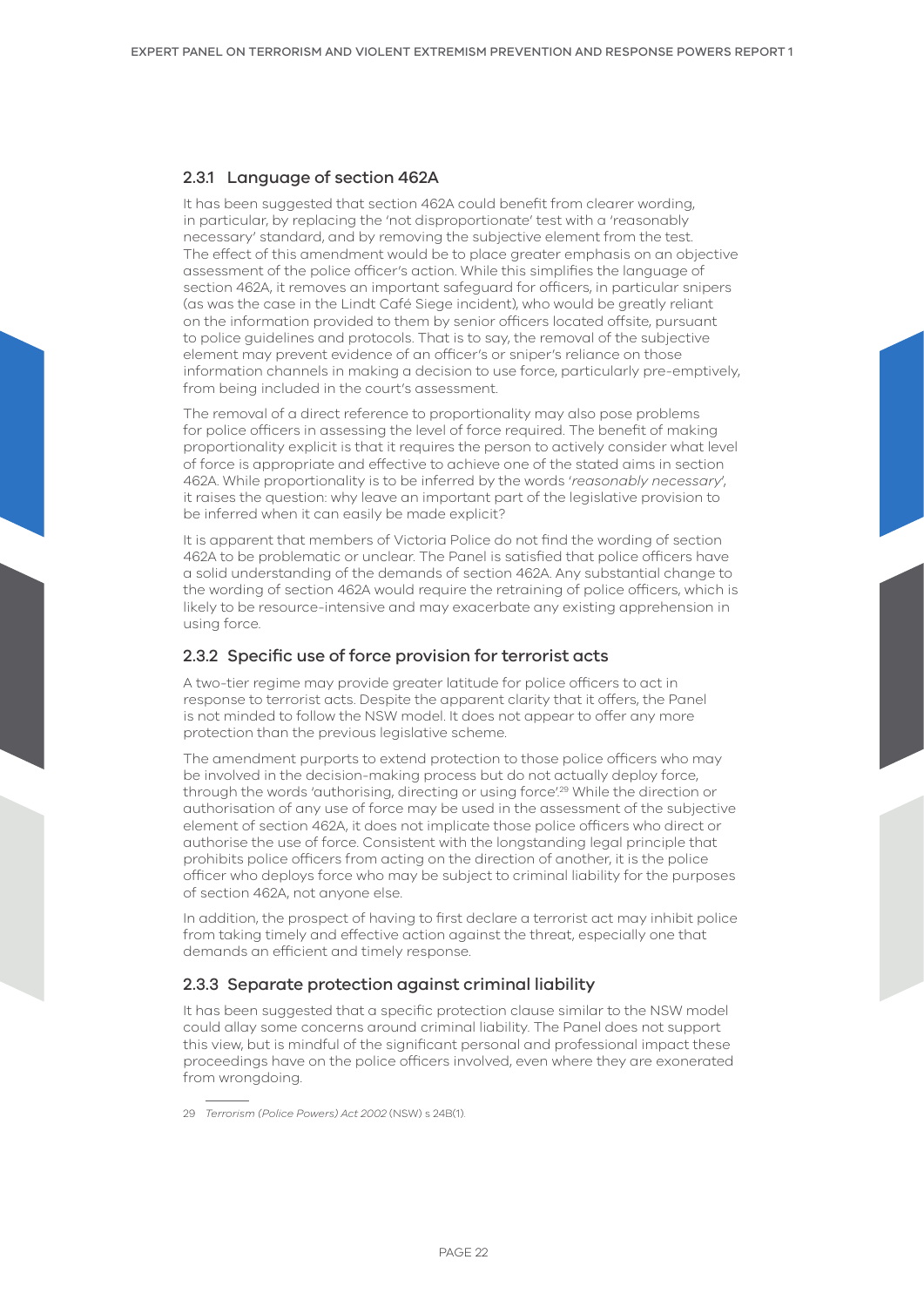In the opinion of the Panel, section 462A provides a flexible test that, where satisfied, affords sufficient protection from criminal liability. And its substitution by, or the addition of, a separate clause may have the unintended effect of weakening the protection it provides. Furthermore, the additional protection against civil liability is similarly broad; as long as the police officer's use of force does not amount to serious or wilful misconduct, in which case the State will be liable, they will be protected.30

## 2.3.4 Clarifying the use of pre-emptive action

### The case for change

In the spirit of the NSW Coroner's findings and recommendation, the Panel considers that while the law is sufficient, it requires amendment to provide police with confidence and clarity in the most difficult of operational environments.

Section 462A protects police officers so long as they act reasonably and proportionately. But the Panel also accepts that something more is needed. Lawyers may assert the clarity of the law. However, if the law fails to give well-trained police officers the confidence to do what is necessary to prevent significant harm without fear that the inevitable subsequent inquiry will expose them to prosecution, then the law needs further clarification.

As observed in the previous chapter, the nature of terrorism has changed. Resolving critical incidents by negotiation is less certain where the suspect has no intention of surviving the incident. The question of imminence also becomes more uncertain where the magnitude of the perceived risk is high but may not occur for some time. A shift from highly organised and sophisticated acts of mass violence to improvised and lower capability acts (including the use of knives and vehicles as weapons) has expanded the circumstances in which pre-emptive action may be justifiable. While section 462A is flexible enough to adapt to these changing circumstances, clarification would enable police officers to act with greater decisiveness.

#### Proposed solution

The Panel recommends that section 462A be clarified to explicitly state that pre-emptive use of lethal force will be lawful if it is proportionate and the officer believes it is reasonably necessary in the circumstances. The Panel considers that it is reasonable to reference police officers and protective services officers in the proposed subsection (2), recognising that these officers are most likely to be first responders to a terrorist incident and, as such, they may require a greater level of legislative assurance.

The proposed clarification is not intended to limit or alter the scope of the existing use of force power under section 462A, but rather is geared towards instilling greater confidence in officers to use force in situations where the imminence of significant harm is a matter for judgment that is necessarily made under pressure. Importantly, it must be interpreted in light of section 462A, which includes both objective and subjective elements.

It is proposed that this clarification could take the form of a new subsection (2) in section 462A, which would make the current wording in that section subsection (1). The Panel suggests the following proposed wording of subsection (2):

*(2) For the avoidance of doubt, a police officer or protective services officer may use force, including pre-emptive lethal force, against a person who the police officer or protective services officer believes on reasonable grounds is likely to commit an indictable offence that will cause serious injury to, or the death of, another person.*

The Panel considers that a clarifying provision within section 462A is an effective measure to address the concerns identified by Victoria Police.

<sup>30</sup> See *Victoria Police Act 2013* (Vic) s 74(2).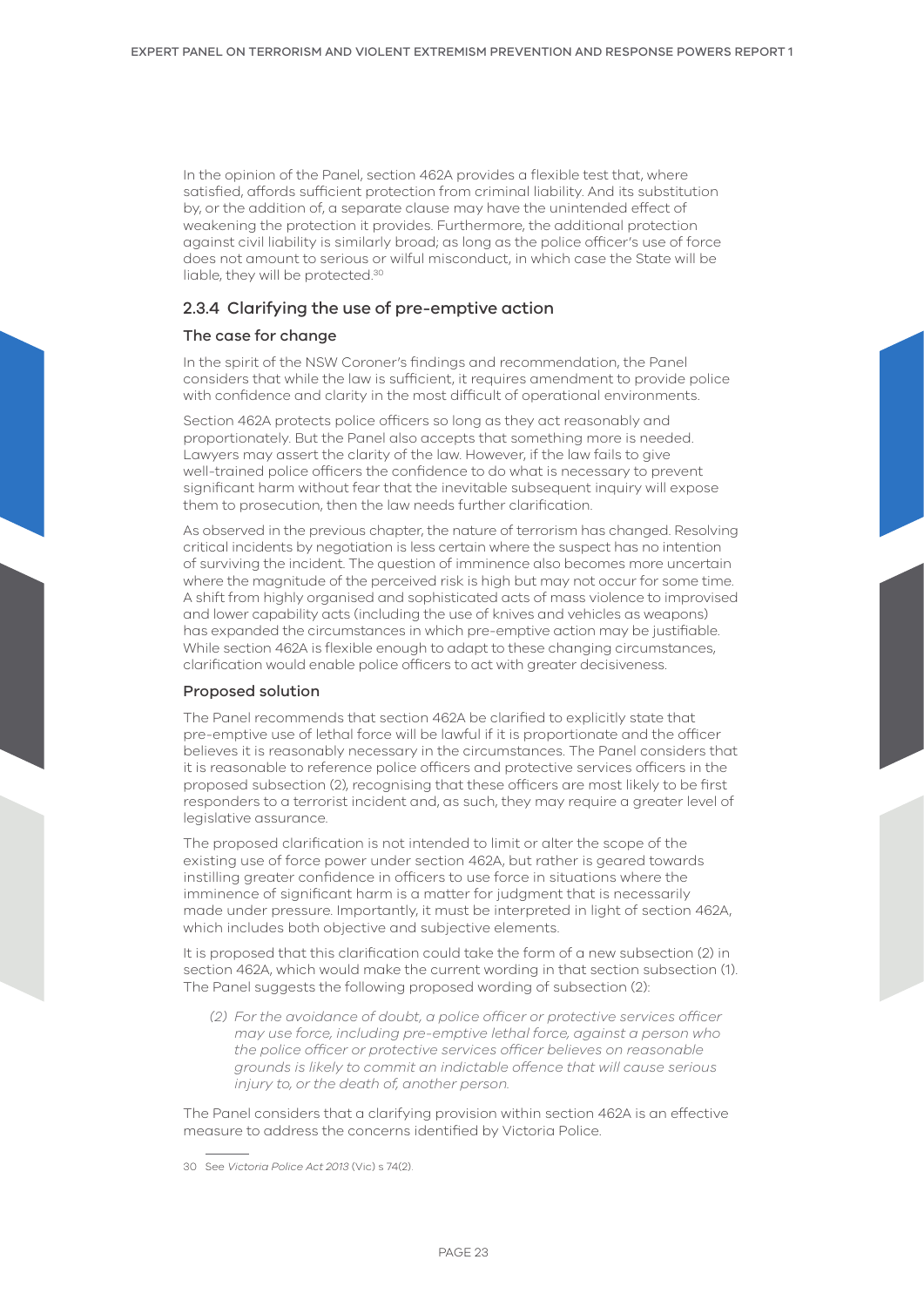# <span id="page-23-0"></span>CHAPTER 3 PREVENTATIVE AND INVESTIGATIVE DETENTION

#### Recommendation 2

The Panel notes:

- the existing scheme for preventative detention contained in Part 2A of the *Terrorism (Community Protection) Act 2003* (Vic) and the fact that these laws suffer from a range of well documented deficiencies;
- the Government's in-principle agreement at COAG to use the NSW investigative detention scheme as a model for strengthened pre-charge detention laws; and
- the Government's commitment to change the current threshold requirement for a person to be detained in relation to a terrorist act that is yet to occur from the current requirement for the terrorist act to be one that is '*imminent and expected to occur, in any event, at some time in the next 14 days*' to a requirement that the terrorist act must be one that '*is capable of being carried out, and could occur, within the next 14 days*'.

The Panel recommends that the following changes be made to the existing preventative detention laws in Part 2A of the *Terrorism (Community Protection) Act 2003* (Vic) to address some of the concerns relating to that scheme and to give effect to the COAG commitment to strengthen pre-charge detention laws:

- A new power for police to question a detained person regarding the terrorist act in relation to which the person was detained and that this new power be accompanied by:
	- the establishment of appropriate rules, processes and procedures etc. relating to the circumstances under which a detained person may be questioned and the manner in which that questioning may take place; and
	- the establishment of additional measures to safeguard and protect the interests of minors and other potentially vulnerable persons such as those with a cognitive or physical impairment.<sup>31</sup>
- The extension of the existing maximum interim detention period from a period of 48 hours to a period of four days.
- A new power for an authorised police officer (being a police officer appointed by the Chief Commissioner of Police) to take a person into custody for a period of interim detention without the requirement to first obtain an order from the Supreme Court.
- An appropriate mechanism for the treatment of sensitive criminal intelligence (the subject of Recommendation 16).<sup>32</sup>

<sup>31</sup> The possible extension of the scheme to include 14 and 15 year olds and the necessary safeguards for minors detained under the scheme requires further detailed and considered deliberation. The Panel will consider these matters as part of Report 2.

<sup>32</sup> The Panel considers the treatment of sensitive criminal intelligence in Chapter 7 of Report 1.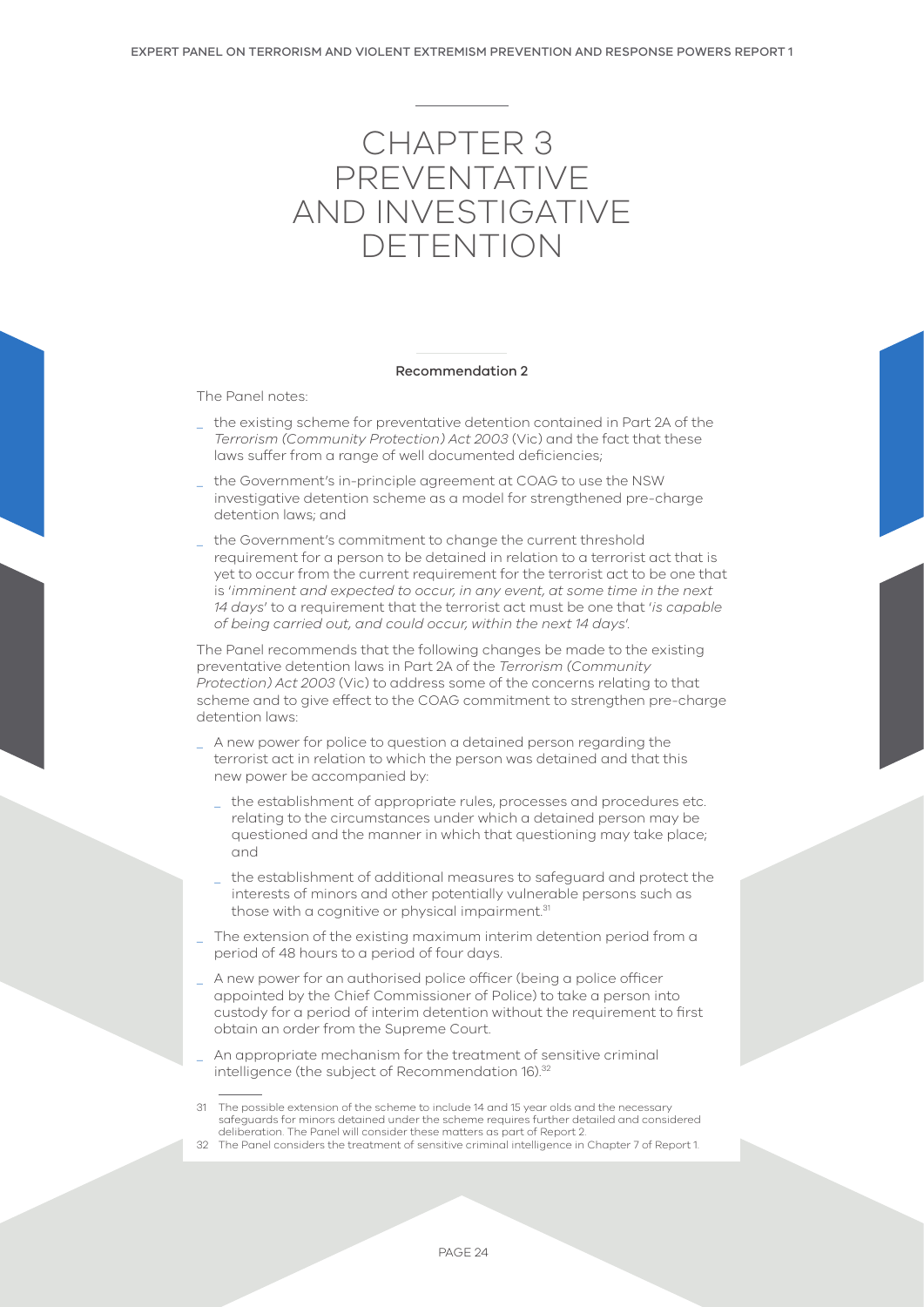# <span id="page-24-0"></span>3.1 BACKGROUND

## 3.1.1 Introduction

Both preventative and investigative detention permit a terrorism suspect to be taken into custody and detained without the requirement, which would ordinarily apply, for police to either release or charge that person within a reasonable period of time. In this sense, both forms of 'pre-charge detention' constitute fundamental departures from the ordinary, or conventional, criminal law process.

The concept of preventative detention – as it currently applies in Victoria – entails detaining a person to prevent a terrorist attack from occurring or to prevent the destruction of evidence. Investigative detention, by contrast, has a potentially much broader purpose. As the Panel understands it, the key distinction is that a person detained under an investigative detention scheme may be questioned by police for investigative purposes.

In Chapter 1, the Panel made reference to the evolving nature of the terrorist threat and the need for counter-terrorism efforts to adapt and evolve, in turn, to counter this threat. The advent of laws permitting preventative and, more recently, investigative detention (in NSW), are an example of that process and illustrate some of the associated complexities and difficulties.

## 312 Preventative detention

The enactment of laws permitting preventative detention for a period of up to 14 days was endorsed by the Council of Australian Governments (COAG) at a special meeting on counter-terrorism held in September 2005 in the aftermath of the July 2005 terrorist bombings in London. The introduction of uniform preventative detention laws at the Commonwealth level and in all States and Territories was one of several significant changes agreed to by COAG to strengthen Australia's counter-terrorism laws. COAG agreed that all changes would be subject to review after a period of five years and would sunset after ten years.

In 2006, the *Terrorism (Community Protection) Act 2003* (Vic) (TCPA) was amended to create a preventative detention regime in Victoria. The Second Reading Speech for the amending bill included the following statement articulating the primary reason for the change and the (ongoing) tension between the need to respond to a changing security environment while also preserving essential rights:

*The consequences of terrorist acts place police under great pressure to intervene earlier to prevent a terrorist act with less knowledge than they would have had using traditional policing methods. In our society, individual liberties must always be balanced against the needs of the community, in particular community safety. We already have laws that restrict individual liberty for the benefit of the community. This bill strikes that balance between empowering police to undertake their functions for the benefit of the community without unnecessarily interfering with personal freedoms.*<sup>33</sup>

Under Victoria's current scheme, contained in Part 2A of the TCPA, an authorised police officer may apply to the Supreme Court for a preventative detention order (PDO) in two scenarios. In the first, there must be reasonable grounds to suspect that a terrorist act is imminent and the applicant must be satisfied that a PDO would substantially assist in its prevention. In the second, a terrorist act has occurred and the applicant must be satisfied that a PDO is necessary to preserve evidence. The relevant legislation is reproduced below.

33 Victoria, *Parliamentary Debates*, Legislative Assembly, 16 November 2005, 2177 (Steve Bracks, Premier).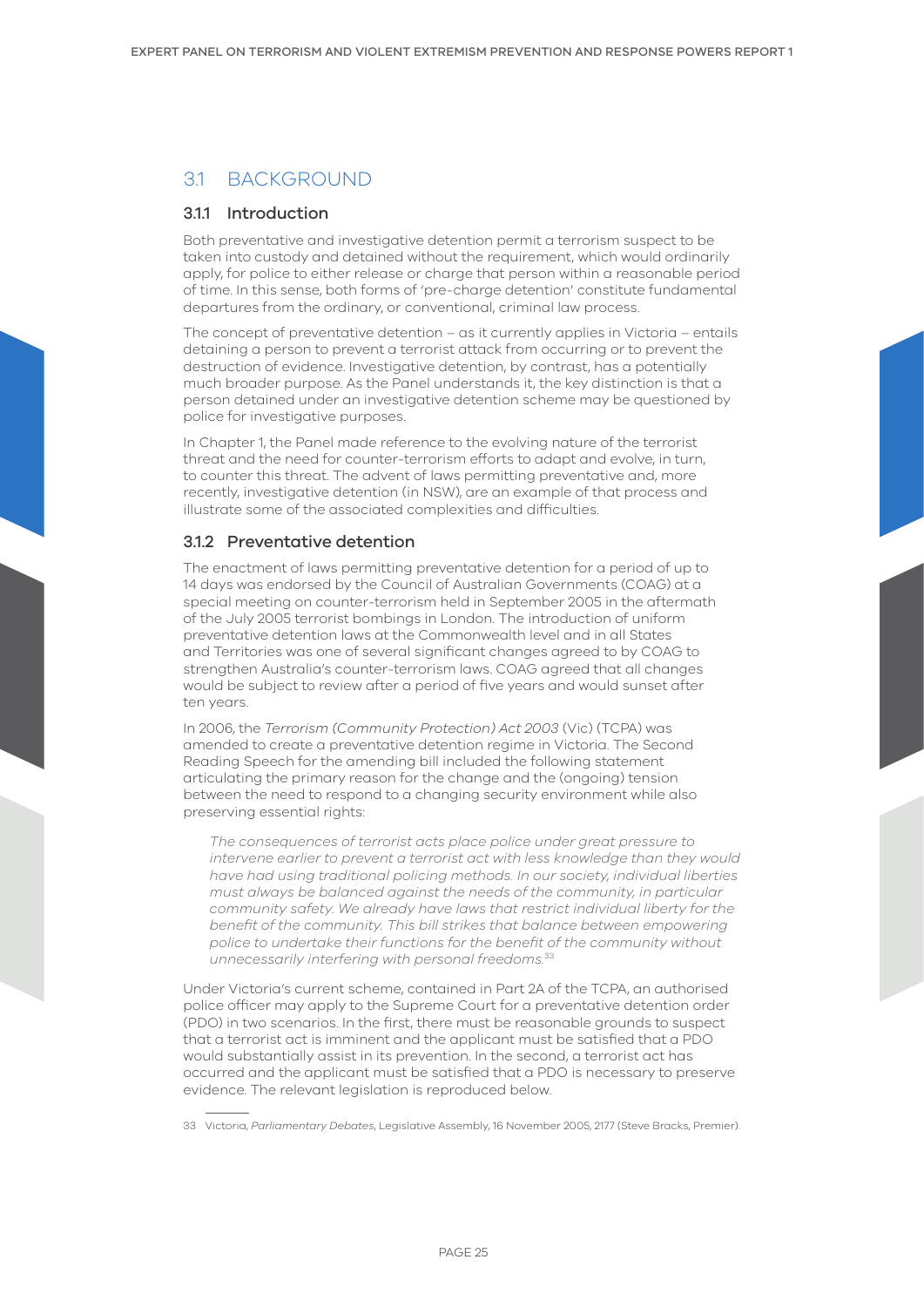- *(1) An authorised police officer may apply for a PDO in relation to a person if satisfied that:* 
	- *(a) there are reasonable grounds to suspect that the person the subject of the application:*
		- *(i) will engage in a terrorist act;*
		- *(ii) possesses or has under his or her control a thing connected with the preparation for, or the engagement of a person in, a terrorist act; or*
		- *(iii) has done an act in preparation for, or planning, a terrorist act, and*
	- *(b) making the order would substantially assist in preventing a terrorist act occurring; and*
	- *(c) detaining the subject for the period which the applicant is seeking is reasonably necessary for the purpose referred to in paragraph (1)(b).*
- *(2) An authorised police officer may apply to the Supreme Court for a PDO if satisfied that:*
	- *(a) a terrorist act has occurred within the last 28 days;*
	- *(b) it is necessary to detain the person to preserve evidence of, or relating to, the terrorist act; and*
	- *(c) detaining the person for the period which the applicant is seeking is reasonably necessary for the purpose referred to in paragraph 2(b).*

In relation to a terrorist act that is yet to occur, the act must be 'imminent' and 'expected to occur, in any event, at some time in the next 14 days'.

The Supreme Court may grant the application if satisfied as to the matters set out above.

In particularly urgent matters, an application for a PDO may be made without notice being given to the person the subject of the application. In such cases, the Supreme Court may make an interim PDO pending the hearing and final determination of the application. The maximum period of detention under an interim PDO is 48 hours or until the final determination of the application (whichever is the later).

The maximum (total) period of detention under a PDO is 14 days and an application for a PDO may not be made if a person is under the age of 16 years.

The Victorian preventative detention scheme contains a number of safeguards. These include:

- \_ a prohibition on police questioning a detained person except for very specific and limited purposes, such as to determine the person's identity or ensure their safety and well-being;
- \_ a requirement for an applicant for a PDO to notify the Public Interest Monitor (PIM) of the application and for the Supreme Court, in considering whether to make a PDO, to have regard to any submissions made by the PIM;
- \_ a requirement for the Chief Commissioner of Police to nominate a police officer of or above the rank of superintendent to oversee the exercise of powers under, and the performance of obligations in relation to, a PDO;
- \_ a requirement that any person detained under a PDO be treated with humanity and with respect for human dignity and not be subject to cruel, inhuman or degrading treatment;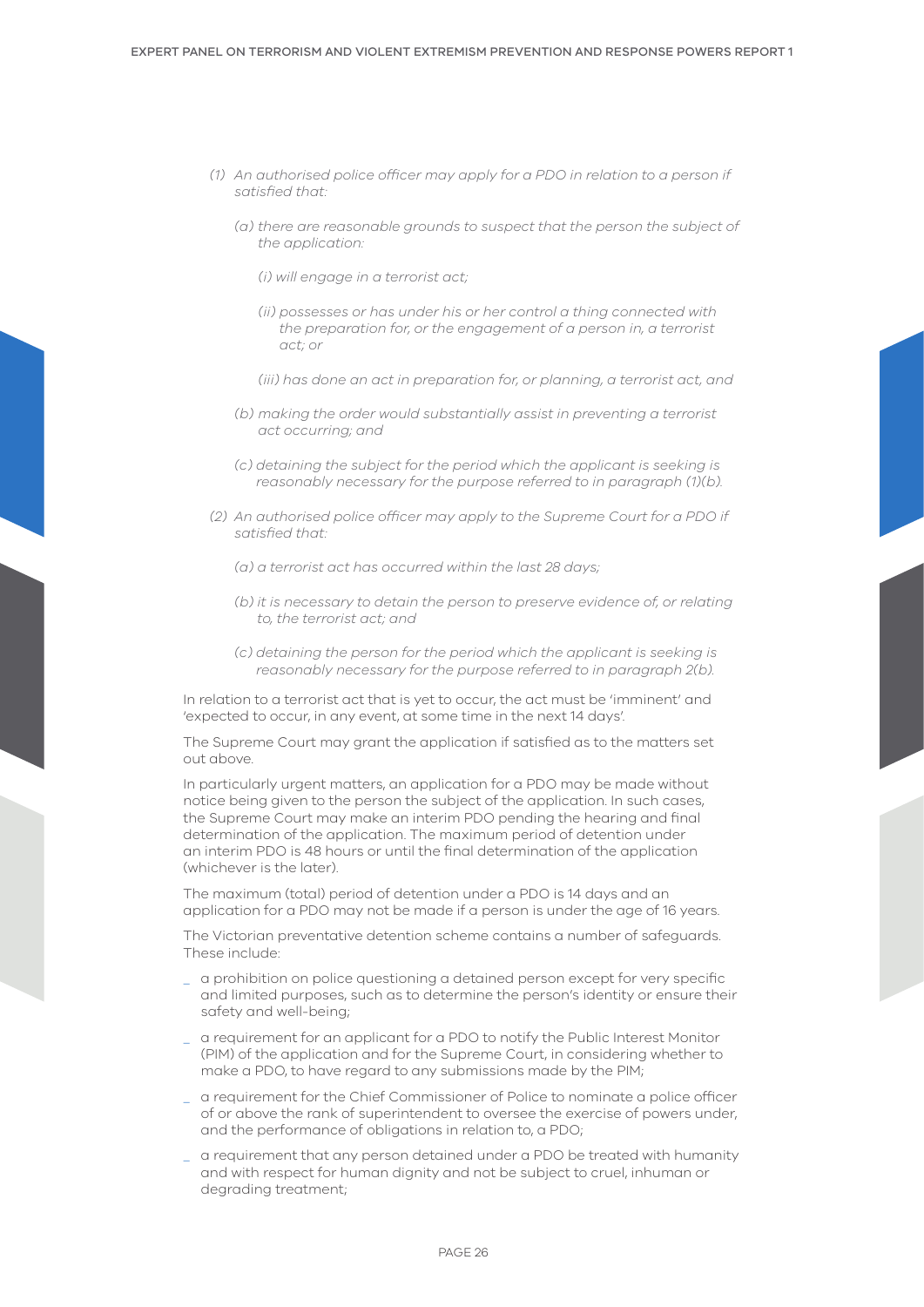- \_ an entitlement for any person detained under a PDO to contact the Ombudsman or the Independent Broad-based Anti-corruption Commission (IBAC), to seek advice from a lawyer, and to contact a family member; and
- \_ particular requirements with respect to the detention of any person under the age of 18 including a requirement that the person not be detained with persons of or over the age of 18 and that the person be entitled to contact a parent or guardian.

Further, an annual report must be prepared by the Attorney-General addressing a range of matters including the number of PDOs made during the year, the number of applications for PDOs, whether any person was taken into custody under a PDO and, if so, for how long, and the number of persons in relation to whom a PDO was made who were subsequently charged with an offence under Part 5.3 of the *Criminal Code Act 1995* (Cth).

The operation of the scheme is oversighted by the Ombudsman and IBAC.

Consistent with the 2005 COAG agreement, all jurisdictions have now enacted broadly consistent preventative detention laws providing for:

- preventative detention using substantially the same threshold test;<sup>34</sup>
- preventative detention for the purpose only of preventing a terrorist act occurring or preserving evidence relating to a terrorist act that has occurred;
- \_ a maximum detention period of 14 days;
- \_ very limited questioning of a person detained; and
- sunsetting of the relevant provisions after 10 years and a review every five years.

There are differences between jurisdictions, however.

- \_ Some (such as South Australia and Western Australia) do not provide for an interim PDO.
- \_ Of those jurisdictions that do provide for an interim PDO, some (such as Queensland) allow for a senior police officer to authorise that interim order, while others (such as Victoria) require court authorisation.
- \_ Some (such as Queensland and Western Australia) provide for a judge or a retired judge, rather than a Court, to issue an ongoing (or final) PDO.
- \_ Some jurisdictions (such as Victoria) have provided for a role for a PIM in the PDO process.

Since their enactment, preventative detention laws have had a troubled existence. The very concept of preventative detention has been criticised as an unjustifiable intrusion on civil liberties and fundamental human rights, such as the right not to be subject to arbitrary arrest or detention and the right to liberty.

Critics have also stated that the laws are unnecessary and ineffective. COAG, in its 2013 review of counter-terrorism legislation at the Commonwealth level, 35 recommended the repeal of preventative detention schemes, concluding that they were 'neither effective nor necessary'.<sup>36</sup> It was noted, further, that three police submissions on the issue (those received from Victoria, South Australia and Western Australia) 'unequivocally suggested that, from an operational perspective, they would be unlikely to use the preventative detention regime<sup>137</sup> In a similar vein, the Independent National Security Legislation Monitor (INSLM) stated in his 2012 annual report that preventative detention laws (at a Commonwealth level) were 'fairly ugly legislation, with no real utility and a proven lack of users'.<sup>38</sup>

<sup>34</sup> The ACT applies a slightly stricter threshold test.

<sup>35</sup> Council of Australian Governments Review Committee, COAG Review of Counter-Terrorism Legislation

<sup>(1</sup> March 2013) 70 <<https://www.ag.gov.au/Consultations/Documents/COAGCTReview/Final%20Report.PDF>>. 36 Ibid.

<sup>37</sup> Ibid 69.

<sup>38</sup> Australian Government Independent National Security Legislation Monitor, *Declassified Annual Report* (20 December 2012) 45.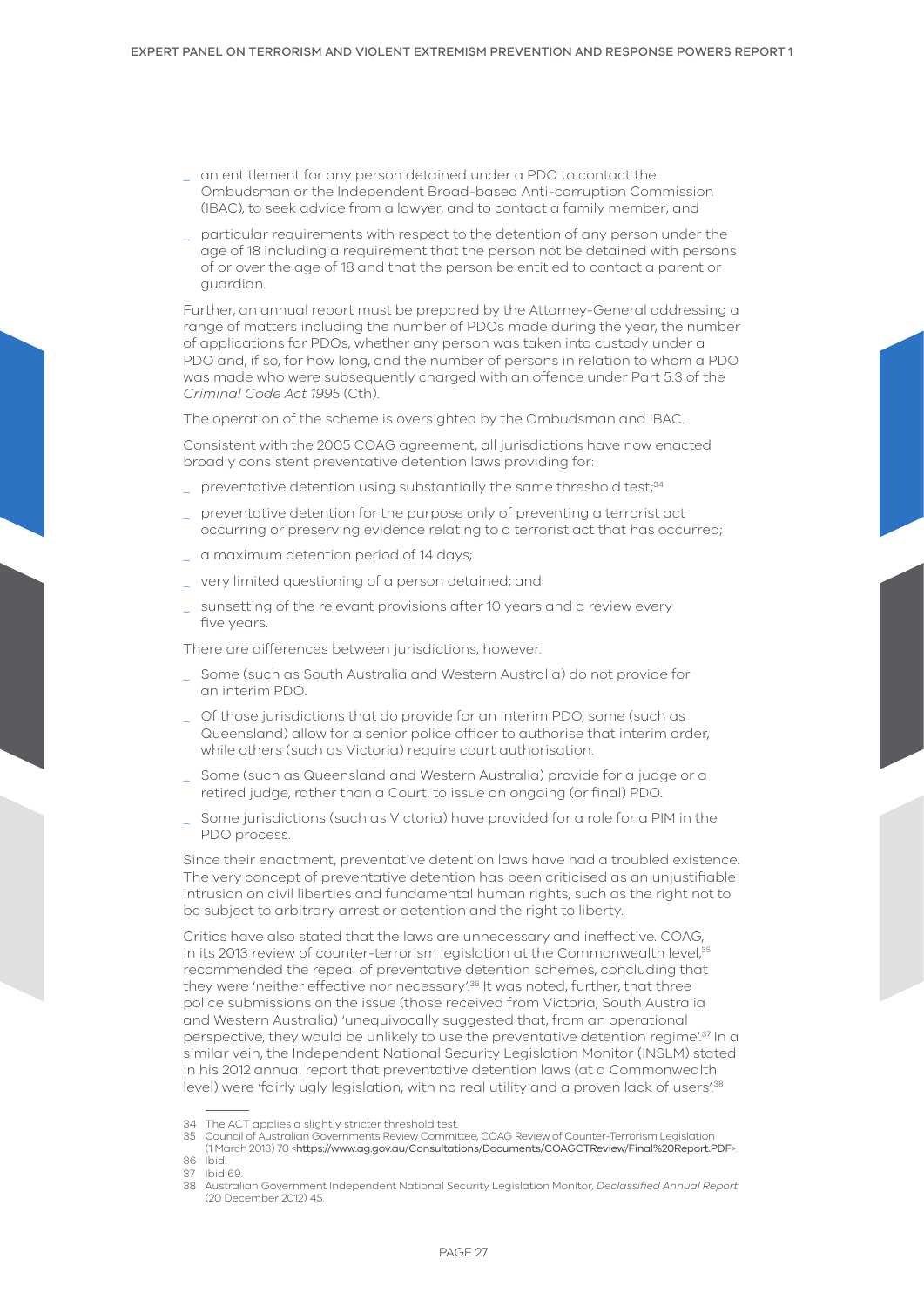In 2014, the '*Victorian Review of Counter-Terrorism Legislation*' (2014 Review) included a comprehensive review of Part 2A of the TCPA. The review considered the views on preventative detention expressed by the COAG Committee in its 2013 report, comments on those same provisions by the INSLM in his 2011 and 2012 annual reports, and submissions by Victoria Police and the Australian Federal Police (AFP) on the subject of preventative detention.

The 2014 Review identified a number of issues with the current preventative detention provisions which (at the time of the review) had never been used. Many of these issues were also identified in the 2013 COAG report. The matters identified include those set out below.

- Reflecting their purely preventative objective, PDOs do not enable police to interrogate a suspect and, to the extent that the suspect is likely to hold information of great interest to police and intelligence agencies, detaining a suspect under preventative detention laws may actually hinder an investigation.
- \_ PDOs are unnecessary because the relatively high threshold for applying for one means that in many, if not all, instances in which police might consider making such an application, they would be in a position to exercise their more conventional powers to arrest and charge a suspect.
- \_ Related to the point, above, the threshold requirements for applying for a PDO are too onerous. The requirement that the relevant terrorist act is imminent and expected to occur at some time in the next 14 days requires police to pinpoint with a high (and often unrealistic) degree of specificity the date on which an attack is likely to occur. Similarly, the requirement for police to be satisfied that it is necessary to detain the person to preserve evidence may be problematic in that it requires police to be satisfied that the detention is necessary to preserve evidence i.e. that if the person is not detained, the destruction of evidence will occur (rather than that this outcome be likely or probable, or that the risk of the destruction of evidence be unacceptably high).
- \_ Preparing an application for a PDO is complex and time consuming, making it less useful in precisely the type of situation, characterised by urgency and a need to act quickly, for which it is intended.
- The fact that (as at the date of the 2009 and 2014 reviews), preventative detention laws had never been used demonstrates that they are not needed.
- \_ The requirement to name a subject in the application for a PDO means that an application cannot be made in relation to a subject whose true identity is unknown to police.
- \_ Preventative detention raises difficult civil liberties and human rights issues, and this is of particular concern in a jurisdiction such as Victoria that has enacted a Charter of Human Rights and Responsibilities.

The 2014 Review noted, however, that even allowing for the defects identified, Victoria Police 'strongly supported the retention of the PDO provisions',<sup>39</sup> and suggested amendments rather than the repeal of the existing laws. It was noted that the AFP also maintained that 'preventative detention orders remain relevant within the suite of preventative measures to counter the terrorist threat<sup>140</sup>

The 2014 Review also considered alternatives to preventative detention, canvassing:

- \_ the use of 'traditional' pre-charge, arrest and questioning powers at a Commonwealth level; and
- \_ the use of the 'questioning warrant' or 'questioning and detention warrant' powers available to ASIO.

<sup>39</sup> Victorian Department of Justice, *Victorian Review of Counter-Terrorism Legislation* (September 2014) 77. 40 Ibid 79.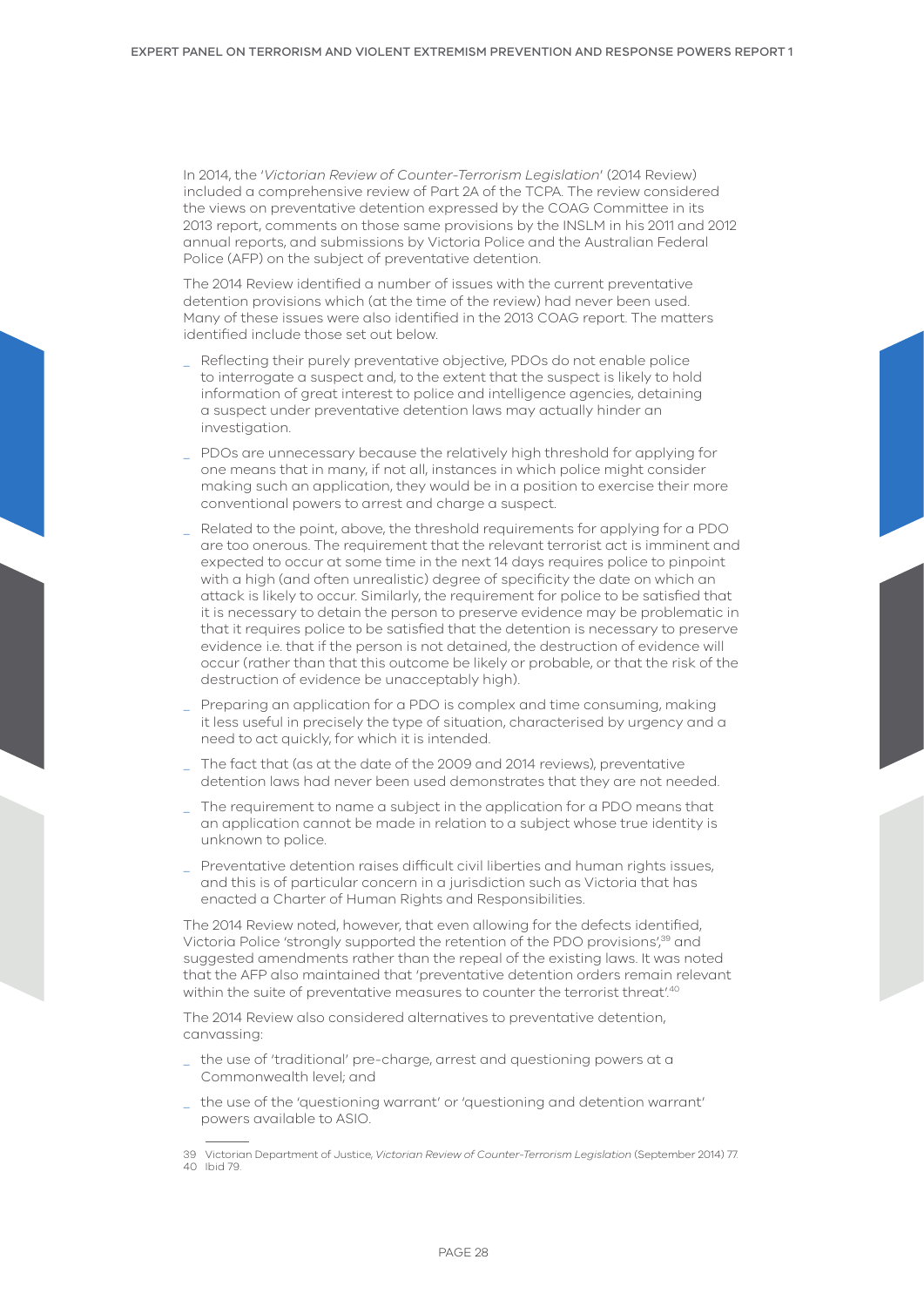In both cases, the Committee was persuaded that 'such powers…do not necessarily protect the community from all potential risks of a terrorist act!<sup>41</sup>

The 2014 Review concluded, by majority, that preventative detention laws were 'necessary in order for law enforcement agencies to be able to protect the community from a terrorist act to the maximum extent possible' and that, 'notwithstanding the operational difficulties the legislation presents to police, …the preventative detention power…could be used effectively'.42

To address the issues identified with the current laws, however, the review recommended six key changes.

- \_ (Recommendation 6) That the requirement for a terrorist act to be imminent and expected to occur, in any event, at some time in the next 14 days be amended 'along the lines recommended by the INSLM' – the INSLM's recommendation in his 2012 Annual Report was for the replacement of the 'imminence test' with a requirement for police and the issuing authority to be satisfied 'that there is a sufficient possibility of the terrorist act occurring sufficiently soon so as to justify the restraints imposed by the PDO<sup>'43</sup>
- \_ (Recommendation 7) That the requirement for a PDO to set out the name of the person in respect of whom it is made be amended to require that a PDO must contain the name of the person in relation to whom it is made or the name by which the person is known to police.
- \_ (Recommendation 8) That if an investigation or intelligence agency seeks to have a person released from detention under a PDO for the purpose of questioning, the authorised officer must return to the Supreme Court for a variation of the PDO, or for permission to interrogate, at any time while the PDO remains in force.
- \_ (Recommendation 9) That Part 2A of the TCPA be amended to provide that the responsibility for the welfare of a detainee transfers from police to prison authorities at the same time as the detainee transfers from the custody of one to the other.
- \_ (Recommendation 10) That Part 2A of the TCPA be amended to provide that, as soon as practicable after a detaining officer becomes satisfied that the grounds on which a PDO no longer exist, the detainee must be released.
- (Recommendation 11) That Part 2A of the TCPA be amended so that if a detaining officer is satisfied that either: (a) the grounds on which a PDO was made have ceased to exist; or (b) the facts and circumstances on which the PDO was made have changed, then the officer must apply to the Supreme Court for a variation or revocation (as appropriate).

All of the recommendations were accepted by the (then) Government and recommendations 7, 9, 10 and 11 have since been implemented.

The issue of the threshold that must be satisfied to activate the preventative detention powers for a terrorist act that is yet to occur, the subject of recommendation 6, has not yet been definitively addressed. The matter has been discussed at some length at a Commonwealth level and a range of possible reforms have been considered including:

- \_ retaining the 14 day reference and amending the threshold to reasonable possibility of a terrorist act occurring;
- \_ retaining the 14 day requirement but clarifying that the 14 day criteria is merely a guide to determining 'imminence', rather than a separate test.

It has been suggested, however, that the removal of the 14 day requirement might result in courts interpreting 'imminence' to require that the attack occur within an even shorter period.

<sup>41</sup> Ibid 97.

<sup>42</sup> Ibid.

<sup>43</sup> Ibid 98.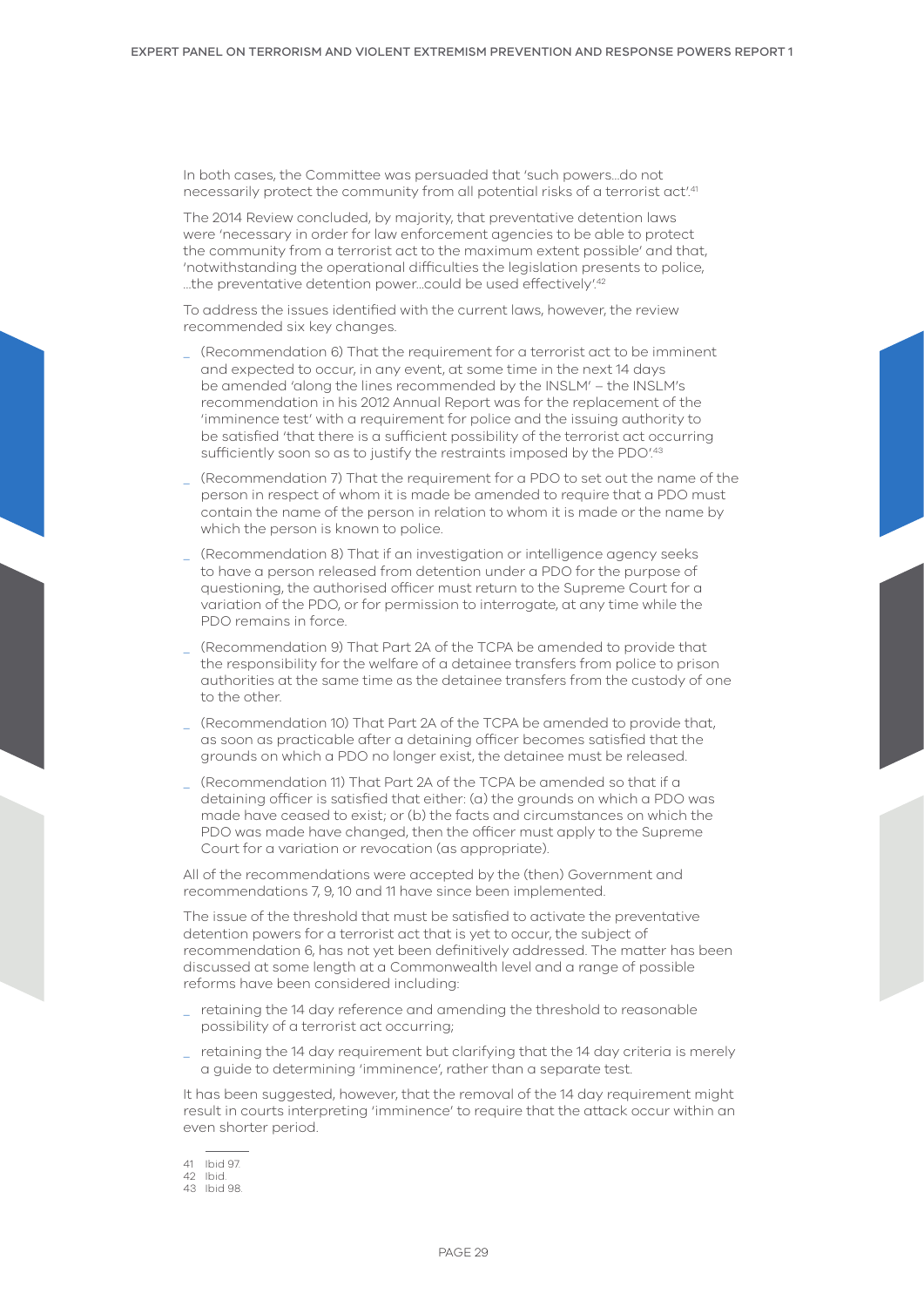On 30 October 2015, the Prime Minister wrote to all Premiers and Chief Ministers seeking agreement to a change to the threshold test for PDOs that would retain the 14 day requirement but soften the existing test by requiring that a PDO be necessary to prevent a terrorist act that is 'capable of being carried out, and could occur, within the next 14 days' (rather than that the act be imminent and expected to occur, in any event, in the next 14 days).<sup>44</sup>

The Victorian Premier responded in writing on 9 November 2015 and advised the Prime Minister that Victoria would adopt the form of words favoured by the Commonwealth but that Victoria's preferred formulation was that recommended by the 2014 Review. In 2016, the Commonwealth Government amended its legislation to implement its preferred 'capable and could occur within 14 days' formulation.

NSW also amended its legislation in 2016. NSW, however, adopted a different form of words. The NSW legislation now requires that there be 'reasonable grounds to suspect' that the relevant terrorist act 'could occur at some time in the next 14 days'.<sup>45</sup>

In accordance with the advice provided by the Premier to the Prime Minister in 2015, the Panel's understanding is that legislative amendments to the TCPA to implement the Commonwealth 'capable and could occur within 14 days' formulation were slated for passage sometime in late 2017. The proposed changes are on hold, pending the Panel's findings.

Recommendation 8 of the 2014 Review has not been implemented. The relevance of this recommendation is unclear in the context of COAG's agreement to pursue a strengthened and nationally consistent regime of investigative detention, discussed in more detail below.

Since the 2014 Review, PDOs have been made on two occasions. In 2014, three people were held under a PDO for a period of 48 hours in NSW as part of Operation Appleby in relation to a plot to behead a member of the public in Sydney. In April 2015, as part of Operation Rising, one person was held under an interim PDO for a period of 36 hours in Victoria in connection with a plot to carry out a terrorist attack in Melbourne on Anzac Day.

As stated at the outset, PDO laws were introduced to address a perceived gap in counter-terrorism capabilities where authorities feared an imminent terrorist act but available evidence fell short of the standard required to arrest and charge the suspect. The flaws inherent in the existing laws are well documented, however, and it is clear that even allowing for efforts to address some of these defects in light of the 2014 Review recommendations, the scheme remains of very limited utility in its current form.

## 3.1.3 Investigative detention

To reiterate, the Panel's understanding is that investigative detention, as the name suggests, has a broader focus than preventative detention. In particular, police are permitted under an investigative detention regime to question a detainee for investigative purposes.

The key operational or policy driver for investigative detention is that police involved in counter-terrorism operations need to be able to question detained suspects to progress investigations where:

the suspect has been detained at short notice – frequently on the basis of sensitive criminal intelligence – to prevent a terrorist attack from taking place; and

<sup>44</sup> Under the 2004 Intergovernmental Agreement on Counter-Terrorism Laws entered into by the Commonwealth Government and all States and Territories, any changes to Commonwealth terrorism related legislation require consultation with the States and Territories and the agreement of those States and Territories.

<sup>45</sup> *Terrorism (Police Powers) Act 2002* (NSW) s 26D(1).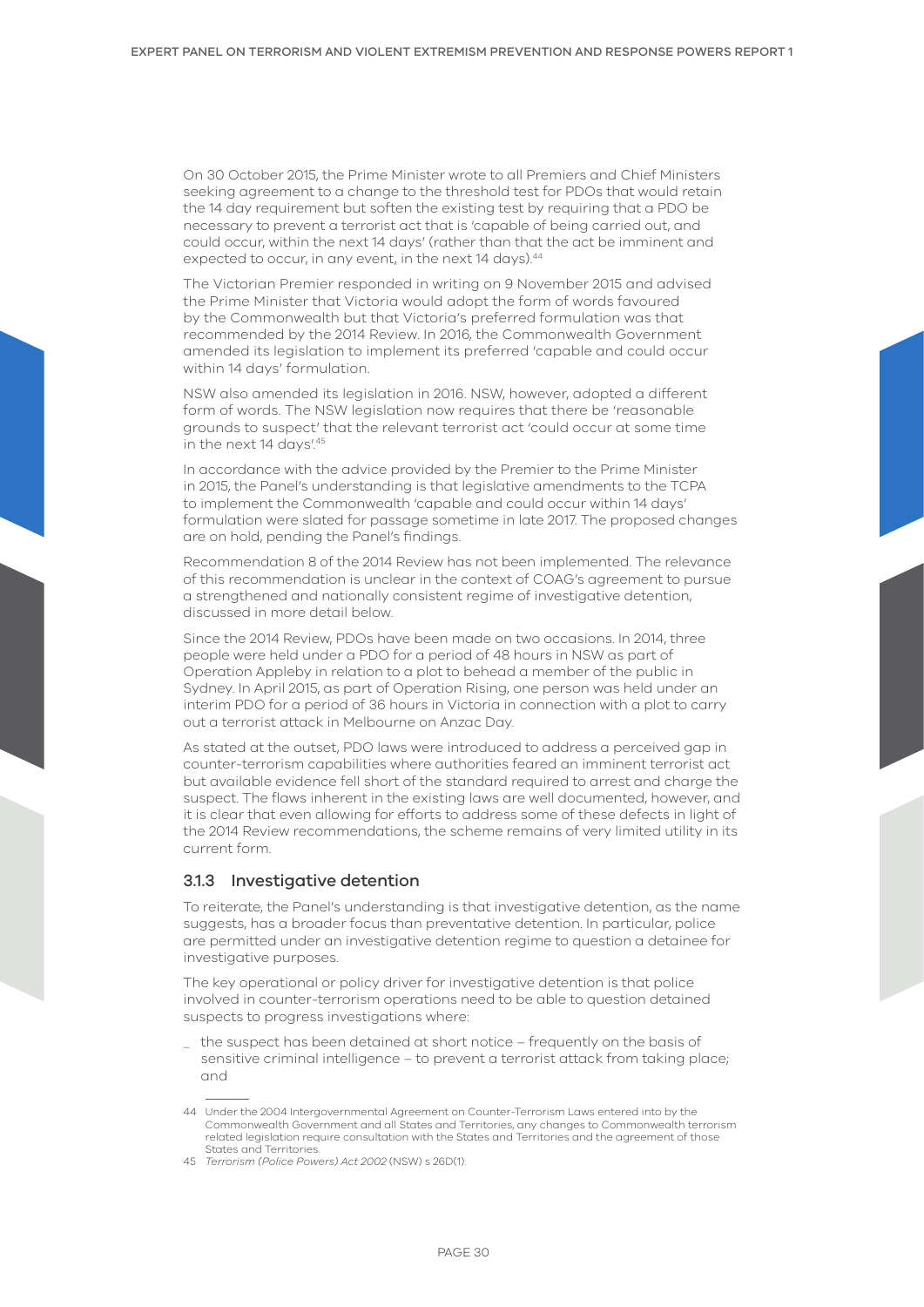\_ the person detained is central to the terrorist plot but police have not had an opportunity to gather the necessary evidence to substantiate a charge against that person.

On 1 April 2016, COAG agreed,46 in-principle, to using a NSW legislative model as the template for strengthened pre-charge detention laws encompassing, as the Panel understands it, a form of investigative detention. The NSW model is that now contained in Part 2AA of the *Terrorism (Police Powers) Act 2002* (NSW).

The NSW investigative detention laws authorise the arrest, detention and questioning of a terrorism suspect for the purposes of assisting in responding to or preventing a terrorist act. Under the scheme, a person is a terrorism suspect if there are reasonable grounds for suspecting that:

- \_ the person has committed a terrorist act or will commit a terrorist act;
- \_ the person is or has been involved in preparing or planning for a terrorist act; or
- the person possesses a thing connected with the commission, preparation or planning for a terrorist act.

A police officer may, without warrant, arrest a terrorism suspect for the purpose of investigative detention if:

- the terrorist act concerned occurred in the last 28 days; or
- \_ the police officer has reasonable grounds to suspect that the terrorist act could occur at some time in the next 14 days,

and the police officer is satisfied that the investigative detention will substantially assist in responding to or preventing the terrorist act.

Police may question a person detained under the scheme in connection with the terrorist act for which the person was arrested or in connection with any other terrorist act that occurred within the last 28 days or that there are reasonable grounds to suspect could occur at some time in the next 14 days.

The term 'responding to' is defined to include apprehending and prosecuting the persons involved in committing the terrorist act and preventing those persons and their associates from committing further terrorist acts.

The maximum period of detention is four days. This period may be extended by a detention warrant which may be granted by a Judge of the Supreme Court of NSW. The total maximum period of detention cannot exceed 14 days and children younger than 14 cannot be detained under the scheme.

The NSW investigative detention scheme has a number of in-built safeguards, including:

- \_ a requirement for police to release a detained person if they cease to be satisfied that the person's detention will substantially assist in responding to or preventing a terrorist act;
- \_ a requirement for a review by a senior police officer as to whether the detention should continue as soon as practicable after the arrest of the suspect and a further review every 12 hours after arrest (and the release of the detained person if the senior police officer is satisfied that there are no reasonable grounds to suspect that the person is a terrorism suspect or is satisfied that there are no reasonable grounds to suspect that continuing the investigative detention will substantially assist in responding to or preventing a terrorist act);
- restrictions on the scope of questioning to which a suspect may be subject;
- a requirement that a detainee be given the opportunity to rest for a continuous period of at least 8 hours in any 24 hour period of detention and a requirement for 'reasonable breaks' during any period of questioning;

<sup>46</sup> The ACT reserved its position.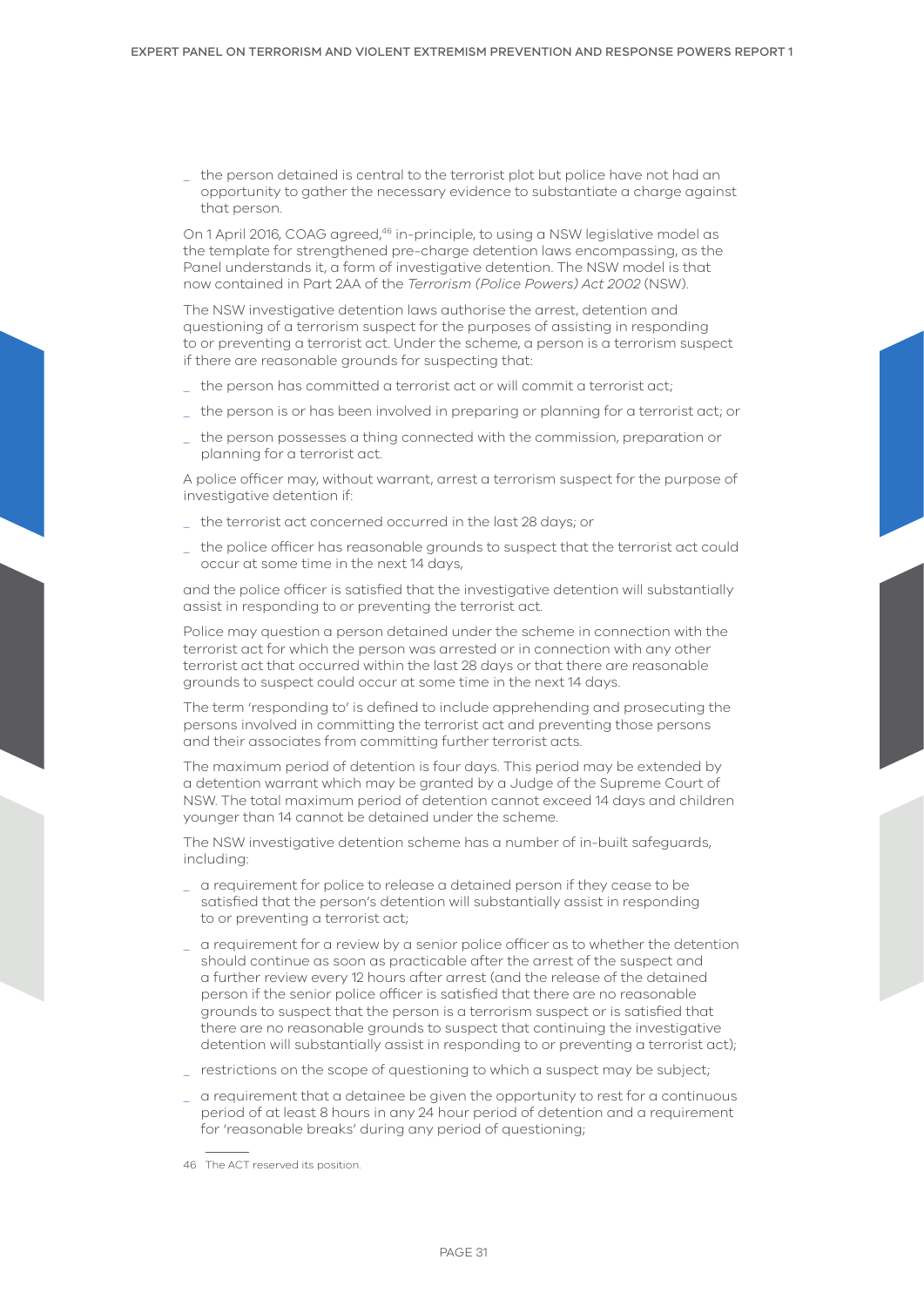- <span id="page-31-0"></span>\_ a power for a Judge who grants a warrant extending a period of investigative detention to impose conditions on the suspect's detention as a condition of granting that warrant; and
- \_ provision for the making of regulations for or with respect to safeguards for persons held under investigative detention.

Provisions of the *Law Enforcement (Powers and Responsibilities) Act 2002*  (NSW) extend to the powers exercised by police officers under the investigative detention scheme, including powers relating to investigations and questioning, use of force, and other powers relating to persons taken into custody.

There is no restriction on detainees' ability to access legal representation or see any other person whilst in detention provided that an application for a 'prohibited contact direction' has not been granted preventing such contact. Such an order may be made by an eligible Judge if the Judge is satisfied that it is reasonably necessary to achieve the purposes of the detention. Police also have the power to require that a detainee's contact with any person (except the detainee's legal representative) only take place under monitoring by a police officer.

The NSW Commissioner of Police must advise the Police Minister and the Attorney General if a person is detained under the laws and the Commissioner of Police must report annually on the exercise of powers under the scheme. This report must be tabled in Parliament. The scheme must also be reviewed by the relevant Minister as to effectiveness and appropriateness as soon as possible after the expiration of three years from its commencement.

The NSW investigative detention provisions have not, to date, been used and NSW is the only Australian jurisdiction to have introduced a scheme of this nature.

Following the COAG in-principle agreement in 2016, the Victorian Department of Justice and Regulation has continued to progress work on a Victorian investigative detention regime based on the NSW legislation. The Panel's considerations on this issue have been informed by that work.

## 3.2 ISSUES

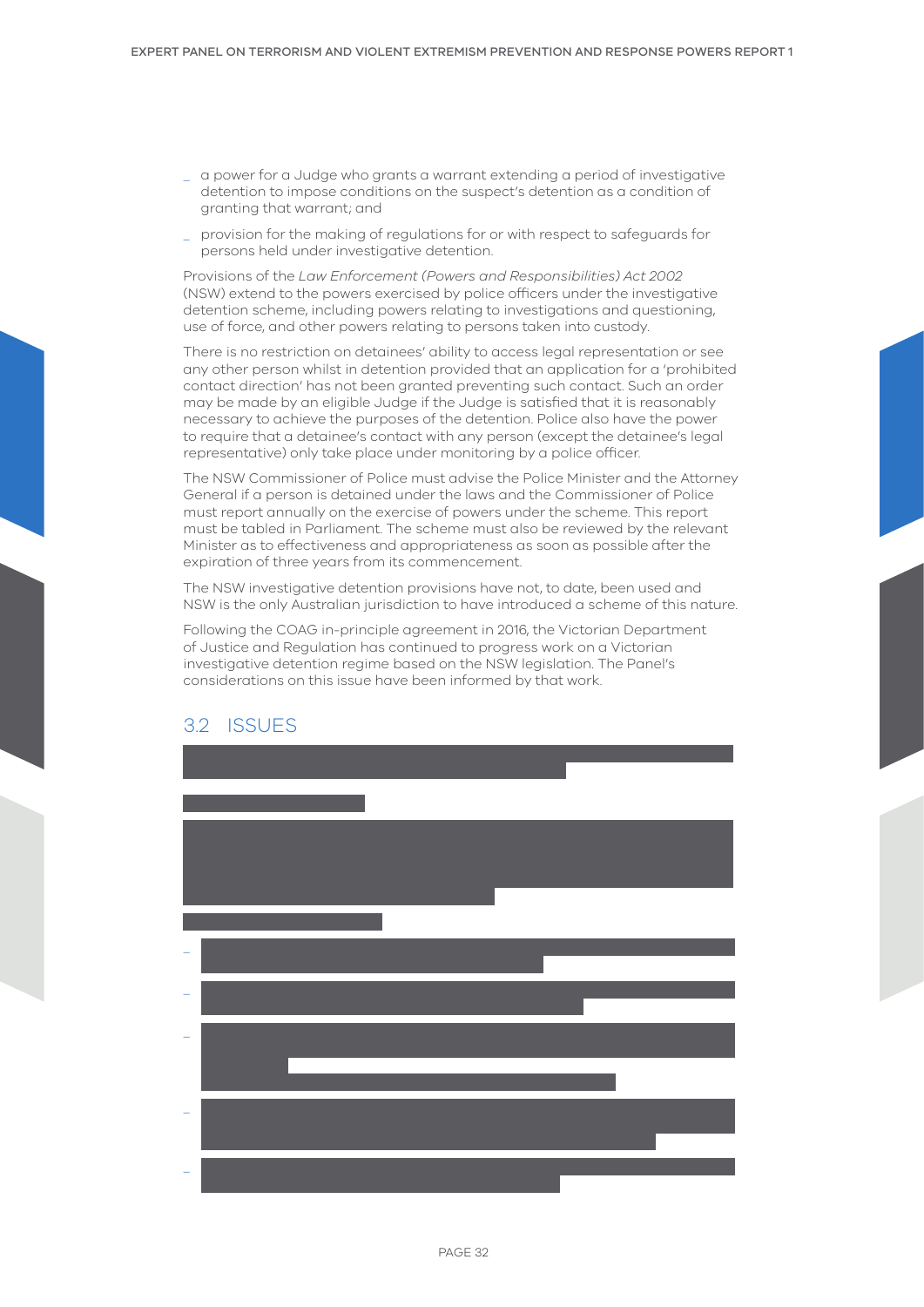<span id="page-32-0"></span>

## 3.2.2 Practical / Operational issues

The implementation of an investigative detention scheme in Victoria also presents considerable practical and operational issues. These include the need to provide suitable accommodation to detainees and a requirement for appropriate procedures and protocols within Victoria Police to deal with detainees. These difficulties are compounded by the possible detention of children as young as 14 and other potentially vulnerable persons, such as the mentally ill and the disabled.

Further, the Panel considers that investigative detention is likely to have limited utility. The NSW scheme does not require a detained person to answer questions. It is likely, however, that if a detainee refused to answer questions, it would no longer be possible for police to be satisfied that the person's continued detention would substantially assist in responding to or preventing a terrorist act. Police would then be required to release the person.

## 3.2.3 National uniformity

The Panel notes that national uniformity in this area is important to avoid the risk of creating 'safe havens' for terrorist activities and to maximise the operational effectiveness of our law enforcement authorities. National uniformity is of particular significance in relation to the threshold criteria for activating powers to detain and question a person, the minimum age beyond which detention will not be permitted, the maximum period of detention, and the protection of criminal intelligence.

## 3.3 DISCUSSION

## 3.3.1 Changes to the Victorian scheme of preventative detention

In light of all of the matters outlined above, and mindful of the Government's in-principle commitment at COAG to strengthen pre-charge detention laws for terrorism suspects using the NSW legislation as a basis, the Panel considers that significant changes should be made to Victoria's preventative detention laws. The fact that these laws, in their current form, are of limited utility, is not in dispute, and the Government has endorsed a stronger approach. The Panel is persuaded that such a stronger approach is both necessary and appropriate having regard to a range of factors, chief among these being: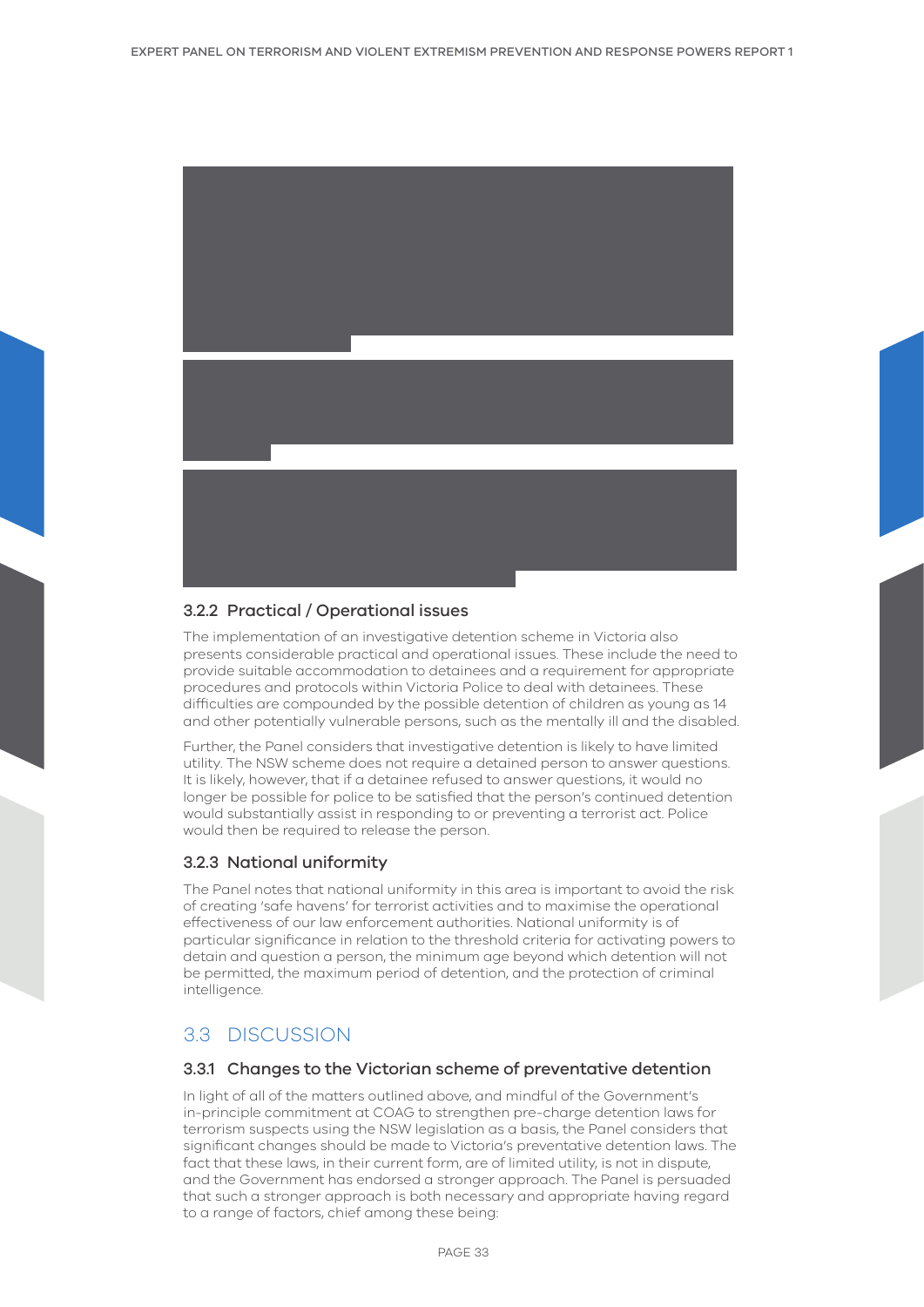- \_ the unquestionably grave nature of the threat to community safety posed by terrorism and violent extremism, outlined in Chapter 1;
- the need for police to be able to respond quickly and effectively to threats that may emerge with little or no warning and about which they may know very little;
- \_ the fact that a person detained under the current preventative detention laws may be key to police progressing their investigation of the terrorist act in connection with which that person was detained;
- the complex nature of terrorism related investigations, which may involve multiple suspects and plots, and the need for police to collect and analyse large amounts of data and information to substantiate charges while suspects are detained; and
- \_ (related to the above point), the time required for police to prepare a fulsome application for an extension of an interim period of detention (and, under the current scheme for preventative detention, an initial application to the Supreme Court for the making of an interim preventative detention order).

In light of these considerations, the Panel recommends that Victoria's preventative detention scheme be amended to:

- \_ empower an authorised police officer to take a person into custody for a maximum interim period of detention of four days without the requirement to first obtain an order from the Supreme Court;
- \_ empower police to question a person detained under that scheme; and
- include an appropriate mechanism for the protection of sensitive criminal intelligence, as recommended in Chapter 7 of this report.

The Panel notes the Government's commitment to amend the current laws to provide that, in relation to a terrorist act that is yet to occur, the relevant threshold test is that the terrorist act must be one that is capable of being carried out, and could occur, within the next 14 days.

The Panel recognises that, if adopted, these recommendations would significantly extend the scope of the current preventative detention scheme. The addition of a power for police to question a detainee is of particular significance. The Panel accepts that such a power is necessary to enable police to progress investigations while a person is under preventative detention. A person detained on that basis will almost inevitably possess information that will be of great relevance to any police investigation of the terrorist act in connection with which the person was detained. It is well established that the absence of this power is one of the most significant deficiencies, from a law enforcement perspective, of the current preventative detention laws.

In this respect, the Panel makes the further recommendation that the amended preventative detention laws should:

- \_ contain appropriate rules, processes and procedures etc. relating to the circumstances under which a detained person may be questioned and the manner in which that questioning may be carried out; and
- \_ contain additional measures to safeguard the interests of minors (those aged under 18) and other potentially vulnerable persons, such as persons who may be cognitively or physically impaired.

The fate of children is of particular concern to the Panel. Their treatment generally, and necessary safeguards, warrants further and detailed consideration. For this reason, the Panel will defer to Report 2 its consideration of:

whether the scheme should be extended to persons aged 14 or 15; and

\_ the necessary safeguards for any person under the age of 18 who is detained under the scheme.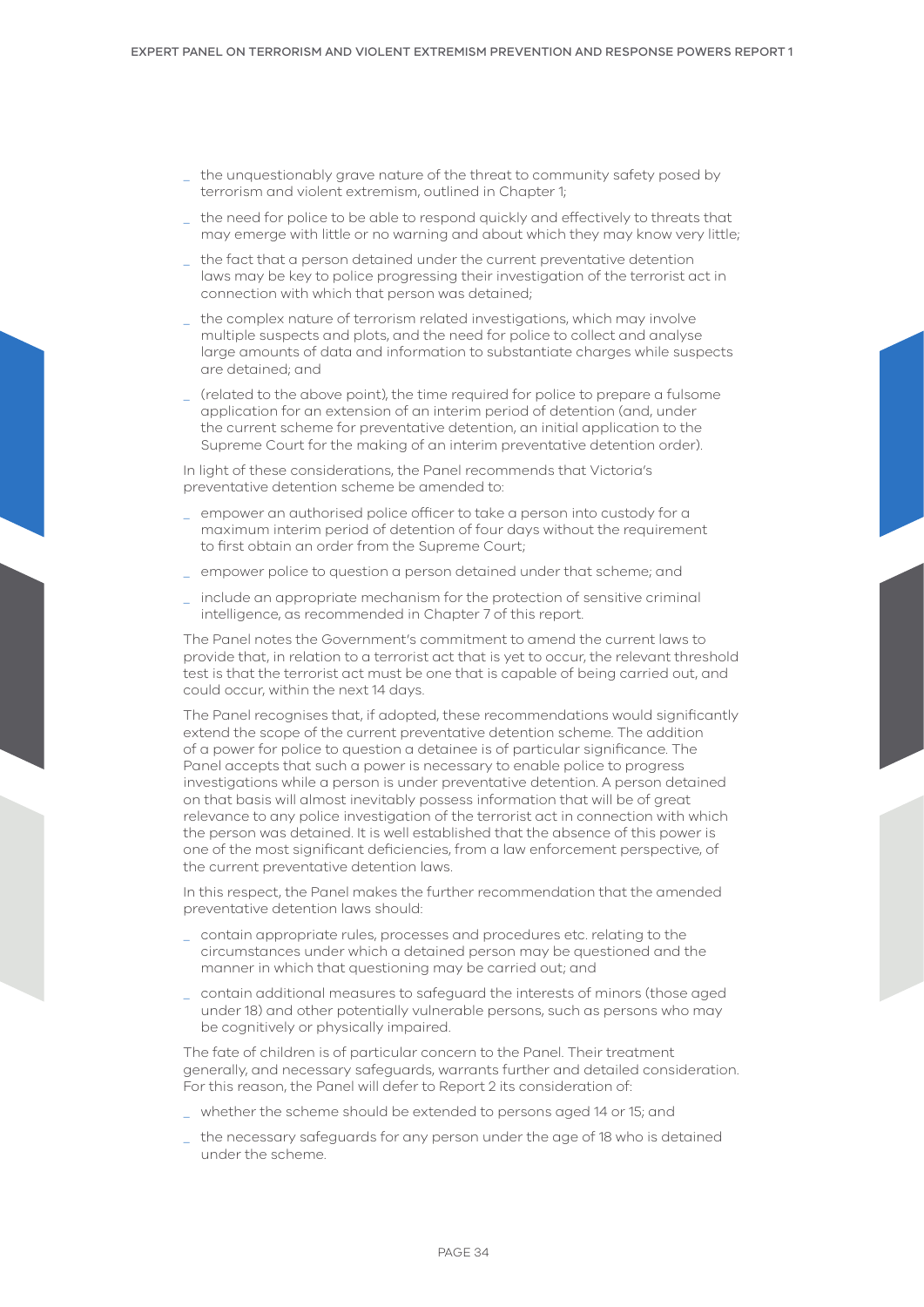In relation to potentially vulnerable adults, the Panel envisages that additional protections might include appropriate screening, access to appropriate assessment and treatment, specialised accommodation, a right to have a third party (such as a guardian) present during questioning, specialised rules relating to the manner in which questioning may take place, and access to an independent third party, such as the Victorian Public Advocate.

The provisions relating to the questioning of detainees, generally, should be formulated with a view to ensuring, so far as is possible, that the scheme is as legally sound as reasonably possible, and is compatible with the Charter. The Panel envisages that, at a minimum, these laws would:

- not abrogate the privilege against self-incrimination;
- \_ provide for mandatory rest breaks for detainees;
- provide that detainees have the right to obtain legal advice;
- provide for detainees to be appropriately cautioned prior to any questioning, and that any questioning be recorded; and
- \_ address the basis on which and (if applicable) the manner by which police may take a detainee's fingerprints or perform a forensic procedure on a detainee (including the taking of DNA), and the destruction of any records made as a result of such procedures.

The extension of the maximum interim period of detention from 48 hours to four days is another very significant change. As stated above, the Panel is persuaded the change is necessary to allow police sufficient scope to undertake what may be very complex and difficult investigations on the basis of very limited information. The Panel is mindful, also, of the fact that the four day interim period is the maximum period of time that a person may be detained without a Court order. The Panel envisages that, consistent with the current scheme for preventative detention:

- \_ police will be required to release a detained person without delay if they cease to be satisfied that the grounds on which the person was detained continue to exist; and
- \_ the exercise of powers, including that of detaining a person for an interim period, will be subject to oversight by a nominated senior police officer (and by IBAC).

Permitting police to take a person into custody for an interim period of detention without the need to apply to the Supreme Court is also a very significant change. Again, on balance, the Panel is persuaded this change is necessary to ensure that police can respond quickly to potentially very serious threats that may emerge with little or no warning. The current requirements for the making of an application for a preventative detention order are extensive. While this may be necessary and appropriate, of course, it does mean significant time and police resources must be dedicated to the task of completing this application. This work will invariably need to be carried out in precisely those circumstances in which prompt action to detain a person may be necessary to protect the public. There will continue to be a requirement for police to apply to the Supreme Court for any extension of that interim detention period.

The Panel recognises that the recommended changes present challenges in view of the Charter. Particular risks attach to the extension of the maximum period of interim detention from 48 hours to four days. Police will need to exercise great caution to ensure that any period of interim detention is no longer than is absolutely necessary. The longer a person is detained, the greater the risk that the detention may be incompatible with the right of a person who is arrested or detained to be promptly brought before a court.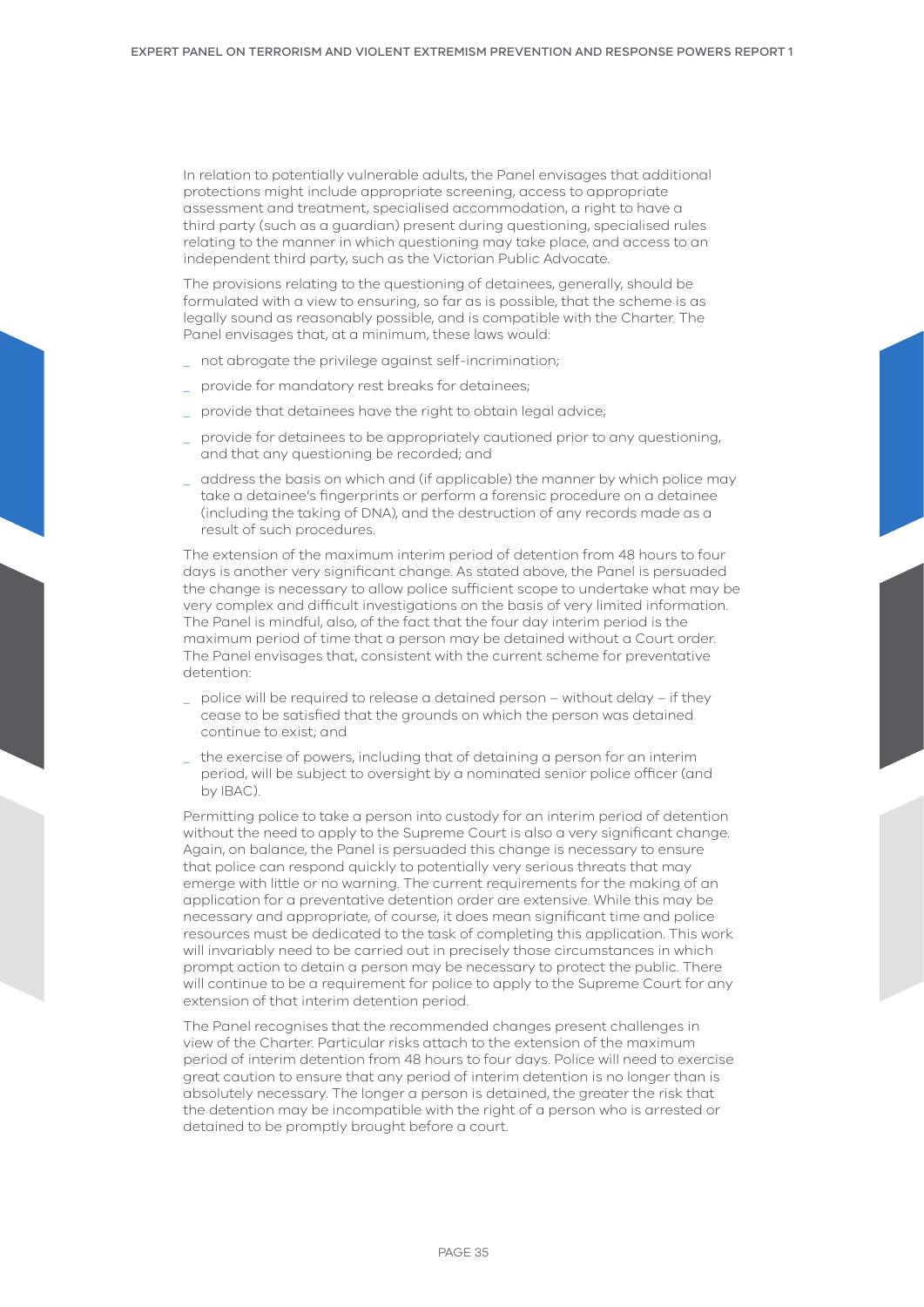The Panel considered at some length whether laws allowing police to question a person detained on a preventative basis should form part of a preventative detention scheme or should be established on a stand-alone basis. The Panel considers the former approach preferable for several reasons, including:

- \_ that while a questioning power may suggest an investigative focus, the scheme – in the form preferred by the Panel – remains intrinsically preventative in nature;
- \_ the existing scheme for preventative detention contains important safeguards and restraints (including oversight by IBAC and the involvement of the PIM, contact rights, the right to seek legal counsel and the right to apply to have a detention order varied or revoked) that will automatically – and appropriately – apply in the case of a detainee being questioned by police;
- \_ that a scheme of this nature is more likely, in the Panel's view, to have a firmer legal foundation;
- \_ that preventative detention does not suffer from the problem, inherent in an investigative detention scheme, that the detention must cease if the detainee refuses to answer questions; and
- that police are already familiar with the existing scheme for preventative detention and changes to this scheme are likely to be preferable, from an operational perspective, to the creation of an entirely new legislative model.

The Panel is mindful of the fact that the existing powers of preventative detention are extraordinary, and that the recommended changes to these powers would confer on police even more exceptional powers. The Panel has given serious and lengthy consideration to whether such changes are necessary. The Panel has attempted to strike the right balance between protecting essential rights and liberties and ensuring that police have the powers they need to protect the community. It acknowledges, however, that the reforms are, inevitably, a compromise. The changes may not address all of the concerns of law enforcement authorities, nor give complete comfort to those justifiably uneasy as to the scope of these powers and their extraordinary nature.

The Panel notes that the TCPA will sunset on 1 December 2021 and that a review of the operation of the TCPA (inclusive of any preventative detention powers) must be undertaken and completed by 31 December 2020. These are important safeguards.

On a final note, the Panel understands that COAG may be considering changes to the detention after arrest scheme contained in Part 1C of the *Crimes Act 1914* (Cth). The Panel has no further information as to what changes may be under consideration. The Panel observes, however, that it will be important for all levels of Government to work together to consider the preventative and (if applicable) investigative schemes at a State and Territory level and the provisions in Part 1C as related parts of a larger whole that is of great importance in the counter-terrorism context.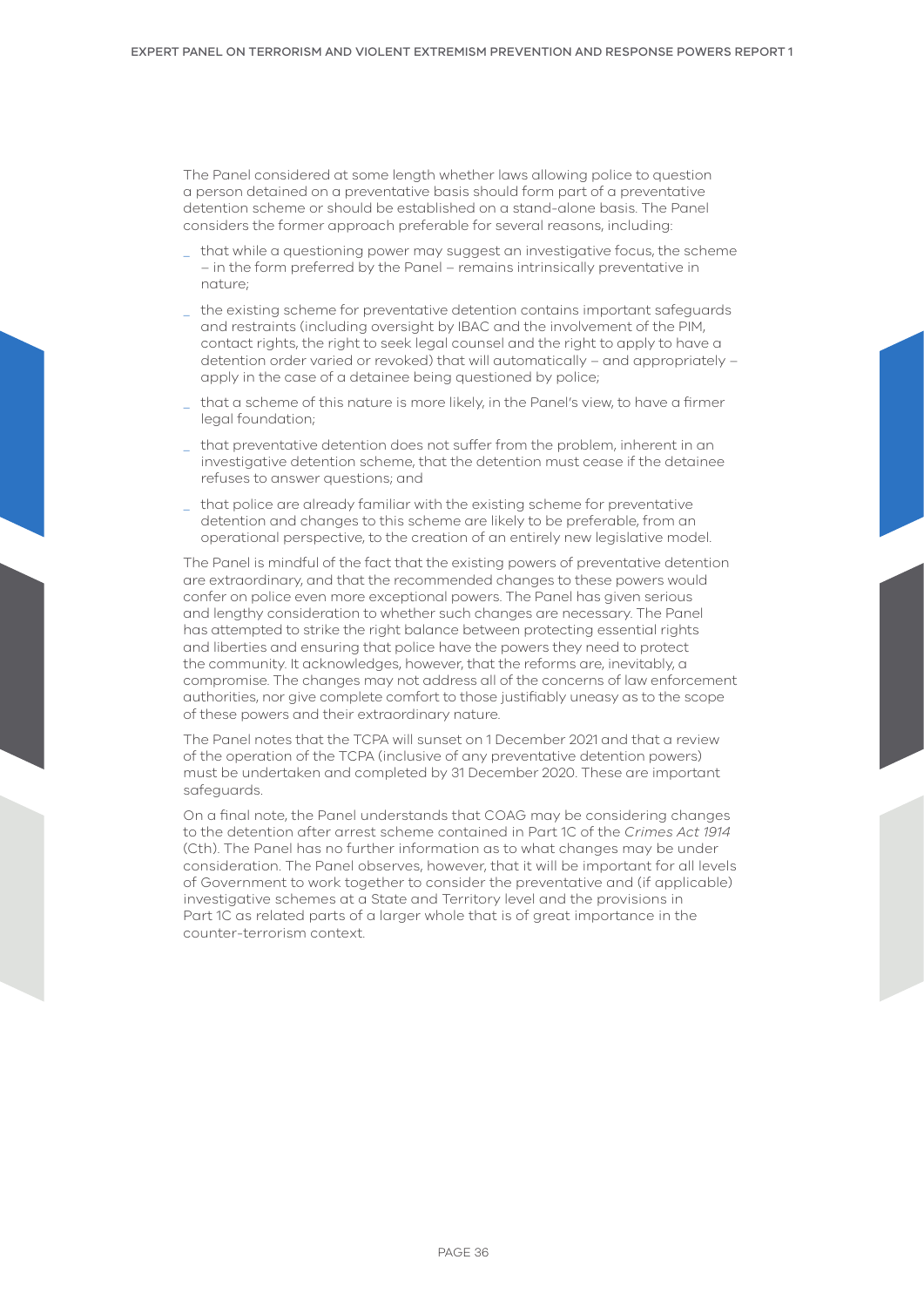

#### Recommendation 3

That the Victorian Government amend the *Corrections Act 1986* (Vic) to include a presumption against parole for offenders who may pose a terrorist threat. This presumption should apply to a broad range of offenders ('terrorism related offenders'),<sup>47</sup> including those who:

- \_ have been convicted of a terrorism offence;
- \_ are, or have been, subject to a terrorism-related order; or
- have expressed support for terrorist activity or organisations.

'Terrorism related offenders' should also include those who are otherwise assessed by police or intelligence agencies to be a terrorist risk. This includes offenders who have or have had an association or affiliation, sufficient to establish a terrorism risk, with a person or group that is:

- advocating or has advocated support for terrorist acts or violent extremism;
- \_ directly or indirectly engaged in preparing, planning, assisting, fostering the doing of, or doing a terrorist act; or
- \_ a terrorist organisation within the meaning of Division 102 of Part 5.3 of the *Criminal Code Act 1995* (Cth).

#### Recommendation 4

The Adult Parole Board or the Youth Parole Board should only be able to grant parole to a terrorism related offender if satisfied that there are exceptional circumstances (in the case of a person convicted of a terrorist offence) or compelling reasons (for all other terrorism related offenders) for doing so.

#### Recommendation 5

Unless there are exceptional circumstances (in the case of a person convicted of a terrorist offence) or compelling reasons (for all other terrorism related offenders), the Adult Parole Board or the Youth Parole Board must cancel the parole of an offender if it becomes aware of:

- information that indicates that the offender is a terrorism related offender; or
- \_ if the offender is already a terrorism related offender, information that the offender presents an increased terrorist risk.
- 47 This term is taken from section 159A(1) of the *Terrorism Legislation Amendment (Police Powers and Parole) Act 2017* (NSW). The Panel proposes a modified version of the NSW definition of this term.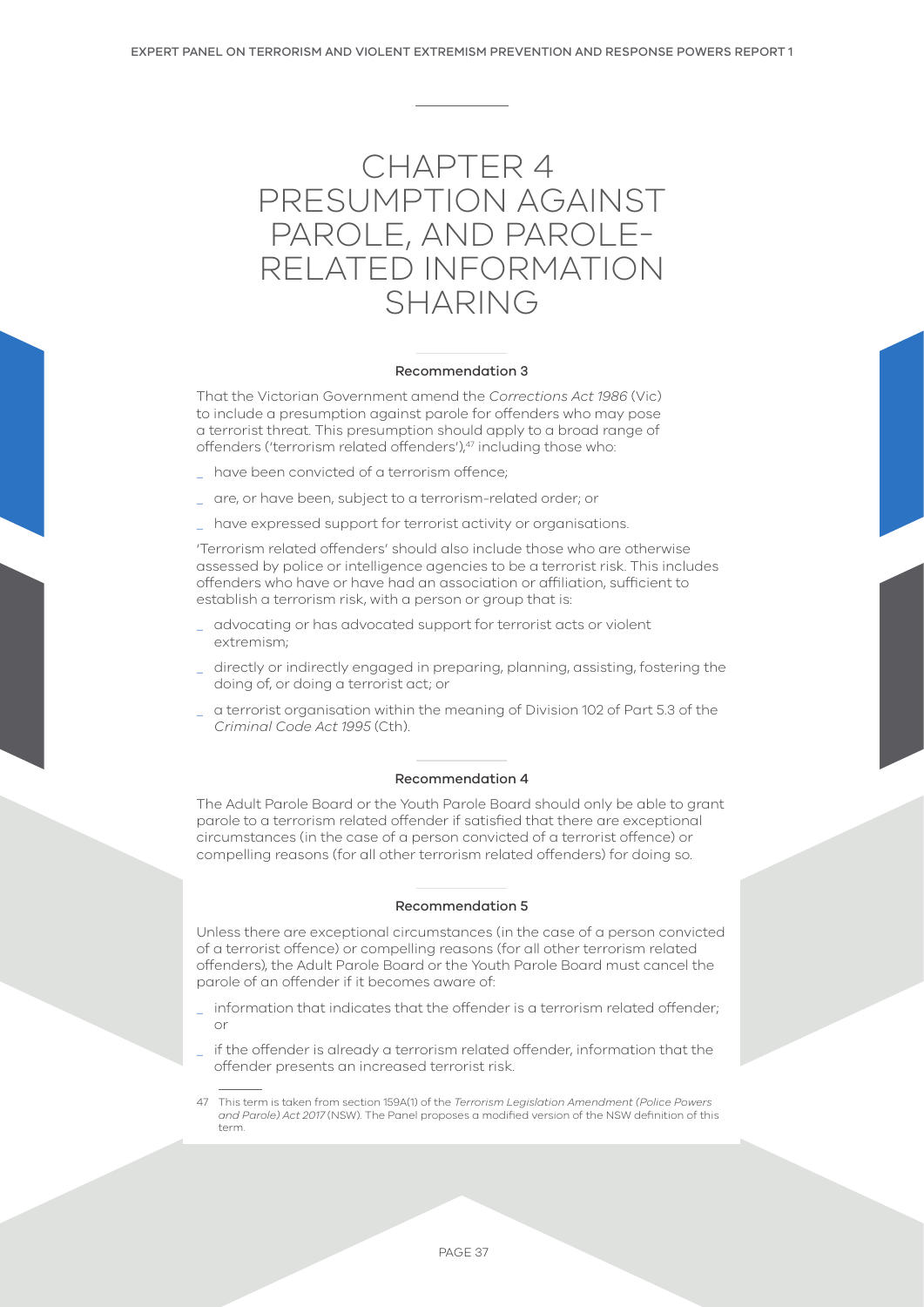#### Recommendation 6

Decisions of the Youth Parole Board in relation to parole, including decisions to grant, deny or cancel parole in relation to young, terrorism related offenders, should continue to be guided by additional considerations that address the special requirements of young persons within the youth justice system.

#### Recommendation 7

Adult terrorism related offenders may only be released on parole by the Serious Violent or Sexual Offender Division of the Adult Parole Board (or equivalent), as part of its existing two-tier decision-making process.

#### Recommendation 8

The Victorian and Commonwealth Governments should establish a Memorandum of Understanding to:

- \_ confirm the roles and responsibilities of and information sharing arrangements between members of the Victorian Joint Counter Terrorism Team, including security-cleared Corrections Victoria staff; and
- \_ set out the responsibilities, including information sharing, between the Joint Counter Terrorism Teams of all Australian jurisdictions (to ensure the effective oversight of the interstate movements of terrorism related offenders).

Either this or a supplementary Memorandum of Understanding should also set out information sharing arrangements between police and intelligence agencies and youth justice system agencies, including the Youth Parole Board.

# 4.1 BACKGROUND

As part of a national agreement at the Council of Australian Governments (COAG) meeting on 9 June 2017, the Victorian Government has committed to introduce a presumption against granting parole to offenders who have demonstrated support for, or have links to, terrorist activity.<sup>48</sup> The Government has also committed to include security-cleared Corrections Victoria officers in Victoria's Joint Counter Terrorism Team (JCTT) to support information sharing. The JCTT membership is currently comprised of Victoria Police, the Australian Federal Police (AFP) and the Australian Security Intelligence Organisation (ASIO).

## 4.1.1 Victoria's adult parole system

The Adult Parole Board of Victoria (APB) is responsible for parole decisions, in relation to Victorian offences, under the *Corrections Act 1986*. As an independent statutory body, the APB's decisions are not subject to ministerial or bureaucratic direction. APB decision making is excluded from the rules of natural justice, the *Charter of Human Rights and Responsibilities Act 2006* and from judicial review under the *Administrative Law Act 1978*. 49

Community safety is the APB's paramount consideration when making parole decisions,<sup>50</sup> and informs the purpose of parole, which is to 'promote public safety by supervising and supporting the transition of offenders from prison into the community.'51 The APB works to minimise the risk that prisoners will reoffend, while on parole and at the conclusion of their sentence.

<sup>48</sup> Council of Australian Governments, *COAG Communiqué* (9 June 2017) 1.

<sup>49</sup> Adult Parole Board of Victoria, *Parole Manual – Adult Parole Board of Victoria (Fifth Edition)* (April 2015) 8–10.

<sup>50</sup> *Corrections Act 1986* (Vic) s 73A.

<sup>51</sup> Adult Parole Board of Victoria, *Parole Manual – Adult Parole Board of Victoria (Fifth Edition)* (April 2015) 5.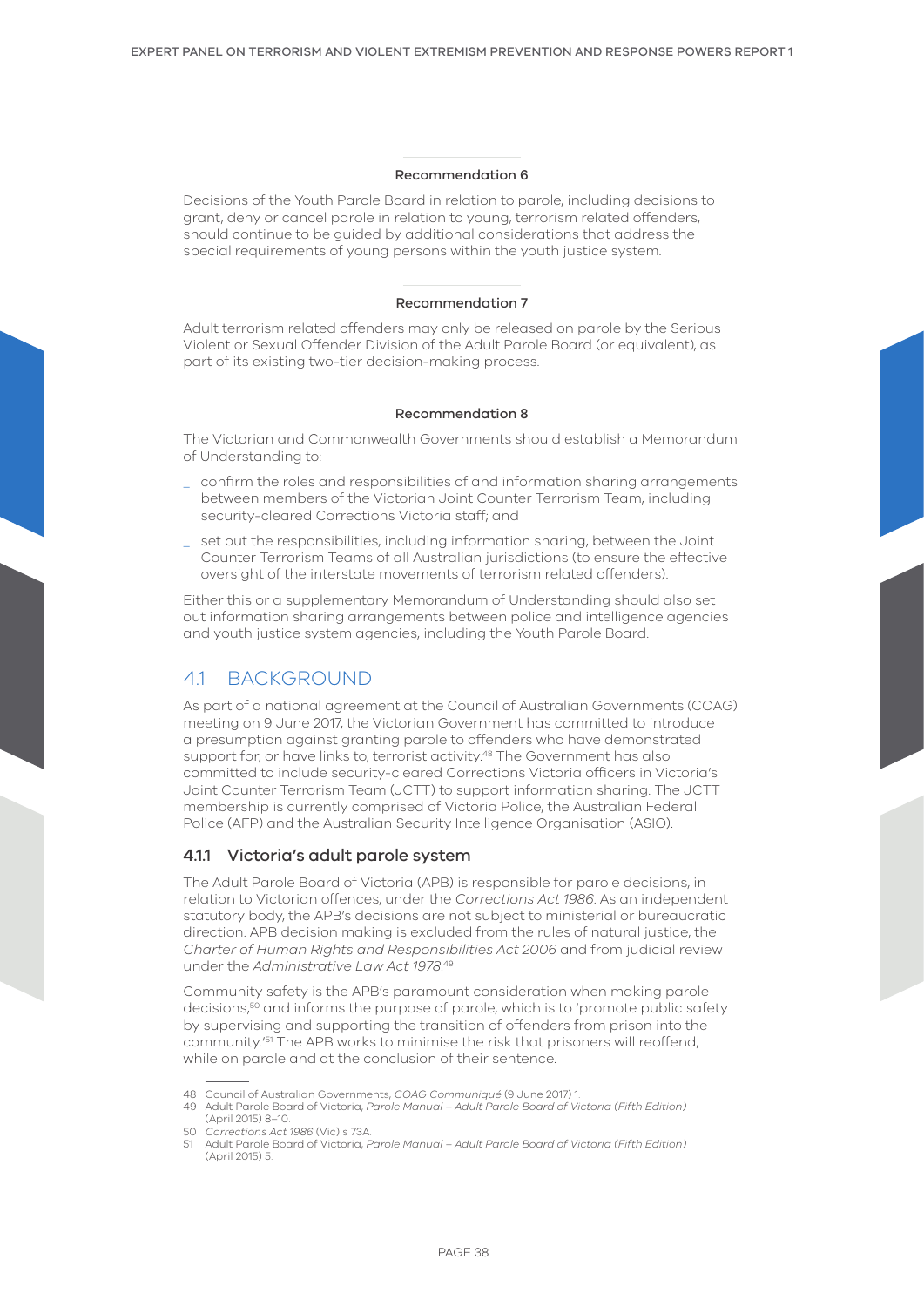That risk cannot be eliminated. Parole nevertheless provides an opportunity to manage and reduce it. If the APB considers a prisoner's risk of reoffending to be too great, then it will deny his or her parole application. This does not eliminate the risk to community safety. The prisoner will, in the vast majority of cases, be released. Denying parole defers the risk to community safety. And it could even increase it, as a prisoner who has been denied parole will generally be released into the community at the conclusion of their sentence without the supports, conditions, and oversight that parole provides. Whereas parole provides an opportunity for an orderly transition, and thereby materially increase community safety, unconditional release may remove that opportunity altogether.

On the other hand, minimising the risk of reoffending sometimes means denying a prisoner parole, because the potential cost to the community of granting parole outweigh the benefits.<sup>52</sup> In the four years since the murder of Jillian Meagher by Adrian Bayley in 2013 and Justice Callinan's review of Victoria's adult parole system,53 the number of offenders on parole has fallen from more than 1600 to 841.54

The APB's task is therefore to identify, assess and minimise the risk of reoffending as effectively as possible. The APB's decision is informed by evidence and advice, including conclusions drawn from risk assessment tools, reports of an offender's behaviour in prison, the forensic psychologist's reports, and outcomes of custodial rehabilitation and treatment programs.55

The APB and Corrections Victoria work to reduce the risk of reoffending in two key ways:

- \_ Setting terms and conditions of the parole order to address the risk factors of a particular offender – for example, alcohol and drug testing, place of residence, and prohibitions against associating with certain people.
- \_ Compliance with these terms and conditions is overseen by parole officers, who monitor and investigate compliance, referring breaches or escalating risks to the APB and agencies such as Victoria Police, who can then take action to manage the risk by, for example, investigation, varying parole conditions or cancelling parole and returning the offender to prison.

The APB also has the power to cancel parole at any time before the end of the parole period.56 This is independent of the breach of a parole condition, meaning that the APB may cancel parole if the risks of the offender remaining on parole – even in the absence of a breach – have increased to an unacceptable level.<sup>57</sup> If an offender is charged with committing an offence that is alleged to have occurred during the parole period –

- \_ in the case of a serious violent or sexual offender charged with a sexual offence or violent offence allegedly committed while on parole: the APB must cancel the offender's parole, unless satisfied that circumstances exist that justify the continuation of the parole; and,
- \_ in any other case, if a parolee is charged with an offence that is punishable by imprisonment and is alleged to have been committed during the parole period, the APB must consider whether to cancel the parole order or to vary its terms and conditions.

54 Victorian Department of Justice – Corrections Victoria, *Monthly Time Series Prisoner and Offender data* (as at 30 June 2017) <[http://www.corrections.vic.gov.au/utility/](http://www.corrections.vic.gov.au/utility/publications+manuals+and+statistics/monthly+time+series+prisoner+and+offender+data) [publications+manuals+and+statistics/monthly+time+series+prisoner+and+offender+data](http://www.corrections.vic.gov.au/utility/publications+manuals+and+statistics/monthly+time+series+prisoner+and+offender+data)>.

55 Adult Parole Board of Victoria, *Parole Manual – Adult Parole Board of Victoria (Fifth Edition)* (April 2015).

<sup>52</sup> Ibid 8.

<sup>53</sup> The Hon. Ian Callinan AC, *Review of the Parole System in Victoria*, July 2013.

<sup>56</sup> *Corrections Act 1986* (Vic) s 77(1).

<sup>57</sup> Adult Parole Board of Victoria, *Parole Manual – Adult Parole Board of Victoria (Fifth Edition)* (April 2015) 23.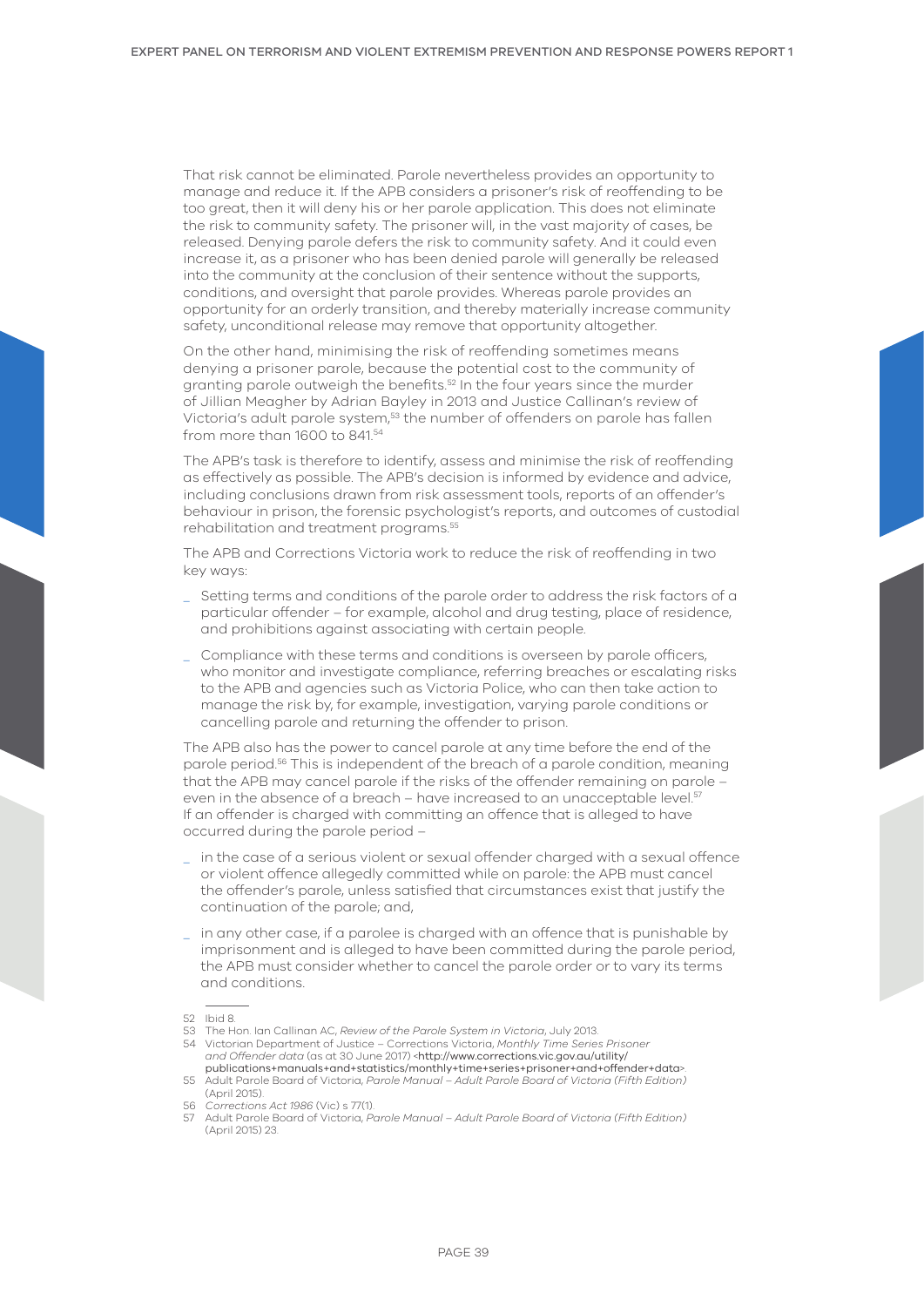# 4.1.2 Stricter processes for some Victorian parole applicants

While introducing a presumption against parole represents a significant change in Victoria's corrections system, the APB does take a more rigorous approach to parole decisions for serious violent and sexual offenders.

The Serious Violent Offender or Sexual Offender Parole (SVOSO) division of the APB was established in 2014 to strengthen the decision-making process for these offenders. When a division of the APB recommends the release on parole of a serious violent or sexual offender, the SVOSO division must then decide whether to affirm or reject this decision. This two-tiered process is further strengthened by the requirement that the chairperson of the APB head the SVOSO division, whose membership must differ from the APB division that made the original decision.58

Murderers of police officers face an additional threshold if they apply for parole. In 2016, laws introduced by the Victorian Government were enacted to provide that these prisoners will not be released on parole unless the APB is satisfied, among other things, that the prisoner no longer has the physical capacity to harm any person due to being close to death or seriously incapacitated.<sup>59</sup>

As part of these changes, the APB is now also required to deny parole to a prisoner convicted of murder and related offences, where the prisoner has not satisfactorily cooperated with police to identify the location of the victim's body or remains.<sup>60</sup>

# 4.1.3 Parole in relation to Commonwealth offences

The APB does not have jurisdiction to make parole decisions for offenders serving sentences for a federal offence. The Commonwealth Attorney-General is responsible for parole decisions for these offenders under section 19AL of the *Crimes Act 1914* (Cth).

Under the Commonwealth Constitution, the States are nevertheless responsible for the administration of sentences imposed for federal offences, including the administration of Commonwealth parole orders.<sup>61</sup> This means that parole officers from Corrections Victoria are responsible for managing and ensuring the compliance of Commonwealth offenders who are released on parole into the Victorian community.

# 4.1.4 Potential application of the presumption

The vast majority of offenders *convicted* of a terrorism offence will be subject to the Commonwealth parole process because most terrorism offences are Commonwealth offences. However, the COAG commitment goes beyond this category of offender. It applies the presumption to any offender with links to or demonstrated support for terrorist activity, even if the offence they are convicted of and sentenced for is not a terrorism offence. This would therefore include those convicted and sentenced for offences such as assault and armed robbery, most of whom are likely to be subject to Victoria's parole process.

# 4.1.5 The Youth Parole Board and young offenders

Young offenders sentenced to a period of detention are for the most part managed separately from the APB. The Youth Parole Board (YPB) oversees the parole of offenders aged 10-20 years old (and older in some circumstances).

<sup>58</sup> *Corrections Act 1986* (Vic) s 74AAB.

<sup>59</sup> *Corrections Act 1986* (Vic) s 74AAA.

<sup>60</sup> *Corrections Act 1986* (Vic) s 74AABA.

<sup>61</sup> If a prisoner is serving sentences for both Victorian and federal offences, who has jurisdiction for parole will depend on the structure of the sentence (Adult Parole Board of Victoria, *Parole Manual – Adult Parole Board of Victoria (Fifth Edition)* (April 2015) 20).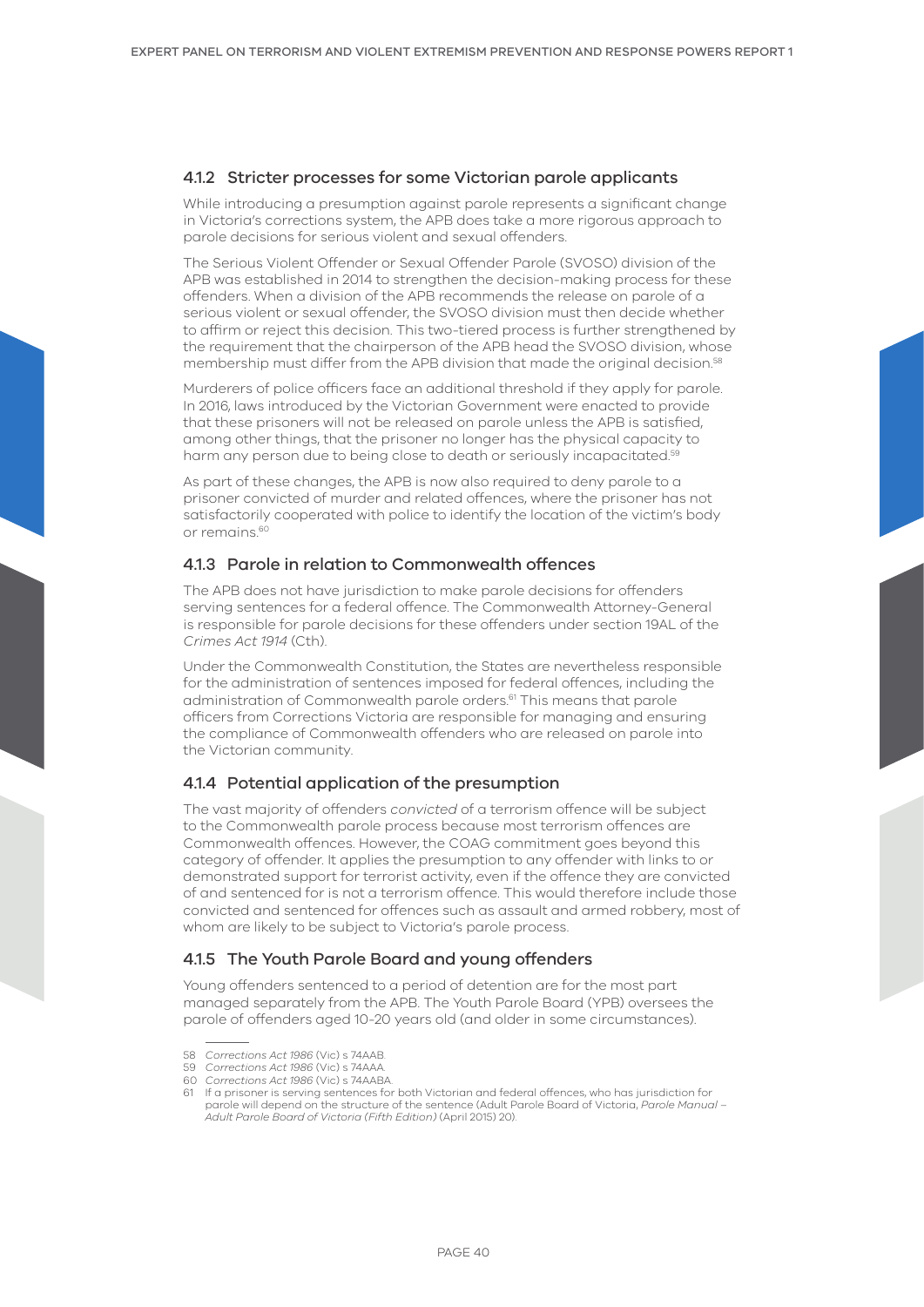The YPB is established by the *Children, Youth and Families Act 2005* (Vic) and exercises jurisdiction over all young people sentenced to a period of detention in Victoria. This includes young people sentenced following conviction for a Commonwealth offence – a key point of difference with the adult parole system.<sup>62</sup>

While courts cannot set minimum non-parole periods for detention in youth justice custodial centres, the Board has a discretion to determine parole eligibility. As a general rule, the Board considers sentences of six months or more as carrying with them an eligibility for parole, with the option of remissions for sentences of less than six months.

Finally, Victoria is unique in having a dual track system under the *Sentencing Act 1991* (Vic)*.* This allows adult courts to sentence offenders under 21 years of age to serve custodial sentences in youth detention instead of prison. To make such an order, the court must be convinced that the offender has reasonable prospects of rehabilitation and that he or she is, among other things, likely to be subject to undesirable influences in an adult prison.<sup>63</sup>

Under the *Children, Youth and Families Act 2005*, the YPB and the APB can transfer young people between the youth detention system and the adult correctional system.64 For example, if the APB considers it appropriate, it may direct the transfer of a young person under the age of 21 from prison to a youth justice centre. This person would then come under the jurisdiction of the YPB for the duration of their sentence.<sup>65</sup> Similarly, in certain circumstances, the YPB can direct the transfer a person aged 16 years or more from a youth justice centre to a prison to serve the remainder of their sentence. This decision could be made to address, for example, behaviour that threatens the safe operation of the youth justice centre.

# 42 ISSUES

Three sets of issues arise from the Victorian Government's commitment. First, how should the scope of the presumption against parole be set to capture known terrorist risks amongst prisoners:

- \_ without identifying an excessive number of tenuous, incidental 'links' (e.g. merely having attended the same mosque as a convicted terrorist offender)?
- \_ by allowing the APB and the YPB sufficient discretion to promote community safety by managing identified risks?

Second, the effectiveness of the presumption will depend on effective cooperation and information sharing between State, Territory and Commonwealth police, intelligence and corrections agencies and parole boards. However, while these agencies share the overall goal of community safety, their operational objectives can differ significantly to the point of introducing tensions which are challenging to manage – for example, an intelligence agency may be reluctant, or unable due to international agreements, to share information about a prisoner's terrorism risk with a correctional agency, to avoid compromising sources, even though this information would assist the correctional agency to rehabilitate the offender and ultimately reduce their risk of reoffending. The challenge is therefore how information sharing arrangements can be set out in a way that promotes the overall objective of community safety while preserving, as far as possible, these entirely legitimate but sometimes incompatible operational objectives.

Third, should the presumption against parole apply in the same way to young, terrorism related offenders, and how should youth parole boards be included in any proposed informationsharing arrangements?

<sup>62</sup> *Children, Youth and Families Act 2005* (Vic) ss 462–3; Crimes Act 1914 (Cth) s 20C.

<sup>63</sup> *Sentencing Act 1991* (Vic) s 32(1).

<sup>64</sup> *Children, Youth and Families Act 2005* (Vic) ss 464–477.

<sup>65</sup> *Children, Youth and Families Act 2005* (Vic) s 471.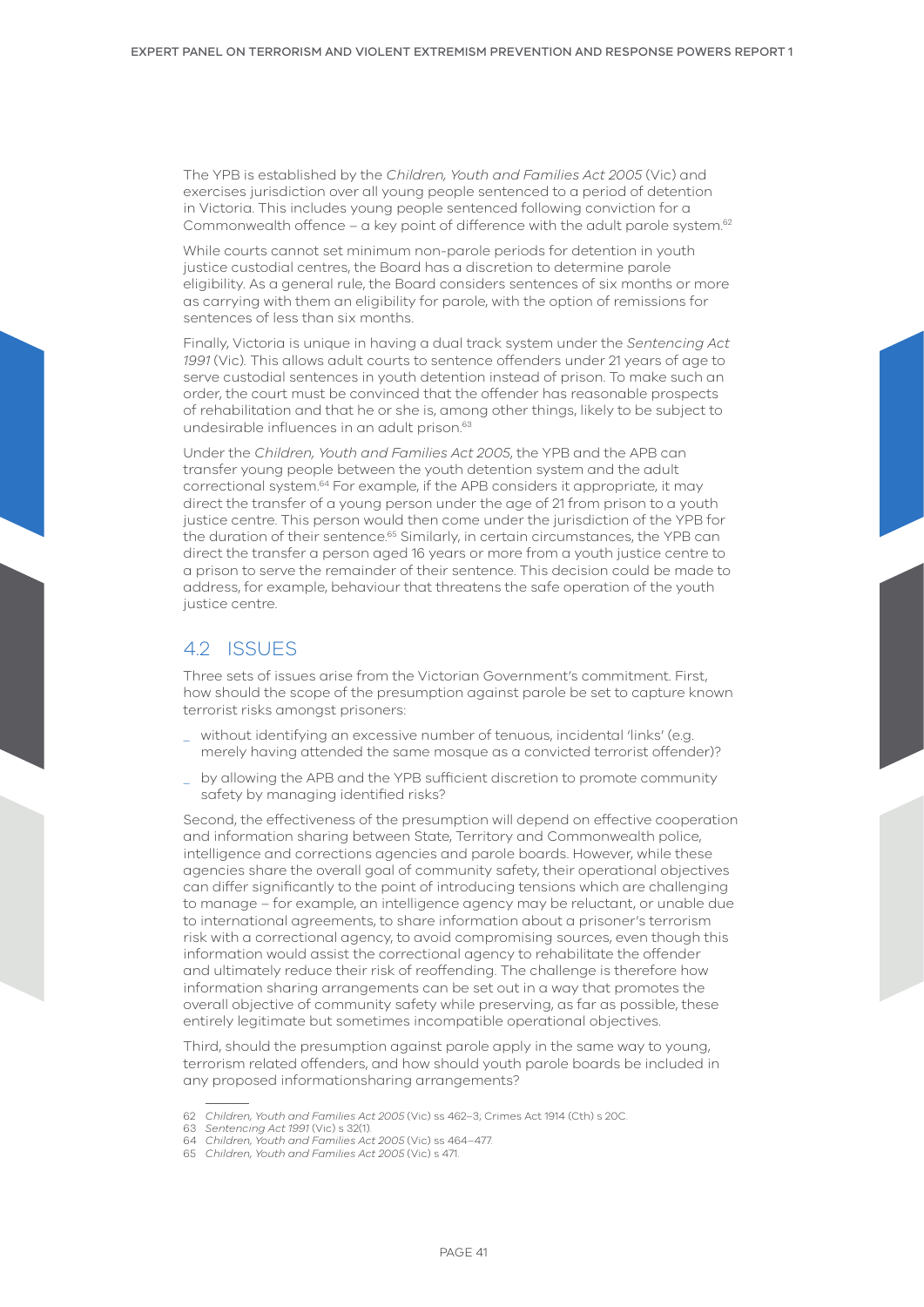# 4.3 DISCUSSION

# 4.3.1 The presumption against parole

The first step in implementing this presumption requires determining its scope, or the breadth of the cohort to which it applies. The Government's commitment refers to 'demonstrated support for' or 'links to' terrorist activity, but leaves open the question of the *degree* of support or the *proximity* of the link. For example, narrowly framed, the presumption may only apply to offenders whose link to terrorist activity amounts to active assistance in a terrorist offence. The problem with a narrowly framed presumption is that it may not identify offenders who present a genuine risk of committing a terrorist act.

A broader construction may include offenders with weaker links to terrorist activity. For example, an offender who is the relative of a terrorist offender comes to the attention of ASIO. Investigations indicate this link is incidental but that it warrants further monitoring. This offender may not present a terrorism risk. The problem with a broadly framed presumption is that it may capture offenders who do not exhibit anything more than an incidental connection to terrorism.

As noted earlier, community safety and protection is the APB's paramount consideration when making parole decisions. Community safety is also a critical consideration for the YPB (see below). In the Panel's view, this means that the presumption should be framed broadly to increase the likelihood that the risk of terrorism-related harms to the community are captured as comprehensively as possible. To do otherwise increases the likelihood of the APB and Corrections Victoria not receiving intelligence on genuine risks and therefore not being in a position to manage those risks. In the Panel's view, the problem of identifying offenders with tenuous links to terrorism can mostly be addressed during the APB's decision-making process (see below).

However, the Panel considers that it is still necessary to limit the breadth of this presumption to avoid capturing an excessive number of purely incidental 'links' – for example, membership in the same club or participating in the same custodial rehabilitation program as a terrorist offender. Unless such links are accompanied by additional risk factors indicative of something more than an unavoidable association, the presumption should not apply to such offenders.

Since COAG on 9 June, the South Australian and New South Wales governments have acted to establish a presumption against parole for offenders who may be a terrorist risk. South Australia introduced the Statutes Amendment (Terror Suspects) Detention Bill 2017 (SA), which creates a presumption against 'terror suspects.' NSW enacted the *Terrorism Legislation Amendment (Police Powers and Parole Administration of Sentences) Act 1999* (NSW), which establishes a presumption against parole for 'terrorism related offenders.' As set out in Table 4.1, the Panel has sought to incorporate and build on the strengths of both approaches to ensure the comprehensive application of the presumption in Victoria.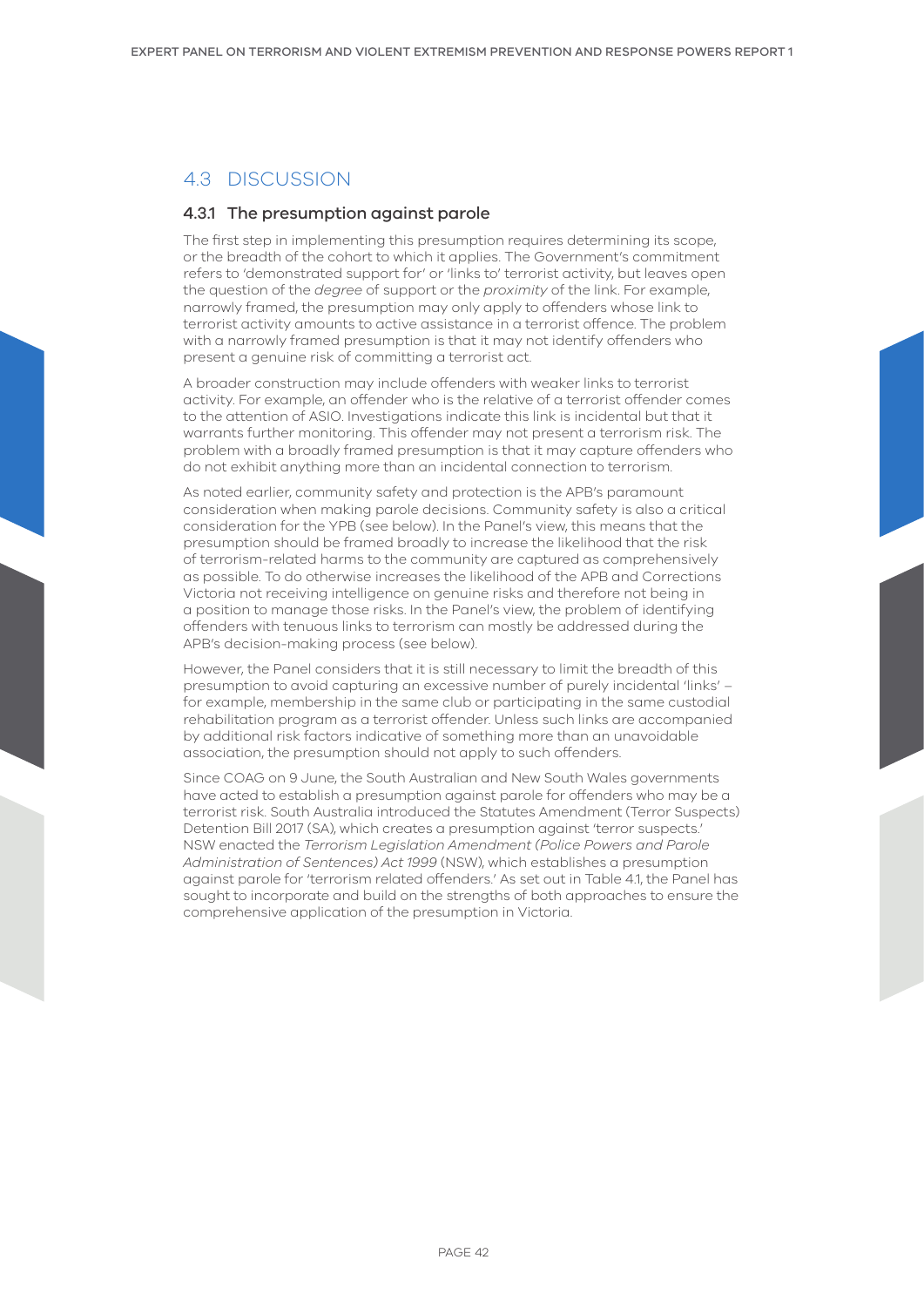# Table 4.1 Proposed list of terrorism related offenders

| <b>SUB-CATEGORY</b><br>OF 'TERRORISM<br>RELATED<br><b>OFFENDER'</b><br><b>FOR PURPOSES</b><br>OF PRESUMPTION | IN NSW, THE PRESUMPTION<br>AGAINST PAROLE FOR<br>'TERRORISM RELATED<br><b>OFFENDERS' APPLIES</b><br>TO AN OFFENDER WHO:                                                     | PROPOSED VICTORIAN APPROACH                                                                                                                                                                                                                                                                                                                                                                   |
|--------------------------------------------------------------------------------------------------------------|-----------------------------------------------------------------------------------------------------------------------------------------------------------------------------|-----------------------------------------------------------------------------------------------------------------------------------------------------------------------------------------------------------------------------------------------------------------------------------------------------------------------------------------------------------------------------------------------|
| Convicted of a<br>terrorism offence                                                                          | Is serving a sentence<br>for a terrorism offence,<br>who has previously been<br>convicted of a terrorism<br>offence or who has been<br>charged with a terrorism<br>offence. | Has been convicted (this<br>includes those sentenced) of a<br>terrorism offence under State,<br>Territory and Commonwealth<br>laws.<br>It is not recommended that<br>the presumption extend to<br>someone only because they<br>have been charged (e.g.<br>a charge based on false<br>information). Any real risk<br>posed by such individuals<br>will be captured by the below<br>categories. |
| Subject to a                                                                                                 | Is the subject of a<br>control order made<br>under Part 5.3<br>of the Commonwealth<br>Criminal Code.                                                                        | Also include a person who:                                                                                                                                                                                                                                                                                                                                                                    |
| relevant order                                                                                               |                                                                                                                                                                             | has been the subject of a<br>control order                                                                                                                                                                                                                                                                                                                                                    |
|                                                                                                              |                                                                                                                                                                             | is or has been the subject<br>of a preventative detention<br>order.                                                                                                                                                                                                                                                                                                                           |
| Association<br>with terrorist<br>organisations                                                               | Has any associations<br>with a terrorist<br>organisation <sup>66</sup> (within<br>the meaning of Division<br>102 of Part 5.3 of<br>the Commonwealth<br>Criminal Code)       | As per NSW. See 'Notification'<br>below.                                                                                                                                                                                                                                                                                                                                                      |
| Support<br>(statements,<br>activities)                                                                       | Has made statements<br>or carried out activities<br>advocating support for<br>terrorist acts or violent<br>extremism                                                        | Has made statements<br>or carried out activities<br>supporting or advocating<br>support for terrorist acts or<br>violent extremism, including<br>by supporting or advocating<br>support for terrorist groups or<br>offenders.                                                                                                                                                                 |
| Links or<br>associations                                                                                     | Has any associations<br>or affiliation with any<br>persons or groups<br>advocating support for<br>terrorist acts or violent<br>extremism                                    | See 'Notification' below.                                                                                                                                                                                                                                                                                                                                                                     |

66 This includes an organisation that is directly or indirectly engaged in, preparing, planning, assisting in or fostering the doing of a terrorist act; or, an organisation prescribed by the regulations (*Criminal Code Act 1995* (Cth) s 102.1).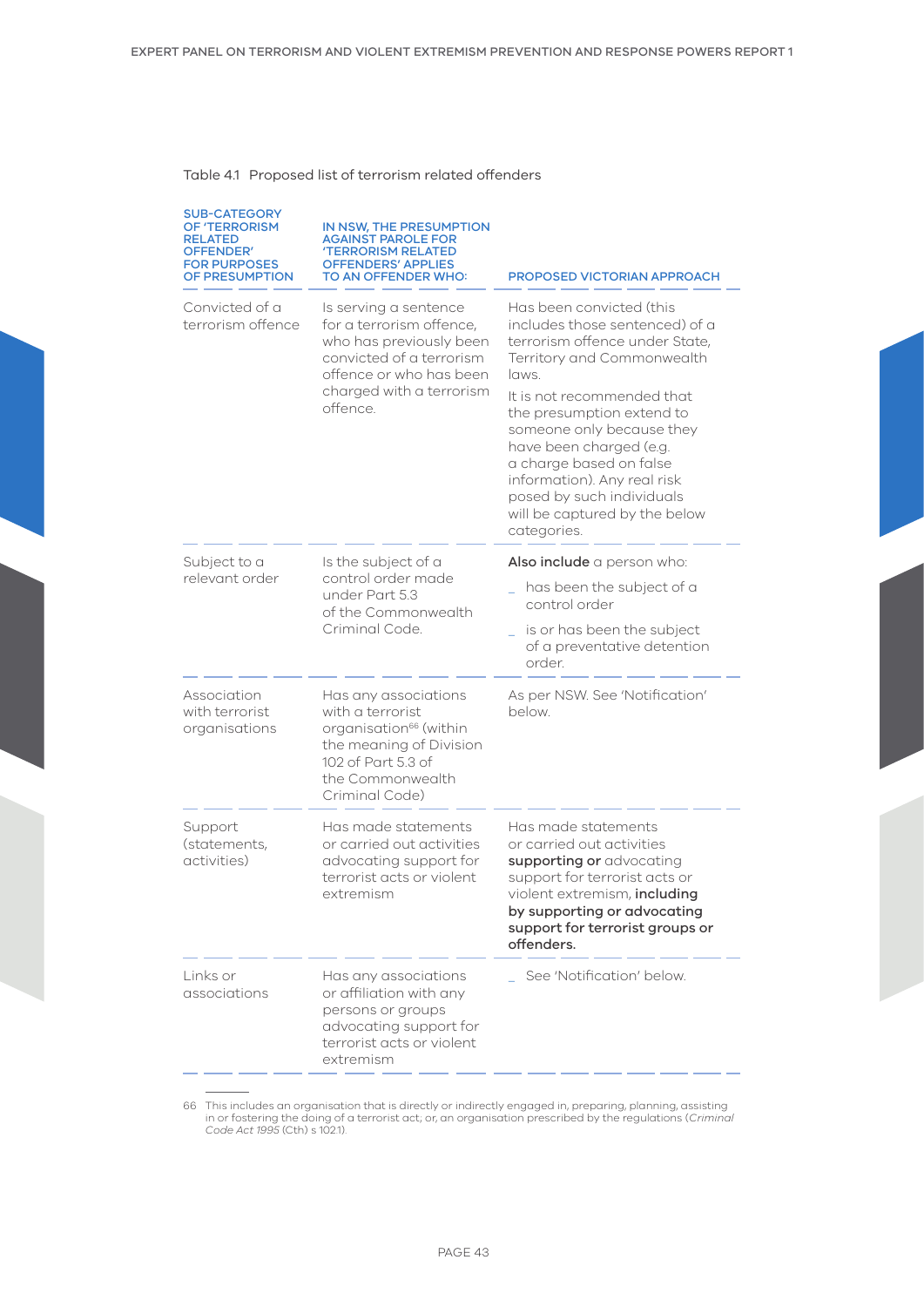| <b>SUB-CATEGORY</b>  |  |
|----------------------|--|
| <b>OF 'TERRORISM</b> |  |
| <b>RELATED</b>       |  |
| OFFENDER'            |  |
| <b>FOR PURPOSES</b>  |  |
| OF PRESUMPTION       |  |

IN NSW, THE PRESUMPTION AGAINST PAROLE FOR 'TERRORISM RELATED OFFENDERS' APPLIES

TO AN OFFENDER WHO: PROPOSED VICTORIAN APPROACH

Notification N/A Is for any other reason assessed by police or intelligence agencies to be a terrorist risk, which is then notified to correctional and/or parole authorities.

> This includes offenders who have or have had an association or affiliation, sufficient to establish a terrorism risk, with any person or group that is:

- \_ advocating or has advocated support for terrorist acts or violent extremism
- \_ directly or indirectly engaged in preparing, planning, assisting, fostering the doing of, or doing a terrorist act
- a terrorist organisation within the meaning of Division 102 of Part 5.3 of the Commonwealth Criminal Code.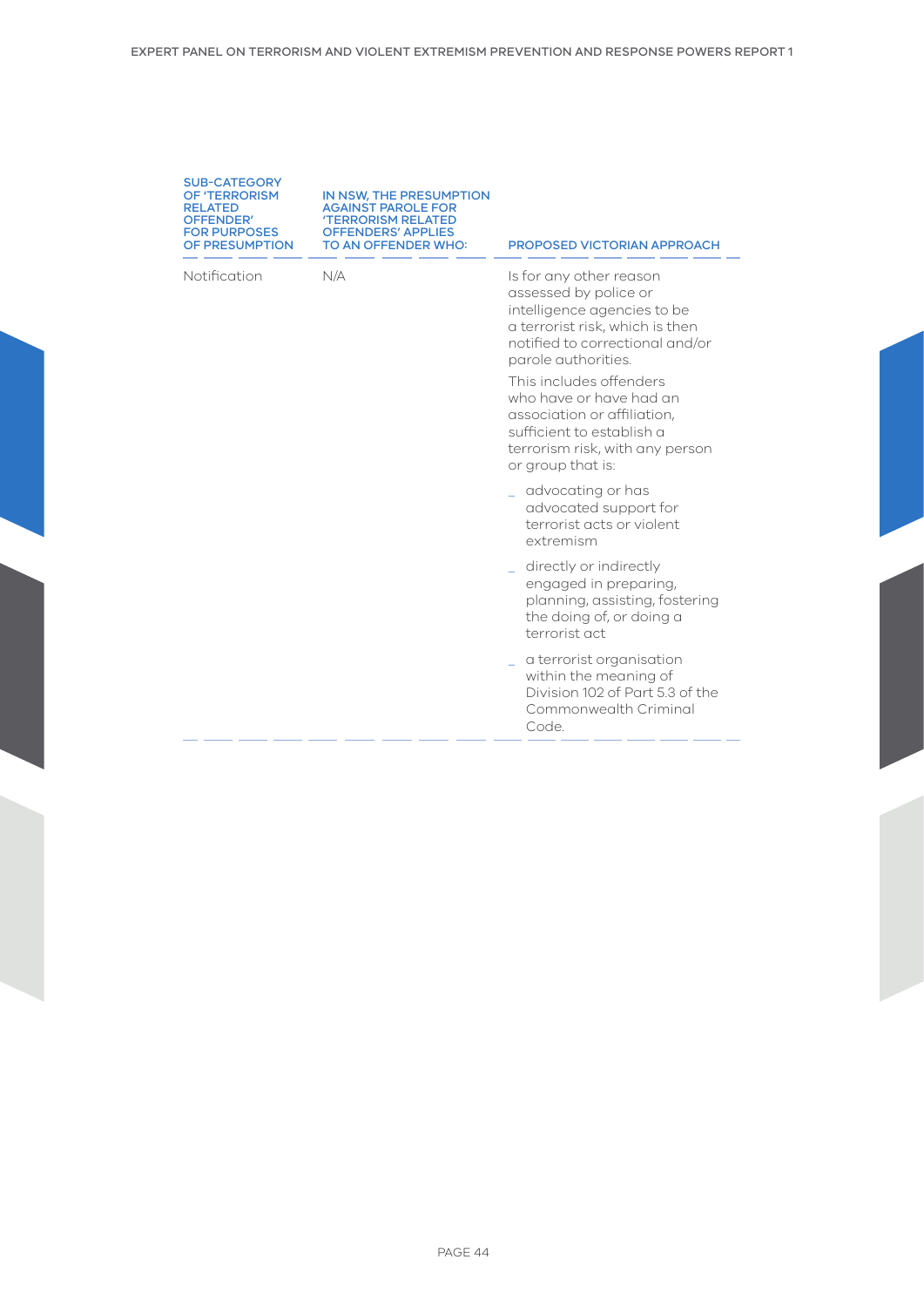The NSW 'sentenced, convicted or charged' sub-category covers all offenders who would be covered by the South Australian Bill, except for offenders who are the subject of a 'terrorism notification' from a terrorism intelligence agency. South Australia relies on a notification system to capture offenders outside of the 'charged and/or convicted' sub-category.

The Panel is of the opinion that merely being charged with a terrorism offence is not in itself sufficient to sustain the presumption against parole. However, the additional categories set out in Table 4.1 would capture an offender who, for example, had been acquitted of a terrorism charge, provided police or intelligence agencies retained sufficiently compelling evidence of the offender's demonstrated support for terrorism.

In addition, the Panel proposes retaining an element of South Australia's 'notification' approach, to allow police and intelligence agencies to notify Corrections Victoria or the APB of terrorist risks which are not clearly captured by the other categories. This would include offenders with current or previous associations with terrorist groups or individuals, as set out in Table 4.1.

This approach has two important features. First, it ensures that the associations that are captured are limited to those which police and intelligence agencies consider to be of sufficient strength to establish a terrorist risk. It is not the Panel's intention, in framing the presumption, to capture offenders whose links to terrorist groups or persons are inadvertent or incidental – for example, a mother or brother of a terrorist offender with no involvement in that person's offending. Limiting the breadth of the presumption only to offenders assessed as a terrorism risk addresses this concern.

Second, this approach ensures that the onus is on police and/or intelligence agencies to make an assessment of the terrorism risk of relevant offenders and to notify Corrections or the APB of this risk.

Together, these categories provide a clear and comprehensive mechanism to capture the terrorism risk of offenders who are eligible for release on parole.

# 4.3.2 Overcoming the presumption

The purpose of the first stage of the presumption is to identify a broad set of offenders who present a terrorist risk, without casting the net so wide that agencies' focus is diverted by too great a number of tenuous links. The second stage assesses these risks to manage and reduce them. The Panel considers that it is essential that the second part of the presumption grants the APB sufficient discretion to:

- \_ assess the terrorism risk of parole applicants and identify those who have been inadvertently captured by the deliberately broad scope of the presumption; and
- reduce the risk posed by other applicants, either by denyina parole or, in lowerrisk cases, by making a parole order with appropriate terms and conditions.

There are two aspects to the assessment and management of risk by the APB:

- \_ the degree of satisfaction that the APB must attain to overcome the presumption and release certain lower-risk offenders on parole – especially when this is a preferable risk-management strategy to releasing the offender into the community without any behavioural conditions or support; and
- \_ the rigour of the internal decision making process, including the seniority and experience of decision makers and the inclusion of internal review processes to ensure the APB applies the utmost scrutiny to these cases.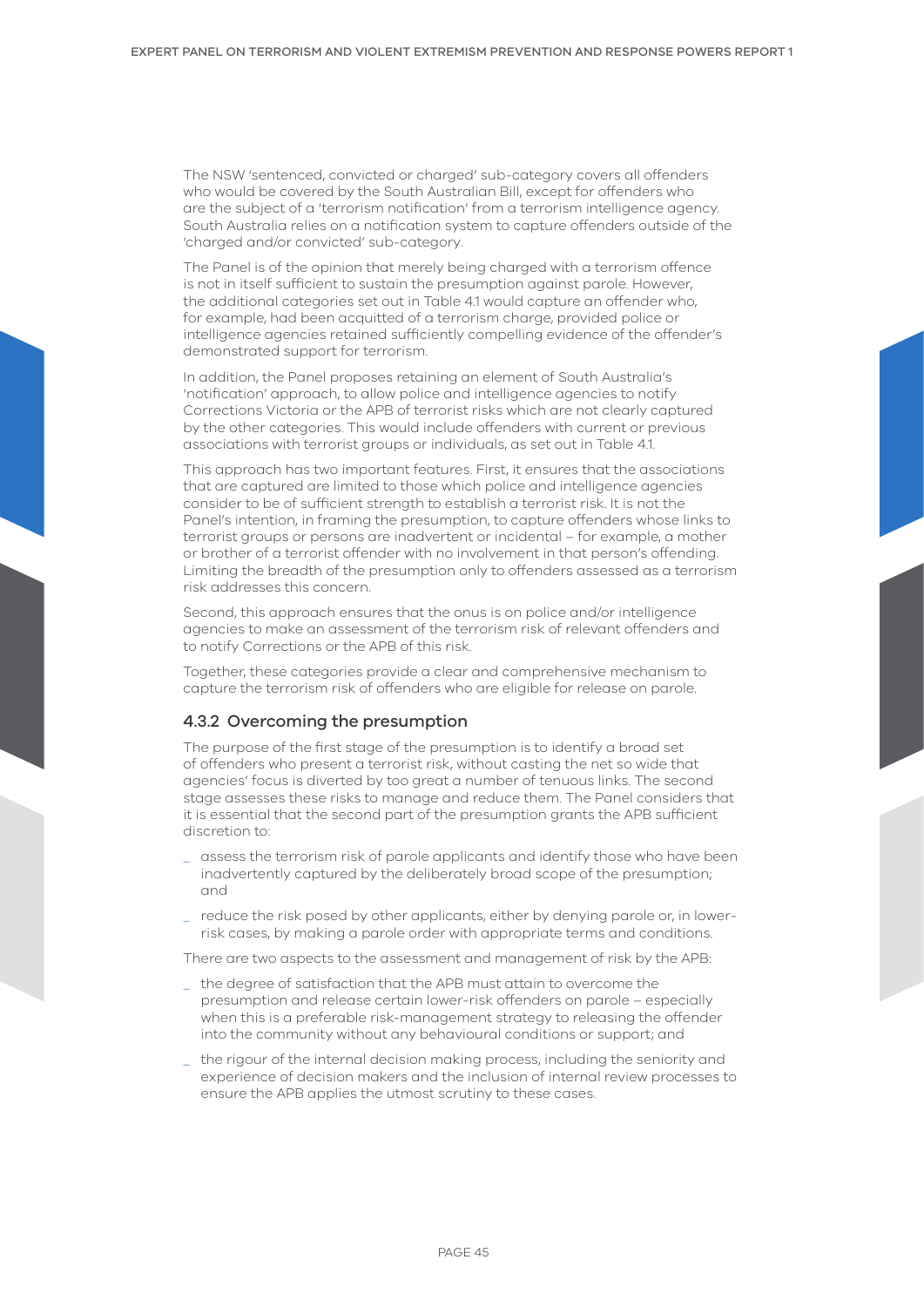#### The New South Wales approach

When or how should this presumption be overcome? The NSW legislation demonstrates one approach:

*The Parole Authority must not make a parole order directing the release of an offender who is known to the Parole Authority to be a terrorism related offender unless:*

- *(a) the Parole Authority is satisfied that the offender will not engage in, or incite or assist others to engage in, terrorist acts or violent extremism [emphasis added], and*
- *(b) the offender is otherwise eligible under this Act to be released on parole.*

The Panel considers that this approach requires a level of confidence that is probably impossible for any parole board to attain. It arguably creates a standard that even some prisoners without any links to terrorism would, if it applied to them, struggle to meet. In practice, this could turn the presumption into an unconditional refusal of parole, thus removing an important incentive for terrorism related offenders to rehabilitate in custody. The Panel notes that this could, on the offender's eventual release, create the perverse consequence of *increasing, rather than reducing,* the risk to community safety. The Panel's view is that, if perverse outcomes are to be avoided, the APB must retain some discretion to manage these finely balanced risks. In the Panel's view, this approach could in some circumstances jeopardise the paramount principle of community safety and protection.

As the APB's *Parole Manual* states, the aim of parole is to promote public safety by minimising the risk of reoffending while offenders are on parole and after they finish their sentence.<sup>67</sup> While this risk cannot be eliminated, parole presents an opportunity to diminish it. If the risk of releasing a terrorism related offender on parole outweighs the benefits (e.g. in terms of offender rehabilitation), then according to existing APB guidelines, the safety and protection of the community could be better served by denying a parole application.<sup>68</sup>

However, a low risk of reoffending may be better managed outside of prison, during a prisoner's parole period. For example:

- When considering advice that an offender presents a low risk on the basis of historical, weak links to a terrorist offender, the APB may decide on a short parole period of, for example, six months. The rationale for this approach is that a short period allows terms and conditions to be set – for example, covering associations, residence requirements, risk factors such as drug use – to, with the assistance of parole officers, manage the transition of the offender back into the community and oversee compliance. These considerations apply with particular relevance in the youth parole system (see below).
- \_ A prisoner may have undergone treatment and disengaged from violent extremist views as much as he she is ever going to. By releasing the prisoner on parole, the APB could reinforce these attitudinal gains. By denying parole, the APB might run the risk of these attitudinal gains being lost or replaced by the resurfacing of former attitudes. (This may also apply to an offender with a higher rather than lower risk of reoffending).

In the Panel's view, the APB needs to be given the discretion to manage risks effectively, take advantage of rehabilitation gains and avoid the potentially worse alternative of releasing a terrorism related offender into the community at the end of their sentence with no support or conditions to reduce their terrorist risk.

<sup>67</sup> Adult Parole Board of Victoria, *Parole Manual – Adult Parole Board of Victoria (Fifth Edition)* (April 2015) 5.

<sup>68</sup> Ibid 8–9.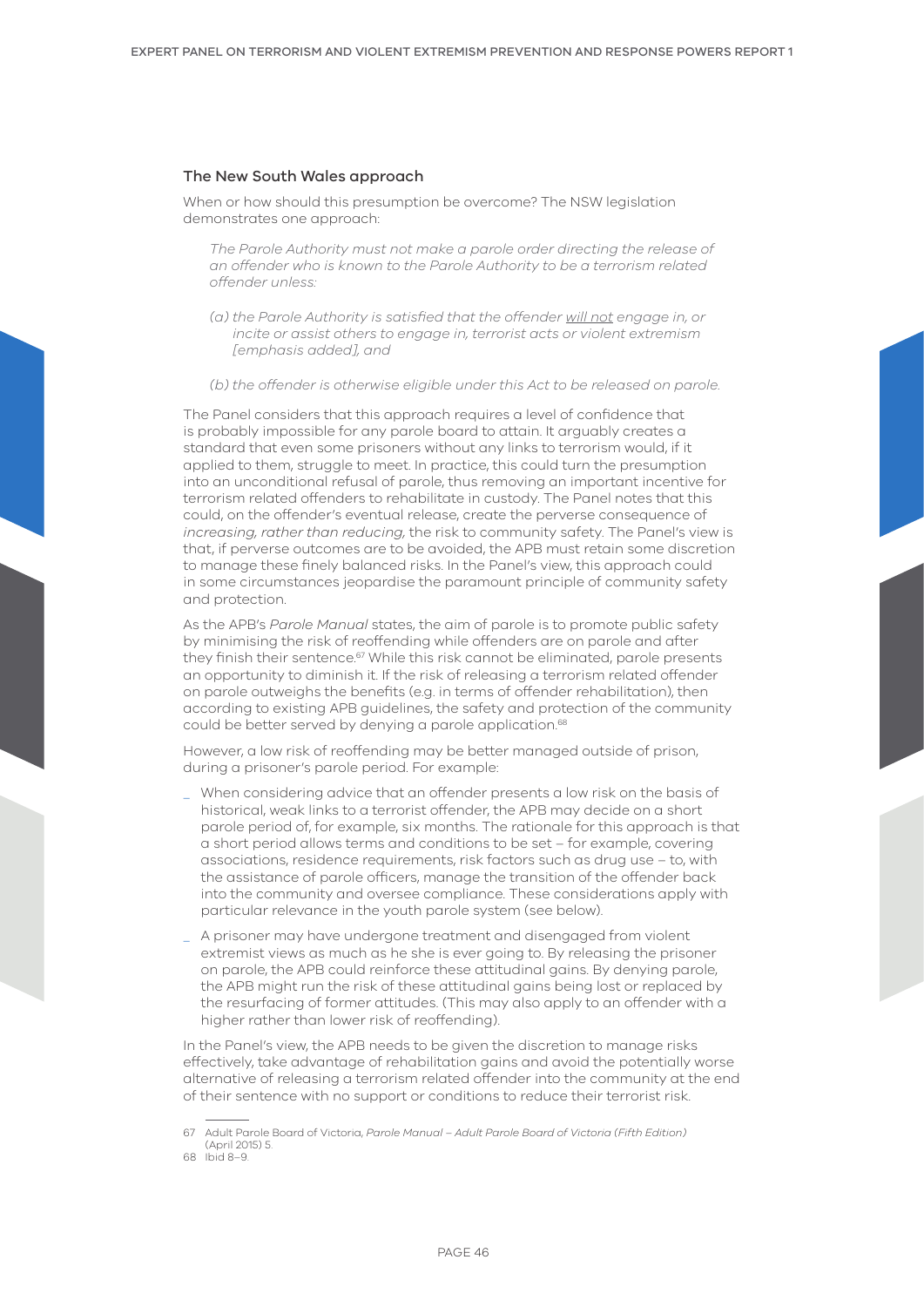It could be argued that expanding the serious offender post-sentence supervision scheme to all terrorist offenders and terrorism related offenders would address the risk of releasing a terrorism related offender into the community without the risk management process associated with parole. This issue is likely to be addressed to some extent by the new High Risk Terrorist Offenders scheme, which provides for continuing detention of high risk terrorist offenders at the conclusion of their sentence.<sup>69</sup> Victoria also has a post-sentence supervision and detention scheme for serious sex offenders, which is expanding to include serious violent offenders.

However, it is highly unlikely that either scheme would capture all terrorism related offenders. For example, it may be difficult to convince a court that an offender convicted and sentenced for a non-terrorism offence such as assault, which is not part of the serious offender scheme, presents an unacceptable risk to community safety on the basis of weak historical links to a terrorist group, particularly given the availability of alternatives such as control orders and preventative detention orders. It is also unlikely that children would be captured by Victoria's serious offender scheme. The Panel intends to address the issue of post-sentence detention and supervision in its second report.

#### The South Australian approach

The South Australian presumption operates by stating that the presiding member of the Board:

- *(a) must not confirm a decision of the Board to release a prisoner who is a terror suspect on parole unless the presiding member determines that there are special circumstances justifying the prisoner's release on parole [emphasis added]; and*
- *(b) must not confirm any other decision of the Board relating to a terror suspect unless the presiding member is satisfied that the decision is appropriate in all the circumstances.*

Neither the amending South Australian Act nor the *Correctional Services Act 1982*  (SA) define what is meant by special circumstances. The Panel considers that while this has the advantage of allowing the parole board some discretion, there is some benefit in providing further guidance on the degree of risk about which a parole board must be satisfied before releasing a terrorism related offender on parole.

#### A Victorian approach

#### Overcoming the presumption

The Panel has considered two other options, which are found in Victoria's *Bail Act 1977*, as recently amended as part of the Victorian Government's response to Justice Coghlan's *Bail Review*. 70 The *Bail Act* includes a presumption against bail for more serious charges, with two options for overcoming it. For the most serious charges, including murder, aggravated home invasion and more serious drug trafficking offences, the accused is required to demonstrate exceptional circumstances. While neither the *Bail Act* nor the courts define this term, the Coghlan *Bail Review* notes that it is generally held that there must be 'something unusual or out of the ordinary in the circumstances relied on by the applicant before those circumstances can be characterised as exceptional.' The *Bail Review* also notes that exceptional circumstances may be constituted by a single circumstance or by a combination of them.<sup>71</sup>

<sup>69</sup> This scheme was enacted by the Commonwealth in December 2016 and is in the process of being implemented nationally.

<sup>70</sup> The Hon. Paul Coghlan QC, *Bail Review: First advice to the Victorian Government* (3 April 2017); and *Bail Review: Second advice to the Victorian Government* (1 May 2017).

<sup>71</sup> The Hon. Paul Coghlan QC, *Bail Review: First Advice to the Victorian Government* (3 April 2017) 30–1.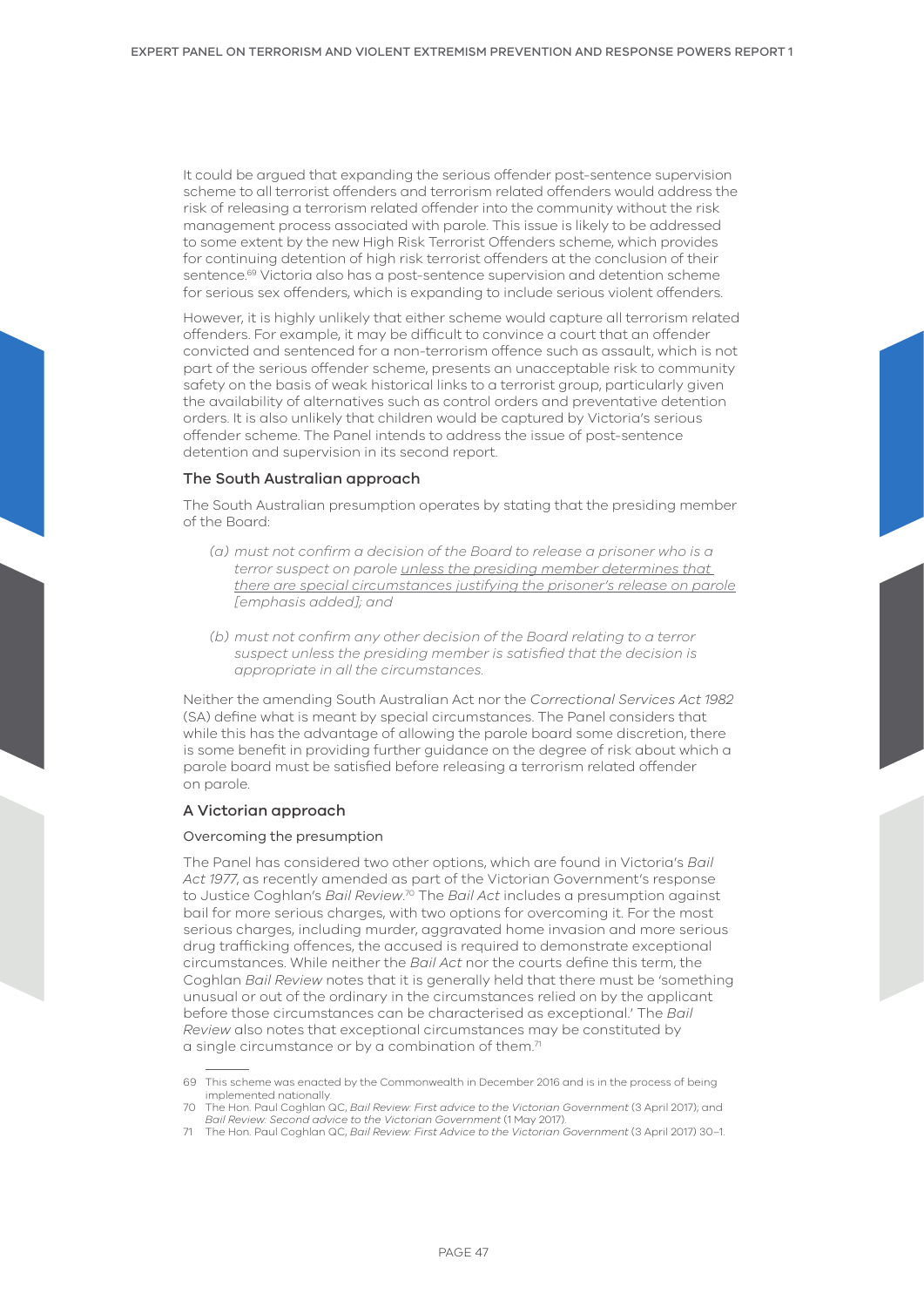For other serious charges, including manslaughter, child homicide, rape and causing serious injury intentionally, the accused is required to demonstrate 'compelling reasons' to overcome the presumption against bail.

The Panel's view is that a terrorism related offender who has been convicted of a terrorism offence should only be released on parole if the APB is satisfied that there are exceptional circumstances for doing so. This is an appropriately high threshold for an offender with a demonstrated criminal history of terrorist offending.

The APB should only grant parole to a terrorism related offender who has not been convicted of a terrorism offence if satisfied that there are compelling reasons for doing so. This could be one or a combination of reasons, for example:

- \_ evidence that the prisoner's link to terrorist persons or activity was merely incidental and was not accompanied by additional risk factors that indicate a more than merely incidental link;
- \_ positive outcomes of the offenders participation in custodial treatment programs;
- \_ advice by relevant agencies that the offenders risk of committing a terrorist offence is low or negligible (see discussion of information sharing below); and/ or
- \_ that release, management and supervision on parole is more likely to reduce the risk of terrorist offending than an unsupported release into the community without parole.

The Panel notes the importance of judicial discretion in the application of this test – in particular, that judicial consideration of the totality of the circumstances is an important safeguard against the inflexible application of the presumption. This should ensure that the threshold for overcoming the presumption is proportionate to the level of terrorist risk associated with the offender. For example, evidence that an offender recently expressed strong support for terrorist activity would be harder to overcome than evidence of an older and weaker expression of support.

#### The decision-making process

On 9 May 2017, the Victorian Government introduced into Parliament the Corrections Legislation Miscellaneous Amendment Bill 2017. The Bill introduces, among other things, stricter parole laws for prisoners who have been convicted of certain serious offences, including Victorian terrorism offences and, in certain circumstances, Commonwealth terrorism offences.72 This includes requiring that such prisoners are only released on parole by the SVOSO division of the APB.

To ensure the same rigour is applied to all parole decisions that must address a risk of terrorist offending, the Panel recommends that this two-tiered approach be extended to the parole applications of terrorism related offenders.

#### The cancellation of parole

The decision whether to cancel parole is just as important to community safety as the decision whether to grant parole. As discussed, parole may be cancelled because of a breach, an alleged offence, or some other escalation of risk, even in the absence of a breach. The Panel considers that the APB should be in the same position to manage the increased risk that an offender on parole will commit a terrorist offence. This may arise from new or additional information about an offender's risk of committing a terrorism offence.

<sup>72</sup> Corrections Legislation Miscellaneous Amendment Bill 2017 (Vic) cl 14.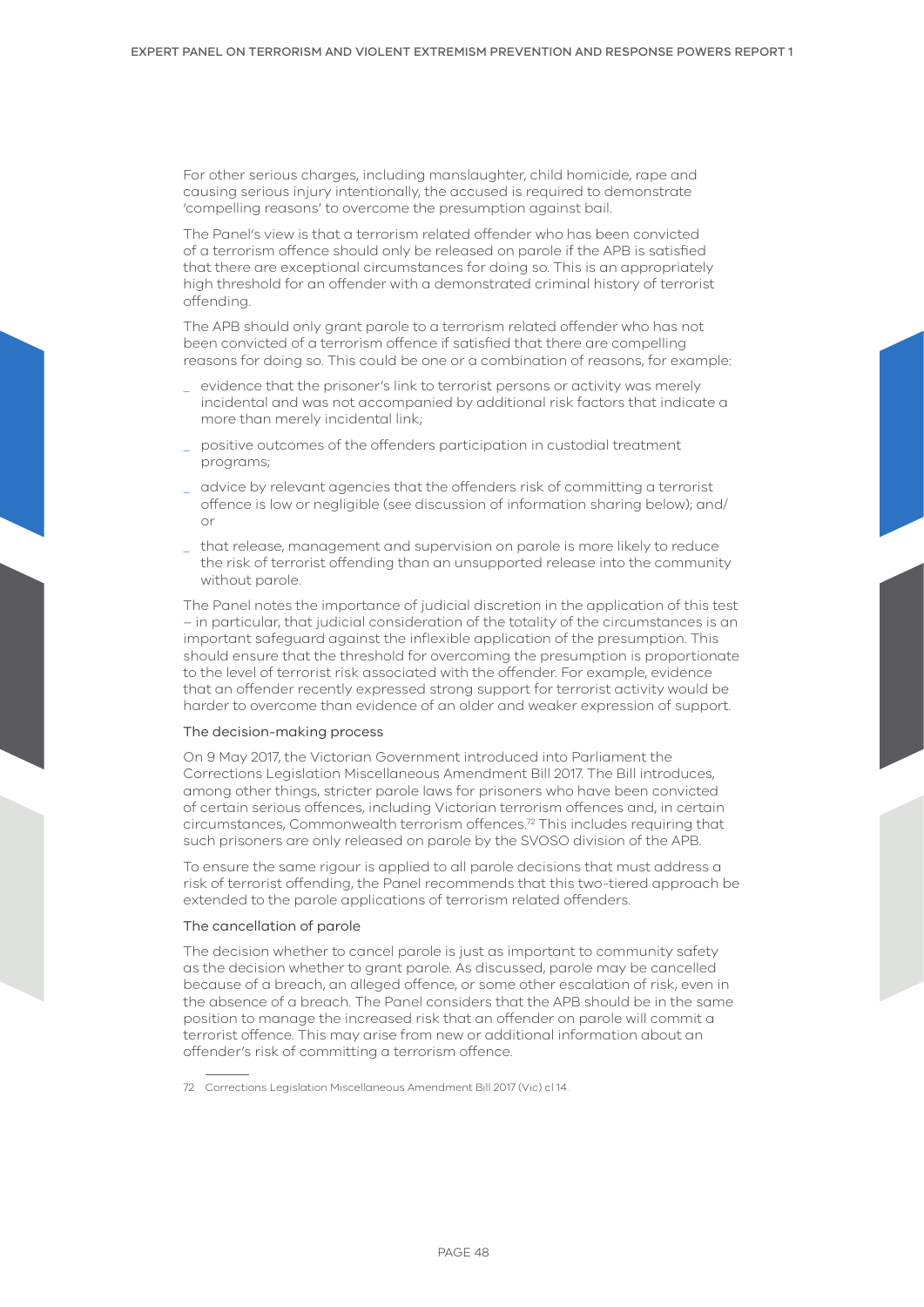This approach should be consistent with the approach recommended above and fit in with the APB's existing approach to parole cancellations. The Panel therefore recommends that, unless there are exceptional circumstances (in the case of a person convicted of a terrorist offence) or compelling reasons (for all other terrorism related offenders), the APB must cancel the parole of an offender if it becomes aware of:

- \_ information that indicates that the offender is a terrorism related offender; or
- if the offender is already a terrorism related offender, information that the offender presents an increased terrorist risk.

## 4.3.3 Roles, responsibilities and information sharing

As discussed in Chapter 1, the terrorism threat has increased in recent years and its nature has changed. The global reach and sophisticated promotional efforts of terrorist organisations such as ISIL are creating a new cohort of actual and potential offenders. Effective cooperation between State, Territory and Commonwealth intelligence and police organisations is, as always, fundamental to addressing this threat. However, if the risk posed by terrorism related offenders – whether convicted of a terrorism offence or not – is to be effectively managed in the custodial setting, cooperation needs to include correctional authorities. The rehabilitation and disengagement of prisoners who present a terrorism risk is a fundamental ingredient in the protection of the community from terrorism – a process that commences early in an offender's sentence, and culminates in the parole process.

The Panel understands that Corrections Victoria has an effective working relationship with police and intelligence agencies. Recent events have, however, highlighted the need to formalise and clarify some of these arrangements – particularly around information sharing – to eliminate gaps and ensure that terrorism risks are captured and managed as effectively as possible. The Victorian Government's commitment, as part of the national approach agreed at COAG on 9 June 2017, to include security-cleared Corrections Victoria officers in Victoria's JCTT to support information sharing recognises this need. It expands the focus of the JCTT – whose membership currently extends to Victoria Police, the AFP and ASIO – to unambiguously include the correctional setting.

Meeting this changing terrorist threat through new information sharing arrangements presents a unique set of challenges. While police, intelligence, corrections and parole organisations share the objective of protecting the community from harm, how they achieve this objective differs. Each organisation deals with different facets of the risk of terrorism. Different operational procedures and objectives inform this. For example, Corrections' focus on rehabilitation has operational requirements that are foreign to some other agencies – for example, a case manager may need to openly communicate with a prisoner about the risk of recidivism, including the risk of engagement in terrorism. Otherwise, appropriate treatment may not be administered. It would therefore be desirable for the case manager to be aware of the terrorism risk of an offender. However, this information may not be forthcoming from an intelligence organisation because of concerns about compromising a source, or a larger operational objective, or some other legitimate interest.

Agencies' operational procedures have stood the test of time, including by adapting to meet new challenges. The environment continues to be dynamic, with new risks and challenges emerging very quickly. If information is not shared proactively by all relevant agencies, the overall management of the risk of terrorism to the community may be compromised and the risks could be catastrophic. This is particularly apt in the correctional space: if ASIO does not inform Corrections Victoria or the APB of a parole applicant's terrorism risk, the offender may be released on parole inappropriately, for too long a period, and/or with inadequate conditions. And if Corrections is not aware of ASIO information about a prisoner's terrorist links, it may not appreciate the significance of signs of an escalating risk of terrorist offending (e.g. new associations, sudden withdrawal from programs). The consequence of this is that Corrections could not share this intelligence with ASIO and ASIO would be deprived of significant information.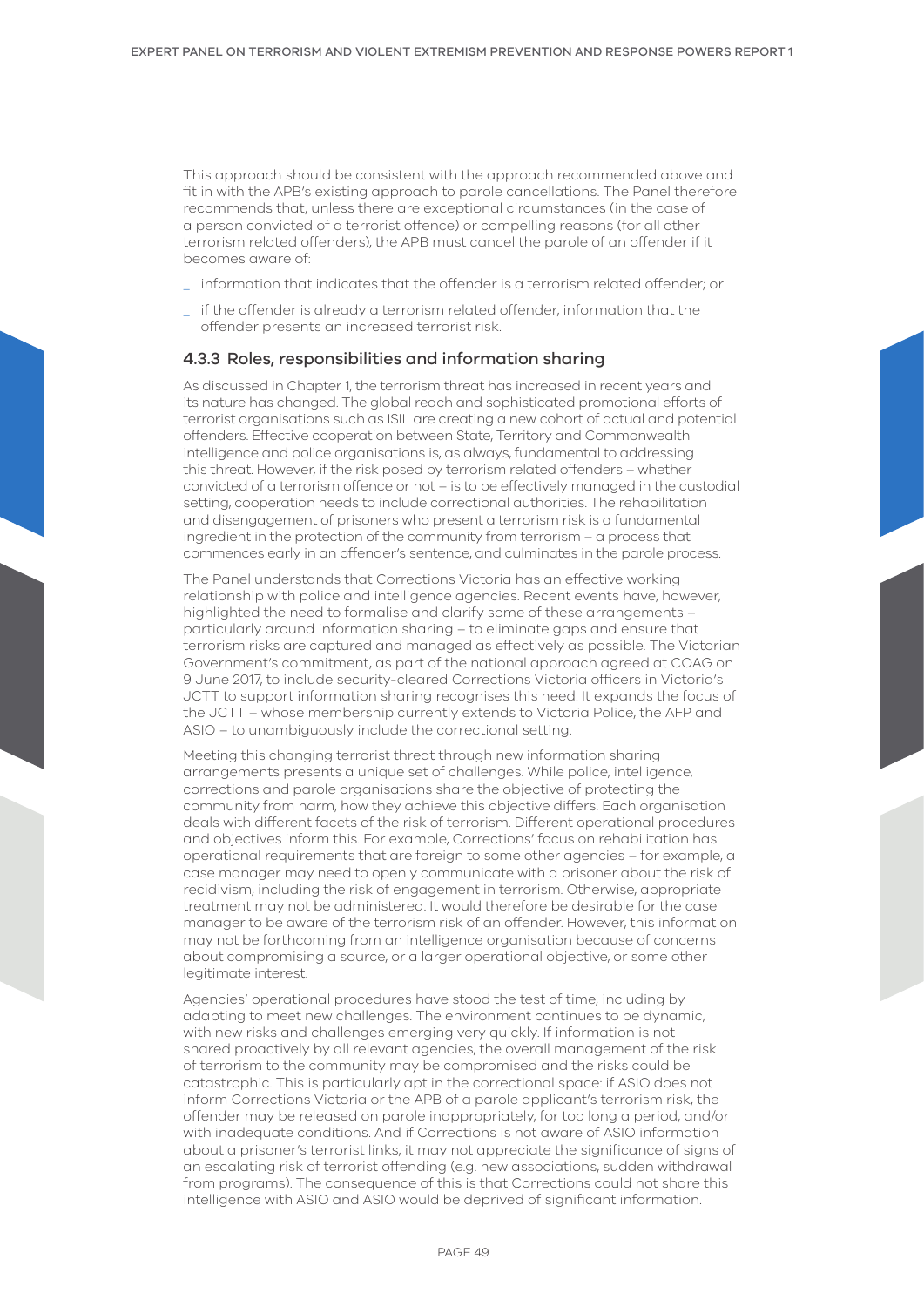#### Corrections Victoria's involvement in the JCTT

These issues come to a head in relation to the proposed involvement of securitycleared Corrections officers in JCTT deliberations about parole applications by terrorism related offenders. The Panel notes again that Corrections and the JCTT already have an effective working relationship, however structuring this relationship to support the presumption against parole raises a complex set of challenges, as set out in Table 4.2.

The most straightforward way of implementing this commitment would involve security-cleared Corrections officers mediating between JCTT and the APB, to ensure that relevant intelligence information is considered during the APB's parole decision-making process. This arrangement would assist the APB, as it would allow it to hear information about terrorism risks in the appropriate context and seek clarification from Corrections if required. It would also address any concerns ASIO may have about participating directly in this process.

Three critical issues arise from this approach, as set out in Table 4.2. First, if senior, security-cleared Corrections officers are provided with intelligence information that they cannot share with operational staff, including case managers, this places Corrections in an invidious position. Corrections will be in possession of information that it cannot act on due to the inability to share this information with the operational staff who are working on the ground to manage the rehabilitation and reduce the reoffending risk of terrorism related offenders. This information gap could lead to a failure to detect escalating risks and to share that information with partner agencies. In the event that such a risk turns into a terrorist offence, this could unfairly undermine confidence in Victoria's corrections system and State-Commonwealth information sharing arrangements.

Second, it creates a risk of distorted or incomplete and fragmented assessments: if the Corrections case manager is unaware of the genuine terrorist risk of an offender, he or she could misinterpret the significance of a range of behaviours, leading to an underestimation of the risk of reoffending. Conversely, in the absence of information from the case manager about, for example, the offenders progress or the nature of his or her associations with persons of interest, intelligence agencies may arrive at a partial and exaggerated view of an offenders terrorism risk.

Third, this approach could undermine the objectives of community protection by preventing Corrections from acting on information that would assist it to rehabilitate and otherwise manage the reoffending risk of a terrorism related offender. For example, early advice of an offender's terrorism risk would allow Corrections to consider applying a variation of its disengagement policy for managing violent extremists in prison.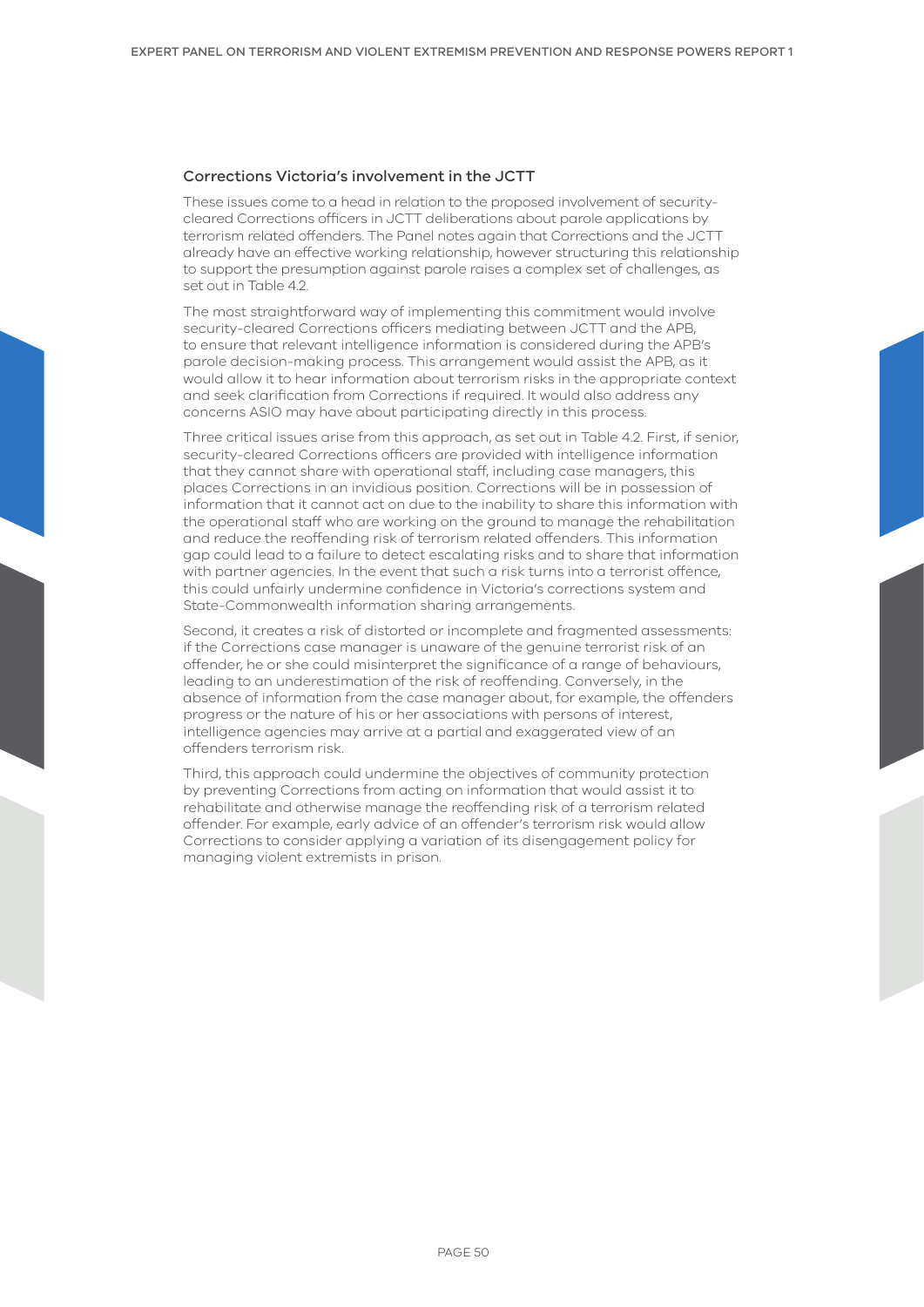# Table 4.2 Challenges of including Corrections Victoria in the JCTT

| <b>KEY ELEMENTS</b><br>OF THE PROCESS                                                                                                                                                                | <b>INITIAL ISSUES</b>                                                                                                                                                                       | <b>SOLUTION</b>                                                                                                                                                                                                                                                            | <b>CONSEQUENCES</b><br><b>FOR CORRECTIONS</b><br><b>VICTORIA</b>                                                                                                                                                                                                                 |
|------------------------------------------------------------------------------------------------------------------------------------------------------------------------------------------------------|---------------------------------------------------------------------------------------------------------------------------------------------------------------------------------------------|----------------------------------------------------------------------------------------------------------------------------------------------------------------------------------------------------------------------------------------------------------------------------|----------------------------------------------------------------------------------------------------------------------------------------------------------------------------------------------------------------------------------------------------------------------------------|
| Up to a year<br>before a terrorism<br>related offender's<br>earliest eligible<br>date of release<br>on parole, the<br><b>JCTT</b> could meet<br>to discuss that<br>offender's parole<br>application. | Concerns about<br>the security<br>of intelligence<br>information that<br>is shared with<br>Corrections.                                                                                     | Security-cleared<br>Corrections<br>officer enables<br>other JCTT<br>members<br>to share<br>information.                                                                                                                                                                    | Security-cleared<br>Corrections<br>officer receives<br>information that<br>cannot be shared<br>with Corrections<br>case managers,<br>who need it<br>for purposes<br>including<br>prisoner<br>management,<br>parole<br>recommendation.                                            |
|                                                                                                                                                                                                      |                                                                                                                                                                                             |                                                                                                                                                                                                                                                                            | Failure to<br>disseminate<br>information<br>within<br>Corrections<br>may be seen<br>as a significant<br>failure if as a<br>consequence a<br>case manager<br>fails to detect<br>and address<br>an offender's<br>terrorism risk.                                                   |
| The information<br>is provided to the<br>APB to inform<br>their parole<br>assessment.                                                                                                                | The APB's role is<br>not to interpret<br>'raw' intelligence<br>information<br>but to assess<br>findings and<br>supporting<br>information<br>from agencies<br>with appropriate<br>expertise. | The information<br>is provided as<br>a finding or<br>recommendation<br>of the JCTT<br>(consistent with<br>current JCTT<br>information<br>sharing to<br>support<br>Commonwealth<br>Attorney-General<br>decisions<br>on relevant<br>Commonwealth<br>parole<br>applications). | Creates a<br>situation<br>where two risk<br>assessments<br>(JCTT's and the<br>on the ground<br>assessment by<br>a Corrections'<br>case manager)<br>proceed in<br>mutual isolation.<br>This risks<br>a distorted<br>assessment<br>(i.e. over- or<br>under-estimation<br>of risk). |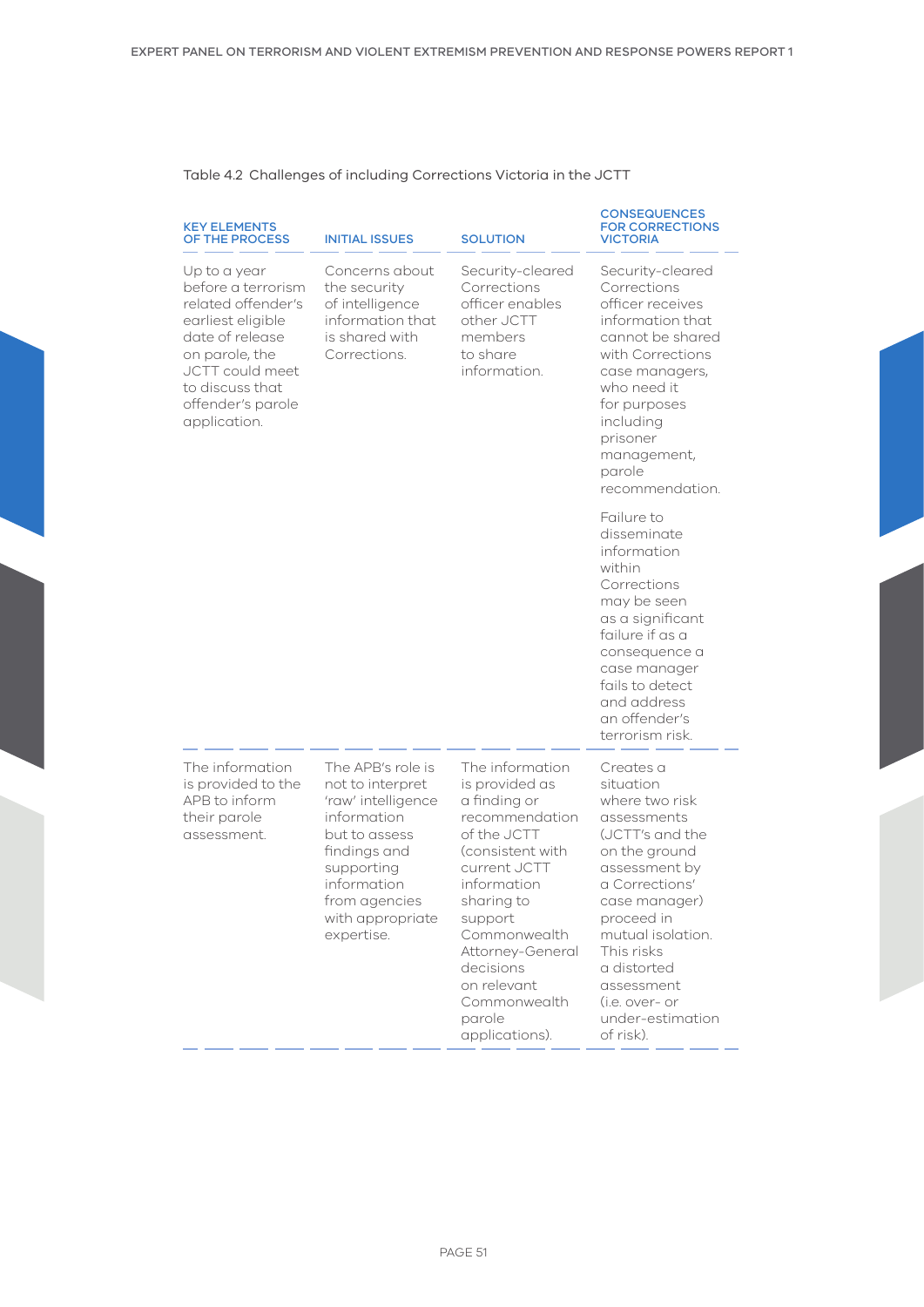| <b>KEY ELEMENTS</b><br>OF THE PROCESS                                             | <b>INITIAL ISSUES</b>                                                                                                                                                                                                                                                                                                                              | <b>SOLUTION</b>                                                                                                                                                                                                                                                                                       | <b>CONSEQUENCES</b><br><b>FOR CORRECTIONS</b><br><b>VICTORIA</b>                                                                                                                                                                                                                                                                                                                                                                                                                                 |
|-----------------------------------------------------------------------------------|----------------------------------------------------------------------------------------------------------------------------------------------------------------------------------------------------------------------------------------------------------------------------------------------------------------------------------------------------|-------------------------------------------------------------------------------------------------------------------------------------------------------------------------------------------------------------------------------------------------------------------------------------------------------|--------------------------------------------------------------------------------------------------------------------------------------------------------------------------------------------------------------------------------------------------------------------------------------------------------------------------------------------------------------------------------------------------------------------------------------------------------------------------------------------------|
| The form of<br>the Intelligence<br>information that<br>is shared with the<br>APB. | Police and<br>intelligence<br>agencies<br>cannot release<br>information<br>that could<br>compromise<br>sources and<br>would be<br>concerned about<br>the prospect<br>of information<br>coming out in<br>a subsequent<br>court case.<br>The APB may<br>need more<br>detailed<br>information<br>than ASIO, for<br>example, is<br>willing to provide. | Written<br>information could<br>be provided in<br>summary form.<br>ASIO may be<br>reluctant to<br>participate in a<br>Victorian hearing,<br>so it may be more<br>appropriate for<br>Corrections to<br>fulfil this role to<br>provide verbal<br>responses to<br>APB's requests<br>for further details. | Corrections<br>playing the role<br>of 'go-between'<br>may address<br>the issues faced<br>by the APB<br>and ASIO, but<br>the problem of<br>disseminating<br>information<br>internally<br>persists.<br>If the decision<br>to deny parole<br>is based on<br>intelligence<br>information<br>that cannot be<br>disclosed in<br>any way to the<br>applicant, this<br>could create<br>confusion and<br>resentment that<br>may ultimately<br>increase the risk<br>of reoffending on<br>eventual release. |

# Additional considerations

These information sharing challenges also arise in relation to offenders who are on parole. The risks associated with information gaps and blockages are potentially more serious in relation to an offender on parole in the community, given the reduction of controls available in the prison environment. The Panel therefore considers that information sharing arrangements need to take account of how agencies will share information in relation to offenders on parole, and not only for the purposes of the decision to grant parole. For example, if intelligence agencies have new information about the terrorist threat posed by an offender, there needs to be a mechanism to provide this information to Corrections and/or the APB so that they can manage this risk. This could include cancellation of parole.

It is also important to have clear and strong information sharing arrangements between Corrections and agencies, including private contractors, with responsibilities for administering services to offenders on parole. These services are designed to address reoffending risks (e.g. drug and alcohol, mental health) and could include services or programs designed to reduce an offender's engagement in terrorism. Such arrangements go beyond the membership of the JCTT, but need to be considered to ensure that the risk of terrorism is managed as effectively as possible.

The information sharing challenges likely to be faced by the YPB are similar to the issues that have been discussed in this section and are discussed at the end of this chapter.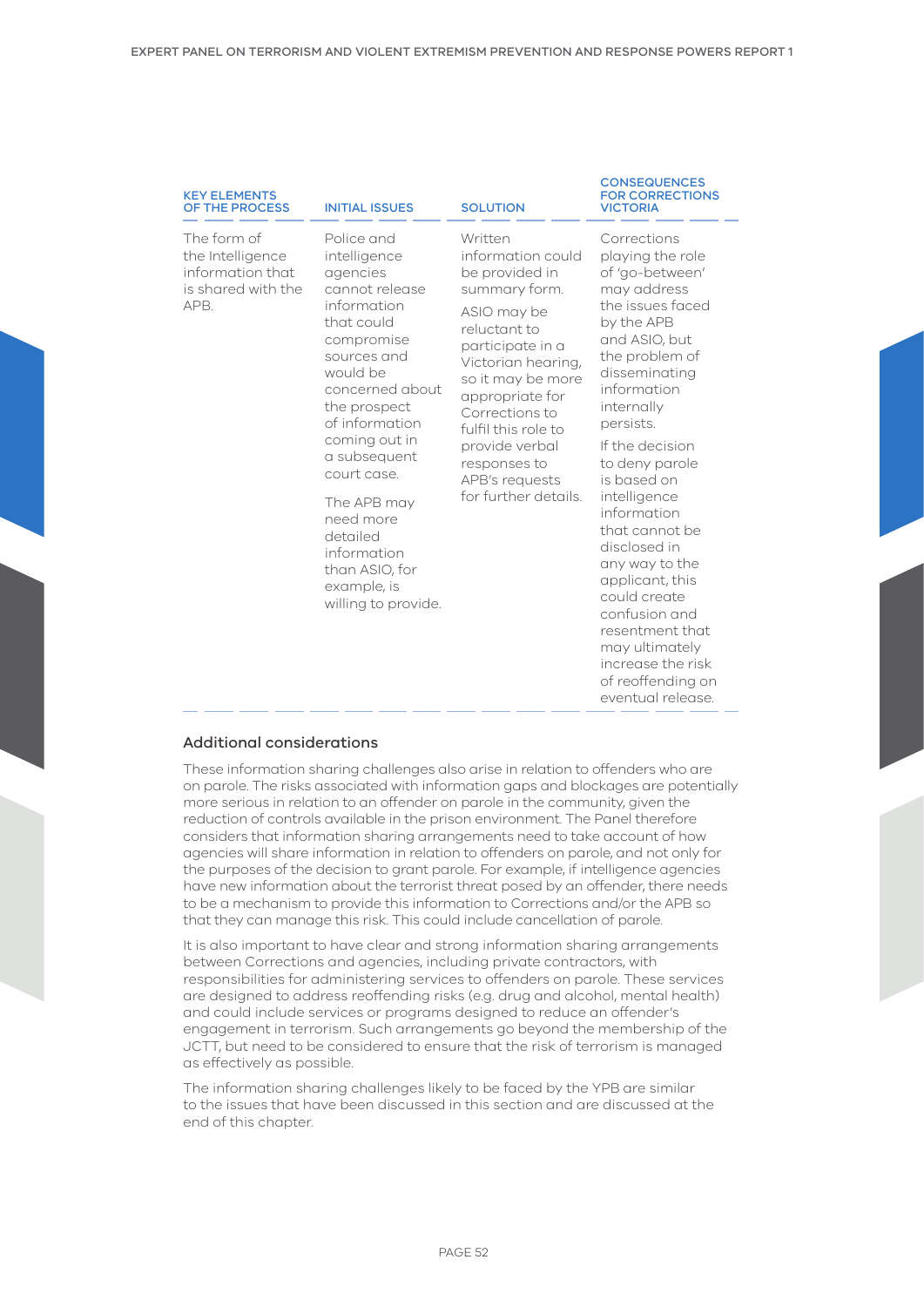#### The Panel's recommended approach to information sharing

The Panel notes that ASIO plays a fundamental role in this arrangement: it is frequently the sole repository of intelligence information that, if shared, would enable both Corrections and the APB to better protect the community by managing terrorism related offenders' risk of reoffending. The challenge is for ASIO, in partnership with other JCTT members and Corrections Victoria, to develop a tool that increases the amount of information they are able to share and that ensures that it is shared as early as possible. The Panel is not critical of ASIO's approach to information sharing in the past – but as stated, times have changed, and the roles and responsibilities of all agencies with a role in countering terrorism must continue to evolve.

The Panel acknowledges that this issue is full of operational complexities that need to be worked through by all relevant organisations, as they have the keenest awareness of their operational needs. The sensitivity of these issues and the need for intergovernmental cooperation also require them to be worked through by State, Territory and Commonwealth senior officials, with a view to settling a position at COAG. With this in mind, the Panel has set out some general principles and considerations to help guide the development of a memorandum of understanding (MoU) in a way that responds to the issues raised in the latter part of this chapter.

The Panel recommends that the MoU:

- \_ confirm the roles and responsibilities of and information sharing arrangements between members of the Victorian Joint Counter Terrorism Team (JCTT), including security-cleared Corrections Victoria staff; and
- set out the responsibilities, including information sharing, between the JCTTs of all Australian jurisdictions (to ensure the effective oversight of the interstate movements of terrorism related offenders).

In the Panel's opinion, the threat of terrorism will only be effectively reduced if the intelligence-gathering authorities constantly reassess the best means by which the intelligence at their command can be shared with those who need to know. For example, the case managers of parolees cannot carry out their duties to maximum advantage, and to best protect the community, unless they have access to the best and most relevant information about their clients. It may be that this information, or some of it, must for legitimate reasons be withheld. The Panel understands that this must be so. At the very least, however, the intelligence-gathering authorities which have relevant information in their possession must seek to fully engage with the needs of those who would – in the discharge of their duty to protect the community – benefit from the receipt of some or all of that intelligence. The intelligence-gathering authorities should, in the light of that understanding, accept the important responsibility of deciding how much, if any, of the information held by them, tailored or redacted to meet the needs of the occasion, can be transmitted to the professional benefit of those who receive it.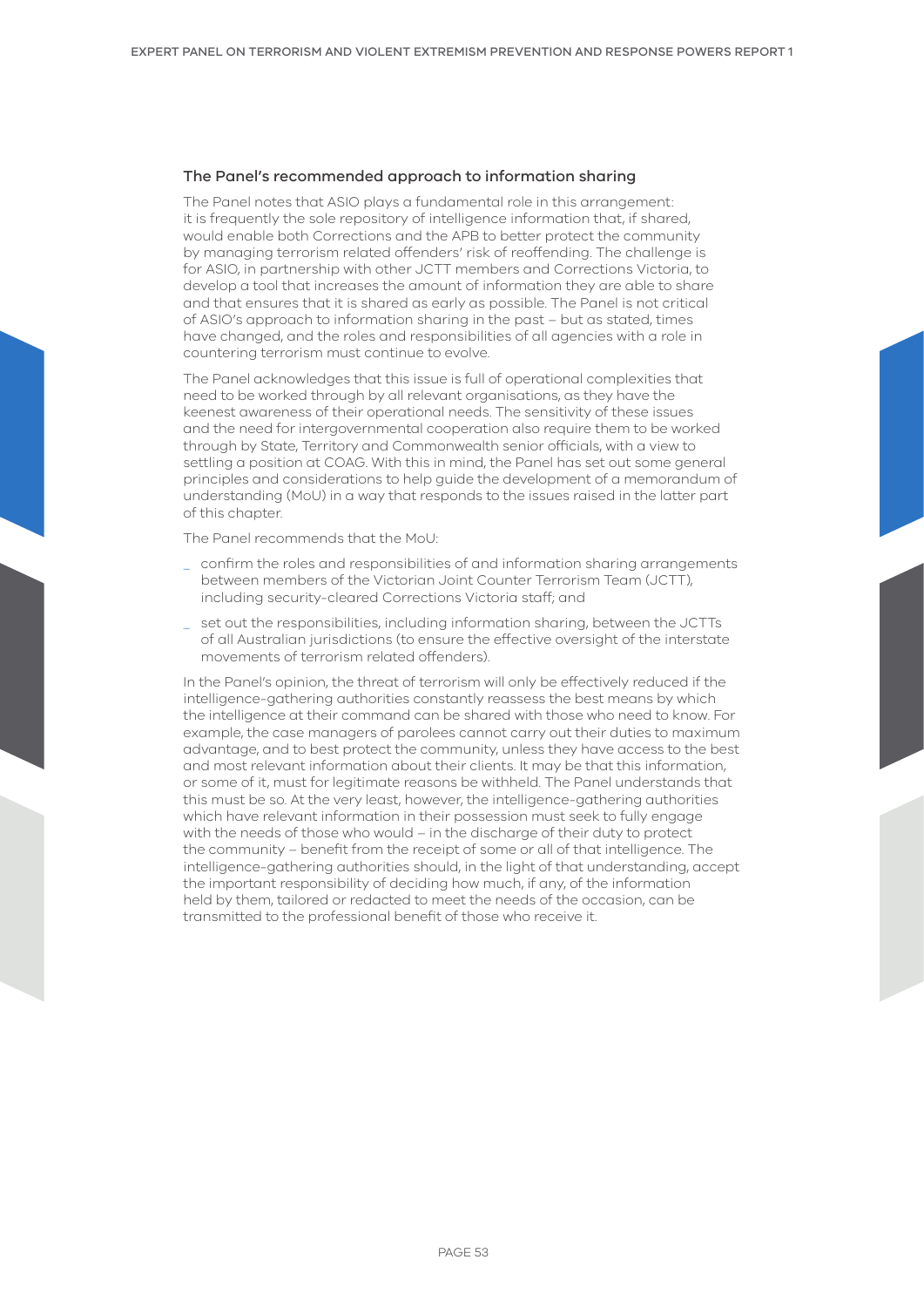| <b>PRINCIPLE</b>                                                                                          | <b>COMMENTS</b>                                                                                                                                                                                                                                                                                                                        |  |  |
|-----------------------------------------------------------------------------------------------------------|----------------------------------------------------------------------------------------------------------------------------------------------------------------------------------------------------------------------------------------------------------------------------------------------------------------------------------------|--|--|
| Shared objective of<br>community safety                                                                   | Any information sharing agreement between<br>relevant agencies and across jurisdictions needs to<br>be guided by the shared principle that community<br>safety and protection is paramount.                                                                                                                                            |  |  |
| Different ways of<br>meeting this objective                                                               | There must be a clear understanding that each<br>partner agency pursues the objective of community<br>safety differently, for legitimate operational reasons.                                                                                                                                                                          |  |  |
| Gaps and blockages                                                                                        | Agencies should identify the points at which their<br>different operational guidelines create information<br>gaps and blockages.                                                                                                                                                                                                       |  |  |
| Facilitate the flow<br>of information                                                                     | The tool that agencies develop to fill these gaps<br>and remove these blockages should investigate<br>how information can be packaged and/or delivered<br>to harmonise the objectives of partner agencies, for<br>example:<br>ASIO provides intelligence information to<br>Corrections in a summary form that protects<br>sources; and |  |  |
|                                                                                                           | In the case of higher-risk information and<br>offenders, Corrections ensures that information<br>is restricted to, for example, more experienced or<br>highly-trained case managers.                                                                                                                                                   |  |  |
| The ideal solution is<br>the one most likely to<br>provide the greatest<br>protection to the<br>community | The ideal solution to information gaps and<br>blockages:<br>provides the greatest net benefit to the safety of<br>the community;                                                                                                                                                                                                       |  |  |
|                                                                                                           | is a tolerable compromise between agencies'<br>objectives.                                                                                                                                                                                                                                                                             |  |  |

# 4.3.4 Parole for young offenders

Different considerations apply in the youth parole system owing to a number of important features that distinguish youth from adult offenders. In particular, the immaturity and vulnerability of children, many of whom have been exposed to family violence, require additional safeguards to protect them in detention. For example, the *Youth Parole Board 2015-16 Annual Report* shows that 45 per cent of detained young offenders had been subject to a previous child protection order, that 63 per cent were victims of abuse, trauma or neglect, and that 66 per cent had a history of both alcohol and drug misuse.<sup>73</sup>

These considerations inform the Youth Parole Board's commitment to the rehabilitation of and best outcomes for young people under its jurisdiction. This approach is also reflected in other parts of the youth justice system. For example, the *Bail Act 1977* requires a bail decision maker, who is considering whether to grant a child bail, to take account of factors including the:

\_ need to strengthen and preserve the relationship between the child and the child's family, guardians or carers;

<sup>73</sup> Victorian Youth Parole Board, *Youth Parole Board Annual Report 2015-16* (2016) 14. These statistics are a snapshot of the youth detainee population on 7 October 2015.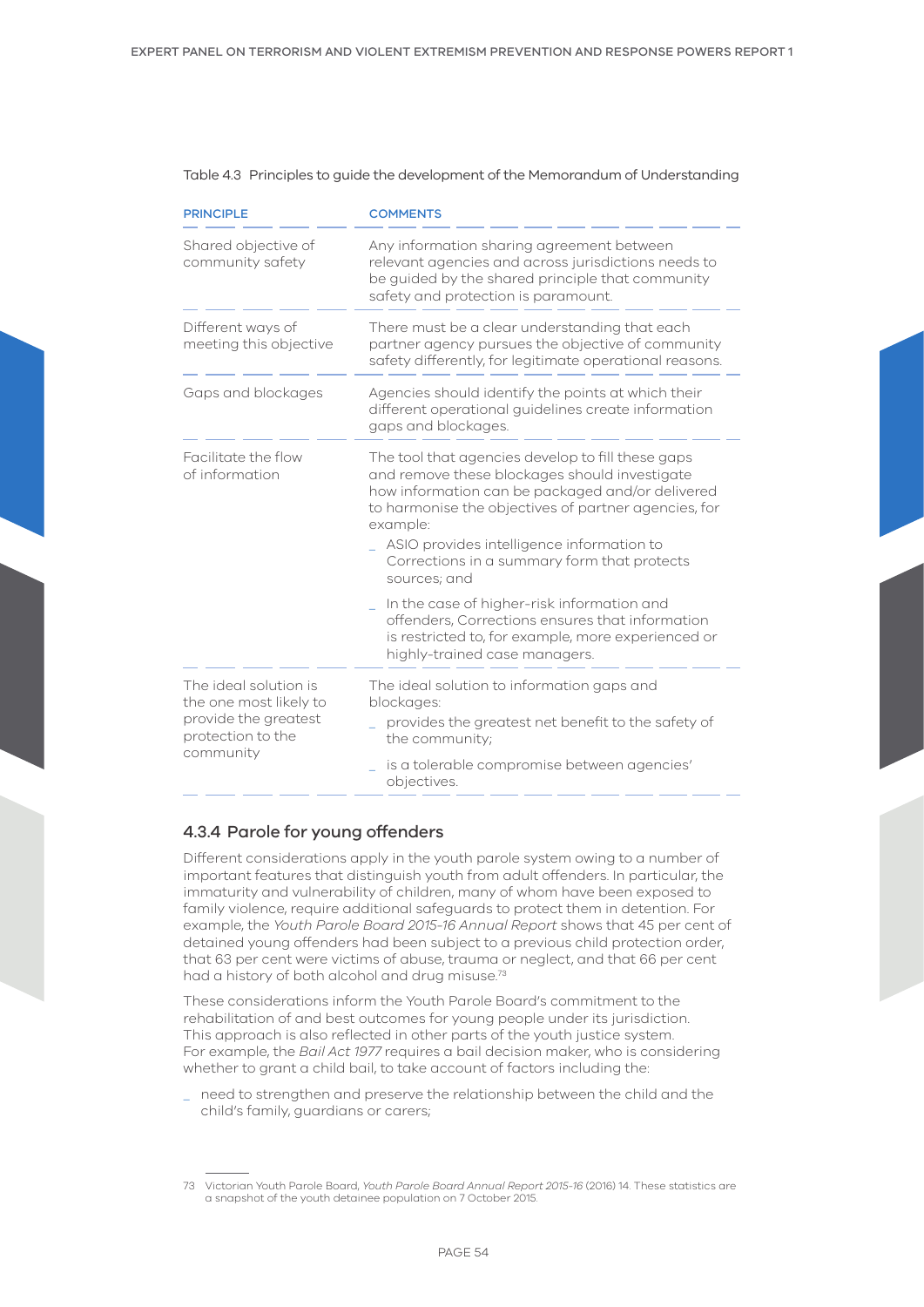- \_ desirability of allowing the education, training or employment of the child to continue without interruption or disturbance; and
- \_ need to ensure that the conditions of bail are no more onerous than are necessary and do not constitute unfair management of the child.74

Sentences of detention for young offenders are generally much shorter than sentences for adult offenders.75 This reduces the potential parole period from a matter of years for many adult offenders to what is generally a matter of months for young offenders. The youth justice system therefore has a smaller window of time within which to address the reoffending risks and behavioural needs of young offenders. This makes parole a critical means of supervising and supporting the transition of a young offender back into the community.

The YPB's decision-making framework balances these considerations about the needs of the young person with considerations about community safety.<sup>76</sup> In making parole decisions, the YPB considers the potential impact of releasing a young offender on the interests of and potential risk to the community, as well as the wellbeing of victims. $77$  To assess this, the YPB will consider matters including the nature and circumstances of the offences, outstanding charges, and the young person's criminal history.

An additional, critical consideration is the capacity for parole to assist the young person's rehabilitation and the capacity of release plans to support this. The decision to release and the strategy for managing the young person on parole is based in part on reports, assessments and recommendations made by a variety of professionals, including medical practitioners, psychologists, psychiatrists, custodial staff, parole officers and support agencies

As discussed in relation to the APB, it may sometimes be preferable to order the release of a young, terrorism related offender on parole as this may give the youth justice system the best chance of addressing a young person's risk factors at the critical point of transition back into the community. This can enable the supervised delivery of intensive support to young people, including access to employment, education, training, mental health and drug and alcohol treatment and transitional and housing support services.<sup>78</sup>

The rationale for a paroled release is more compelling when the typically short parole periods of the youth justice system are factored into this equation: the short-term benefit to the community of denying parole for only three to six months may be outweighed by the long-term consequences of failing to use parole to address the reoffending risk factors, such as alcohol abuse or unemployment, that need to be managed when a young person is released back into the community.

## The presumption against parole for young persons

The Panel considers that young offenders sentenced to detention in youth justice facilities and coming under the jurisdiction of the YPB should be captured by the presumption against parole, provided they fall within one of the categories set out in Table 4.1 and the corresponding recommendation. The rationale for this is the same as it is in the adult parole system: to identify terrorism risks comprehensively.

78 Ibid 22.

<sup>74</sup> *Bail Act 1977* (Vic) s 3B.

<sup>75</sup> Section 413 of the *Children, Youth and Families Act 2005* limits Courts to imposing a maximum period of two years detention in a youth justice centre for a single offence and three years for multiple offending. These figures would increase by one year each under the Youth Justice Reform Bill 2017, which is before Parliament at the time of writing.

<sup>76</sup> Victorian Youth Parole Board, *Youth Parole Board* Factsheet <[http://www.dhs.vic.gov.au/\\_\\_data/assets/](http://www.dhs.vic.gov.au/__data/assets/pdf_file/0011/584498/1_youth_parole_board_factsheet_0912.pdf) [pdf\\_file/0011/584498/1\\_youth\\_parole\\_board\\_factsheet\\_0912.pdf](http://www.dhs.vic.gov.au/__data/assets/pdf_file/0011/584498/1_youth_parole_board_factsheet_0912.pdf)>.

<sup>77</sup> Victorian Youth Parole Board, *Youth Parole Board Annual Report 2015-16* (2016) 4.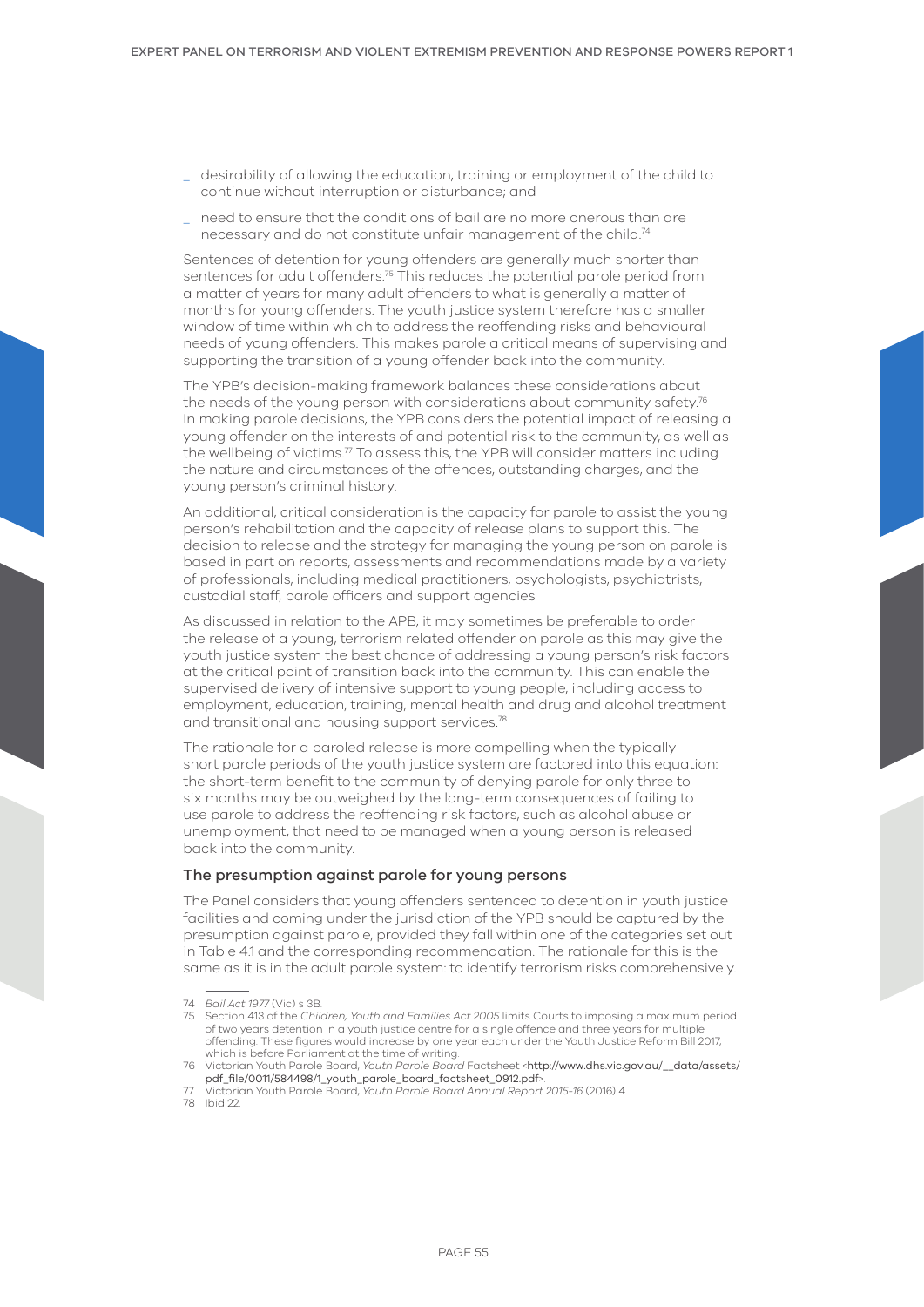#### Overcoming the presumption

The Panel considers that the special circumstances of youth parole require additional considerations to guide the YPB's decision making in relation to whether there are exceptional circumstances or compelling reasons for releasing a young, terrorism related offender on parole.

For exceptional circumstances (in relation to young person convicted of a terrorism offence), this could include ill health or other factors, such as lack of prior convictions, which may indicate a low risk of reoffending. The Panel notes that this would still need to be assessed in relation to the totality of the circumstances, including the risk of reoffending and the value of parole in reducing the young person's risk of reoffending, in particular of committing a terrorist act.

For compelling reasons (in relation to all other young, terrorism related offenders), the YPB should continue to have the latitude to consider a broader range of factors, including:

- the child's engagement in rehabilitative measures whilst in detention;
- the nature of the child's relation to terrorism;
- the offending conduct for which the child has been detained; and
- \_ conditions that can be attached to parole to mitigate risk.

The Panel notes that the YPB already considers such factors when making parole decisions. However, by applying these kinds of considerations to the compelling reasons test, the YPB would need to be satisfied that these factors constituted a compelling reason sufficient to overcome the risk that the young person may commit a terrorist act. As for adult parole, the totality of circumstances will have a bearing on what constitutes 'compelling' – for example, it would be harder to demonstrate compelling reasons to counter evidence of strong and persistent support for a terrorist organisation than if this support had been equivocal and fleeting.

As part of this, the Panel recommends the addition of specific parole conditions for children to reduce a young, terrorism related offender's risk profile (to apply for both exceptional circumstances and compelling reasons parole decisions). These could be adopted, with any necessary modifications, from the Children and Justice Legislation Amendment (Youth Justice Reform) Bill 2017. This Bill is currently before Parliament and contains mandatory parole conditions for certain serious offending, including:

- \_ the person must not break any law;
- must be supervised by a parole officer;
- must obey any lawful instructions of that parole officer;
- \_ must report as and when reasonably directed by that parole officer; may be interviewed by that parole officer at any reasonable time and place;
- \_ advise the parole officer of any change of address;
- not leave the State without written permission of the Youth Parole Board;
- any other condition the Youth Parole Board considers necessary; and
- if the Youth Parole Board considers it appropriate, one or more of the following:
	- \_ attend a day program;
	- \_ undergo rehabilitation or treatment;
	- \_ not contact specified persons; or
	- \_ not visit particular places or areas or only visit places or areas at specified times.79
- 79 Children and Justice Legislation Amendment (Youth Justice Reform) Bill 2017 (Vic) cl 29(3).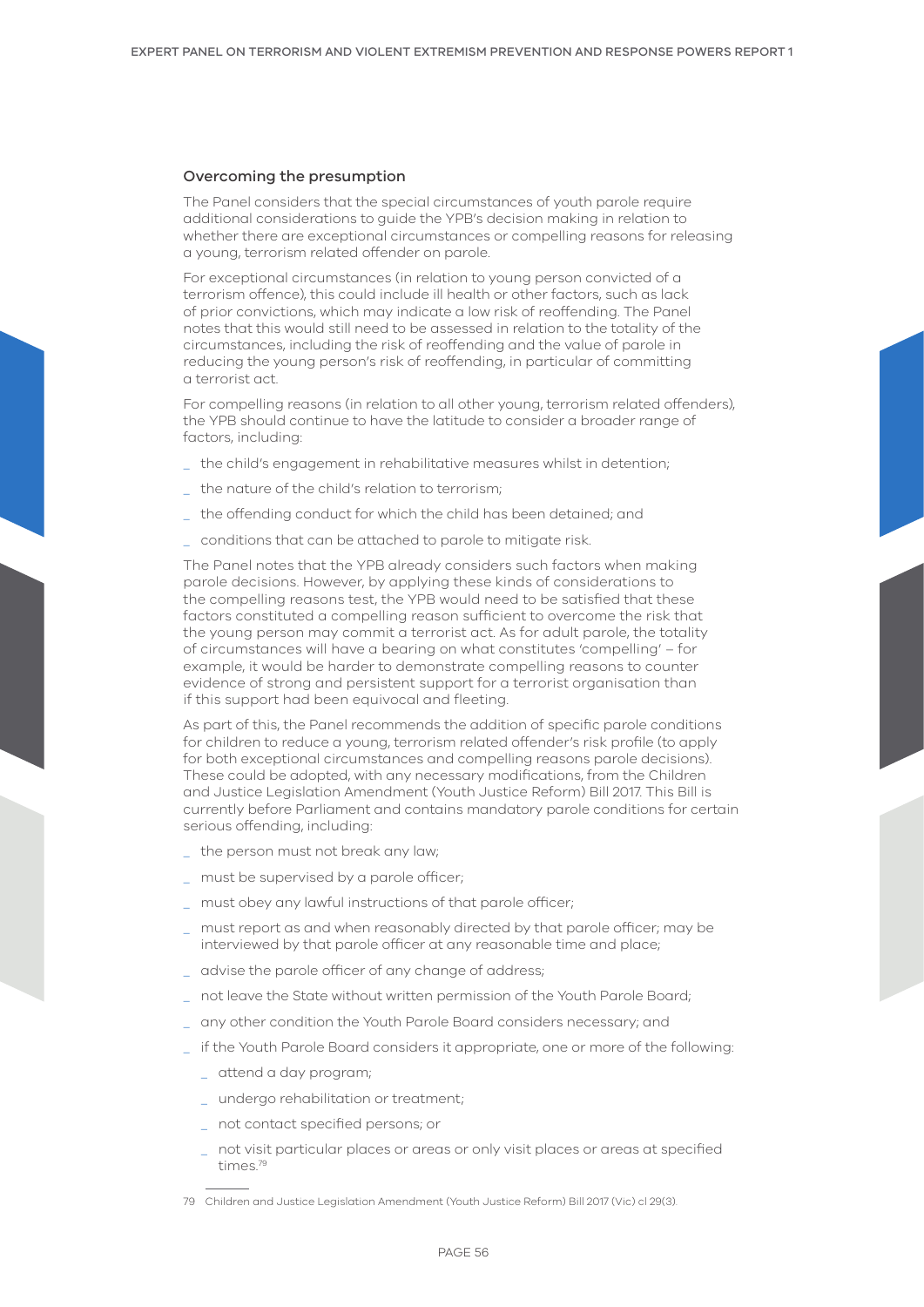### The cancellation of parole

The Panel recommends the same approach be taken to the cancellation of youth parole orders as is recommended for adult parole orders, but that this should be informed by the types of additional considerations set out above.

# Youth parole and information sharing

Decisions of the YPB are informed by information from a range of sources, including comments by the sentencing court and reports from custodial staff, parole officers, psychologists and psychiatrists, medical practitioners and other professionals working with the young person. If a young offender is a terrorist risk, then the YPB needs to be informed of this by police and intelligence agencies.

Young people in detention who are at risk of radicalisation should be provided the necessary supports and interventions at an early stage – well before the young person is eligible for release into the community. This can be achieved through appropriate information sharing and effective case management informed by the child's individual risk profile. The early provision of information about a young person's links to terrorist activity would give the youth justice system the greatest possible time to attempt to disengage that young person while in custody, rather than waiting until they are considered for parole.

The youth justice system is confronted with many of the same information sharing challenges as discussed above in relation to Corrections Victoria and the APB. The Panel considers that the MoU between members of the JCTT, including Corrections, also needs to address how information will be shared with these organisations. The rationale for doing so – community protection – is the same. In the Panel's view, future discussions about the nature of these information sharing arrangements must also address:

- how youth justice and the YPB can be included in these information sharing arrangements for the purposes of informing YPB decisions; and
- \_ enhancing information sharing with those youth justice workers supervising young people on the community-based orders, in custody and on parole.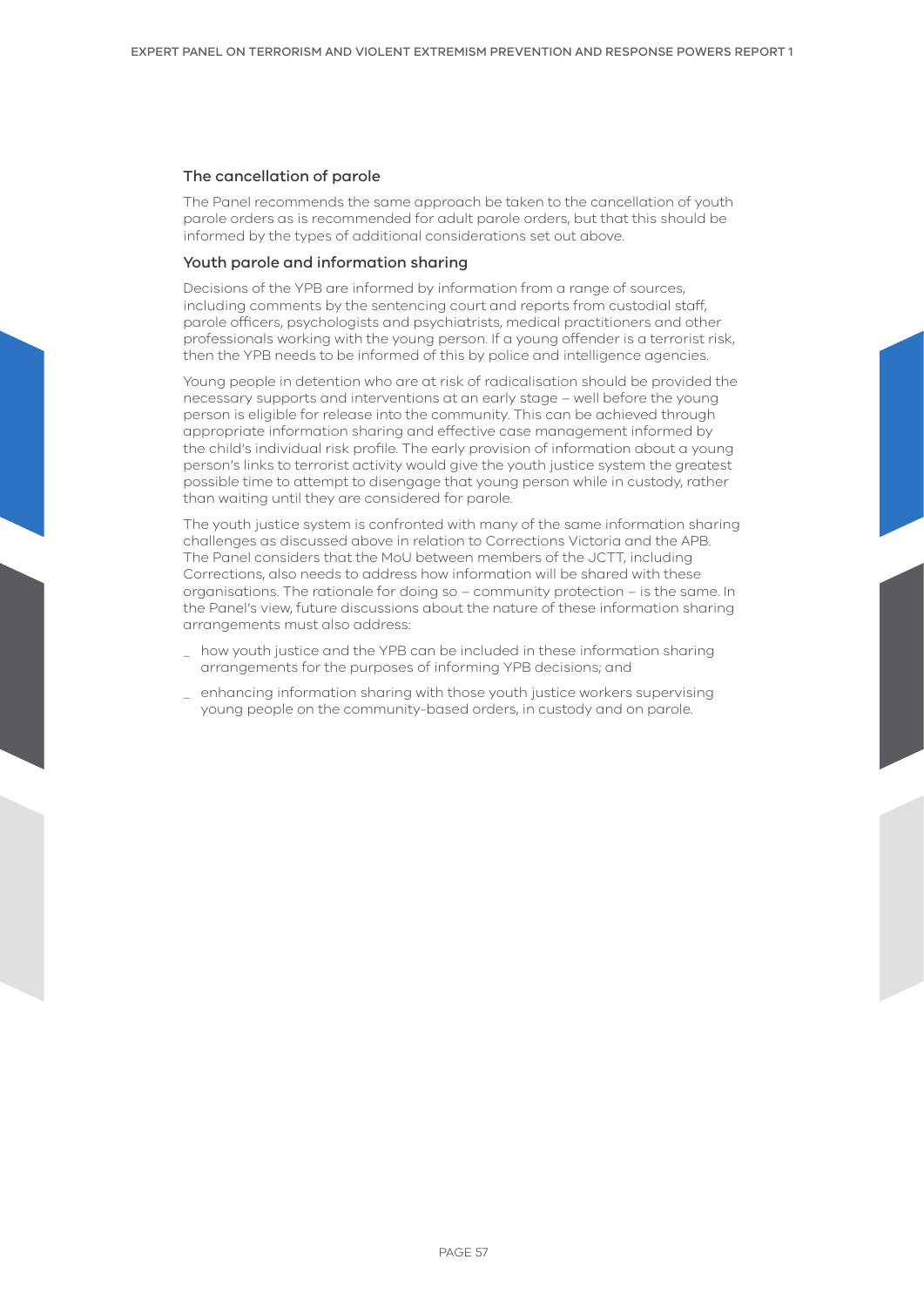

#### Recommendation 9

That the Victorian Government amend the *Bail Act 1977* (Vic) to include a presumption against bail for accused persons who may pose a terrorist threat. The presumption should apply to accused persons who:

- have been convicted of a terrorism offence
- \_ are or have been subject to a terrorism-related order
- \_ have expressed support for terrorist activity or organisations.

The presumption should also apply to accused who are otherwise assessed by police or intelligence agencies to be a terrorist risk. This includes offenders who have or have had an association or affiliation, sufficient to establish a terrorism risk, with any person or group that is:

- \_ advocating or has advocated support for terrorist acts
- directly or indirectly engaged in preparing, planning, assisting, fostering the doing of, or doing a terrorist act
- \_ a terrorist organisation within the meaning of Division 102 of Part 5.3 of the Commonwealth Criminal Code.

#### Recommendation 10

A court should only be able to grant bail to an accused person to whom the presumption applies in the following circumstances:

- \_ If the accused has been charged with a 'Schedule 2' offence under the *Bail Act 1977*, the court must be satisfied that exceptional circumstances exist that justify the grant of bail.
- If the accused has been charged with an offence that is neither a Schedule 1 nor a Schedule 2 offence, the court must be satisfied that compelling reasons exists to justify the grant of bail.80

Note: a presumption against bail and a requirement to demonstrate 'exceptional circumstances' already apply to a person accused of a Schedule 1 offence under the *Bail Act 1977* (including a Victorian terrorism offence) or a Commonwealth terrorism offence.

#### Recommendation 11

Only a court may grant or refuse bail to an accused person to whom the presumption applies.

80 The reference to Schedule 1 and 2 offences relates to these schedules as amended by the *Bail Amendment (Stage One) Act 2017* (Vic), which is yet to come into force at the time of writing.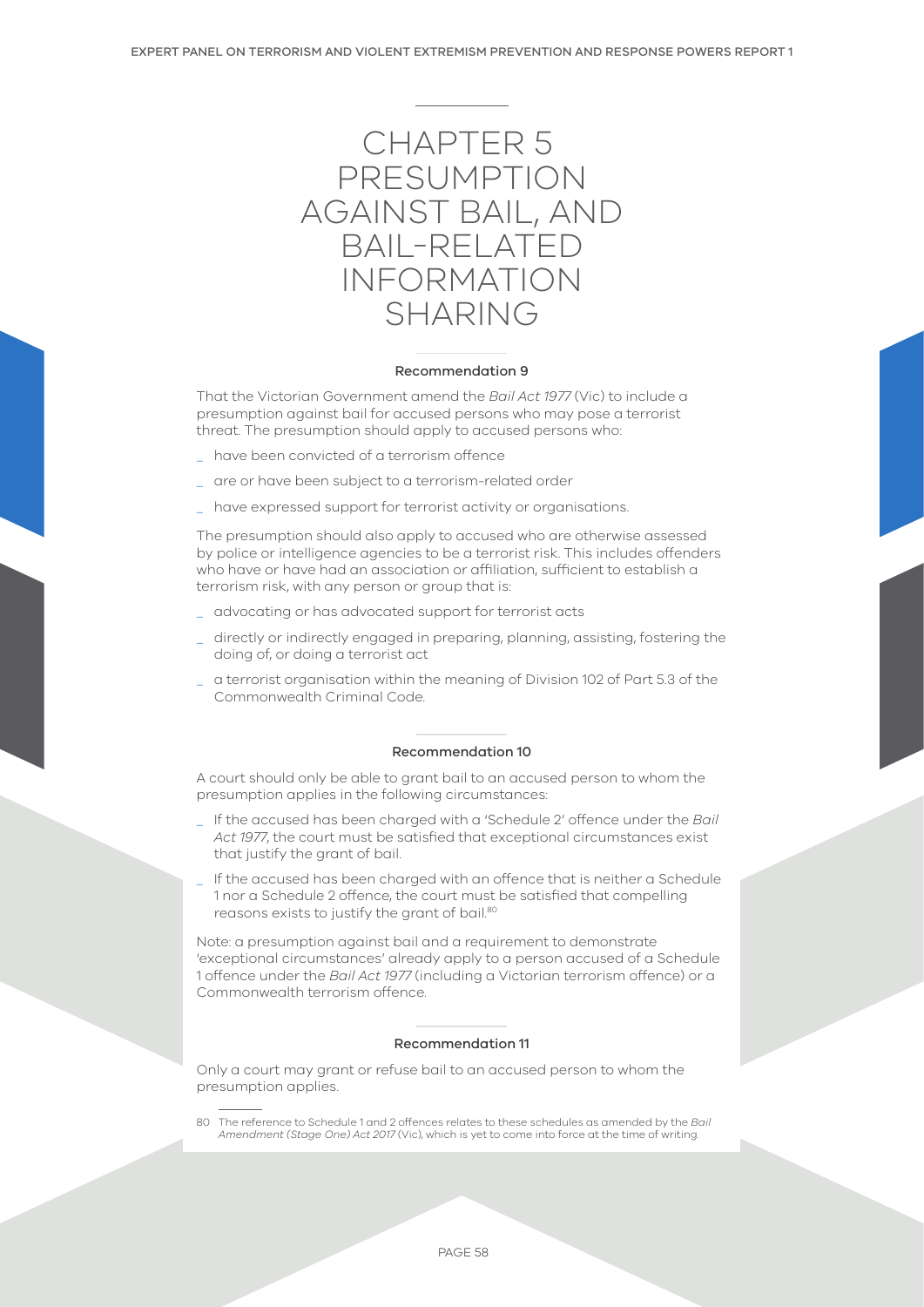#### Recommendation 12

The Memorandum of Understanding between Victorian Joint Counter Terrorism Team (JCTT) members in relation to parole should also address information sharing requirements for bail decisions by setting out the roles and responsibilities, including information sharing arrangements:

- between members of the Victorian JCTT in relation to bail decisions
- between the JCTTs of all Australian jurisdictions in relation to interstate movements of persons relating to bail decisions.

# 5.1 BACKGROUND

As part of a national agreement at the COAG meeting on 9 June 2017, the Victorian Government has committed to introduce a presumption against granting bail to alleged offenders who have demonstrated support for, or have links to, terrorist activity.<sup>81</sup>

# 5.1.1 The presumption for and against bail for Victorian offences

The *Bail Act 1977* governs the law of bail in Victoria. In general, every person has an entitlement to bail, unless they pose an unacceptable risk of committing further offences, not coming to court, interfering with witnesses and/or endangering the community. The presumption in favour of bail is consistent with the presumption of innocence. This can be contrasted with the parole process, which occurs after a person has been found guilty and sentenced for their offending.

Section 25 of the *Charter of Human Rights and Responsibilities Act 2006* (Charter) provides for the presumption of innocence. Section 21 provides that every person has the right to liberty and security of person, and that a person must not be deprived of his or her liberty except on grounds, and in accordance with procedures, established by law. However, these rights are not absolute. Section 7(2) of the Charter sets out the test to determine whether any limitation is justified. This includes determining the nature of the right and the importance, nature and extent of the limitation.

Certain circumstances may give rise to justifiable limitations. For example, section 4(2)(d)(i) of the *Bail Act 1977* allows for the denial of bail to an accused who presents an unacceptable risk of endangering the safety of members of the public if released on bail. The *Bail Act 1977* also limits the right to liberty by reversing the presumption in favour of bail in two ways. First, people who are charged with very serious offences such as murder or large-scale drug trafficking need to show 'exceptional circumstances' to be granted bail.<sup>82</sup> People charged with Victorian terrorism offences also fall within this category. Second, where a person is accused of or has previously committed a serious offence, the accused must 'show cause' as to why he or she should be granted bail. This applies where an accused has been charged with certain offences (e.g. an indictable offence where a firearm, weapon or explosive was used).<sup>83</sup>

#### The Coghlan Bail Review

Following the Bourke Street incident on 20 January 2017, the Victorian Government commissioned former Supreme Court Justice the Hon. Paul Coghlan QC to undertake the Bail Review of Victoria's bail system.84 As part of the Government's response to the first Coghlan report, the *Bail Amendment (Stage One) Act 2017* was enacted in June 2017. The Act makes a number of significant changes, including:

\_ introducing guiding principles into the *Bail Act 1977*, including maximising the safety of the community, taking account of the presumption of innocence and promoting fairness, transparency and consistency in bail decision making

<sup>81</sup> Council of Australian Governments, *COAG Communiqué* (9 June 2017) 1.

<sup>82</sup> *Bail Act 1977* (Vic) s 4(2)(aa).

<sup>83</sup> *Bail Act 1977* (Vic) s 4(4).

<sup>84</sup> The Hon. Paul Coghlan QC, *Bail Review: First advice to the Victorian Government* (3 April 2017); and *Bail Review: Second advice to the Victorian Government* (1 May 2017).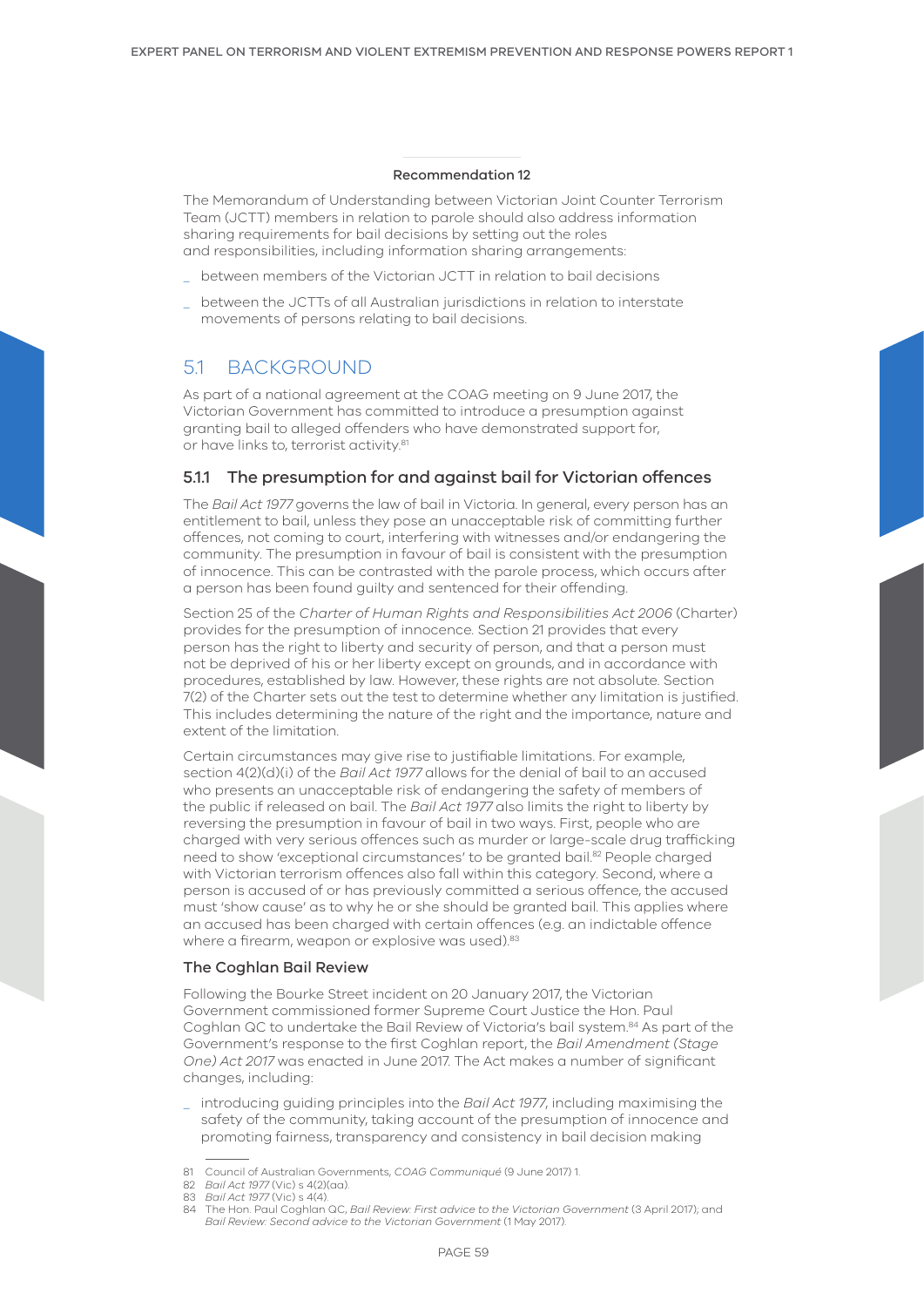- \_ replacing the 'show cause' test with a 'show compelling reason' test, to ensure that proper weight is given to the onus placed on accused persons charged with relevant offences
- \_ expanding the list of offences which require an accused to demonstrate exceptional circumstances to additional offences including aggravated home invasion and aggravated carjacking (to be included in a new Schedule 1 to the *Bail Act 1977* )
- \_ expanding the list of offences which require an accused to demonstrate compelling reasons to a range of new offences including manslaughter, intentionally causing serious injury, armed robbery and rape (in Schedule 2)
- \_ requiring that only a magistrate or judge may grant bail to an accused charged with an exceptional circumstances, Schedule 1 offence.

Under the amended approach, a bail decision maker must have regard both to whether an accused charged with a Schedule 1 offence can demonstrate exceptional circumstances (or compelling reasons for a Schedule 2 offence), and to whether the prosecution is able show that there is an unacceptable risk that if released on bail the accused would:

- \_ fail to surrender himself into custody in answer to his bail
- \_ commit an offence whilst on bail
- \_ endanger the safety or welfare of members of the public or
- interfere with witnesses or otherwise obstruct the course of justice.<sup>85</sup>

The *Bail Act's* existing unacceptable risk test addresses the risk of terrorism by requiring the court to consider, among other matters, whether the accused has publicly expressed support for a terrorist act or a terrorist organisation or for the provision of resources to a terrorist organisation.<sup>86</sup> This applies to any accused person making a bail application.

## 5.1.2 The presumption against bail for Commonwealth offences

Under s 15AA of the *Crimes Act 1914* (Cth), a bail authority must not grant bail to a person accused of a Commonwealth terrorism offence unless the bail authority is satisfied that exceptional circumstances exist to justify bail. This applies to a broad range of terrorism offences under the *Criminal Code Act 1995* (Cth), other than an offence against s 102.8 of that Act, which applies to associating with terrorist organisations.

Persons accused of a Commonwealth offence to which s 15AA of the *Crimes Act 1914* (Cth) does not apply are subject to state bail legislation.

## 5.1.3 The South Australian approach

Following COAG on 9 June 2017, South Australia introduced the Statutes Amendment (Terror Suspects) Detention Bill 2017 (SA), which creates a presumption against granting bail to 'terror suspects.'

Similar to the approach the same Bill adopts for parole (Chapter 4), the Bill creates a new category of 'terror suspects'. A person is a terror suspect for the purposes of a bail application or bail agreement if:

*(a) the bail application or bail agreement does not relate to a terrorist offence; but*

<sup>85</sup> *Bail Amendment (Stage One) Act 2017* (Vic) ss 5(2), 5(7)(b), 5(8); *Bail Act 1977* (Vic) s 4(2)(d)(i).

<sup>86</sup> Section 4(3)(ba). This requirement will not be affected by the commencement of the *Bail Amendment (Stage One) Act 2017* (Vic).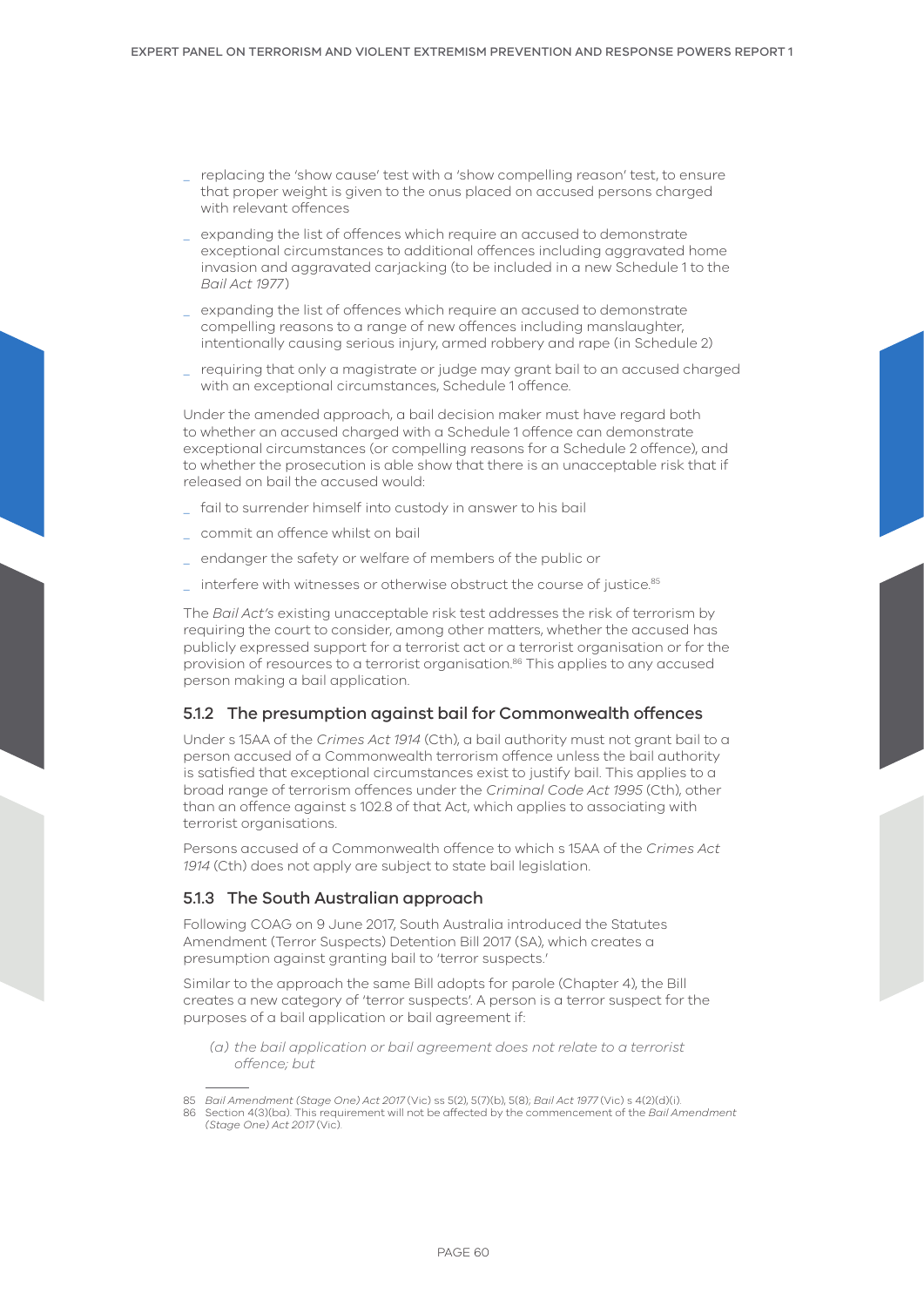*(b) the person –* 

*(i) has previously been charged with, or convicted of, a terrorist offence; or*

*(ii) is the subject of a terrorism notification.*<sup>87</sup>

As discussed in Chapter 4, a terrorism notification is provided by a terrorism intelligence authority (prescribed by regulation).

The Bill would also introduce three important changes to the process for making bail decisions. First, only a court may act as a bail authority for the purposes of a bail application by a terror suspect. Second, a terrorism intelligence authority is entitled to be heard in relation to any application under the *Bail Act 1985* (SA) relating to a terror suspect.<sup>88</sup>

The third and most significant set of changes the Bill introduces relate to the way courts would be required to handle criminal intelligence information (see Chapter 7). The Bill proposes a new s 74B of the *Police Act 1988* (SA), requiring that in any proceedings before a court, the court:

- *(a) must, on the application of a terrorism intelligence authority, take steps to maintain the confidentiality of information properly classified by the authority as terrorism intelligence, including steps to receive evidence and hear argument about the information in private in the absence of the parties to the proceedings and their representatives; and*
- *(b) may take evidence consisting of or relating to information so classified by*  the terrorism intelligence authority by way of affidavit of a police officer of *or above the rank of superintendent or another person authorised by the intelligence authority.*

The Bill also provides a power to make regulations under the new section, including regulations relating to the operations of a terrorism intelligence authority in the State, including in relation to its participation in any proceedings in the State and evidentiary provisions.

# 5.2 ISSUES

The issues that arise in relation to the national agreement to create a presumption against bail for accused persons with links to terrorism are similar to those that arise in relation to the presumption against parole (Chapter 4). First, how broadly should the presumption be set so that it effectively captures risk?

Second, what is the appropriate test for overcoming the presumption? This test must take account of any potential risk to the community as well as the presumption of innocence – a factor which does not apply when deciding whether or not a convicted offender should be granted parole. This means giving the bail decision maker sufficient discretion to administer the test.

Third, who should be able to make bail decisions in relation to accused persons to whom the presumption applies?

Fourth, how should the bail decision maker handle criminal intelligence information provided by police or intelligence agencies, particularly when these agencies seek to rely on this information without disclosing it to the accused?

Fifth, as for parole, the effectiveness of the presumption against bail will partly depend on effective cooperation and information sharing between State, Territory and Commonwealth police and intelligence agencies. The challenge is to ensure that these arrangements promote the overall objective of community safety while preserving, as far as possible, the sometimes differing operational procedures and objectives of police and intelligence agencies.

<sup>87</sup> Statutes Amendment (Terror Suspects) Detention Bill 2017 (SA) cl 5.

<sup>88</sup> Statutes Amendment (Terror Suspects) Detention Bill 2017 (SA) cl 7.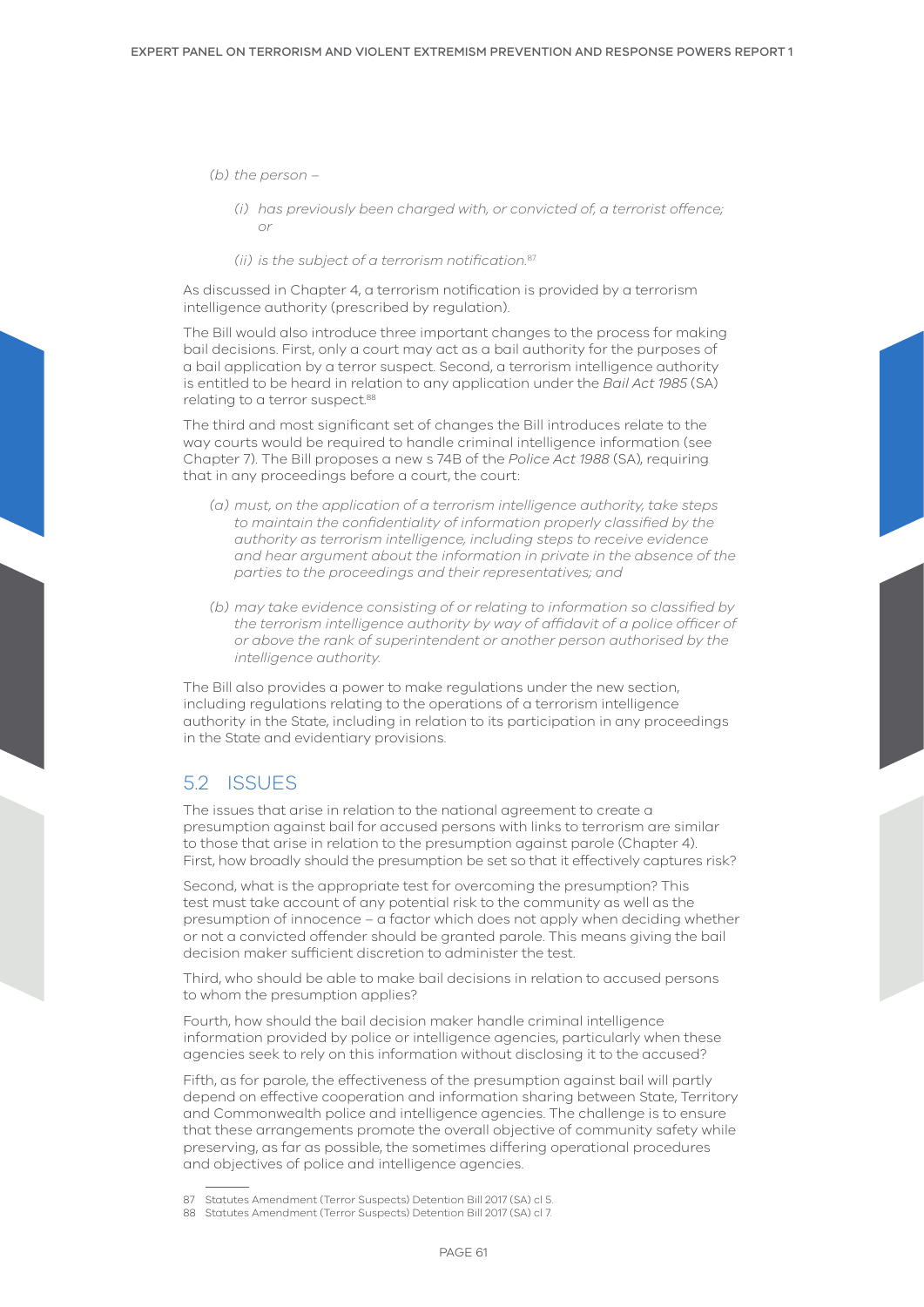# 5.3 DISCUSSION

# 5.3.1 The presumption against bail

In keeping with the approach recommended in relation to the presumption against parole (Chapter 4), the Panel recommends a two-stage approach to the presumption against bail. In Chapter 4, the Panel recommended that the presumption should apply broadly to capture or identify the risk of terrorism as comprehensively as possible, albeit without identifying an excessive number of tenuous, incidental links to terrorism. As set out in Table 5.1, the Panel recommends that the same approach set out in Chapter 4 on parole should apply to the presumption against bail.

Table 5.1 Proposed list of accused persons to whom the presumption applies

| <b>SUB-CATEGORY OF</b><br><b>ACCUSED PERSON</b><br>TO WHOM THE<br><b>PRESUMPTION APPLIES</b> | RECOMMENDED VICTORIAN APPROACH<br>TO THE PRESUMPTION AGAINST BAIL                                                                                                                                                                          |  |  |
|----------------------------------------------------------------------------------------------|--------------------------------------------------------------------------------------------------------------------------------------------------------------------------------------------------------------------------------------------|--|--|
| Convicted of a terrorism<br>offence                                                          | Has been convicted (this includes those sentenced)<br>of a terrorism offence under State, Territory and<br>Commonwealth laws.                                                                                                              |  |  |
|                                                                                              | It is not recommended that the presumption extend<br>to someone only because they have been charged<br>(e.g. a charge based on false information). Any real<br>risk posed by such individuals will be captured by<br>the below categories. |  |  |
| Subject to a relevant                                                                        | A person who:                                                                                                                                                                                                                              |  |  |
| order                                                                                        | is or has been the subject of a control order                                                                                                                                                                                              |  |  |
|                                                                                              | is or has been the subject of a preventative<br>detention order.                                                                                                                                                                           |  |  |
| Support (statements,<br>activities)                                                          | Has made statements or carried out activities<br>supporting or advocating support for terrorist<br>acts or violent extremism, including by supporting<br>or advocating support for terrorist groups or<br>offenders.                       |  |  |
| Notification                                                                                 | Is for any other reason assessed by police or<br>intelligence agencies to be a terrorist risk, which is<br>then notified to prosecuting authorities (e.g. police<br>prosecutor, State or Commonwealth Director of<br>Public Prosecutions). |  |  |
|                                                                                              | This includes offenders who have or have had an<br>association or affiliation, sufficient to establish a<br>terrorism risk, with any person or group that is:                                                                              |  |  |
|                                                                                              | advocating or has advocated support for<br>terrorist acts or violent extremism                                                                                                                                                             |  |  |
|                                                                                              | directly or indirectly engaged in preparing,<br>planning, assisting, fostering the doing of, or<br>doing a terrorist act                                                                                                                   |  |  |
|                                                                                              | a terrorist organisation within the meaning of<br>Division 102 of Part 5.3 of the Commonwealth<br>Criminal Code.                                                                                                                           |  |  |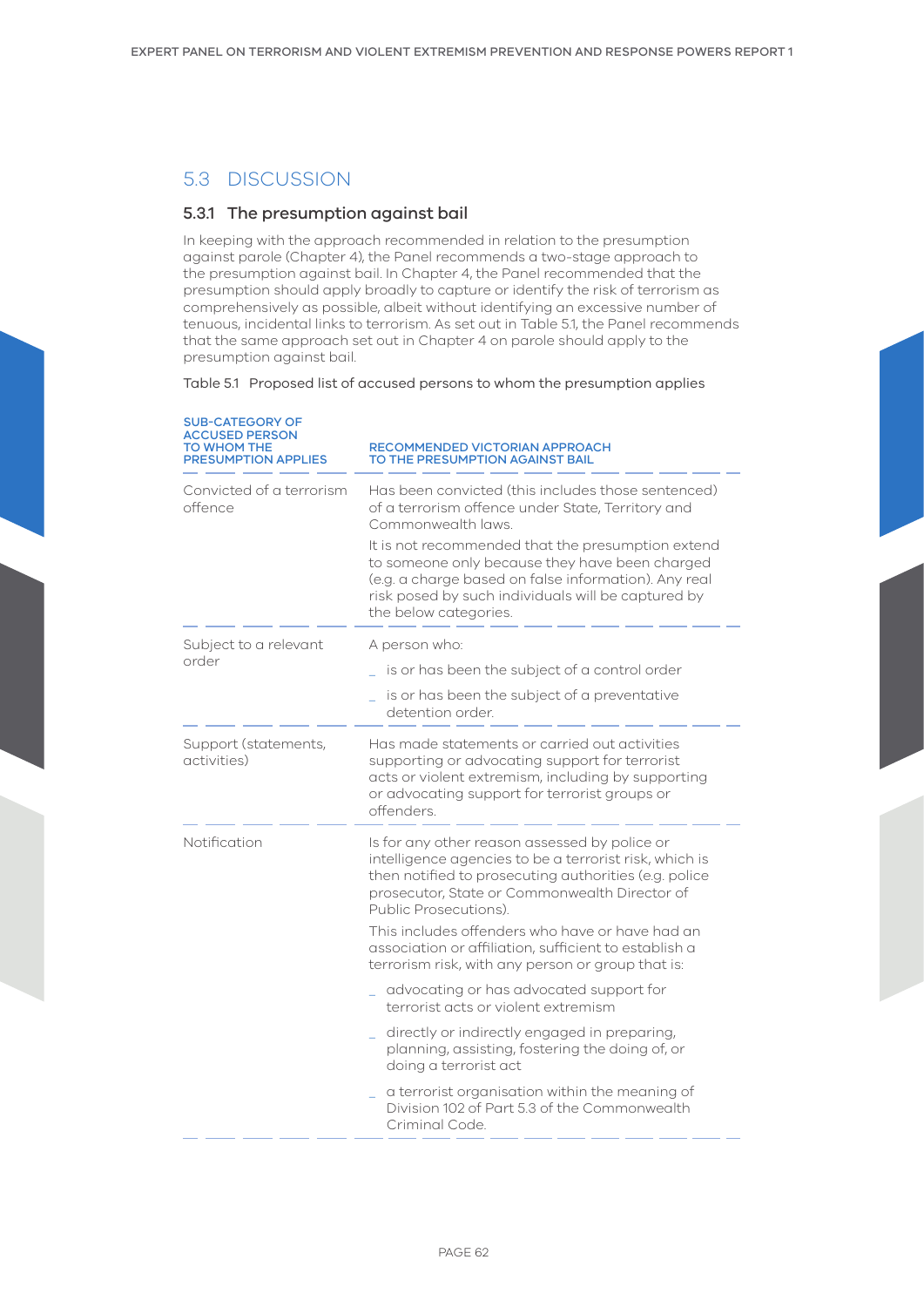### 5.3.2 Overcoming the presumption

As discussed, the *Bail Act 1977* creates a presumption against bail for people accused of the two most serious categories of criminal offences. When the changes introduced by the *Bail Amendment (Stage One) Act 2017* come into force, a court will only be able to grant bail to:

- \_ a person accused of a 'Schedule 1' offence (e.g. murder, serious drug trafficking, Victorian terrorism offences), if it is satisfied that there are exceptional circumstances to grant the accused parole
- \_ a person accused of a 'Schedule 2' offence (e.g. intentionally causing serious injury or rape), if it is satisfied that the accused has shown compelling reason to be granted bail.89

The court must also have regard to whether the release of the accused poses an unacceptable risk in determining if the accused has overcome the presumption.90

The Panel notes that an accused person charged with a Schedule 1 offence, which includes offences against the *Terrorism (Community Protection) Act 2003*  (the TCPA),91 will already need to demonstrate exceptional circumstances to overcome the presumption against bail. Information about this person's terrorist links or support should be provided in relation to this bail application, but it is unnecessary for it to have any bearing on the threshold for overcoming the presumption, as exceptional circumstances is already the highest threshold.

For charges that do not involve Schedule 1 or Schedule 2 offences, but where the accused has, for example, a terrorist link or a previous terrorism conviction, the accused should be required to demonstrate compelling reasons to be granted bail. This reflects the increased risk to the community that such an accused potentially represents. This will allow the court to take account of factors including the strength of the alleged terrorist link and the seriousness of the alleged offending behaviour. If satisfied that the accused has demonstrated compelling reasons, the Panel notes that it would still be open to the prosecution to demonstrate that the accused presents an unacceptable risk.

When a person to whom the presumption applies make a bail application in relation to a Schedule 2 offence, the Panel considers that the test for overcoming the presumption should be higher than for an accused Schedule 2 offender who is not alleged to present a terrorist risk. Schedule 2 offences are already serious – for example, manslaughter, causing serious injury intentionally and aggravated home invasion. The combination of an alleged, Schedule 2 offence with a terrorist criminal history, existing links to terrorist activity, or demonstrated support for terrorism compounds the potential risk to the community. The Panel considers that this increased potential risk should be reflected by requiring that the accused demonstrate exceptional circumstances before becoming eligible to be granted bail. As above, if the accused meets this test, it would still be open to the prosecution to demonstrate that the accused presents an unacceptable risk.

The Panel notes that some Commonwealth offences are dealt with under Victoria's bail laws and considers the Government consult with the Commonwealth to determine how the presumption will apply to these offences.

#### The right to liberty and the presumption of innocence

This recommendation extends the limitations on the right to liberty and the right to be presumed innocent within the Charter. The Panel considers that this limitation is justifiable for several reasons. First, it is critically important that the community is protected from harm caused by acts of terrorism. This is entirely consistent with the principle of maximising the safety of the community under s 1B of the *Bail Amendment (Stage One) Act 2017*. The presumption against bail for accused terrorism related offenders maximises the likelihood that these risks will be included as part of the bail decision-making process with a rigour that is commensurate with the seriousness of the potential risk to the community.

<sup>89</sup> *Bail Amendment (Stage One) Act 2017* (Vic) ss 5(2), 5(7)(b), 5(8).

<sup>90</sup> *Bail Act 1977* (Vic) s 4(2)(d)(i).

<sup>91</sup> *Bail Amendment (Stage One) Act 2017* (Vic) s 13.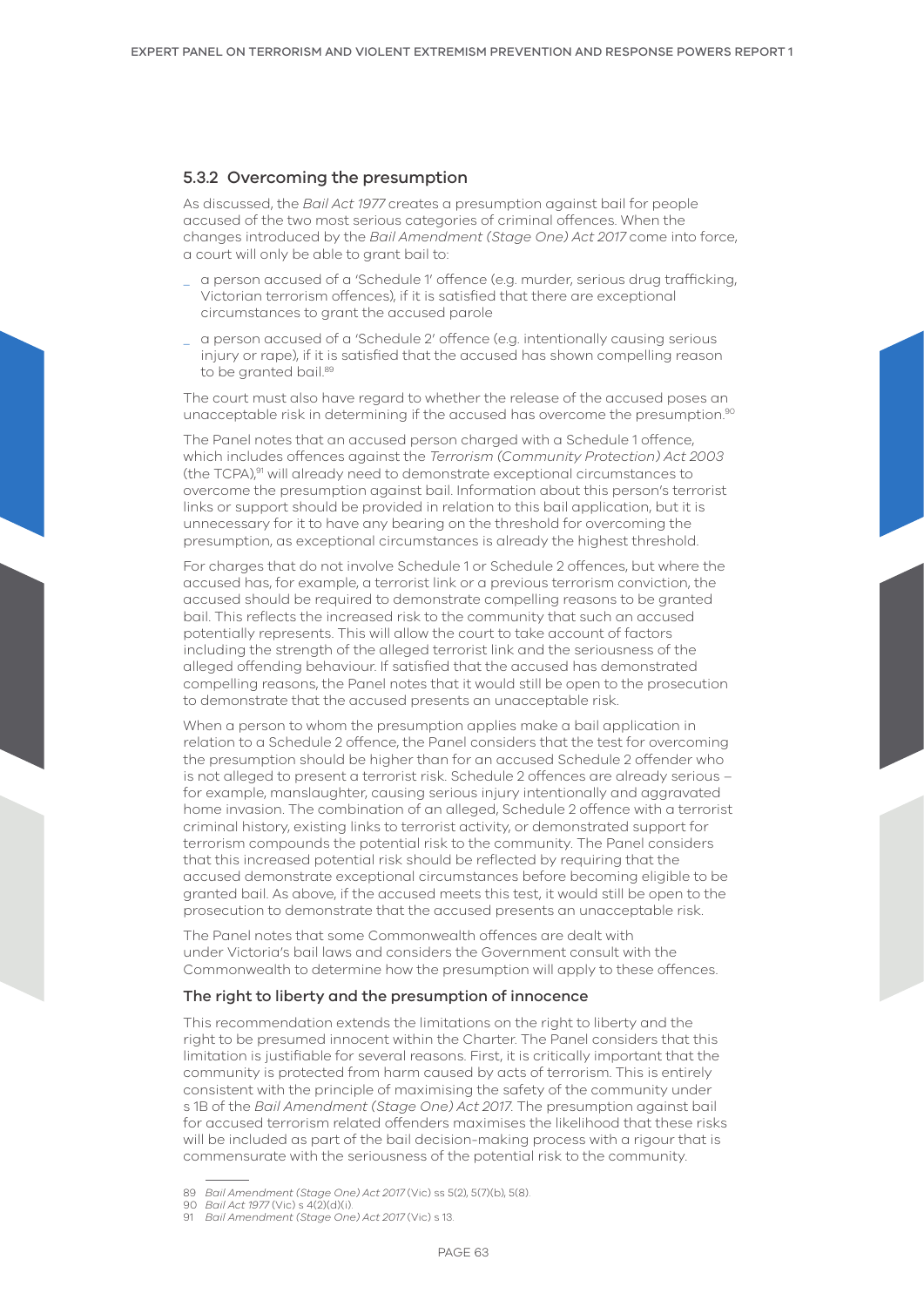However, the presumption is intended to apply in a way that allows a court sufficient discretion to consider the totality of the circumstances before it. This includes taking account of the presumption of innocence and the right to liberty (consistent with s 1B of the *Bail Amendment (Stage One) Act 2017*). The extent of the limitation is not absolute. The 'exceptional circumstances' and 'compelling reasons' tests create a variable threshold for overcoming the presumption. This threshold is proportionate to the level of terrorist risk associated with the offender. For example, evidence that an offender's association with a terrorist organisation was fleeting and represents a low risk may be easier to overcome than evidence of more committed involvement.

## Young offenders

The Panel notes that s 3B of the *Bail Act 1977* already contains provisions which courts must apply to children when making a bail determination. These provisions require the court to consider matters including the:

- \_ need to consider all other options before remanding the child in custody
- \_ need to strengthen and preserve the relationship between the child and the child's family, guardians or carers
- \_ desirability of allowing the living arrangements of the child to continue without interruption or disturbance
- \_ desirability of allowing the education, training or employment of the child to continue without interruption or disturbance.

The Panel considers that these principles should also apply when there is a presumption against bail for a young, accused terrorism related offender and notes that this is consistent with the approach recommended in Chapter 4.

## 5.3.3 Bail decision making

The *Bail Amendment (Stage One) Act 2017* provides that only a court may make bail decisions in relation to a Schedule 1, 'exceptional circumstances' offence.92 The South Australian approach proposed in the Statutes Amendment (Terror Suspects) Detention Bill 2017 only allows a court to make these decisions in relation to 'terror suspects.<sup>'93</sup> The Panel recommends that the Victorian Government adopt this approach in relation to the presumption against bail as it provides an appropriate level of oversight of what will often be complex and challenging decisions. In addition, courts are best placed to manage the criminal intelligence issues which are likely to arise in some of these cases.

# 5.3.4 Criminal intelligence information

Chapter 7 proposes a single process for the protection of criminal intelligence information during procedural or civil proceedings before a Victorian court, in relation to the TCPA. This includes a process for applying for and making 'criminal intelligence protection orders' in a way that allows courts to safeguard the rights of the accused and to retain their inherent jurisdiction to ensure procedural fairness. The Panel considers that a similar model be adapted to bail proceedings involving terrorism related offenders. This would apply in circumstances where a prosecuting authority intends to rely on intelligence information to oppose a bail application, but does not wish to disclose that information to the accused.

Enabling a court to retain its inherent jurisdiction would allow, for example, a court to decide that it could not rely on information about an accused's terrorist risk without sharing that information with the accused. This would then place the onus on the prosecutor to decide whether it could continue to oppose the accused's bail application in these circumstances.

<sup>92</sup> *Bail Amendment (Stage One) Act 2017* (Vic) s 11(2).

<sup>93</sup> Statutes Amendment (Terror Suspects) Detention Bill 2017 (SA) cl 7(2).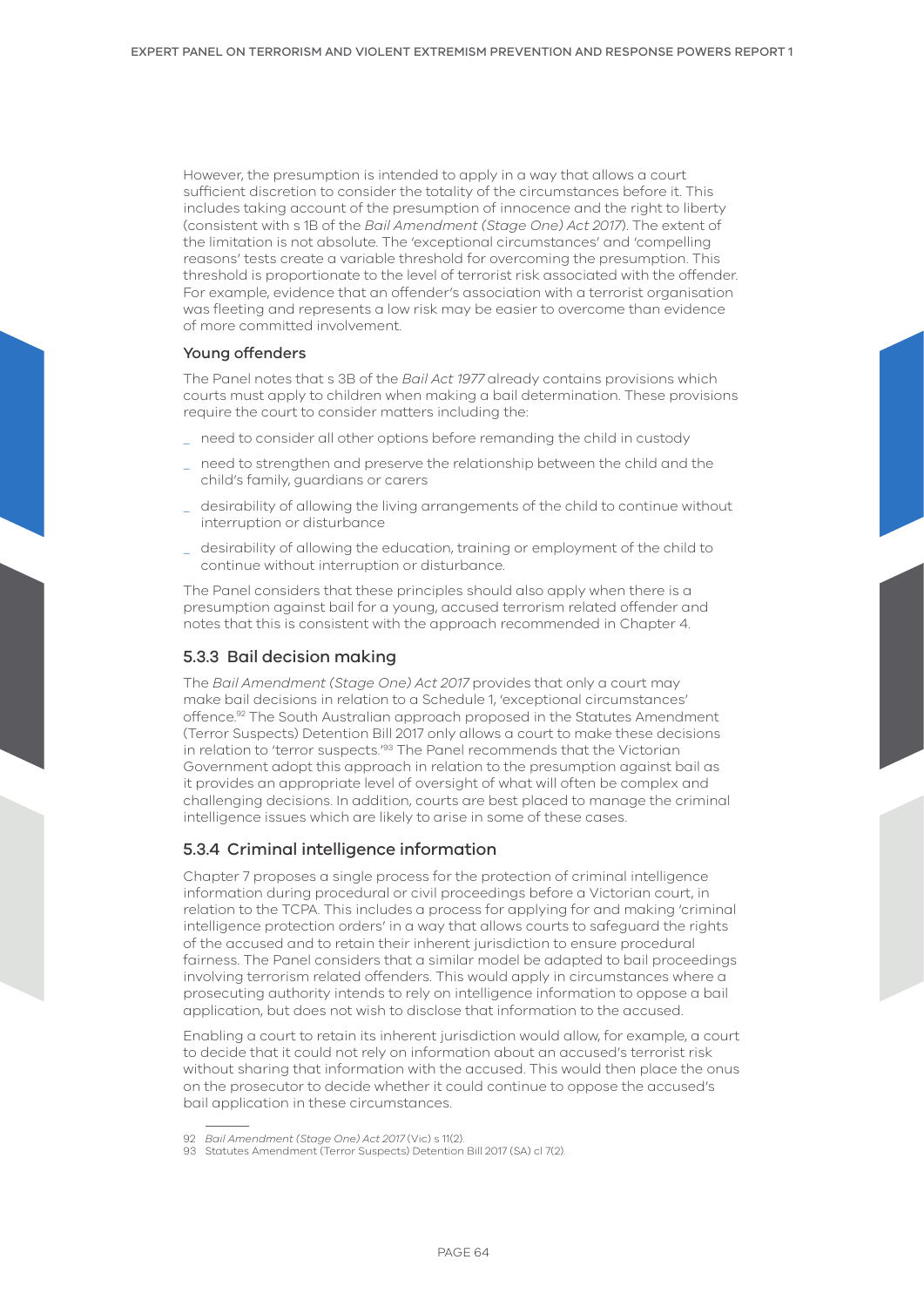# 5.3.5 Roles, responsibilities and information sharing

In keeping the discussion in Chapter 4, the purpose of information sharing in relation to the presumption against bail is to promote the safety of the community by getting the right information into the right hands at the right time. The Panel notes that JCTT arrangements between Victoria Police, the AFP and ASIO are already well-established and formalised under an existing memorandum of understanding, so does not anticipate the same challenges as discussed in relation to parole in Chapter 4. However, the prosecuting agency will not be in a position to lead evidence to establish that the presumption applies in a particular case without timely, accurate and relevant information. This information must be shared by police and/or intelligence agencies.

The obvious triggers to make further enquiries – for example, a person is charged with a terrorism offence, or has publicly expressed support for terrorism – will not exist in many cases. Prosecutors may be dealing with an accused person who commits any kind of offence, with nothing to suggest any links to terrorism, unless police and intelligence authorities share this information. In addition, where it is proposed to rely on criminal intelligence information in bail applications, accurate and timely communications between intelligence agencies, police and prosecutors will be essential.

To address these issues, the Panel recommends that the Memorandum of Understanding between Victorian Joint Counter Terrorism Team (JCTT) members in relation to parole should also address information sharing requirements for bail decisions by setting out the roles and responsibilities, including information sharing arrangements:

- \_ between members of the Victorian JCTT in relation to bail decisions, including how information would be shared with prosecuting agencies
- \_ between the JCTTs of all Australian jurisdictions in relation to interstate movements of persons relating to bail decisions.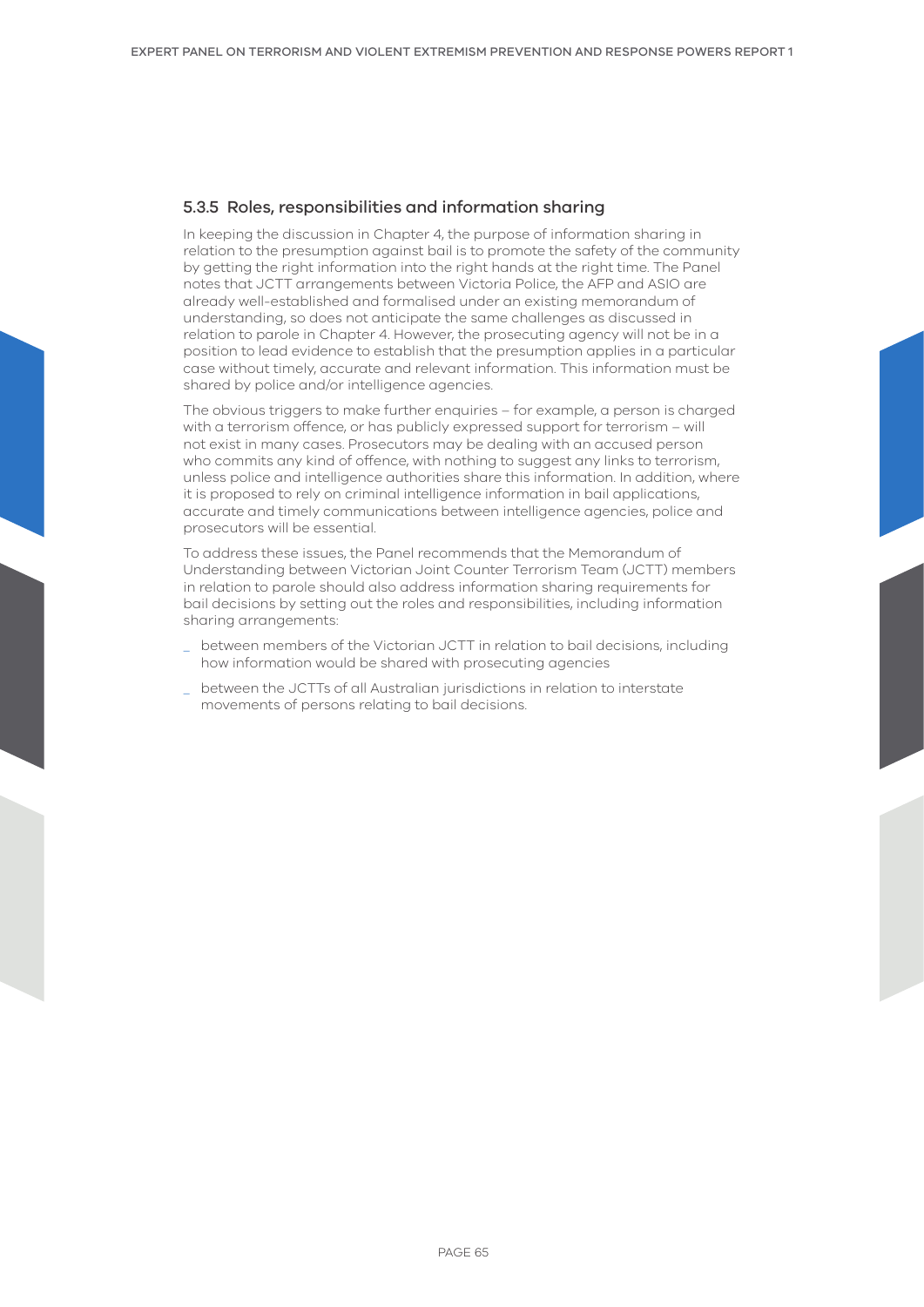# Chapter 6 SPECIAL POLICE POWERS

#### Recommendation 13

That the requirement that the Premier's approval of an interim authorisation be retained, but that Part 3A of the *Terrorism (Community Protection) Act 2003* (Vic) be amended to:

- \_ provide for an interim authorisation to operate without the Premier's approval if he or she is not available, and that the Premier must be notified as soon as practicable after the authorisation is made;
- provide that the Premier can revoke the interim authorisation;
- extend the duration of an interim authorisation from 24 hours to 48 hours (in sections 21D and 21E);
- provide that the Premier may delegate his or her power to provide written approval;
- \_ extend the application of special police powers to protective services officers (and that these new powers be accompanied by requisite training); and

introduce a power to enable a police officer to take control of premises or things for operational purposes, if necessary for the purposes of the interim authorisation or authorisation.

#### Recommendation 14

That Victoria Police continue to trial and streamline their processes for seeking approval for an interim authorisation.

# Recommendation 15

That the requirement in sections 21D(1)(a) and 21D(4)(b) (that the terrorist act occur in the next 14 days) be replaced with the Commonwealth's formulation for consistency.

# 6.1 BACKGROUND

## 6.1.1 Summary of current legislation

Part 3A of the *Terrorism (Community Protection) Act 2003* (Vic) (TCPA) enables the Chief Commissioner of Police (CCP) to apply to the Supreme Court of Victoria to authorise the exercise of special police powers in the following limited circumstances:

- to protect persons attending events from a terrorist act, where the event involves, or is likely to involve, the attendance of prominent persons or of a large number of people (section 21B);
- to prevent, or reduce the impact of, a terrorist act, where the CCP is satisfied on reasonable grounds that the terrorist act is occurring or that there is a threat of a terrorist act occurring in the next 14 days (section 21D);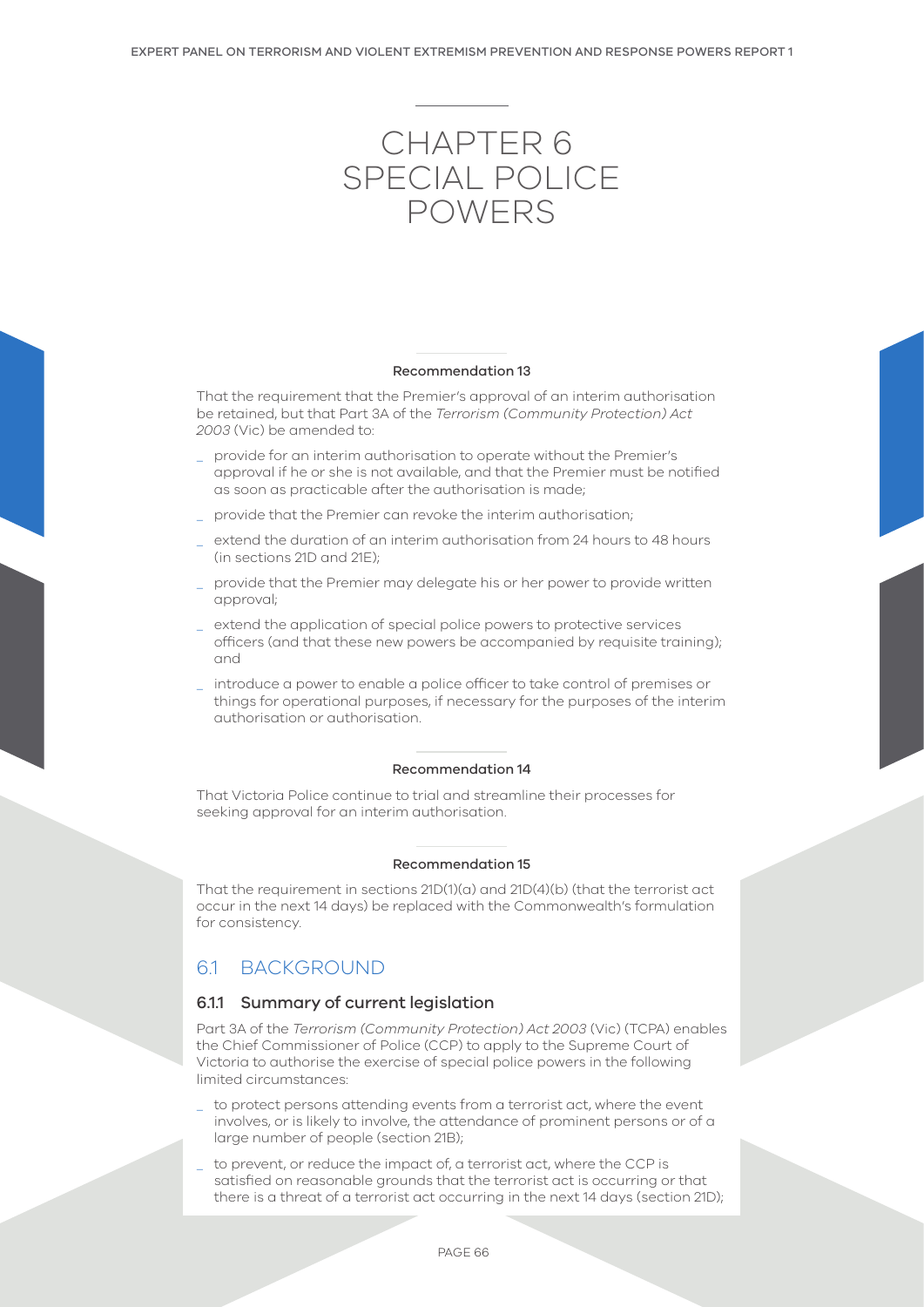- \_ relating to the investigation of, or recovery from, a terrorist act, where the exercise of special police powers will substantially assist in apprehending persons responsible, investigating the terrorist act or preserving evidence, or the recovery process in the aftermath of the terrorist act (section 21E); and
- \_ to protect essential services from a terrorist act (section 21F).

The special powers have only been enlivened once – as a preventative measure in 2006 to protect persons attending the Commonwealth Games.

#### Interim authorisations

Sections 21D and 21E of the TCPA are the relevant sources of power for responding to imminent or presently occurring terrorist acts. Each can be given through an interim authorisation before full authorisation is sought from the Supreme Court of Victoria.94

Section 21D(1) applies if a terrorist act is occurring or may occur. It enables the CCP, or his or her Deputy,95 to give an interim authorisation for the exercise of the special powers, with the written approval of the Premier, if the CCP:

- *(a) is satisfied on reasonable grounds that a terrorist act is occurring or that there is a threat of a terrorist act occurring in the next 14 days; and*
- *(b) is satisfied that the exercise of those powers will substantially assist in—*
	- *(i) preventing the terrorist act; or*
	- *(ii) reducing the impact of the terrorist act, or of the threat of a terrorist act, on the health or safety of the public or on property.*

Section 21E(1) also applies if a terrorist act is occurring, but otherwise looks backward to an act that has occurred. It enables the CCP to give an interim authorisation for the exercise of the special powers, with the written approval of the Premier, if the CCP:

- *(a) is satisfied that there are reasonable grounds for believing that a terrorist act has occurred or is occurring; and*
- *(b) is satisfied that the exercise of those powers will substantially assist in—*
	- *(i) apprehending the persons responsible for the terrorist act; or*
	- *(ii) the investigation of the terrorist act, including the preservation of evidence of, or relating to, the terrorist act; or*
	- *(iii) the necessary recovery process for the community in the aftermath of the terrorist act.*

Interim authorisations, including purported interim authorisations, are not open to challenge or review.96

The duration of an interim authorisation under sections 21D or 21E cannot exceed 24 hours.<sup>97</sup> If the CCP considers that an authorisation should have effect beyond 24 hours, they must make an application to the Supreme Court for an authorisation as soon as practicable,98 and outline how the exercise of the special powers will substantially assist in achieving the aims of sections 21D or 21E.99

<sup>94</sup> Sections 21D(3) and 21E(3) enable the Chief Commissioner to make an application to the Supreme Court for an authorisation, without an interim authorisation having been given.

<sup>95</sup> *Terrorism (Community Protection) Act 2003* (Vic) s 21AB.

<sup>96</sup> *Terrorism (Community Protection) Act 2003* (Vic) s 21J.

<sup>97</sup> *Terrorism (Community Protection) Act 2003* (Vic) s 21I(2)(a). 98 *Terrorism (Community Protection) Act 2003* (Vic) ss 21D(2), 21E(2).

<sup>99</sup> *Terrorism (Community Protection) Act 2003* (Vic) ss 21D(4), 21E(4).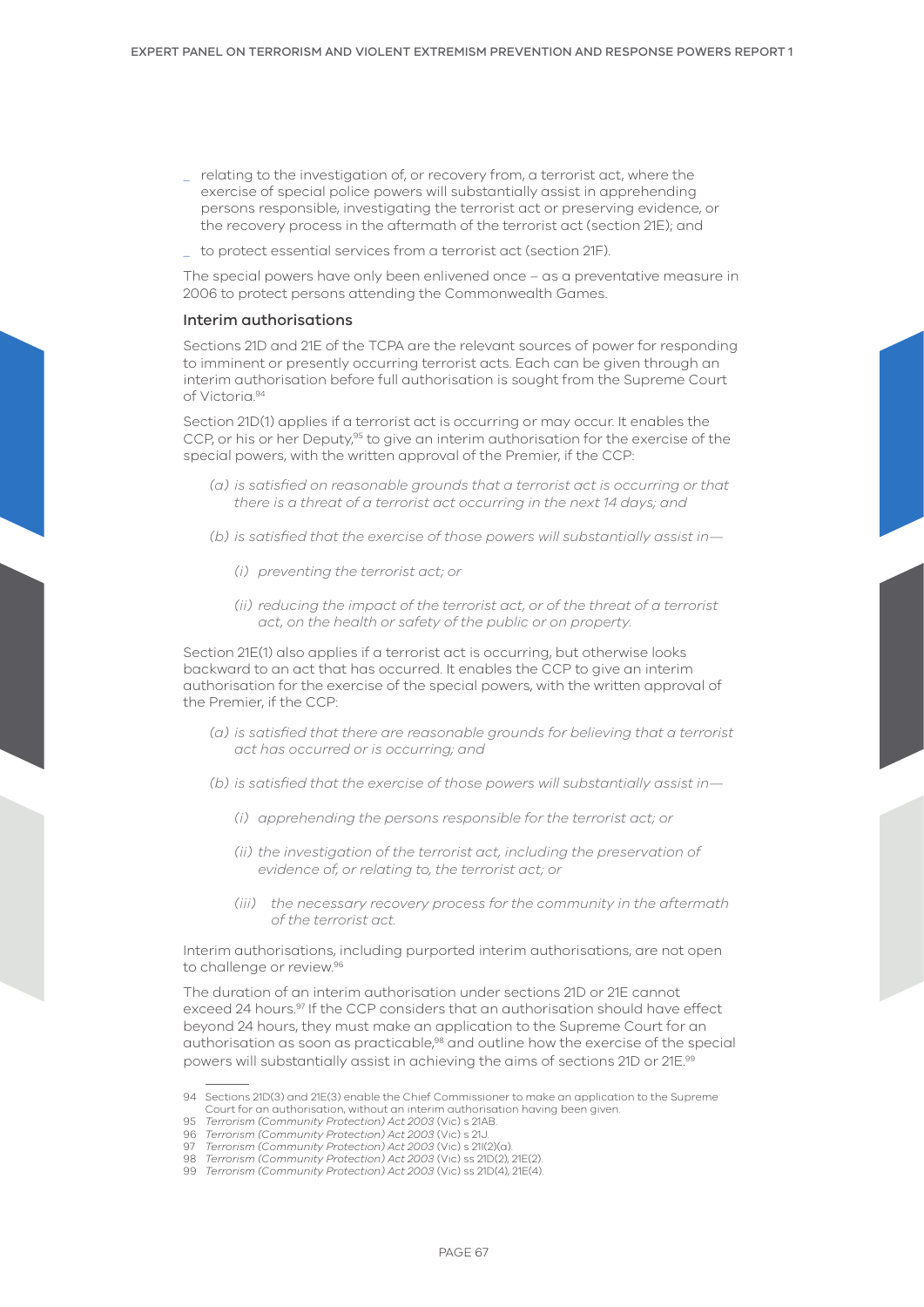#### Content and target of an interim authorisation

Section 21G(1) enables special powers to be exercised in relation to any or all of the following:

- *(a) a particular person named or described in the authorisation;*
- *(b) a particular vehicle, or a vehicle of a particular kind, described in the authorisation;*
- *(c) a particular area described in the authorisation.*

The interim authorisation must include a description of the general nature of the terrorist act or threatened terrorist act to which it applies, and must name or describe the person, vehicle or area targeted by the authorisation.<sup>100</sup>

#### Special powers

Once an interim authorisation or authorisation under sections 21D or 21E is made, police officers may use special powers to:

- \_ obtain disclosure of identity;
- \_ search persons, including ordinary searches, frisk searches, and in the case of a person suspected of being the target of an authorisation, strip searches;<sup>101</sup>
- \_ search vehicles;
- \_ move vehicles;
- \_ enter and search premises;
- \_ cordon off target area, for the purposes of stopping and searching persons, vehicles or premises; and
- \_ seize and detain things (including a vehicle).102

In carrying out these powers, police officers and persons assisting police may use such force as is reasonably necessary to exercise their special powers.<sup>103</sup>

#### 6.1.2 Developments since the 2014 Review

The 2014 *Victorian Review of Counter-Terrorism Legislation* (2014 Review) comprehensively analysed special police powers, as well as the COAG Committee's review of these powers. Though there was little evidence to judge their effectiveness, the 2014 Review considered the powers to be effective and adequate, noting that improvements to their effectiveness and transparency could be made.104

On this basis, the 2014 Review made two recommendations:<sup>105</sup>

*Recommendation 12 – 'That the requirement in sections 21D(1)(a) and 21D(4) (b) that the Chief Commissioner needs to be satisfied of the threat of a terrorist act occurring in the next 14 days, and that the Supreme Court also needs to be so satisfied under section 21D(7)(a), be amended along the lines recommended by the INSLM with respect to the preventative detention power requirement' – that is, that the expression 'occurring in the next 14 days' be replaced by the expression 'occurring sufficiently soon as to justify the action being taken'.*<sup>106</sup>

101 *Terrorism (Community Protection) Act 2003* (Vic) s 21G(3), Schedule 1.

<sup>100</sup> *Terrorism (Community Protection) Act 2003* (Vic) s 21H(4)(b)–(c).

<sup>102</sup> Police officers who are authorised to use special powers under sections 21B and 21F may only use the special powers specified in the authorisation (*Terrorism (Community Protection) Act 2003* (Vic) s 21N). 103 *Terrorism (Community Protection) Act 2003* (Vic) s 21.

<sup>104</sup> Victorian Department of Justice, *Victorian Review of Counter-Terrorism Legislation* (September 2014) 119. 105 Ibid 122.

<sup>106</sup> Ibid 77.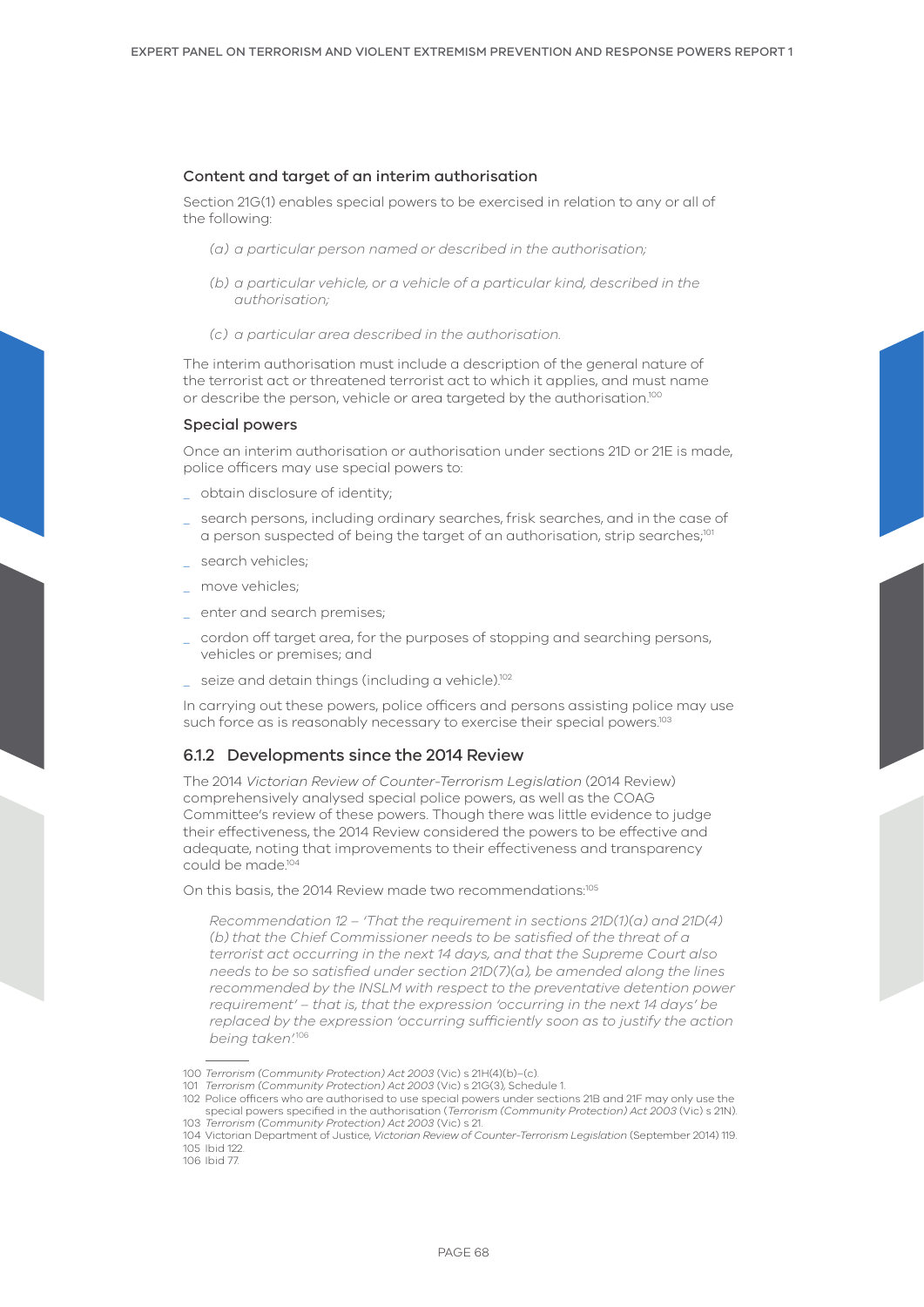*Recommendation 13 – 'That consideration be given to the possible creation of an oversight role for the Victorian Inspectorate with respect to the use of the special powers under Part 3A of the Terrorism (Community Protection) Act 2003.'*

In its response tabled on 16 September 2014, the Victorian Government indicated support for recommendation 12 and support-in-principle for recommendation 13.107

At the time of writing, however, recommendations 12 and 13 are yet to be implemented.

# 6.2 ISSUES

In its submission to the Panel, Victoria Police have raised a number of concerns with the current provisions regulating special powers. Arguably, these issues should be understood in the context of the delay in implementing the reforms recommended by the 2014 Review which, if implemented, may alleviate some of the more general concerns in relation to the operation of these powers.

# 6.2.1 Written approval of the Premier

Victoria Police submits that the legislative requirement to obtain the Premier's written approval would hamper to respond efficiently and effectively to a state of emergency. In its submission to the Panel, Victoria Police echoed its previous concerns, which were raised in the 2014 Review, that the Premier's approval requirement 'may cause administrative delays, which could limit the ability to take quick and effective action to protect the community'.<sup>108</sup>

The current Victoria Police process for obtaining the Premier's approval is guided by policies and protocols. The Panel has reviewed these policies and protocols, and notes that the process is multi-layered and expands upon the authorisation requirements of section 21H of the TCPA.

Victoria Police propose amending the TCPA to enable the CCP to authorise the immediate exercise of special powers without the written approval of the Premier, where they consider that an interim authorisation is necessary.

## 6.2.2 Duration of interim authorisations

Victoria Police has expressed dissatisfaction with the limited duration of an interim authorisation (24 hours), and cited the practical difficulties of this from an investigative and management perspective. In the view of Victoria Police, the authorisation would most likely expire before any meaningful investigation had been conducted.

Victoria Police propose that the period of an authorisation be extended for up to 7 days, as is the case in NSW.109 It is intended that, under this proposed option, the combined duration of an interim authorisation and an authorisation conferred by the Supreme Court would not exceed 14 days.

# 6.2.3 Protective Services Officers

The functions of Protective Services Officers (PSOs) include providing services for the protection of persons holding official or public offices, places of public importance, and the general public in certain places.<sup>110</sup>

<sup>107</sup> *Government Response to Recommendations of the Review of Victorian Counter-Terrorism Legislation*  (16 September 2014) 6–7.

<sup>108</sup> Victorian Department of Justice, *Victorian Review of Counter-Terrorism Legislation* (September 2014) 117. 109 *Terrorism (Police Powers) Act 2002* (NSW) s 11(2)(a).

<sup>110</sup> *Victoria Police Act 2013* (Vic) s 37.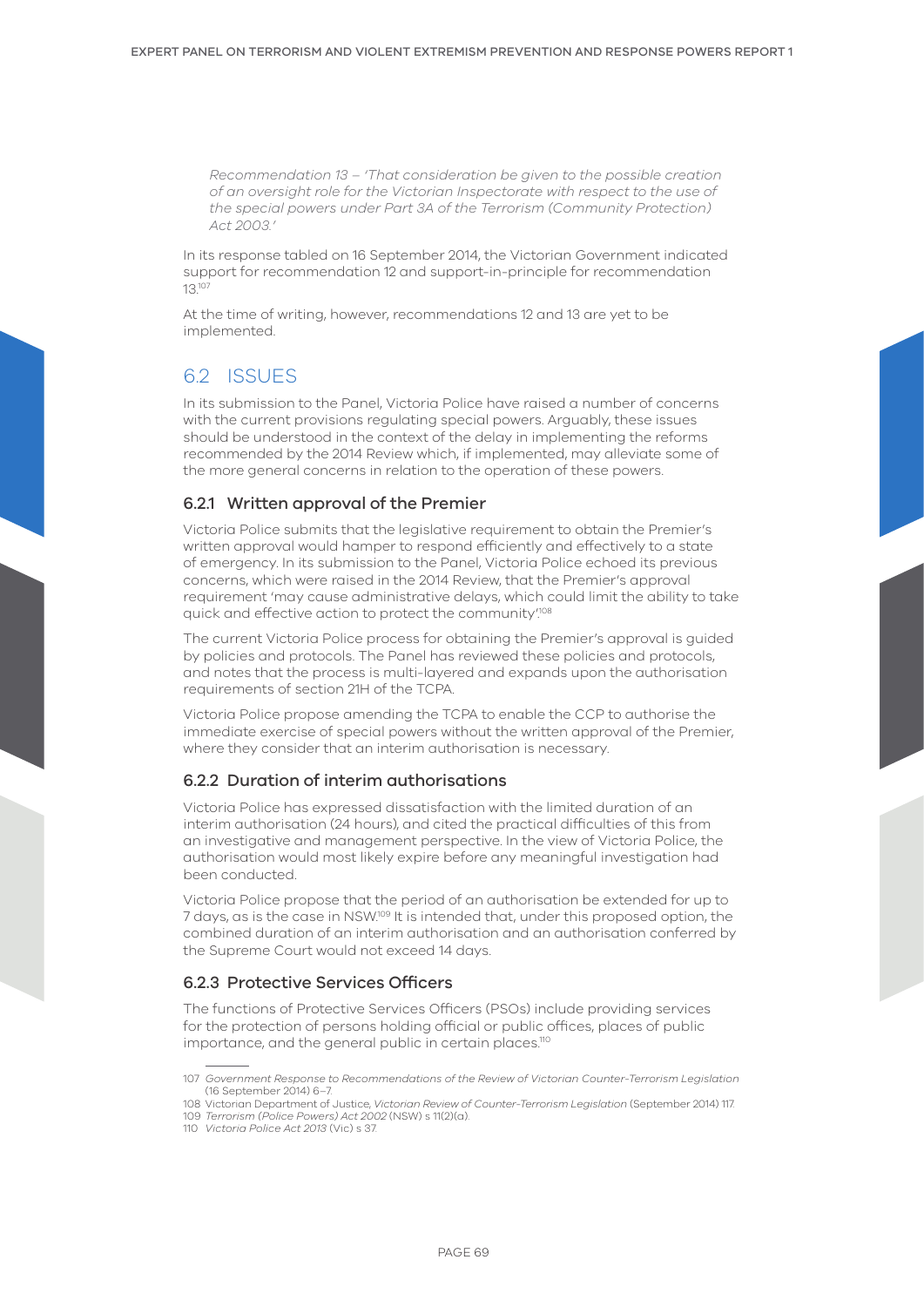PSOs are not police officers under the *Victoria Police Act 2013* (Vic). By consequence, PSOs are not permitted to use special police powers without the supervision of a police officer. Section 21K(1) of the TCPA provides that:

*The special police powers conferred by this Part may be exercised by any police officer or, subject to subsection (3), by any other person assisting the police officer in that exercise and acting under the direction and control of the police officer.*

Victoria Police expressed concern that, in a multiple attack event, this section limits the ability for Victoria Police to draw on its PSOs as a resource to respond to the event. As section 21K of the TCPA would require PSOs to act 'under the direction and control of the officer', this would require police resources to be distributed to ensure that PSOs are adequately supervised.

In response to this issue, Victoria Police propose that the TCPA be amended to expressly provide that PSOs are permitted to exercise special police powers within designated areas.

## 6.2.4 Requisition of premises and resources

Victoria Police has raised concerns that the TCPA does not enable police to commandeer premises and things to utilise in the course of exercising its special powers.

Currently, section 21S(1) of the TCPA enables a police officer to enter and search any premises without warrant if:

- *(a) the police officer suspects on reasonable grounds that a person who is the target of an authorisation may be on the premises; or*
- *(b) the police officer suspects on reasonable grounds that a vehicle that is the target of an authorisation may be on the premises; or*
- *(c) the premises are in an area that is the target of an authorisation.*

Police also have the power to direct people to leave or remain at premises which are entered and searched,<sup>111</sup> and to seize and detain things for investigative or evidentiary purposes.<sup>112</sup>

Victoria Police expressed concern that the TCPA does not expressly provide police officers with the power to control premises or resources to utilise for operational purposes. This may inhibit the ability for police to effectively carry out their duties in an emergency situation (for instance, setting up sniper locations, forward command posts and family liaison centres).

Victoria Police proposes that Victoria includes in the TCPA a similar provision to that in Queensland's Public Safety Preservation Act 1986 (Qld), which provides that where there is an emergency situation, an 'emergency commander' may direct an owner (or the person in charge or in control) of any resource, to surrender it and place it under the emergency commander's or police control.113A 'resource' is defined as any animal or anything which may provide aid or be assistance in any emergency situation.<sup>114</sup>

Victoria Police submits that a similar provision would strengthen their ability to respond to incidents when utilising special police powers under the TCPA.

<sup>111</sup> *Terrorism (Community Protection) Act 2003* (Vic) s 21S(3).

<sup>112</sup> *Terrorism (Community Protection) Act 2003 (Vic)* s 21U.

<sup>113</sup> *Public Safety Preservation Act 1986* (Qld) s 8(1).

<sup>114</sup> *Public Safety Preservation Act 1986* (Qld) schedule (definition of 'resource').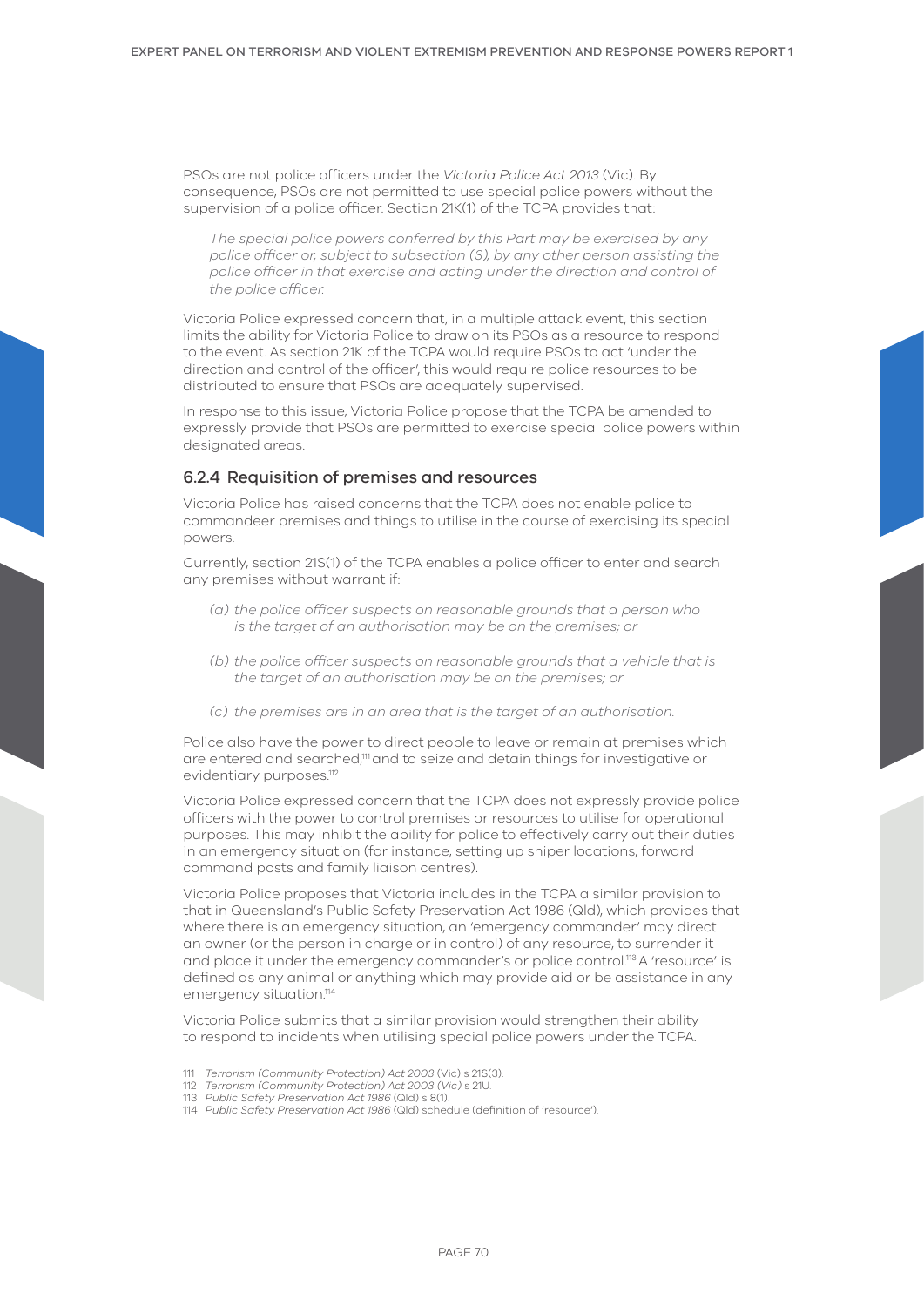# 6.3 DISCUSSION

# 6.3.1 Efficiency in enlivening special powers

The process for seeking the Premier's approval was raised as a barrier to rapid action as part of the 2014 Review. Given the significant changes in the terrorism landscape since then, the Panel is of the view that it is timely to consider whether any efficiencies can be gained in the interim authorisation process.

#### 2014 Review

While understanding of Victoria Police's concerns, the 2014 Review noted that the Premier's written approval provided an additional safeguard in light of the 'extraordinary nature' of the special powers, and an assurance that these powers would only be invoked where their use was 'necessary and effective'.115

The 2014 Review carefully considered the necessity of the Premier's written approval, ultimately concluding that it should be retained. The 2014 Review stressed the importance of the Premier's involvement as a significant and effective safeguard. At the same time, it observed that 'there could be more scope for practical and meaningful rehearsal of the application for and the use of these powers.<sup>116</sup>

#### Role of the Premier

The Panel recognises the important role of the Premier in approving interim authorisations. Historically, the Premier has played an important part in declaring states of emergency. For instance, the *Emergency Management Act 1986* (Vic) provides for the organisation of emergency management in response to a wide variety of situations including acts of terrorism. Under that Act, section 23(1) empowers the Premier to declare a state of disaster to exist in the whole or in any part or parts of Victoria. In this regard, the legislative requirement to seek the written approval of the Premier is consistent with the Premier's leadership role in wider emergency circumstances.

In addition, the Premier is an elected representative and is directly accountable to Parliament and the people of Victoria. As the first Minister, the Premier and his department provide a whole-of-government perspective on issues of state-wide significance and concern. The requirement to seek the Premier's approval enables the Premier to take into account broader community values, including social cohesion. In this context, the extraordinary circumstances required to trigger their operation justify the role of the Premier in approving interim authorisations.

Significantly altering the Premier's role would have implications if other concessions are not made. The privative clause in section 21J of the TCPA prevents a decision of the CCP to order an interim authorisation from being challenged or reviewed. Removing the role of the Premier would therefore remove any oversight of the interim authorisation.

Upon examination, Victoria Police's policies that guide the authorisation process emphasise the need for written documents in the first instance. For example, there is an expectation that requests for the Premier's approval, and the Premier's approval itself, are to be set out in letters.

However, the legislative requirement for written approval has a flexible application in recognition of the practical necessity of enlivening an interim authorisation with as little delay as possible. Subsections 21H(2) and (3) of the TCPA explicitly provides for this flexibility:

- *(2) An authorisation may be given orally or by instrument in writing.*
- *(3) If the authorisation is given orally, it must be confirmed by instrument in writing as soon as it is reasonably practicable to do so and, in any event, before an application is made to the Supreme Court in respect of the matter.*

<sup>115</sup> Victorian Department of Justice, *Victorian Review of Counter-Terrorism Legislation* (September 2014) 119. 116 Ibid 120.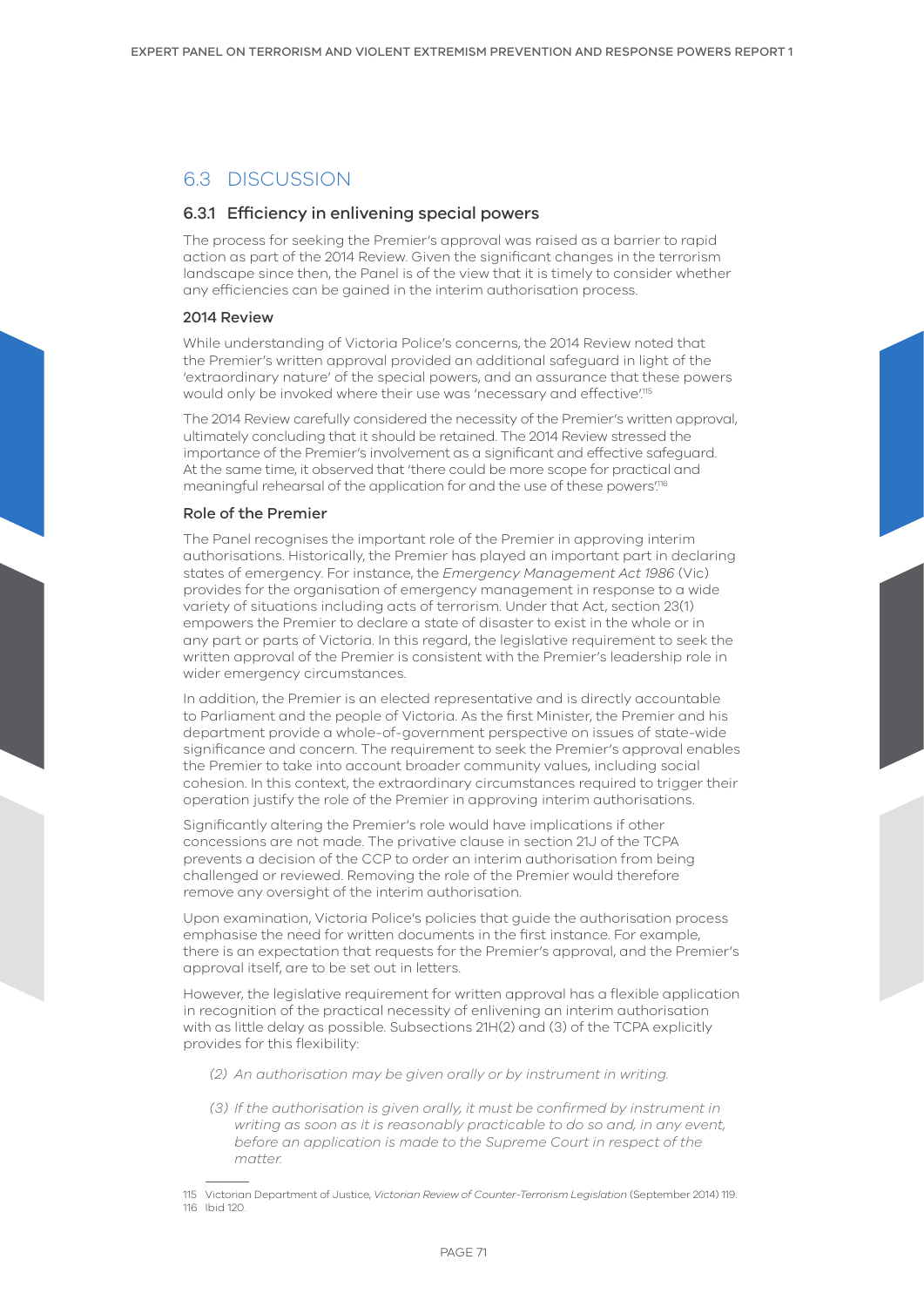In practice, this would enable Victoria Police to seek approval via a telephone conversation in the first instance, which can be later confirmed in writing.

#### Other jurisdictions

The ACT and Tasmania are the most analogous jurisdictions to Victoria, in that they require the written approval of the Chief Minister and Premier respectively to enliven the special powers, in addition to the authorisation of the CCP or equivalent.<sup>117</sup>

NSW's special powers regime requires an authorisation to be given with the 'concurrence' of the Minister for Police,118 but allows for some flexibility in certain circumstances. Under section 9(2) of the *Terrorism (Police Powers) Act 2002* (NSW):

*An authorisation may be given without the concurrence of the Police Minister if he or she is not able to be contacted at the time it is given.*

Section 9(3) provides that if the authorisation is given without the concurrence of the Police Minister:

- *(a) the Police Minister is to be notified of the authorisation as soon as the Police Minister is available to be notified, and*
- *(b) in the case of an authorisation under section 5—the authorisation ceases to have effect if the Police Minister has not confirmed the authorisation within 48 hours after the authorisation was given.*<sup>119</sup>

As a further safeguard, the NSW regime enables the Minister for Police to revoke the authorisation<sup>120</sup>

Queensland provides for a devolved model under the *Public Safety Preservation Act 1986* (Qld). This legislation allows a 'terrorist emergency forward commander' to declare a terrorist emergency and enliven the use of 'terrorist emergency powers' under section 8M of that Act.<sup>121</sup> The Minister for Police or the Premier only needs to be informed that a declaration has been made.<sup>122</sup> The legislation preserves the right of the Minister for Police or the Premier to revoke the declaration,<sup>123</sup> and therefore the ability for police officers under the direction of the terrorist emergency forward commander to use special powers.

The Counter-Terrorism and Other Legislation Amendment Bill 2017 (Qld), which was introduced on 14 June 2017, will, if enacted, widen the scope for use of special powers and further devolve decision-making where an extraordinary emergency situation is declared<sup>124</sup>

# 6.3.2 Creating a more efficient approval process

The Panel understands the need for prompt, expedient and effective action, and that seeking the written approval of the Premier adds a layer of administrative process. It is important to distinguish the burden imposed by the legislative requirement to seek the Premier's approval from that which is a product of internal departmental processes. The Panel considers that improvements can be made at both levels, to ensure an appropriate balance is struck between safeguards and efficiency.

The Panel considers that the Premier's role should be retained, to provide a whole-of-government perspective and oversight over the temporary curtailment of liberties of the community or a section of the community. The role of the Premier provides an important safeguard against any unintended consequences of an interim authorisation.

<sup>117</sup> *Terrorism (Extraordinary Temporary Powers) Act 2006* (ACT) ss 64, 71; *Police Powers (Public Safety) Act 2005* (Tas) ss 9–10.

<sup>118</sup> *Terrorism (Police Powers) Act 2002* (NSW) s 9(1).

<sup>119</sup> Section 5 of the *Terrorism (Police Powers) Act 2002* (NSW) is equivalent to section 21D of the *Terrorism (Community Protection) Act 2003* (Vic). 120 *Terrorism (Police Powers) Act 2002* (NSW) s 12(1).

<sup>121</sup> *Public Safety Preservation Act 1986* (Qld) s 8G.

<sup>122</sup> *Public Safety Preservation Act 1986* (Qld) ss 8G(6)–(7).

<sup>123</sup> *Public Safety Preservation Act 1986* (Qld) s 8G(9)(a).

<sup>124</sup> Counter-Terrorism and Other Legislation Amendment Bill 2017 (Qld) sub-div 2.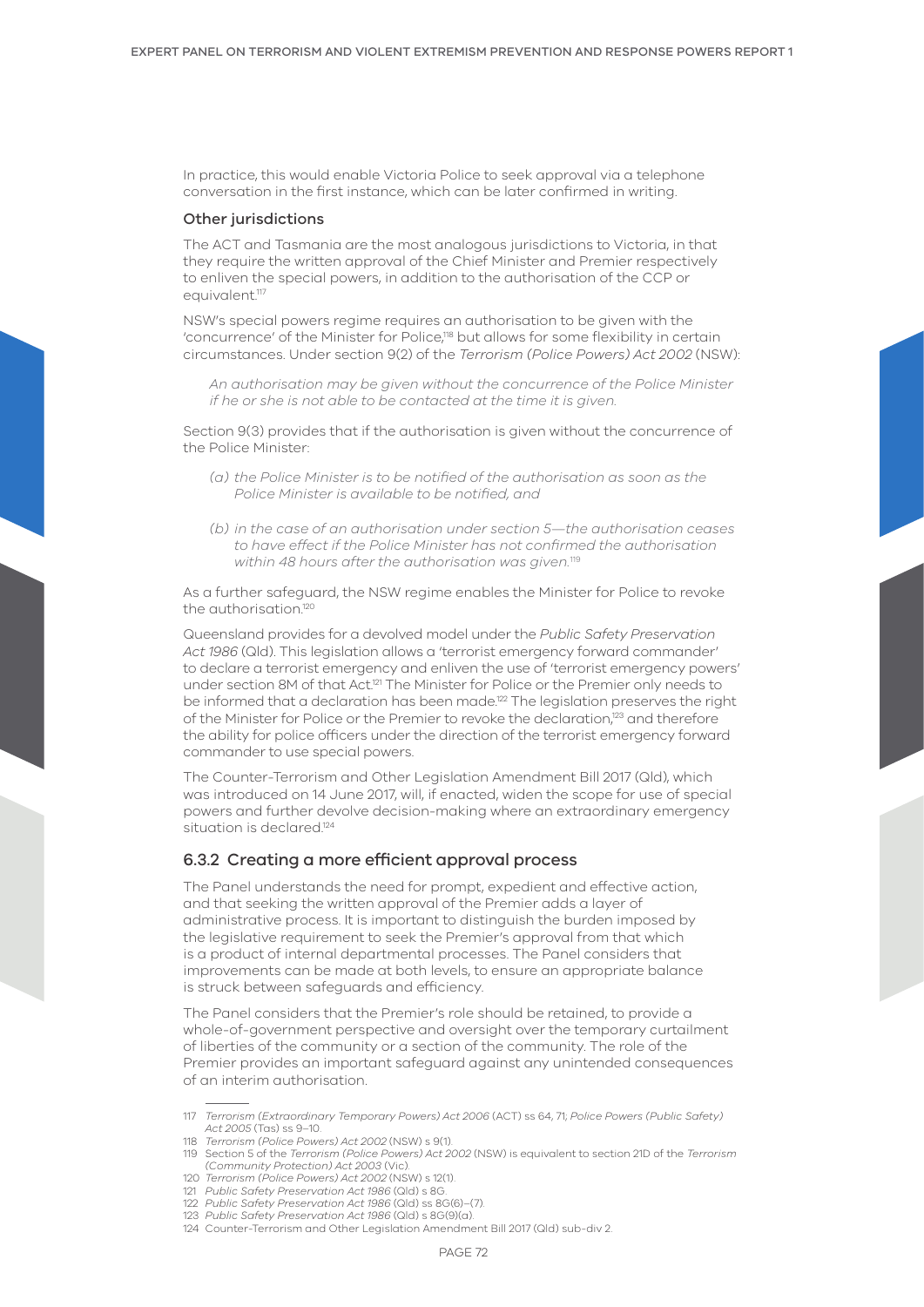Nonetheless, the Panel understands the need for amendments to account for the practical realities of invoking special powers where the Premier is unavailable. The Panel recommends that further flexibility, in line with the regime in NSW, is added to the legislative requirement to seek the Premier's written approval.

#### Interim authorisation while awaiting Premier's approval

There may be unforeseen instances where it is not possible to contact the Premier immediately and yet urgent action is required (for instance, a telecommunications breakdown or where the Premier's safety is in jeopardy). In these cases, the Panel proposes that in situations where the Premier is unable to be contacted, as soon as practicable after the CCP decides to enliven the use of special powers:

- \_ the interim authorisation may be given without the Premier's approval as long as the Premier is notified of the decision as soon as he or she is available; and
- \_ the Premier has the power to revoke the authorisation within the duration of the authorisation being made.

Victoria Police's policies and protocols could be adapted to reflect this flexibility, and provide guidance to the CCP in allowing for sufficient time for a response before triggering the powers.

The wording of the proposed amendments sections 21D and 21E could read as follows:

- *(1) An interim authorisation made under section 21D may only be given with the approval of the Premier, except as provided by subsection (2).*
- *(2) An authorisation maybe given without the approval of the Premier if he or she is not able to be contacted at the time it is given, and the CCP has taken reasonable steps to contact the Premier.*
- *(3) If the authorisation is given without the approval of the Premier, the Premier is to be notified of the authorisation as soon as he or she is available to be notified.*
- *(4) The Premier may revoke the interim authorisation at any time.*
- *(5) The cessation of an interim authorisation (by revocation or otherwise) does not affect anything lawfully done in reliance on the authorisation before it ceased to have effect.*

#### Power to delegate approval

There may also be situations where it is foreseeable that the Premier may not be able to be contactable. In these situations, the Panel proposes that the TCPA be amended to enable the Premier to delegate his or her approval to another Minister.

#### Extending the duration of interim authorisations

To ensure Victoria Police has the flexibility needed to ensure appropriate approval, the Panel proposes extending the duration of interim authorisations made under sections 21D and 21E from 24 hours to 48 hours, if the Premier (or the Premier's delegate) approves.

The current duration of 24 hours, after which the CCP must apply to the Supreme Court for an extension, is likely to be unduly restrictive for Victoria Police to effectively respond to a terrorist act, especially where the target of the authorisation is defined broadly. In the course of responding to a terrorist event, Victoria Police's capability is likely to be stretched – as well as preparing any advice on enlivening the special police powers, personnel will also be occupied with providing advice on operational issues and any investigations. An extension of the duration of interim authorisations may also obviate the need to apply to the Supreme Court for a short extension.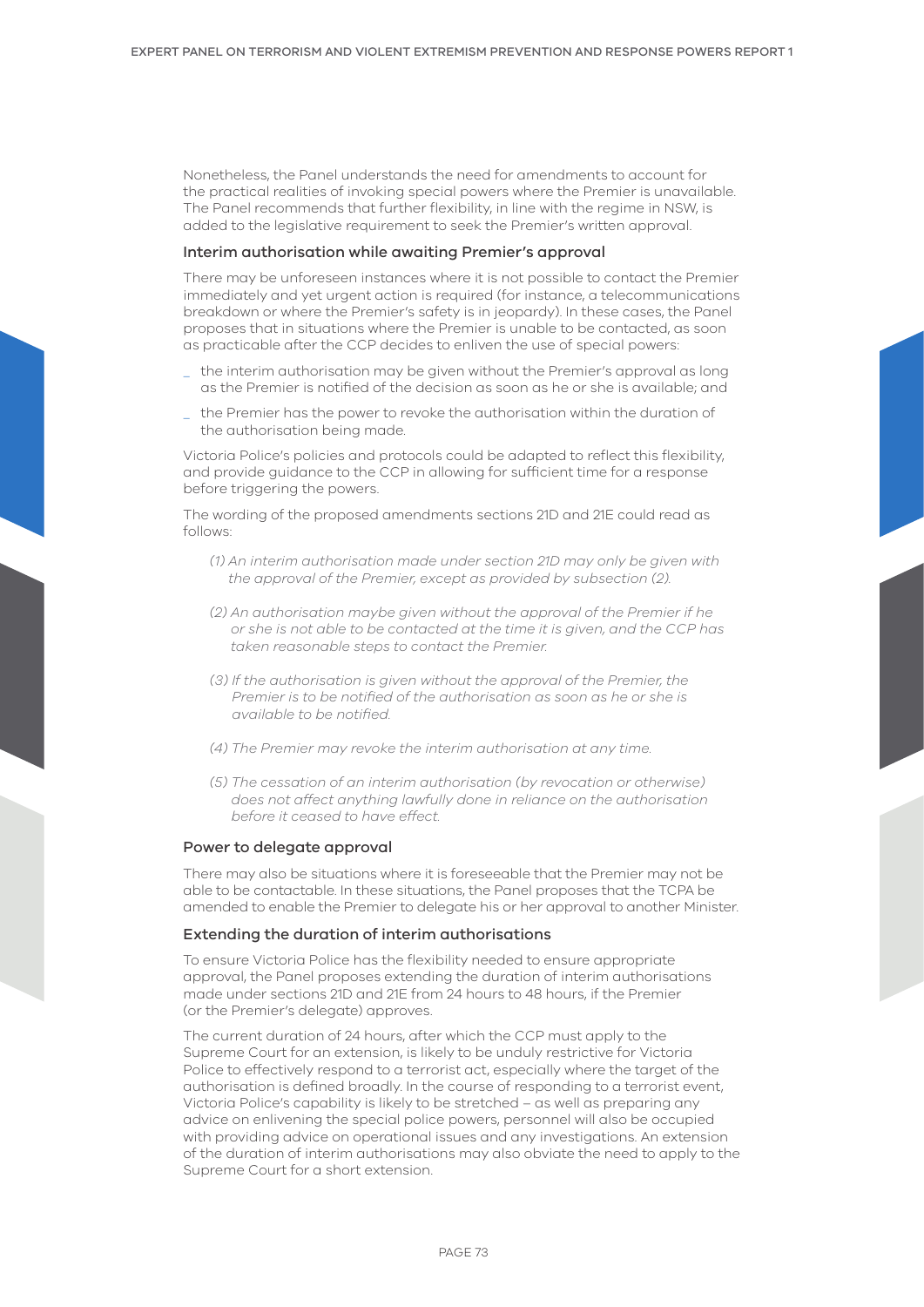It is intended that an extension of time will enable Victoria Police to concentrate their efforts on organising their immediate operational response and conducting post-event investigations, as well as complete any written instruments required by the TCPA and, if necessary, prepare an application for the Supreme Court. The Panel is not of the view that a duration of 7 days is necessary.

#### Review of policies and protocols

In the Panel's opinion, Victoria Police's processes could be more flexible and improvements would greatly enhance the utility of the proposed legislation. The Panel considers that the current Victoria Police process exceeds the demands of section 21H(4) of the TCPA and should be modified accordingly.

In light of this, the Panel recommends that Victoria Police continue to review its processes for interim authorisations to ensure more timely advice to the CCP, and to trial its processes.

# 6.3.3 Enabling PSOs to use special powers

The Panel is sympathetic to the view that in a terrorist situation where special police powers have been enlivened, all available police resources should be directed to responding to the incident. PSOs are entrusted to protect places of significance (for example, Parliament and courts), public office holders (notably the Premier and members of Parliament), as well as maintaining the safety of the Victorian community more generally at public transport hubs. In extraordinary circumstances, there may be a need to supplement police officer resources in order to effectively and comprehensively resolve a terrorist related incident.

In this regard, the Panel considers that there is a role for PSOs to supplement the role of police officers by using special police powers, especially where those PSOs are entrusted with the safety of public places of significance and persons in public office.

It would not be remiss to note the extraordinary nature of these powers – they curtail, albeit temporarily both in terms of time and geographic area, the liberties of the community. If the Panel's recommendation is accepted, all officers, including PSOs, will need to have the requisite skills, experience and training to effectively and judiciously deploy these powers.

# 6.3.4 Threshold test for terrorist acts that are yet to occur

Recommendation 12 of the 2014 Review remains to be implemented. As noted in Chapter 3, the Victorian Government has previously committed to the application of the Commonwealth's 'is capable of being carried out, and could occur, within the next 14 days' formulation as the threshold test for detention in relation to terrorist acts that are yet to occur.

The Panel considers that the requirement in sections 21D(1)(a) and 21D(4)(b) (that the terrorist act occur in the next 14 days) should, for consistency, be replaced with the Commonwealth's formulation.

# 6.3.5 Additional power to appropriate premises and things

Victoria's special police powers are already significant and, once enlivened, provide police with a broad range of tools to manage their operational response to an imminent or occurring terrorist act. The Panel nonetheless recognises the practical value in providing police officers with a special power to appropriate premises and things for operational uses.

Legislation currently does not provide for a power to appropriate property for the purposes of incident management. Rather, Victoria Police relies on the consent of owners of premises and informal arrangements. Relying on the goodwill of premises owners, for instance, has not yet proved problematic. Seeking the consent of the owner of the property is appropriate and should be sought in the first instance.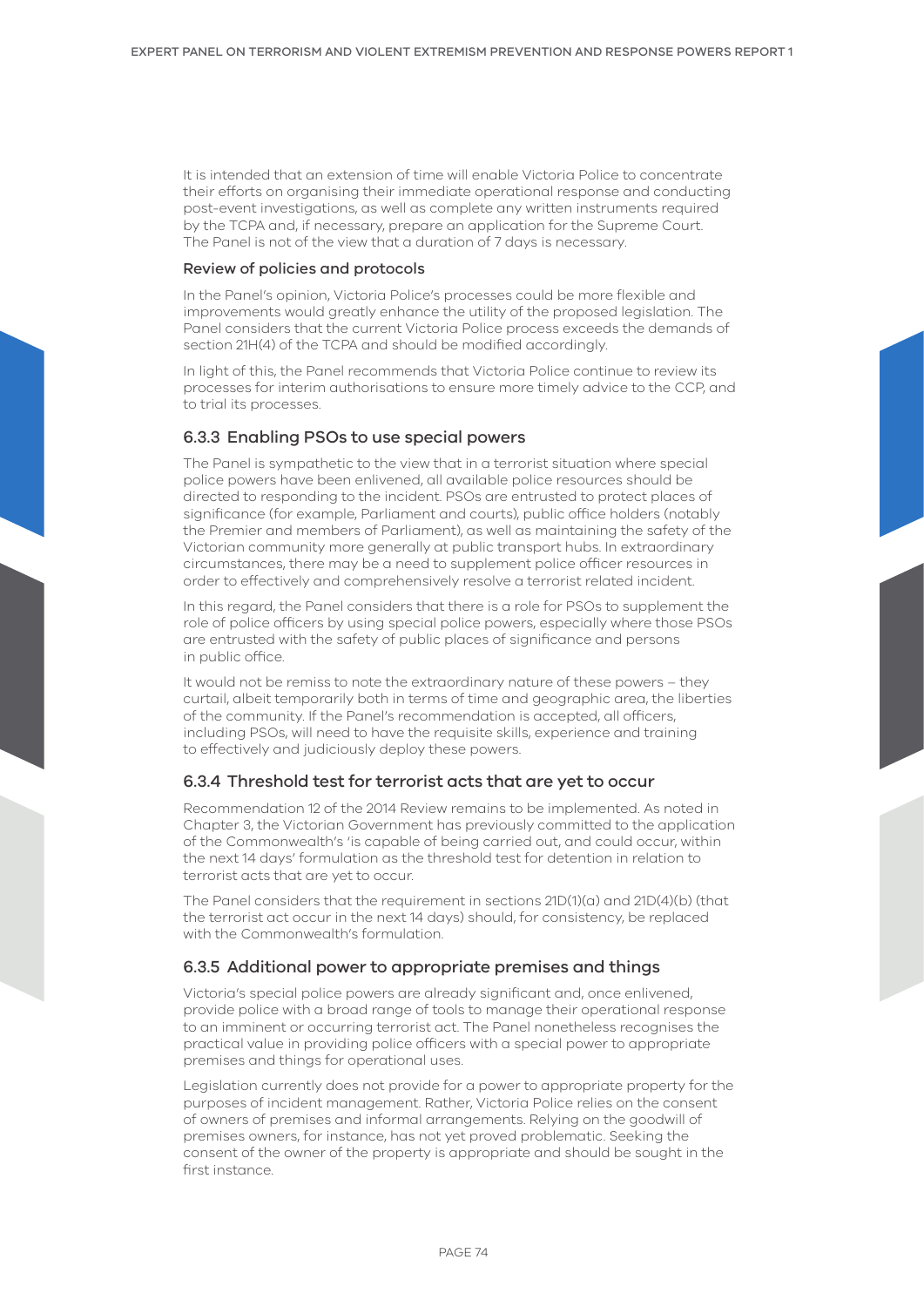However, there may be exceptional circumstances in response to a terrorist act where there is a critical need to act quickly and that the use of premises or a thing is required as a measure of last resort. In such circumstances, the Panel recommends that the TCPA be amended to enable a police officer (and PSO), if they reasonably consider the use of certain premises or thing/s to be necessary to respond to the terrorist act, to –

- \_ direct an owner (or a person apparently in charge or in control) of premises or things within an area that is the target of an authorisation to place it in an officer's control; and
- \_ take possession and make use of premises or things for the purposes of an authorisation.

The duration of this possession must not exceed the duration of the interim authorisation, or the authorisation granted by the Supreme Court.

The Panel also recommends that the legislation provide for persons whose premises or things are used by Victoria Police to be able to claim compensation from the State. Compensation could cover losses, including any damage to the premises or thing, and any lost earnings during the police officers' appropriation of the premises. Further legislative protection to owners of premises and things could be explicitly provided for in the proposed amendment; this would be similar to what is currently provided for under section 21S(2) of the TCPA, which provides:

*The police officer must do as little damage as possible.*

The *Emergency Management Act 1986* (Vic) provides a useful precedent for such a provision, with section 24(5) providing:

*If the property of a person is taken or used under subsection (2)(c) that person may receive such compensation as is determined by the Minister.*<sup>125</sup>

A provision such as this would enable the Premier to determine compensation for persons whose premises or things are used for operational purposes.

<sup>125</sup> Section 24(2)(c) of the *Emergency Management Act 1986* (Vic) enables the Minister to take possession and make use of any person's property as the Minister considers necessary or desirable for responding to a state of disaster.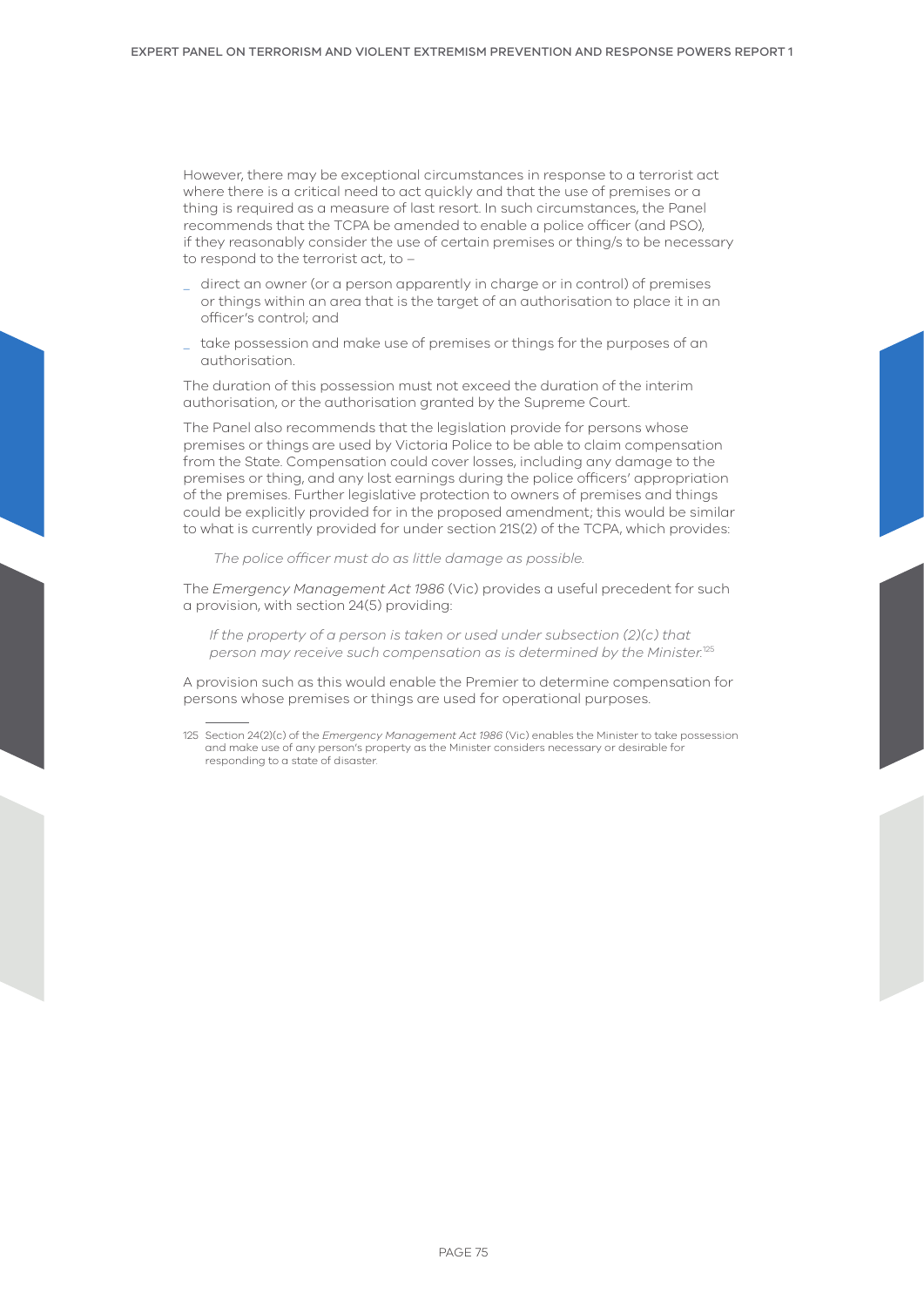

#### Recommendation 16

Create a single process for the protection of criminal intelligence, applicable to relevant applications under the *Terrorism (Community Protection) Act 2003*  (Vic) (not criminal prosecutions), containing the following elements:

- \_ a definition for 'criminal intelligence' similar to the definition used in the *Criminal Organisation Control Act 2012* (Vic) that includes 'significant damage to property or infrastructure' and 'national security';
- the court determines whether or not to grant a criminal intelligence protection order;
- the court, at its discretion, may make a criminal intelligence protection order on the papers;
- \_ the test for determining whether to grant a criminal intelligence protection order should require the court to consider both the public interest in the protection of criminal intelligence and the public interest in ensuring that those against whom court orders are sought, are provided with sufficient information to respond meaningfully to the case put against them;
- the court should be able to exclude the respondent (and their legal representatives) from both the protection application and the substantive application;
- once a criminal intelligence protection order is made, the court may in its discretion use the criminal intelligence to determine an application in a way that does not disclose the information to the respondent or the respondent's legal representative;
- the respondent must be told everything except the criminal intelligence, and must be given an opportunity to make submissions, adduce evidence and produce material on the ultimate question in issue;
- there must be protections against witnesses being compelled (by cross-examination or otherwise) to disclose criminal intelligence;
- the court may appoint a special counsel to represent the interests of the respondent in both a protection application and substantive application;
- the court must retain its inherent jurisdiction to:
	- \_ stay the proceeding for abuse of process if the non-disclosure of the criminal intelligence would result in an unfair trial;
	- not rely upon the criminal intelligence; and
	- decide what weight to give to the criminal intelligence.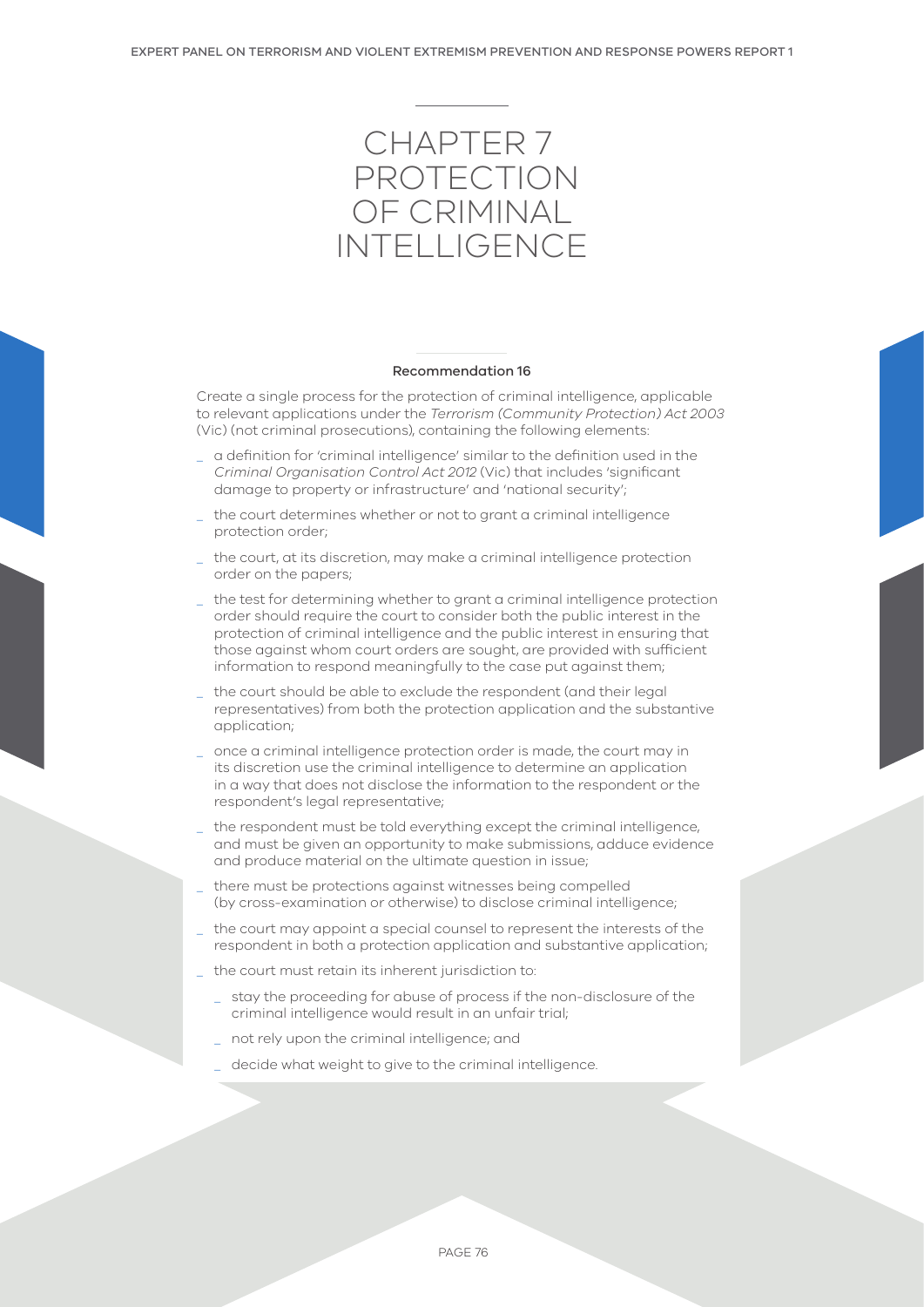# 71 BACKGROUND

# 7.1.1 Summary of existing legislation

Part 5 of the *Terrorism (Community Protection) Act 2003* (Vic) (TCPA) provides for the protection of counter-terrorism information by enabling the court to:

- \_ excuse a person from the requirement to disclose counterterrorism information in certain circumstances; and
- \_ inspect a document for the purpose of determining the question.126

The circumstances in which a court may excuse a person from disclosing information are if:

- \_ the disclosure would prejudice the prevention, investigation or prosecution of a terrorist act or suspected terrorist act; and
- \_ the public interest in preserving secrecy of confidentiality outweighs the public interest in disclosure.<sup>127</sup>

'Counter-terrorism information' is defined in the TCPA to mean information relating to covert methods of investigation of a terrorist act or suspected terrorist act.<sup>128</sup>

## 7.1.2 Alternative legislation protecting criminal intelligence

In their written submission to the review, Victoria Police identified two models for protected information that may be relevant to the creation of new protections for criminal intelligence.

The first is Part 4 of the *Criminal Organisation Control Act 2012* (Vic) (COCA), which includes the following key elements:

- the court determines, following a separate hearing, whether to grant a criminal intelligence protection order (protection application);
- \_ the court may order a closed court for both the protection application and the substantive application;
- \_ the court may appoint special counsel to represent the interests of the respondent in both the protection application and the substantive application; and
- \_ the applicant may withdraw the application if the court refuses to grant a criminal intelligence protection order or hear either application in closed court.129

Criminal intelligence is defined in the COCA to mean:

*any information, document or other thing relating to actual or suspected criminal activity in Victoria or elsewhere, the disclosure of which could reasonably be expected to—* 

- *(a) prejudice a criminal investigation, including by revealing intelligence gathering methodologies, investigative techniques or technologies, or covert practices; or*
- *(b) enable the discovery of the existence or identity of a confidential source of information relevant to law enforcement; or*
- *(c) endanger a person's life or physical safety.*<sup>130</sup>

<sup>126</sup> *Terrorism (Community Protection) Act 2006* (Vic) ss 23–4.

<sup>127</sup> *Terrorism (Community Protection) Act 2006* (Vic) s 23.

<sup>128</sup> *Terrorism (Community Protection) Act 2006* (Vic) s 3.

<sup>129</sup> *Criminal Organisations Control Act 2012* (Vic) ss 70–83.

<sup>130</sup> *Criminal Organisations Control Act 2012* (Vic) s 3(1).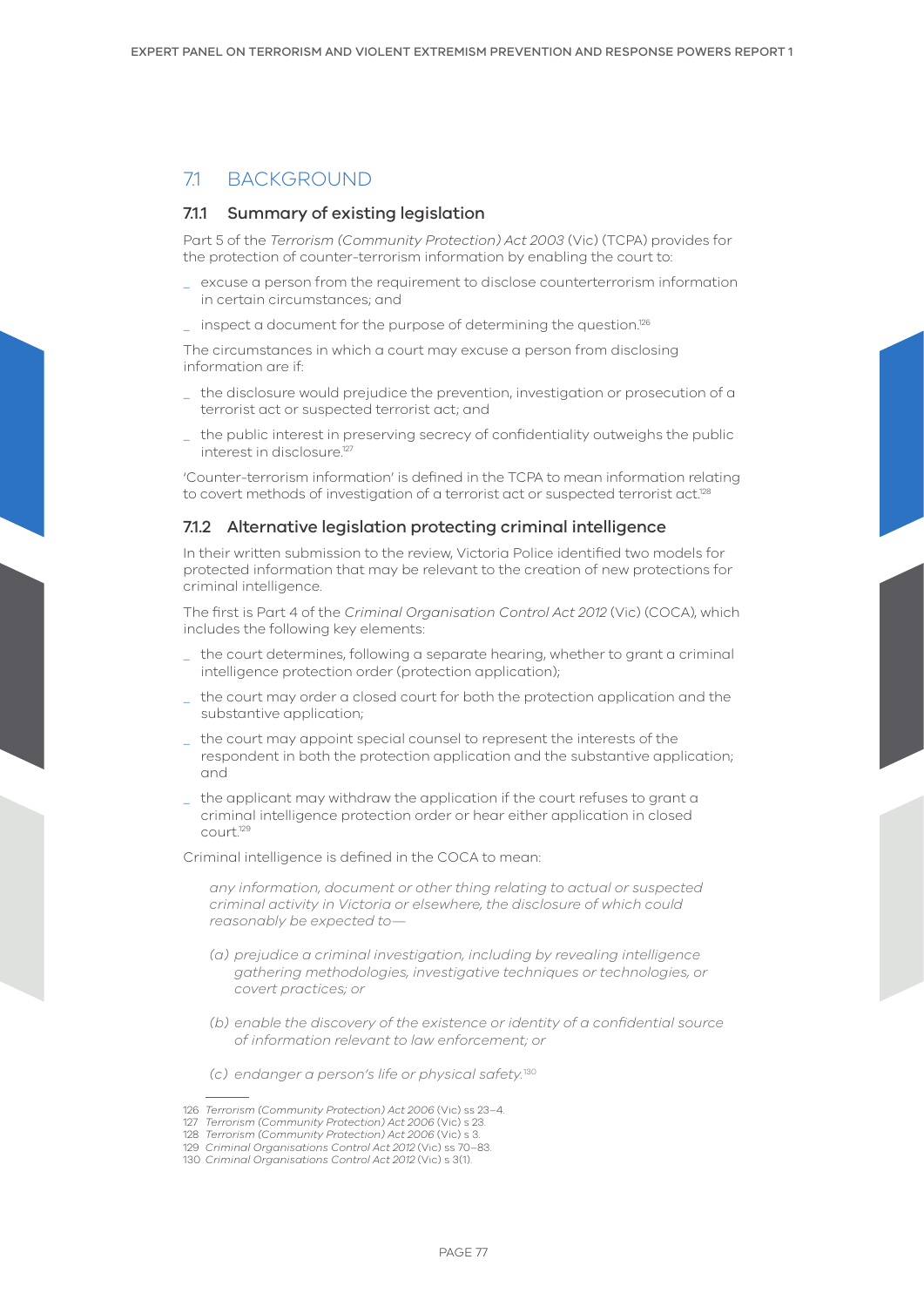The other model identified by Victoria Police is contained in section 25K of the *Terrorism (Police Powers) Act 2002* (NSW) (TPPA). Section 25K was introduced with the investigative detention provisions on 16 May 2016 and applies only in relation to investigative detention. Section 25K includes the following key elements:

- \_ an eligible Judge determines whether the particular information is within the statutory definition of criminal intelligence;
- \_ once a determination is made, the information:
	- is withheld from the terrorism suspect and his or her legal representative; and
	- is not disclosed in the court record.
- \_ the applicant may withdraw the particular information if the eligible judge refuses to make the determination.131

Criminal intelligence is defined in the TPPA to mean:

*any report or other information whose disclosure:*

- *(a) will have a prejudicial effect on the prevention, investigation or prosecution of an offence, or*
- *(b) will result in the existence or identity of a confidential source of information relevant for law enforcement purposes being revealed or made discoverable, or*
- *(c) will result in confidential investigative methods or techniques used by police or security agencies being revealed or discoverable, or*
- *(d) will endanger a person's life or physical safety.*<sup>132</sup>

# 72 ISSUES

The primary issue identified by stakeholders during the Panel's consultations is that existing legislative provisions (including in the TCPA, the *Evidence Act 2008* (Vic) and the *Open Courts Act 2013* (Vic)) do not permit the court to receive and act on criminal intelligence evidence in procedural applications under the TCPA where that evidence is withheld from the respondent. This poses a problem, particularly in the context of applications for preventative detention orders, as it means that law enforcement agencies may withhold information relevant to an application for fear that the information will become public or fall into the wrong hands.

This concern was reflected in Victoria Police's submission to the review, which emphasised the necessity of having clear and robust mechanisms to protect criminal intelligence and the risk that, without such protections, law enforcement and intelligence agencies may be reluctant to share and use criminal intelligence in applications in which its use might be highly relevant. This issue is concerning to the Panel as a reluctance to use relevant information to support an application may jeopardise its success and risk losing the protection which a successful application would have provided.

<sup>131</sup> *Terrorism (Police Powers) Act 2002* (NSW) s 25K.

<sup>132</sup> *Terrorism (Police Powers) Act 2002* (NSW) s 25K(1).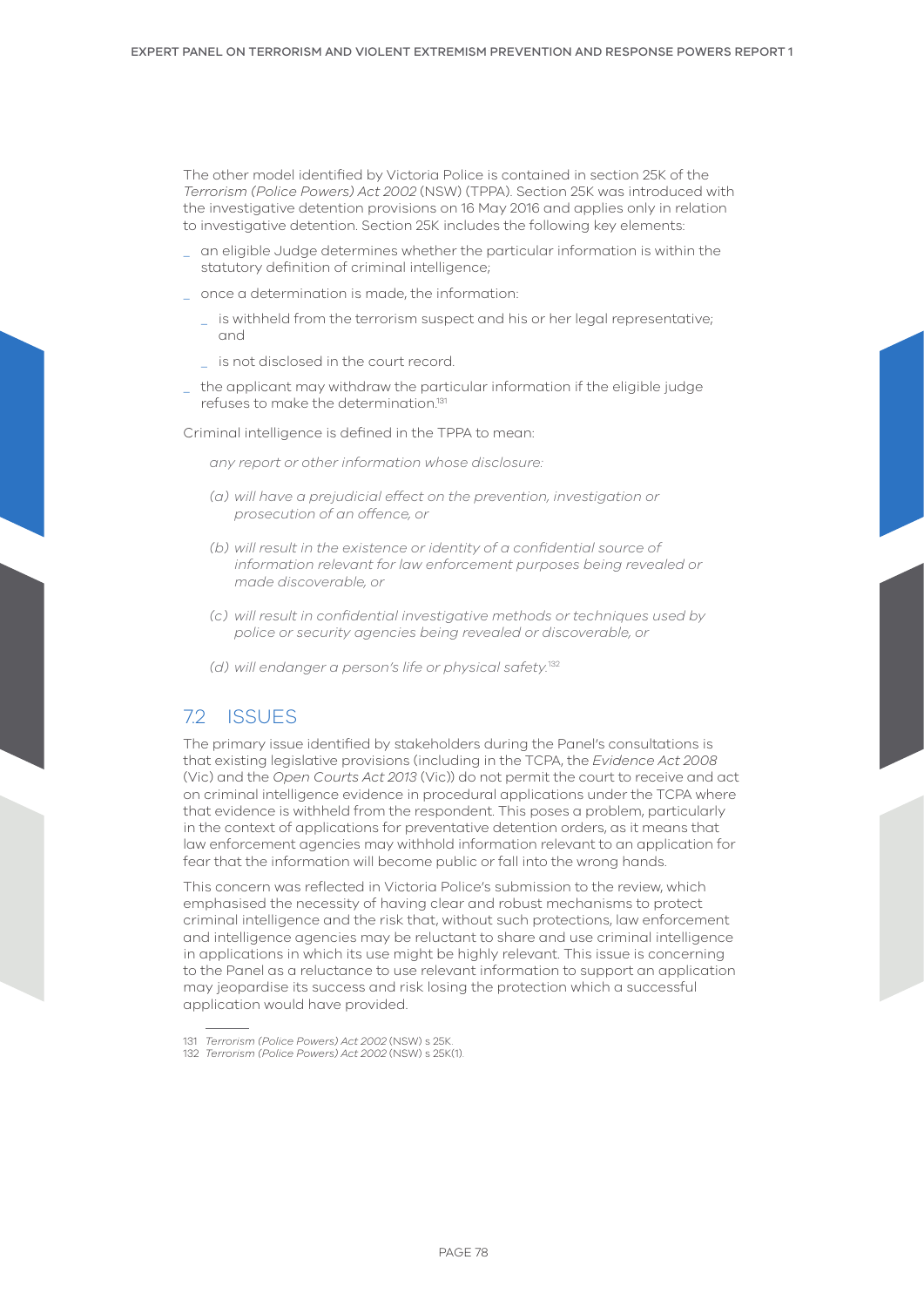# 7.3 DISCUSSION

# 7.3.1 Definition of criminal intelligence

In their submission, Victoria Police recommended that the definition of 'counterterrorism information' be replaced with a wider and more functional definition that better captures the various types of criminal intelligence upon which Victoria Police may seek to rely. In particular Victoria Police suggested the following definition:

*Criminal intelligence means any information, document or other thing relating to an actual or suspected terrorist act, or the preparation for such an act, in Victoria or elsewhere, where the disclosure of which could be expected to–*

- *(a) prejudice or interfere with a terrorism related investigation, prosecution or intervention, including but not limited to revealing intelligence gathering collection or methodologies, investigative techniques or technologies, covert practices and methodologies, or inter-agency counter-terrorism information sharing arrangements or processes;*
- *(b) enable the discovery of the existence, or identity of a confidential source (including but not limited to a law enforcement or intelligence source such as a police officer or ASIO agent) of information relevant to State, Commonwealth, or overseas law enforcement or counter-terrorism intelligence agency collection and investigations;*
- *(c) endanger a person's life or physical safety, or threaten significant damage to property or infrastructure; or*
- *(d) facilitate the escape of offenders from Victoria, and/or Australia, or*
- *(e) facilitate the destruction or removal of evidence in relation to an actual or suspected terrorist.*

With the exception of paragraphs (d) and (e), and the underlined sections, this definition is broadly consistent with the definition of criminal intelligence in both the TPPA and the COCA. Victoria Police did not provide an explanation for the inclusion of paragraphs (d) and (e) and as such it is difficult to assess the utility of the expansion except to note that it is hard to conceive of a situation falling within paragraph (e) but not paragraph (a).

The Panel accepts that the present definition of 'counter-terrorism information' is inadequate and should be amended in line with the definitions of criminal intelligence in the COCA or TPPA. The Panel is not persuaded that the definition should be further expanded to include additional paragraphs (d) and (e). It is persuaded that paragraph (c) should be extended to include 'significant damage to property or infrastructure'. In this regard, the Panel notes the serious consequences for the respondent of the order if the court finds that information is criminal intelligence, and the need to ensure that the definition is no broader than is necessary to achieve the objective of the provisions.

In addition to the above, the Panel proposes that the new definition of criminal intelligence include an additional category of 'likely to prejudice national security', defined consistently with the *National Security Information (Criminal and Civil Proceedings) Act 2004* (Cth) (NSIA)*.* 133 The Panel considers that this inclusion may further facilitate information sharing between Commonwealth and State agencies by giving comfort to intelligence agencies that national security information will be protected from disclosure in relevant proceedings. The Panel also considers that this inclusion will cover the type of information captured by the underlined text in paragraph (a) of the Victoria Police proposal.

<sup>133</sup> *National Security Information (Criminal and Civil Proceedings) Act 2004* (Cth) ss 8, 17.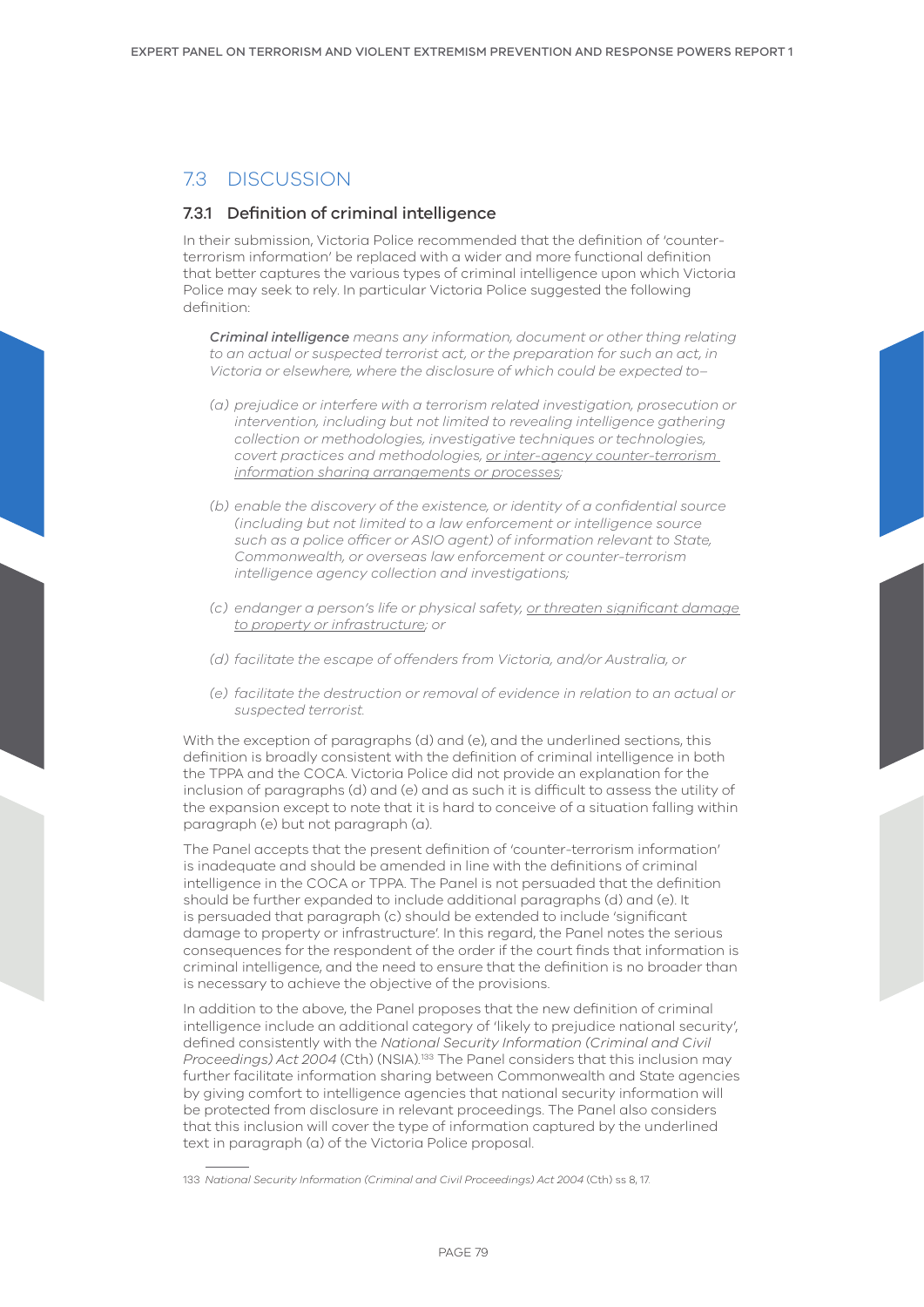# 7.3.2 Determination of whether information falls within the statutory definition of criminal intelligence

#### Method for determining the protection application

One of the key differences between the models for protection of criminal intelligence in the TPPA and COCA is the method adopted to assess whether to either grant a criminal intelligence protection order or classify material as criminal intelligence. Under the COCA, this determination is made by the court (usually a closed court), following a separate hearing on the question, potentially including witness evidence and submissions from both the applicant and special counsel (if appointed by the court).134 By contrast, under the TPPA, this determination is made without a hearing by an eligible judge.<sup>135</sup>

In their written submission to the review Victoria Police emphasised the necessity of having a process that was as expeditious as possible, in recognition of the time sensitive nature of TCPA applications (i.e. preventative detention orders). In order to address this objective, Victoria Police recommended the replacement of special counsel with a 'suitably qualified independent expert'. This recommendation appeared to reflect the perception that the role of special counsel, which necessarily involves allowing time for special counsel to:

- \_ [*pre-hearing*] understand the relevant material and initially communicate with the respondent and/or the respondent's representative; and
- \_ [*during hearing*] seek further information, if necessary, from the respondent and/or the respondent's representative including requesting an adjournment do so,136

was too time consuming, especially in the context of terrorism where timing is often critical and delay potentially fatal. In the view of Victoria Police, an independent expert could aid the court in its determination without delaying the proceeding due to the need to communicate with the respondent.

The Panel acknowledges the time critical nature of counter-terrorism operations and the necessity of having an expeditious process for dealing with criminal intelligence. The Panel however is not convinced that the replacement of special counsel with an independent expert would expedite this process to the extent necessary to compensate for the consequential diminution in the rights of the respondent.

As an alternative, the Panel recommends a discretion that enables the court to determine a protection application on the papers, if the court considers it appropriate to do so. If necessary, the legislation could also specify considerations that the court may take into account when deciding whether to make a determination on the papers (for example, the urgency of the application and the existence of an unacceptable risk to the community). If the court decides to hold a protection application hearing, similar to the COCA, the Panel recommends a presumption that this be held in closed court and the court should have the option to appoint a special counsel. The Panel considers that these recommendations strike an appropriate balance between the need for expediency and the need to protect the rights of the respondent as much as possible.

#### Test for determining the protection application

The second key difference between the NSW and Victorian models is the test for determining whether to (depending on the jurisdiction) grant a criminal intelligence protection order or classify material as criminal intelligence. In Victoria the court must be satisfied that:

\_ the information is criminal intelligence; and

<sup>134</sup> *Criminal Organisations Control Act 2012* (Vic) ss 70–3.

<sup>135</sup> *Terrorism (Police Powers) Act 2002* (NSW) s 25K(2).

<sup>136</sup> *Criminal Organisations Control Act 2012* (Vic) ss 71–2.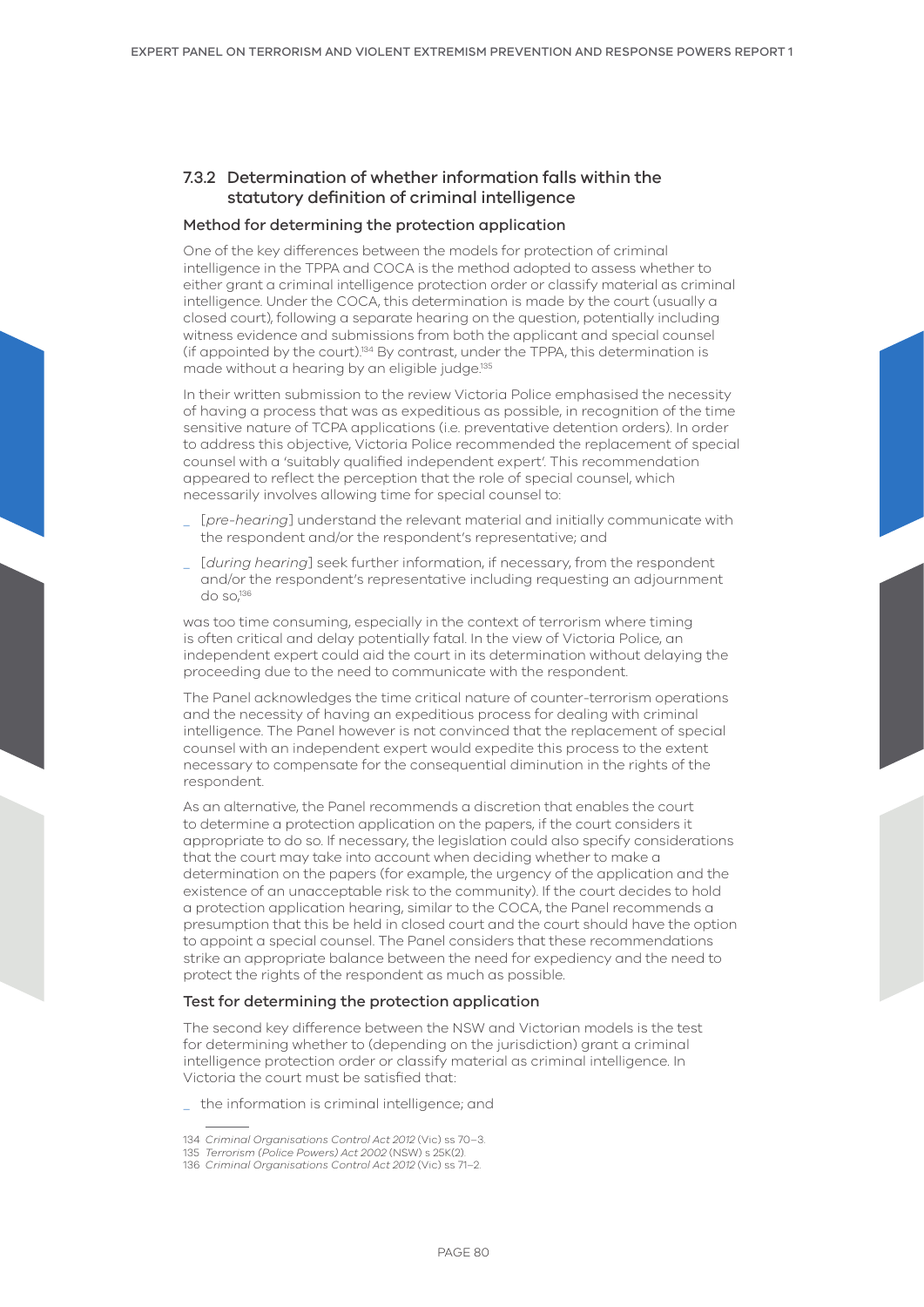\_ the reasons for maintaining the confidentiality of the criminal intelligence outweigh any prejudice or unfairness to the respondent in the substantive application.<sup>13</sup>

By contrast, in NSW, the eligible judge must be satisfied that the particular information is within the definition of criminal intelligence.138 While the Panel acknowledges the benefit of having legislation that is easy to understand, the Panel is concerned about the potential for uncertainty in the NSW test. In particular:

- \_ the legislation is silent as to the weight, if any, the eligible judge should place on the potential prejudice or unfairness to the respondent in the substantive hearing if the information is classified as criminal intelligence;
- \_ the legislation appears to assume that once a determination is made, the eligible judge will admit the information as evidence, and may then rely on that evidence in making its determination without regard to the possible unfairness and prejudicial effect of using that evidence; and
- \_ it is unclear whether, notwithstanding that the information falls within the definition of criminal intelligence, the eligible judge has a discretion to refuse to act in reliance upon the undisclosed material, or stay the application, for abuse of process due to the non-disclosure resulting in an unfair trial.

Given the above risks, the Panel recommends the inclusion of a test, similar to the one set out in the COCA, for determining whether a criminal intelligence protection order should be granted similar to the one set out in the COCA. The Panel further recommends that the court retain, in both the protection application and the substantive hearing, its inherent jurisdiction to stay the proceeding for abuse of process if non-disclosure would result in an unfair trial.

# 7.3.3 Determination of substantive application involving criminal intelligence

In their submission to the review, Victoria Police recommended a procedure for determining a substantive application similar to the procedure adopted in section 25K of the TPPA. That is, once a criminal intelligence protection order is made:

- \_ the criminal intelligence can be used as evidence in the substantive proceedings but withheld from the respondent and their legal representative;
- \_ the material cannot be revealed in open court (including by witnesses) or supplied to any other person;
- the court file is closed and must not be accessed by any other person (including the media or its representatives) during or following the relevant proceeding; and
- \_ the material is marked with a court reference and handed back to Victoria Police to be securely filed in a manner that allows for its retrieval, should it be required.

While the Panel acknowledges the simplicity and expediency of this approach, it is concerned that it may, in the Victorian context, unnecessarily burden certain rights protected by the *Charter of Human Rights and Responsibilities 2006* (Vic) (Charter), specifically the right to a fair hearing.139 The Panel is also conscious to ensure that the approach it recommends does not exceed constitutional limits. Namely that, in accordance with Chapter III of the Constitution, 'State and Territory legislatures cannot confer or impose upon State or Territory courts functions which substantially impair their defining or essential characteristics as courts'.140 While the High Court has acknowledged the difficulty of identifying the exact constitutional limit, they have identified as a starting point consideration of the 'common law tradition of the open court, presided over by an independent judge, according procedural fairness to both parties.<sup>141</sup>

140 *Assistant Commissioner Condon v Pompano Pty Ltd* (2013) 252 CLR 38, 47.

<sup>137</sup> *Criminal Organisations Control Act 2012* (Vic) s 75.

<sup>138</sup> *Terrorism (Police Powers) Act 2002* (NSW) s 25K(2).

<sup>139</sup> *Charter of Human Rights and Responsibilities 2006* (Vic) s 24.

<sup>141</sup> Ibid 47[5].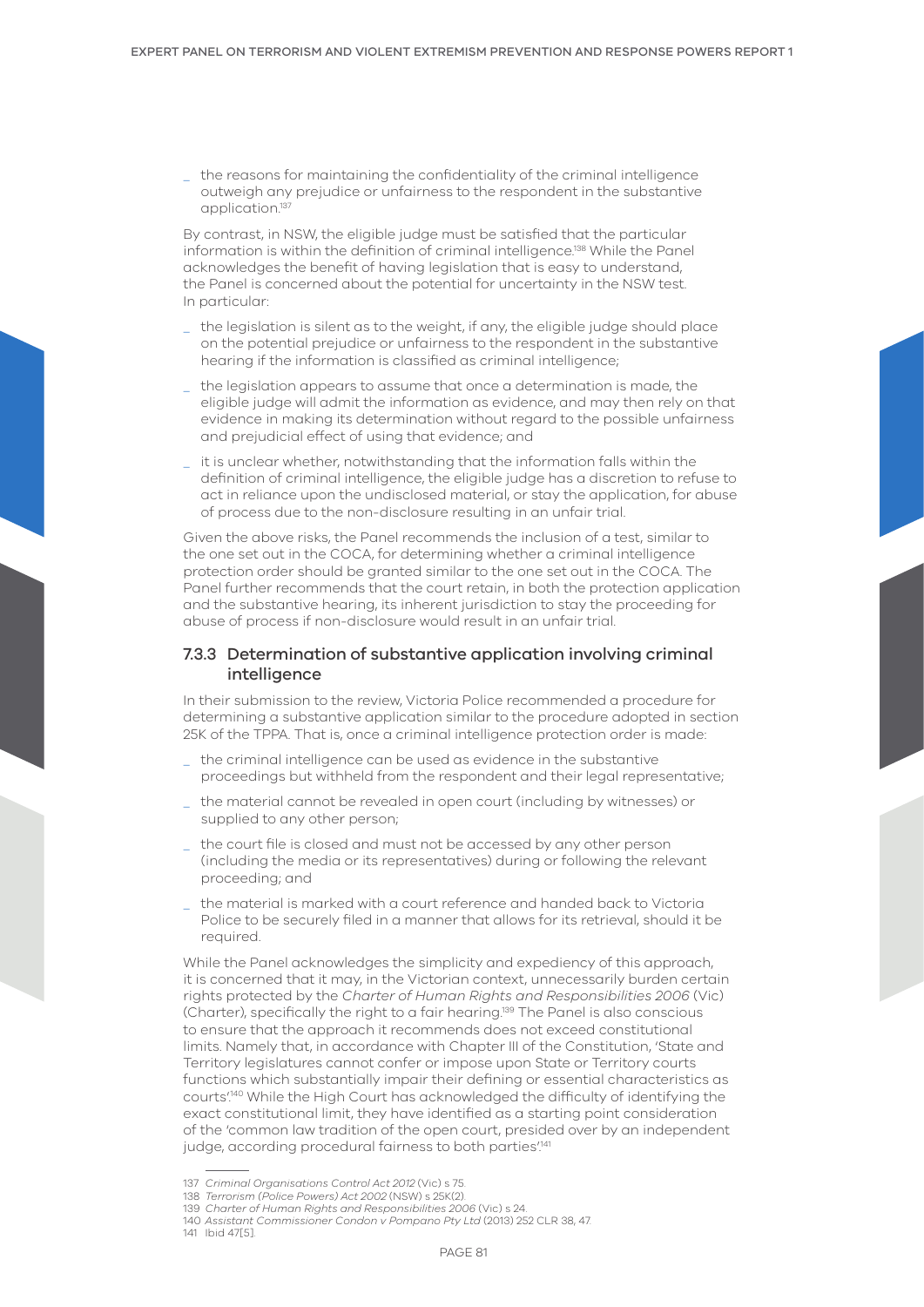To address the Charter issue and further safeguard against a risk of constitutional invalidity, the Panel recommends inclusion of the following elements:

## A closed court procedure and explicit prohibitions against publication / witness disclosure

The inclusion of a closed court procedure could be achieved in one of two ways, either by explicitly setting out the procedure in the TCPA, or by amending section 30(2) of the *Open Courts Act 2013* (Vic) to make a criminal intelligence protection order under the TCPA a possible ground for a closed court order.142 The latter option has the benefit of avoiding duplication of existing law and as such is the Panel's preferred approach. The Panel also recommends explicitly stating in the legislation that despite anything to the contrary in the *Open Courts Act 2013* (Vic), there is a presumption that criminal intelligence will be dealt with in a closed court.143

In relation to a prohibition against publication, the Panel recommends inclusion of an explicit provision that prohibits the mention of criminal intelligence in any open court, public court record or record of reasons provided to the respondent. Consistently with the approach to section 12 of the TCPA, the *Open Courts Act 2013* (Vic) should not apply to the new provision. The Panel also recommends the inclusion of clear protections against witnesses being compelled to disclose criminal intelligence in open court.

#### A role for special counsel

In contrast to the Public Interest Monitor, who argues for neither side,<sup>144</sup> the role of special counsel is to represent the interests of the respondent in any part of the hearing from which the respondent is excluded, or which deals with information withheld from the respondent. Unlike the respondent's own legal representation, the special counsel only appears in parts of the application that deal with criminal intelligence and does not usually incur any liability to the respondent in respect of their representation of them.

The Panel considers the inclusion of a role for special counsel will:

- \_ mitigate against the risk of constitutional invalidity; and
- $\_$  be essential to ensuring that the legislation is compatible with the Charter.<sup>145</sup>

In this regard, the Panel is persuaded by the reasoning of the Supreme Court of Canada in *Charkaoui v Canada*, which suggested that the absence of special counsel may render a statutory scheme incompatible with human rights because there are less restrictive means available of achieving the purpose of the limitation:

*special [counsels] constitute one example of an approach that is a more proportionate response to reconciling the need to keep some information secret and the need to ensure as much fairness and adversarial challenge as possible.*<sup>146</sup>

While the Panel considers that the inclusion of special counsel is essential to Charter compatibility, it is presently unclear whether it is similarly essential to the constitutional validity of the scheme.<sup>147</sup> As such, while the Panel prefers an approach that uses special counsel, the Panel accepts that it may be possible, provided other safeguards are retained, to legislate for the protection of criminal intelligence without special counsel.

<sup>142</sup> *Open Courts Act 2013* (Vic) ss 30(1)–(2).

<sup>143</sup> Noting the *Open Courts Act 2013* (Vic) s 28.

<sup>144</sup> The Public Interest Monitors role is described in section 4F of the *Terrorism (Community Protection) Act 2006* (Vic), as to 'appear at the hearing of the application to test the content and sufficiency of the information relied on and the circumstances of the application'.

<sup>145</sup> See *Chahal v United Kingdom* (1996) 23 EHRR 413, 469 regarding constitutional validity and the role of special counsel in ensuring that the respondent is accorded procedural fairness.

<sup>146</sup> *Charkaoui v Canada* [2007] 1 SCR 350, 398.

<sup>147</sup> The bench disagreed on the relevance of the inclusion of a public interest monitor (not special counsel) in *Assistant Commissioner Condon v Pompano Pty Ltd* (2013) 252 CLR 38. While French CJ took into account the role of the public interest monitor in favour of validity, Gageler J argued that 'it cannot cure a want of procedural fairness' (at [208]). The plurality did not consider the issue in detail.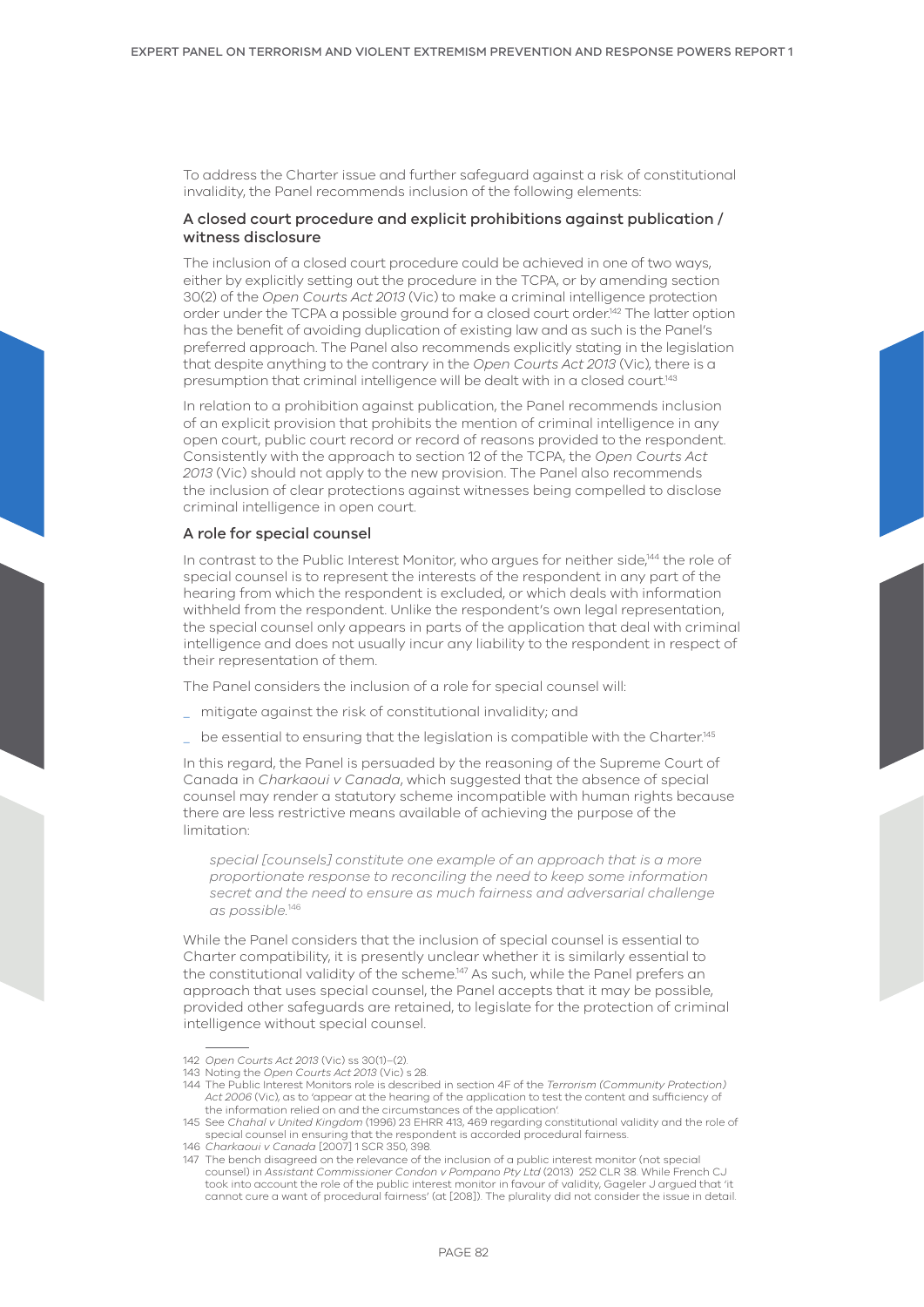The Panel has carefully considered the special counsel provisions in the COCA and has identified a number of elements that, in the opinion of the Panel, are not appropriate in the context of terrorism related applications. One such element is the flexibility given to the court to appoint, as special counsel, someone other than the person appointed (if any) in the protection application.148 Given the time sensitive nature of applications under the TCPA, the Panel prefers an approach that requires, where possible, the appointment of the same person for both the protection and substantive application.

A second element that the Panel recommends modifying is the criteria prescribed for special counsel in the COCA. To be eligible as a special counsel under the COCA, the person must be a barrister and have, in the opinion of the court, 'the appropriate skills and ability'.149 The Panel considers it preferable for there to be a designated pool of persons eligible to be selected as special counsel. Persons within this pool will have received specific training and will have appropriate security clearances. Creating a special counsel pool in advance will reduce the time required to identify an appropriate person and ensure that applications can proceed as quickly as possible.

The final element of the COCA that the Panel recommends amending is the ability for special counsel to communicate with the respondent after seeing the criminal intelligence. While an important measure for ensuring procedural fairness, the Panel is concerned that the risk of unintentional disclosure is too high and the potential for delays too great. The Panel is supported in this belief by results in the United Kingdom which has a similar ability, albeit in more limited circumstances.<sup>150</sup> The Panel understands that the power is rarely used and has not been shown to afford a greater deal of protection to the respondent.

The Panel's preferred approach would be to provide special counsel with a summary of:

- the allegations upon which the applications is based; and
- \_ the evidence upon which the applicant seeks to rely in particular the criminal intelligence, prior to meeting with the respondent. This would maximise the ability of special counsel to extract relevant information from the respondent and minimise the unfairness of withholding the information from the respondent. This would also reduce the risk of accidental disclosure of the criminal intelligence to the respondent by special counsel.

#### Further protection of the rights of the respondent

The Panel recommends the inclusion of a specific provision in the legislation that states that respondent must be told everything except the criminal intelligence to enable them to respond meaningfully to the application against them. Furthermore the respondent or the respondent's legal representative must be allowed an opportunity to make submissions, adduce evidence and produce material on the ultimate question in issue. The Panel considers these elements to be fundamental to the principle of procedural fairness and to ensuring compatibility with the Charter.

#### Retention of judicial discretions

As mentioned above, the Panel recommends that the court retains its inherent jurisdiction to stay the proceeding for abuse of process if the non-disclosure of the criminal intelligence would result in an unfair trial. To this, the Panel now adds that the court should retain its inherent jurisdiction to decide:

- \_ whether to rely upon the criminal intelligence; and
- the weight that should be given to the criminal intelligence.

The Panel considers that retaining these discretions will be important in ensuring that the scheme is constitutionally valid.

<sup>148</sup> *Criminal Organisations Control Act 2012* (Vic) s 79(3).

<sup>149</sup> *Criminal Organisations Control Act 2012* (Vic) ss 71(2), 79(2).

<sup>150</sup> For example, *Counter-Terrorism and Security Act 2015* (UK); *The Civil Procedure (Amendment) Rules 2015* (UK) s 88.24.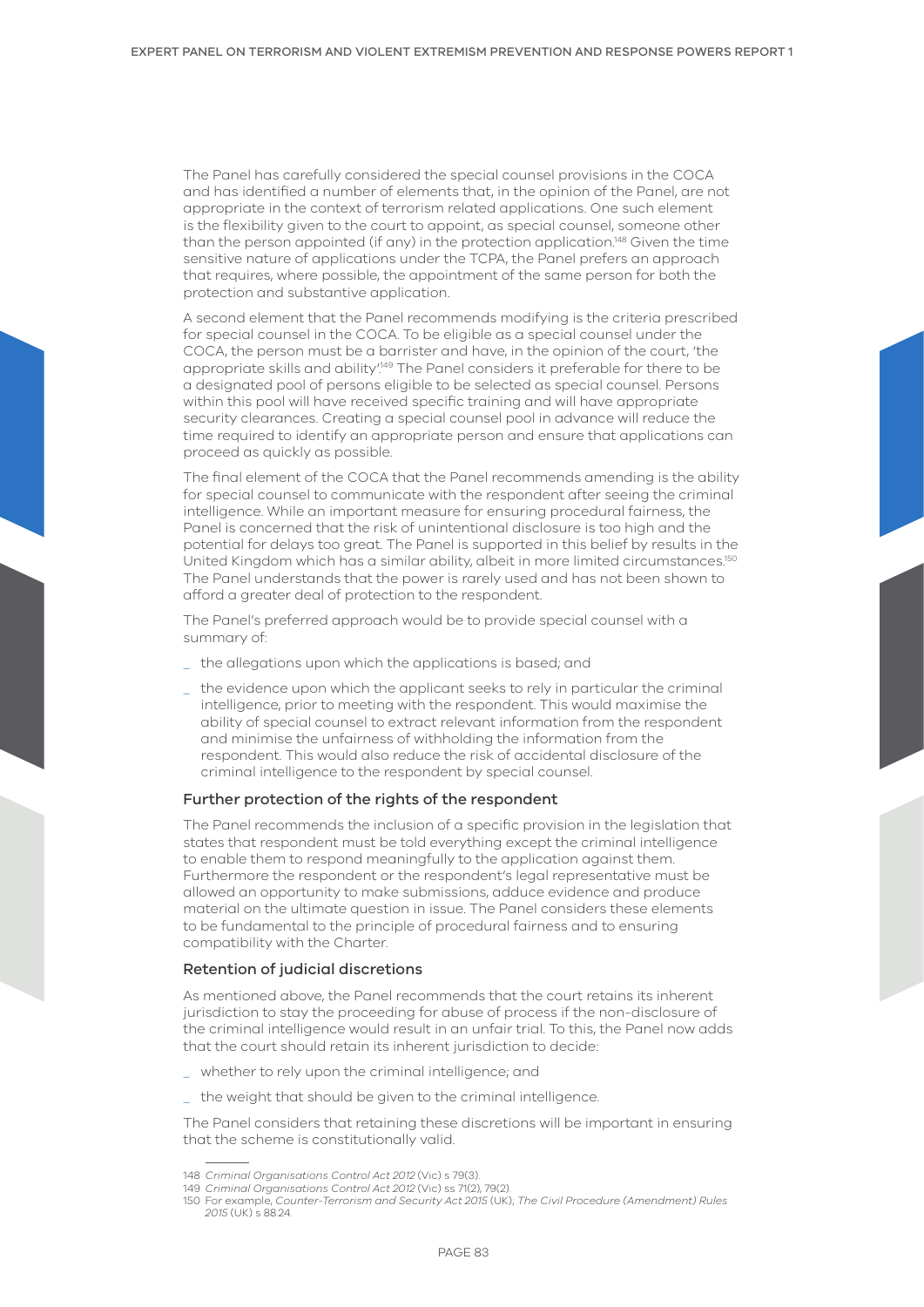# 7.3.4 Standardising the protection of criminal intelligence in the **TCPA**

Finally, the Panel notes that in addition to Part 5, there are other provisions of the TCPA, for instance section 13ZP(3), that address the protection of criminal intelligence. If the Panel's other recommendations are accepted, the Panel recommends removing these additional provisions. This will create a standard approach to the protection of criminal intelligence for all relevant TCPA applications and avoid any potential inconsistency between provisions.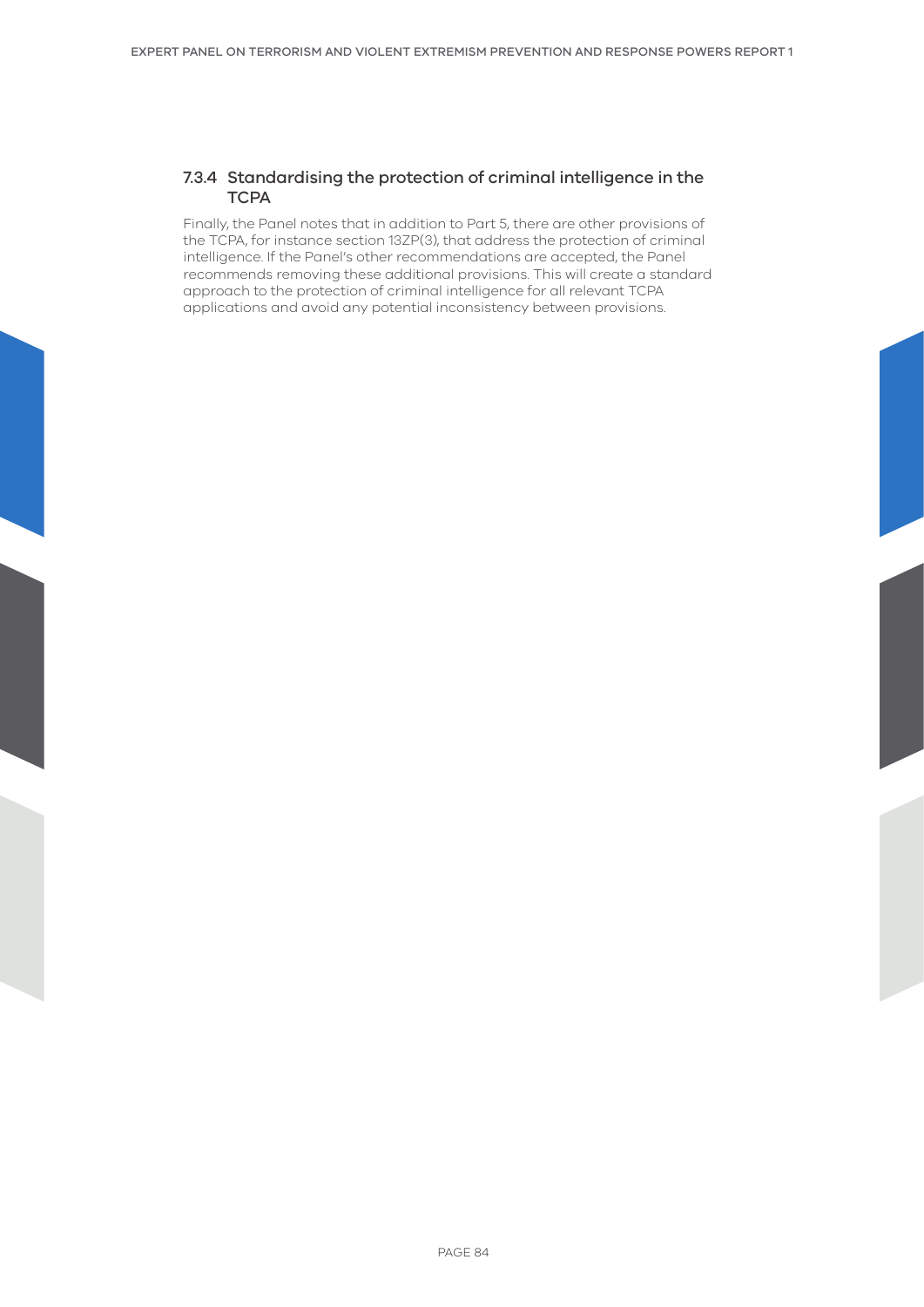

As outlined in Chapter 1, the Panel's Terms of Reference require that it complete its work in two reports. Report 1 is focused on urgent, practical changes to police powers and the presumption against bail and parole. In Report 2, the Panel is tasked with providing advice to Government on practical options for reforms to ensure that Victoria Police, the Courts, the Department of Justice and Regulation, Parole Boards, and other relevant agencies are best supported through clear legislation and practical powers and procedures to prevent, investigate, monitor and respond to acts of terror.

Consistent with these Terms of Reference, the Panel envisages that Report 2 will focus on a broader range of non-legislative and legislative responses to the terrorist threat, encompassing:

- \_ the definition of a 'terrorist act';
- \_ preventative measures to further enhance community resilience and social cohesion;
- \_ post-sentence supervision and detention for those who are convicted of certain terrorism related offences and continue to pose an unacceptable risk to the community;
- \_ rehabilitation; and
- \_ other necessary early intervention measures including possible legal interventions.

As part of Report 2, the Panel will also consider:

- any possible further changes to police powers that may be warranted (but have not been addressed in Report 1); and
- \_ whether an amended scheme of preventative detention that includes a power for police to question a detained person should extend to persons aged 14 or 15, and the necessary safeguards applicable to minors detained under such a scheme.